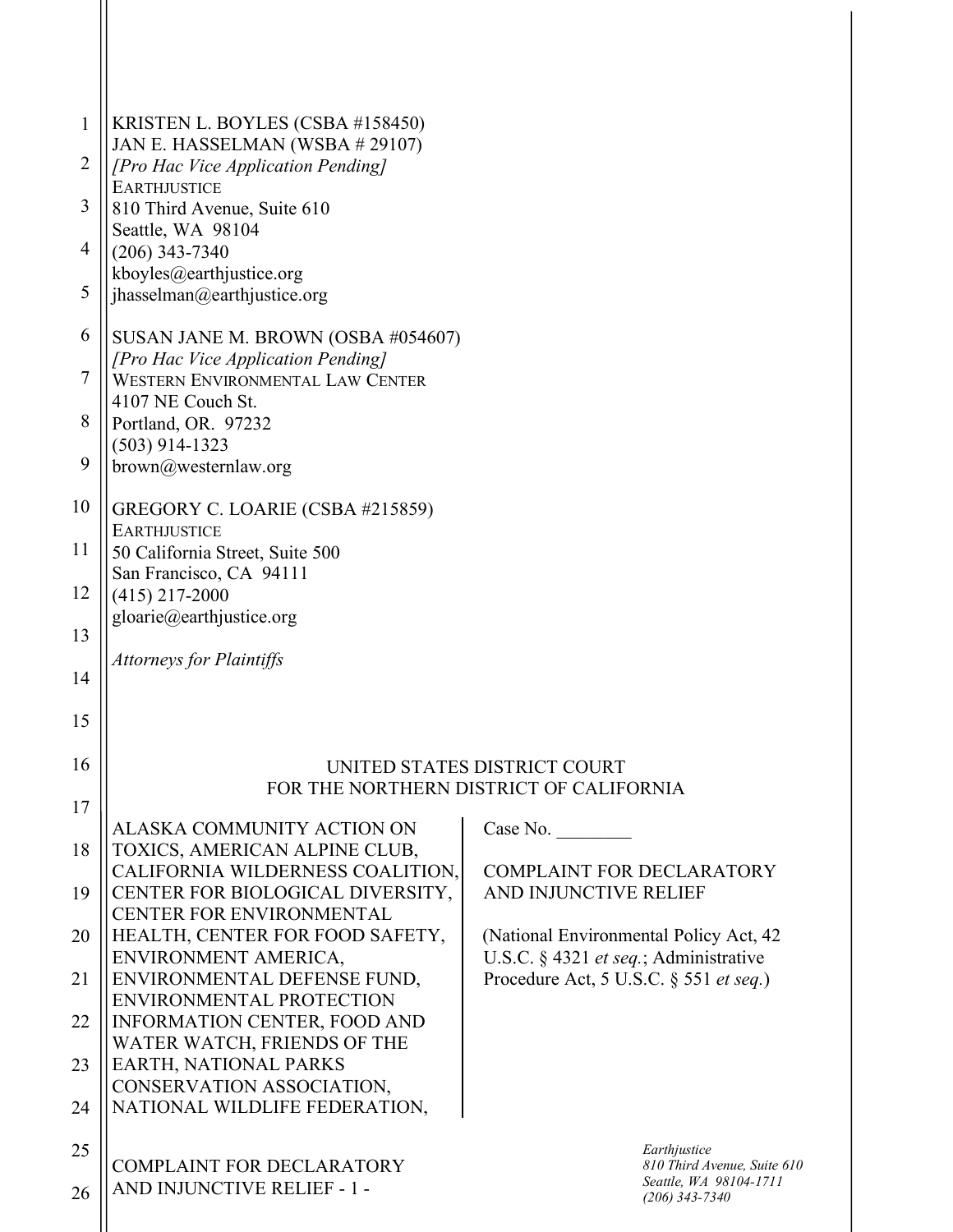| $\mathbf{1}$   | OCEAN CONSERVANCY, RIO GRANDE                                                                                   |  |                                                                           |  |
|----------------|-----------------------------------------------------------------------------------------------------------------|--|---------------------------------------------------------------------------|--|
| $\overline{2}$ | INTERNATIONAL STUDY CENTER,<br>SOUTHERN UTAH WILDERNESS                                                         |  |                                                                           |  |
| 3              | ALLIANCE, WE ACT FOR<br>ENVIRONMENTAL JUSTICE, WESTERN<br>WATERSHEDS PROJECT, THE                               |  |                                                                           |  |
| 4              | WILDERNESS SOCIETY, and WINTER<br>WILDLANDS ALLIANCE,                                                           |  |                                                                           |  |
| 5              | Plaintiffs,                                                                                                     |  |                                                                           |  |
| 6              | V.                                                                                                              |  |                                                                           |  |
| $\overline{7}$ | COUNCIL ON ENVIRONMENTAL<br>QUALITY, and MARY NEUMAYR, in her                                                   |  |                                                                           |  |
| 8              | official capacity as Chair of the Council on<br>Environmental Quality,                                          |  |                                                                           |  |
| 9              | Defendants.                                                                                                     |  |                                                                           |  |
| 10             |                                                                                                                 |  |                                                                           |  |
| 11             | <b>INTRODUCTION</b>                                                                                             |  |                                                                           |  |
| 12             | 1.<br>The National Environmental Policy Act of 1970 ("NEPA"), 42 U.S.C. § 4331 et                               |  |                                                                           |  |
| 13             | seq., often called the "Magna Carta" of American environmental law, embodies our Nation's                       |  |                                                                           |  |
| 14             | environmental conscience. In enacting NEPA, Congress issued a sweeping declaration of values                    |  |                                                                           |  |
| 15<br>16       | and a call to action, centering the protection of human health and the environment in all federal               |  |                                                                           |  |
| 17             | agency decisions. The statute affirms the government's role to "fulfill the responsibilities of                 |  |                                                                           |  |
| 18             | each generation as trustee of the environment for succeeding generations." <i>Id.</i> $\S$ 4331(b)(1). To       |  |                                                                           |  |
| 19             | implement these goals, NEPA institutes a national policy of "look before you leap" by requiring                 |  |                                                                           |  |
| 20             | all federal agencies to carefully analyze and disclose to the public the potential environmental                |  |                                                                           |  |
| 21             | impacts of, and feasible alternatives to, federal agency actions. <i>Id.</i> $\S$ 4332(c). It is, in short, the |  |                                                                           |  |
| 22             | people's environmental law.                                                                                     |  |                                                                           |  |
| 23             | Since 1978, regulations promulgated by the Council on Environmental Quality<br>2.                               |  |                                                                           |  |
| 24             | ("CEQ"), an agency created by NEPA within the executive office of the President, have guided                    |  |                                                                           |  |
| 25             |                                                                                                                 |  | Earthjustice                                                              |  |
| 26             | COMPLAINT FOR DECLARATORY<br>AND INJUNCTIVE RELIEF - 2 -                                                        |  | 810 Third Avenue, Suite 610<br>Seattle, WA 98104-1711<br>$(206)$ 343-7340 |  |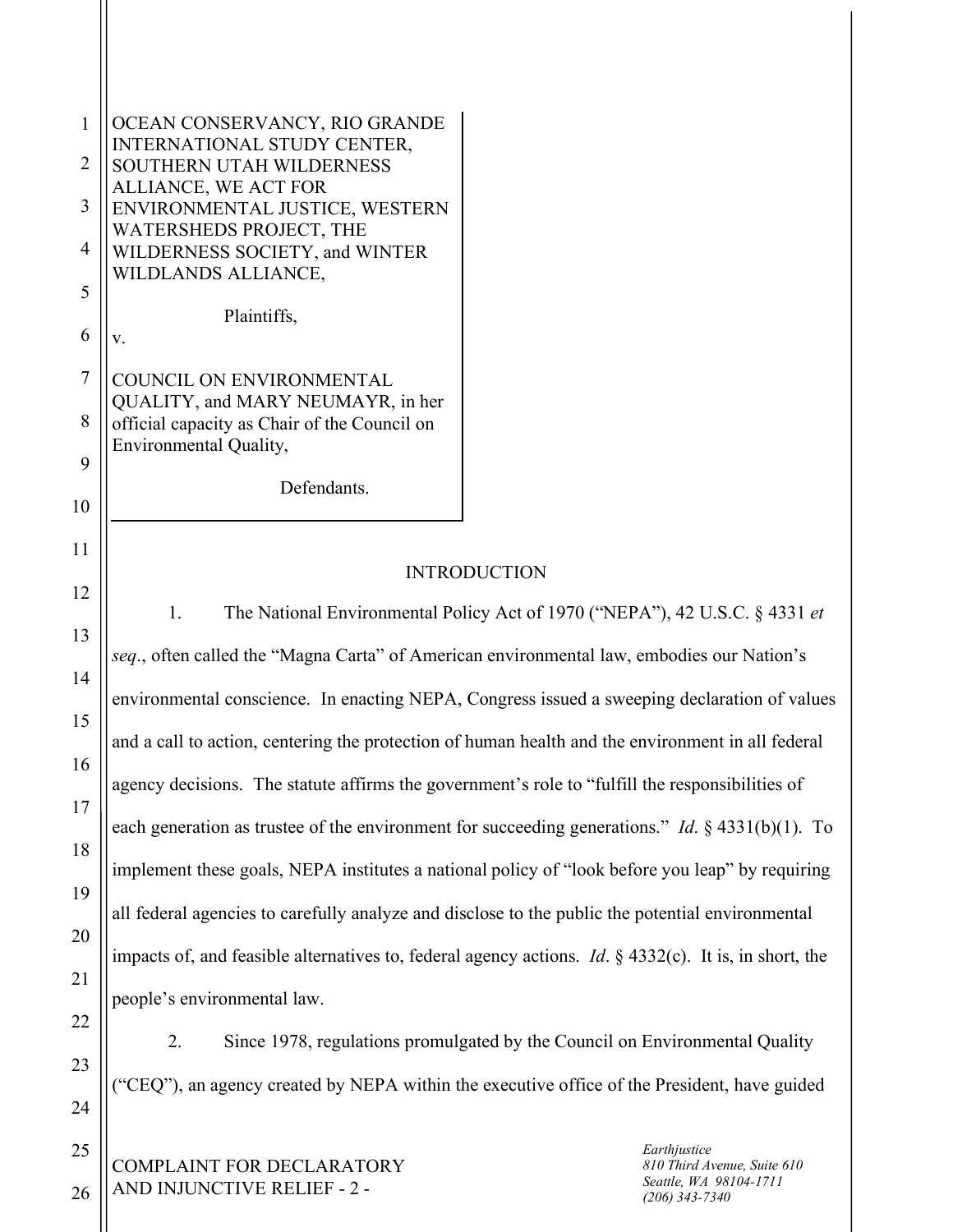1 2 3 4 5 6 7 every federal agency's implementation of NEPA. *See* 40 C.F.R. Part 1500 (1978). CEQ's regulations codified early judicial precedent interpreting the meaning and reach of NEPA's obligations, and they provided the basis for a substantial body of judicial precedent spanning over four decades. CEQ's regulations also formed the foundation for more specific regulations enacted by federal "action" agencies—from the U.S. Forest Service to the Federal Energy Regulatory Commission—to implement their particular missions. Over the decades, the 1978 CEQ regulations have stood the test of the time, with only minor amendments.

8 9 10 11 12 13 14 15 16 17 18 19 20 21 22 23 3. That long history of continuity with respect to CEQ's interpretation of NEPA has come to an abrupt halt under the current administration. The current administration explicitly admitted that it placed the interests of pipelines, fossil fuel energy production, and road building over that of environmental and public health. Over the vociferous objections of states, members of Congress, myriad conservation, environmental justice, and public health organizations, and the general public, on July 16, 2020 CEQ issued a final rule ("Final Rule") rewriting the entirety of its 1978 regulations. *Update to the Regulations Implementing the Procedural Provisions of the National Environmental Policy Act; Final Rule*, 85 Fed. Reg. 43,304 (July 16, 2020) (to be codified at 40 C.F.R. Part 1500). More than an update, the Final Rule upends virtually every aspect of NEPA and its longstanding practice, contradicts decades of court interpretations of NEPA's mandates, and undercuts the reliance placed on NEPA by the public, decision-makers, and project proponents. The Final Rule limits the scope of actions to which NEPA applies, eviscerates the thorough environmental analysis that lies at the heart of the statute, reduces the ability of the public to participate in federal agency decision-making, and seeks to limit judicial review of agency NEPA compliance. All told, the Final Rule frustrates Congress's manifest intent in enacting NEPA and threatens human health and the environment.

> *Earthjustice 810 Third Avenue, Suite 610 Seattle, WA 98104-1711 (206) 343-7340*

COMPLAINT FOR DECLARATORY AND INJUNCTIVE RELIEF - 3 -

26

24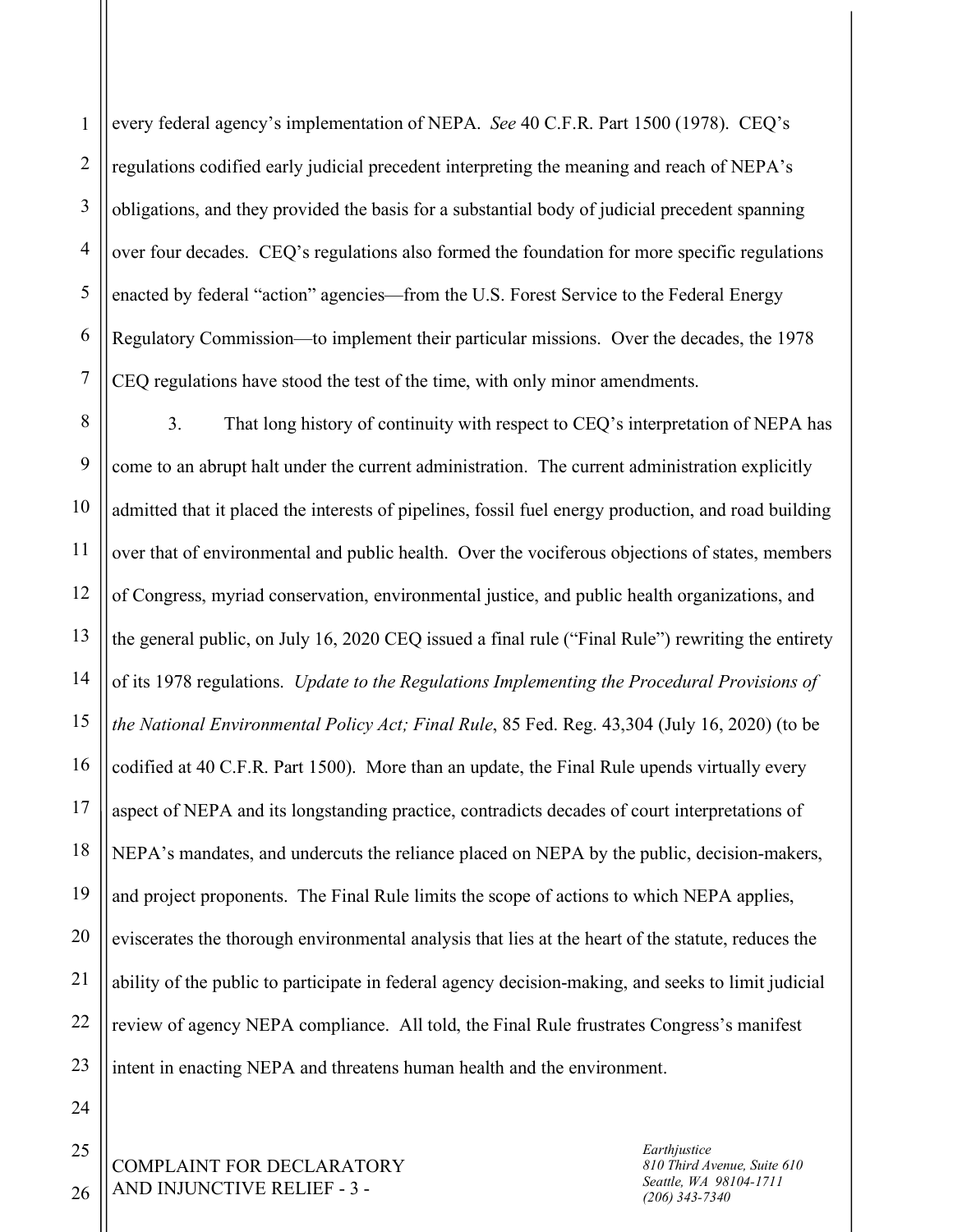| $\mathbf{1}$   | Plaintiffs in this action are a diverse coalition of national and regional<br>4.                                                                                                                                                                                                                                                                                                                                   |  |  |
|----------------|--------------------------------------------------------------------------------------------------------------------------------------------------------------------------------------------------------------------------------------------------------------------------------------------------------------------------------------------------------------------------------------------------------------------|--|--|
| $\overline{2}$ | environmental justice, outdoor recreation, public health, and conservation organizations that rely                                                                                                                                                                                                                                                                                                                 |  |  |
| 3              | on NEPA to protect their varied interests in human health and the environment. Plaintiffs                                                                                                                                                                                                                                                                                                                          |  |  |
| $\overline{4}$ | challenge the Final Rule for three broad reasons. First, CEQ failed to consider and disclose the                                                                                                                                                                                                                                                                                                                   |  |  |
| 5              | significant environmental impacts from the Final Rule in an environmental assessment ("EA") or                                                                                                                                                                                                                                                                                                                     |  |  |
| 6              | environmental impact statement ("EIS"), in violation of NEPA itself. Second, the Final Rule is                                                                                                                                                                                                                                                                                                                     |  |  |
| $\overline{7}$ | arbitrary and capricious in a number of ways, as CEQ failed to explain its decision in light of the                                                                                                                                                                                                                                                                                                                |  |  |
| 8              | evidence in the record, including public comments, failed to review the impacts of the rule on the                                                                                                                                                                                                                                                                                                                 |  |  |
| 9              | advancement of environmental justice, failed to consider the relevant factors when altering                                                                                                                                                                                                                                                                                                                        |  |  |
| 10             | longstanding practice, and changed longstanding agency interpretations and practice without                                                                                                                                                                                                                                                                                                                        |  |  |
| 11             | adequate explanation or justification. Finally, in many ways, the Rule is inconsistent with the                                                                                                                                                                                                                                                                                                                    |  |  |
| 12             | text, structure, and intent of NEPA itself and violates the Administrative Procedure Act ("APA").                                                                                                                                                                                                                                                                                                                  |  |  |
| 13             | 5.<br>Plaintiffs seek an order declaring the Final Rule unlawful and vacating the Final                                                                                                                                                                                                                                                                                                                            |  |  |
| 14             | Rule, reinstating the NEPA regulations previously in force.                                                                                                                                                                                                                                                                                                                                                        |  |  |
| 15             | <b>JURISDICTION AND VENUE</b>                                                                                                                                                                                                                                                                                                                                                                                      |  |  |
| 16             | This Court has jurisdiction pursuant to 28 U.S.C. § 1331 (federal question) and 28<br>6.                                                                                                                                                                                                                                                                                                                           |  |  |
| 17             | U.S.C. § 1346 (United States as defendant). The Court may issue a declaratory judgment and                                                                                                                                                                                                                                                                                                                         |  |  |
| 18             | further relief under 28 U.S.C. §§ 2201-02. This action is brought pursuant to the APA, 5 U.S.C.                                                                                                                                                                                                                                                                                                                    |  |  |
| 19             | § 551 et seq. <sup>1</sup>                                                                                                                                                                                                                                                                                                                                                                                         |  |  |
| 20             |                                                                                                                                                                                                                                                                                                                                                                                                                    |  |  |
| 21             |                                                                                                                                                                                                                                                                                                                                                                                                                    |  |  |
| 22             | <sup>1</sup> Pursuant to 16 U.S.C. § 1540(g), a subset of Plaintiffs plan to provide 60 days' notice of legal<br>violation to CEQ for failure to consult on the Final Rule in violation of Endangered Species Act<br>Section 7. If CEQ fails to provide a satisfactory response, Plaintiffs will take appropriate steps to<br>amend this complaint to include these claims at the conclusion of the 60-day period. |  |  |
| 23             |                                                                                                                                                                                                                                                                                                                                                                                                                    |  |  |
| 24             |                                                                                                                                                                                                                                                                                                                                                                                                                    |  |  |
| 25             | Earthjustice<br><b>COMPLAINT FOR DECLARATORY</b><br>810 Third Avenue, Suite 610                                                                                                                                                                                                                                                                                                                                    |  |  |
| 26             | Seattle, WA 98104-1711<br>AND INJUNCTIVE RELIEF - 4 -<br>$(206)$ 343-7340                                                                                                                                                                                                                                                                                                                                          |  |  |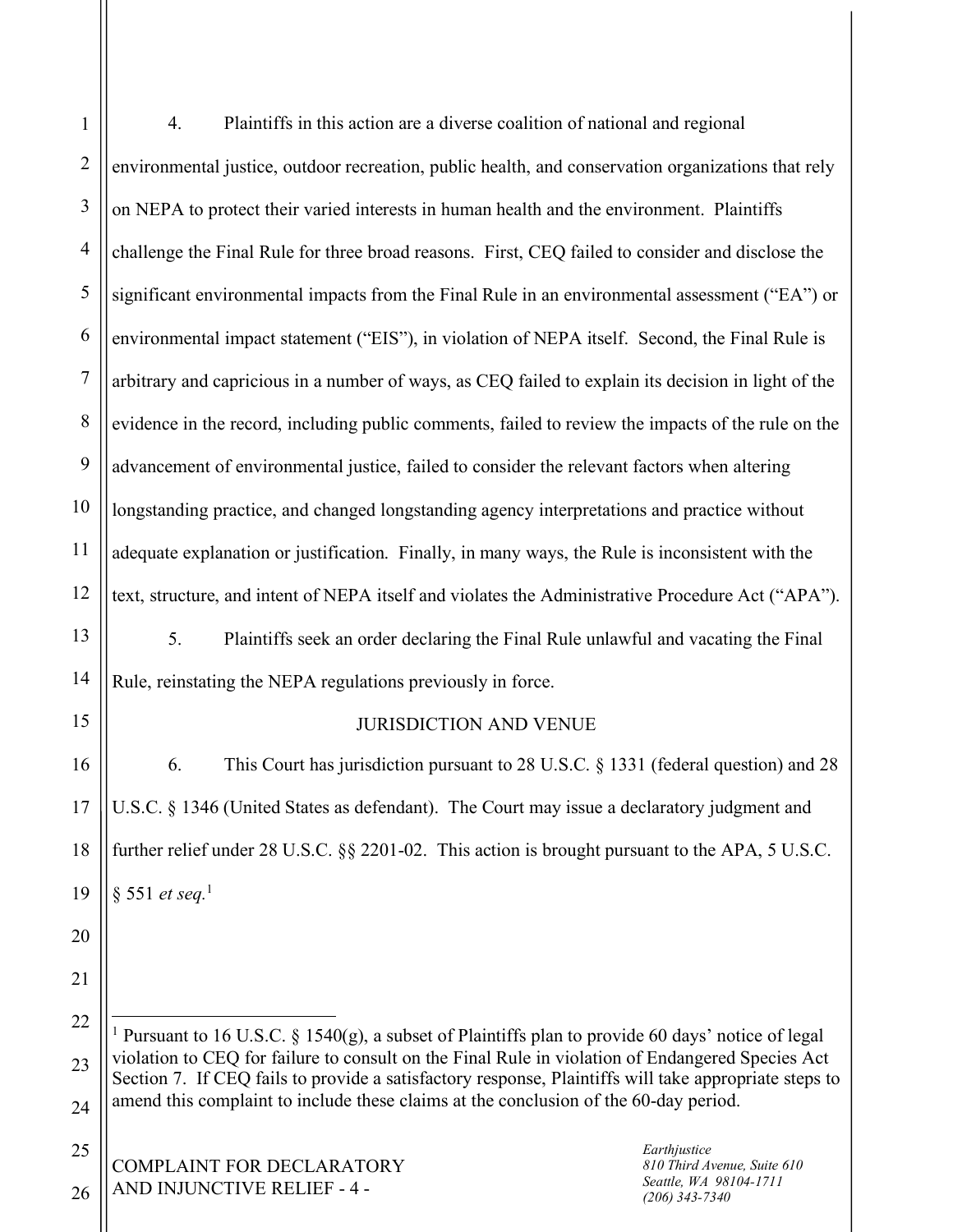26

7. Venue is properly vested in this Court under 28 U.S.C. § 1391(e), as a number of Plaintiffs reside in this district, Plaintiffs have members and offices in this District, and many of the consequences of the defendants' violations of the law giving rise to the claims occurred or will occur in this district.

## INTRADISTRICT ASSIGNMENT

8. This case is properly assigned to the San Francisco Division or the Oakland Division under Civil L.R. 3-2(c) because several of the Plaintiffs and/or their members are located in counties within those districts.

## **PARTIES**

A. Plaintiffs

## *1. Descriptions, Interests, and Injury of Each Plaintiff Organization*

9. Plaintiff Alaska Community Action on Toxics ("ACAT") is a 501(c)(3) non-profit with its main office in Anchorage, Alaska. ACAT also has staff and conducts community health research in Gambell and Savoonga, both located on Saint Lawrence Island, Alaska. ACAT believes everyone has a right to clean air, clean water, and toxic-free food. Driven by a core belief in environmental health and justice, ACAT empowers communities to eliminate exposure to toxics through collaborative research, shared science, education, organizing, and advocacy. ACAT employs a community-based approach guided by the following core values: community right-to-know, environmental justice, the precautionary principle, elimination of the production and release of toxics, rights and sovereignty of Indigenous peoples, and a culture of caring and wellness. ACAT has approximately 300 donors, 50 volunteers, and several thousand people who have signed up as interested citizens and activists to receive communications and actions alerts about issues relevant to environmental contamination by toxic chemicals.

COMPLAINT FOR DECLARATORY AND INJUNCTIVE RELIEF - 5 -

*Earthjustice 810 Third Avenue, Suite 610 Seattle, WA 98104-1711 (206) 343-7340*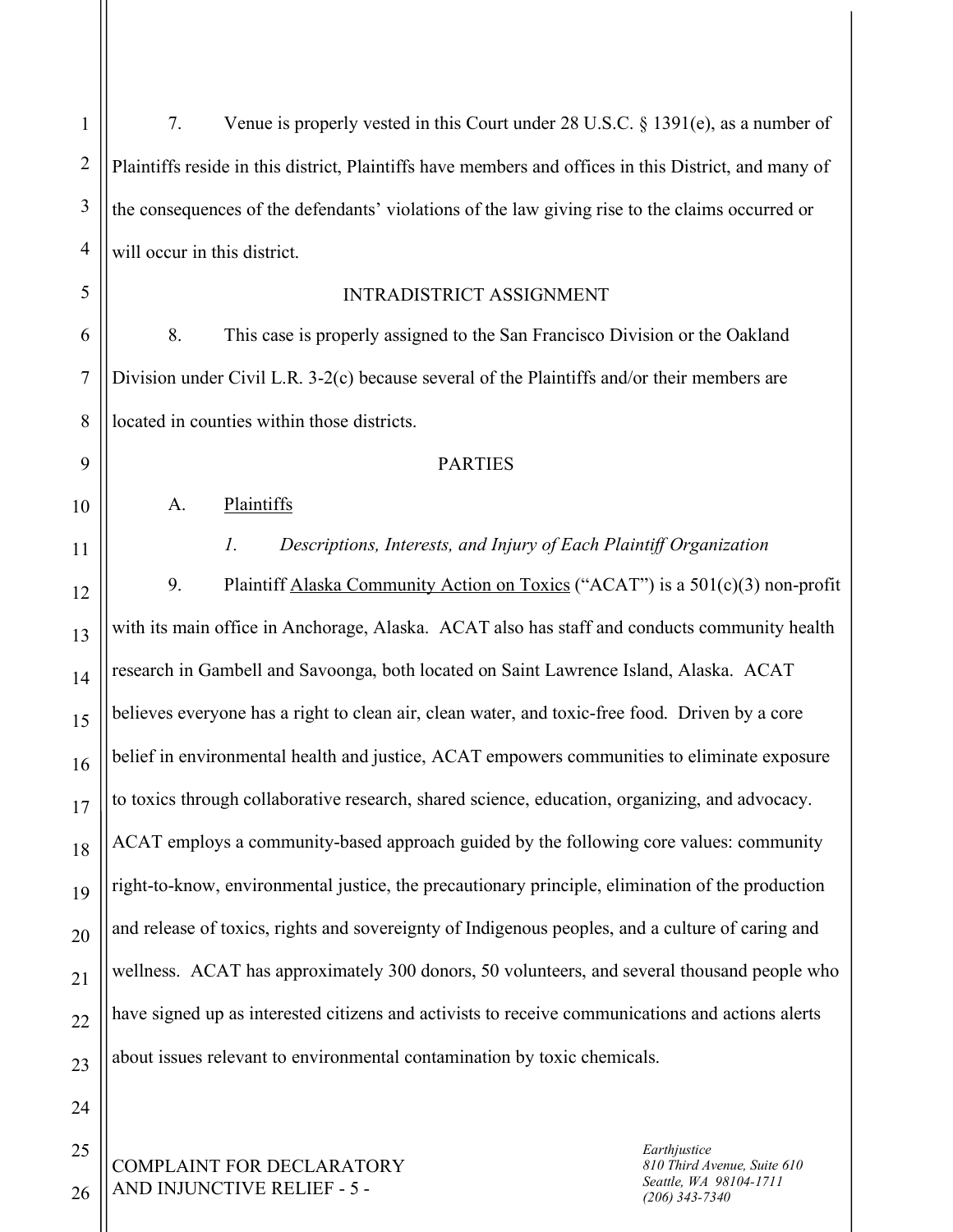1 2 3 4 5 6 7 8 9 10 11 12 10. ACAT works primarily with Alaska Native communities who rely on the land and ocean for physical, spiritual, and cultural sustenance. Those communities depend on healthy marine ecosystems, in particular, for hunting, fishing, and food security. ACAT conducts public education programs to educate its constituent members about the environmental and public health risks, including risks and harms from oil development, chemical dispersants used in oil spill response, the proposed Pebble and Donlin Creek Mines, the proposed Ambler Mining District Industrial Access Road, and military training, testing, and bombing/artillery exercises in sensitive ecological areas, such as wetlands, stream and river corridors, and estuaries (e.g. bombing of Eagle River Flats) and other areas of high biological diversity (e.g. high impact training operations in the Gulf of Alaska). 11. ACAT regularly uses NEPA and its public processes to advocate for issues on behalf of its supporters and communities in Alaska. ACAT has most recently submitted scoping

13 14 15 16 17 18 19 20 21 comments in response to the 2020 U.S. Department of Defense, Department of the Air Force Notice of Intent to prepare an Environmental Impact Statement under the National Environmental Policy Act for the proposed action of year-round mortar and artillery live fire training on Eagle River Flats, an ecologically and culturally important estuary north of Anchorage on the Joint Bases Elmendorf AFB-Fort Richardson. ACAT also prepared comments for the scoping process and on the Draft Environmental Impact Statements for the proposed Donlin Creek Mine and Ambler Mining District Industrial Access Road. In 2019, ACAT prepared and submitted comments on the Draft Environmental Impact Statement for the proposed Pebble Mine.

12. As a science-based organization with over 20 years of experience working on toxic contamination, ACAT has worked with many Alaskan communities faced with and

COMPLAINT FOR DECLARATORY AND INJUNCTIVE RELIEF - 6 -

*Earthjustice 810 Third Avenue, Suite 610 Seattle, WA 98104-1711 (206) 343-7340*

25 26

22

23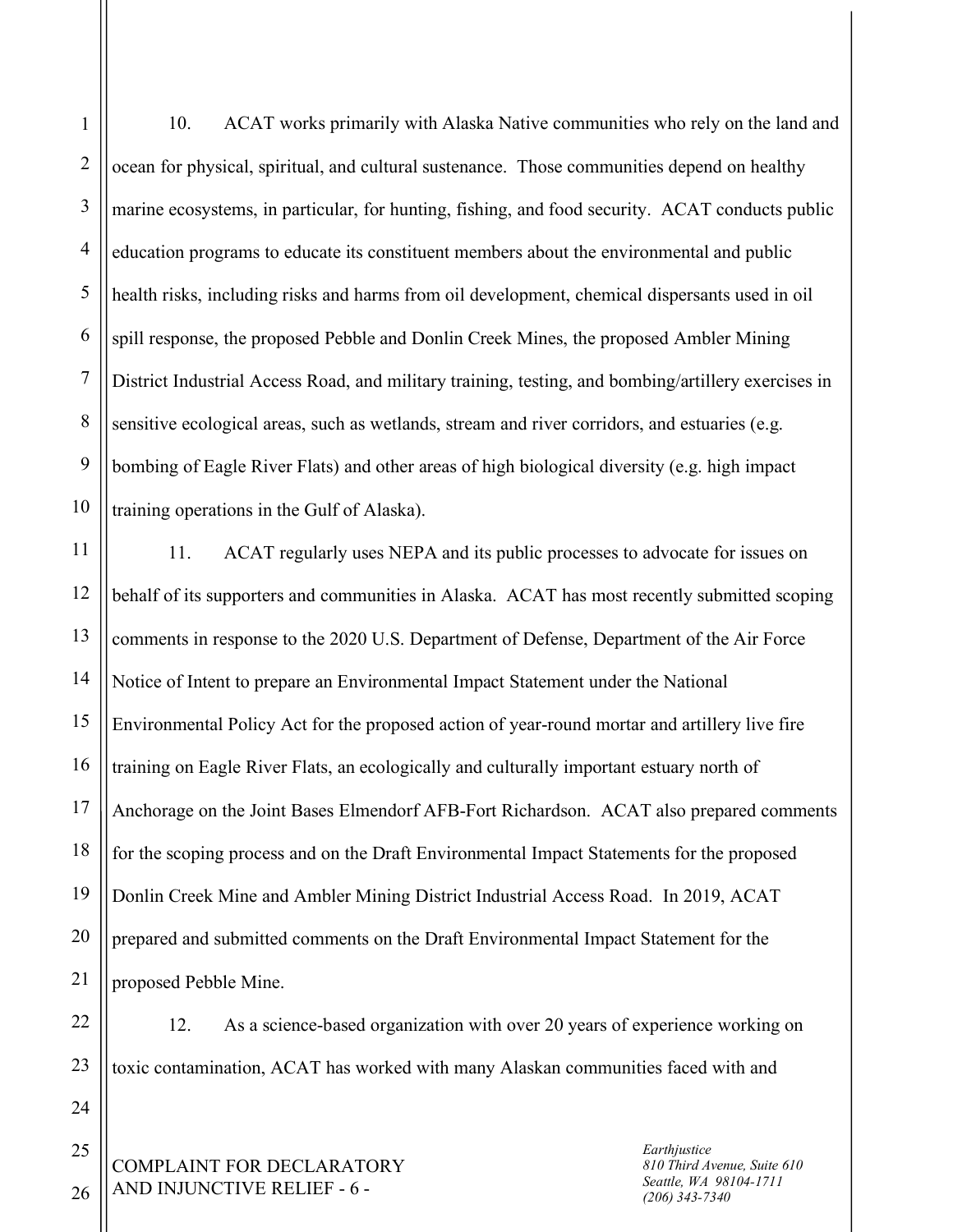1 2 3 4 5 concerned about pollution from mines and oil exploitation and the effects on the environment, traditional wild foods, and people's health. ACAT staff, supporters, and the communities ACAT works with are harmed by the Final Rule because they eliminate the vital protections that have been in place for decades. The environmental justice implications of the Final Rule are profound, and preventing such injustices is at the core of ACAT's mission.

6 7 8 9 10 11 12 13 14 15 16 17 18 19 13. Staff member Patti Saunders is ACAT's Development Director, having previously worked as an attorney and commercial fisherman in Prince William Sound, Southeast Alaska, and Bristol Bay. Ms. Saunders has previously submitted public comments to government agencies during NEPA review processes and will do so again in the future when proposed projects threatened the environmental and public health of Alaska. As a commercial fisherman who fished in Bristol Bay for a season and who has friends who have (and in some cases continue to) fish there, she is keenly aware of the Bristol Bay watershed's importance as a worldclass fishery that has both economic and cultural value for Alaskans. It is a virtually pristine, intact ecosystem that has supported Alaska Natives for thousands of years. It also provides recreational opportunities for Alaskans and non-Alaskans: fishing, birding, wildlife viewing, nature photography, hiking, kayaking, and canoeing. Ms. Saunders enjoys these types of recreational opportunities, including birdwatching, in the Bristol Bay watershed. She has definite plans to return to the Bristol Bay region to enjoy all it has to offer an outdoor enthusiast in the next two to four years.

20 21 22 23 14. Pamela Miller has served as ACAT's Executive Director since 1997. Ms. Miller has more than 35 years of experience in research, policy, advocacy, and training programs focused on environmental health, justice, human rights, and marine ecology. Since 2005, she has served as Principal Investigator for community-based environmental health research projects

COMPLAINT FOR DECLARATORY AND INJUNCTIVE RELIEF - 7 -

*Earthjustice 810 Third Avenue, Suite 610 Seattle, WA 98104-1711 (206) 343-7340*

26

24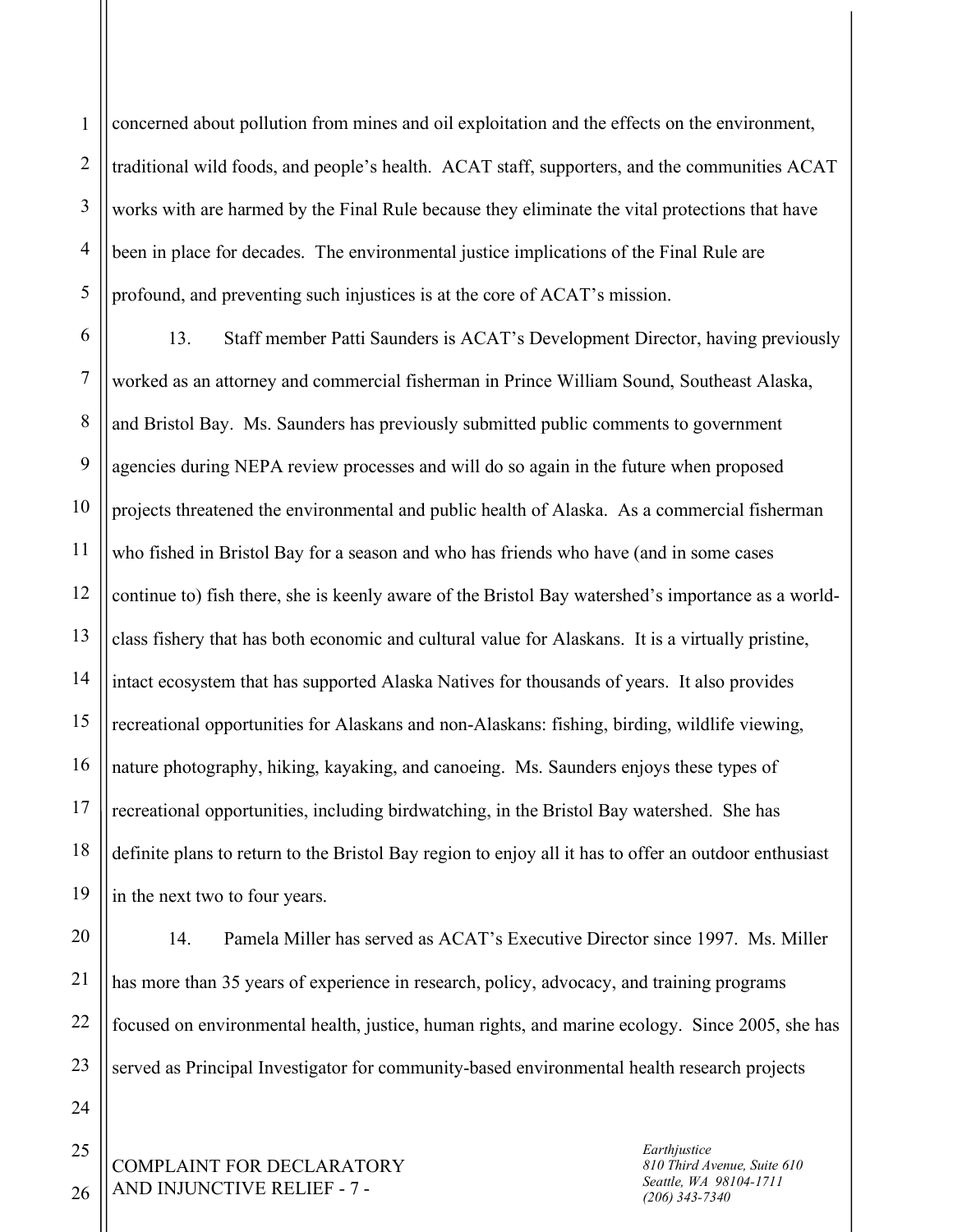1 2 3 4 5 6 7 8 9 10 supported by the National Institute of Environmental Health Sciences and focused on the longterm effects of endocrine-disrupting chemicals on the environment and human health. In 2016, Ms. Miller was elected to serve as the co-chair of the International Pollutants Elimination Network, a global network of more than 500 environmental health and justice organizations working in over 100 countries for a toxics-free future. Ms. Miller has personally been involved in writing NEPA comments, attending public hearings, and engaging in litigation when NEPA has been violated. Ms. Miller has been the primary person working on chemical dispersant issues for ACAT since 2002. The use of dispersant chemicals in the event of an offshore oil spill would greatly impact the health and cultural well-being of ACAT's supporters, including its Board Members.

11 12 13 14 15 16 17 18 19 20 21 22 23 24 15. Harriet Penayah, a Yupik Elder from the Native Village of Savoonga on Saint Lawrence Island in the Bering Sea, is an ACAT board member. Ms. Penayah and her family rely on the harvest of marine fish and marine mammals for spiritual, physical, and cultural sustenance. A significant part of the Penayah family diet comes from the ocean, including fish like salmon, cod, and halibut, as well as marine mammals like ringed seal, bearded seal, walrus, and bowhead whale. St. Lawrence Island is located in the northern Bering Sea and within the Norton Sound region on the Alaska Outer Continental Shelf. The Norton Sound area experienced oil and gas development in the 1980s. It is also proposed for oil and gas leasing under the federal Bureau of Ocean Energy Management's Draft Proposed Program for 2019- 2024. Oil development in the Bering Sea and use of chemical dispersants in response to an oil spill in the Norton Sound region would impact Ms. Penayah and her family's food security by polluting the marine ecosystems on which they depend for food. It would also disrupt the migratory patterns of important marine mammals, such as the bowhead whale. Marine animals

COMPLAINT FOR DECLARATORY AND INJUNCTIVE RELIEF - 8 -

*Earthjustice 810 Third Avenue, Suite 610 Seattle, WA 98104-1711 (206) 343-7340*

26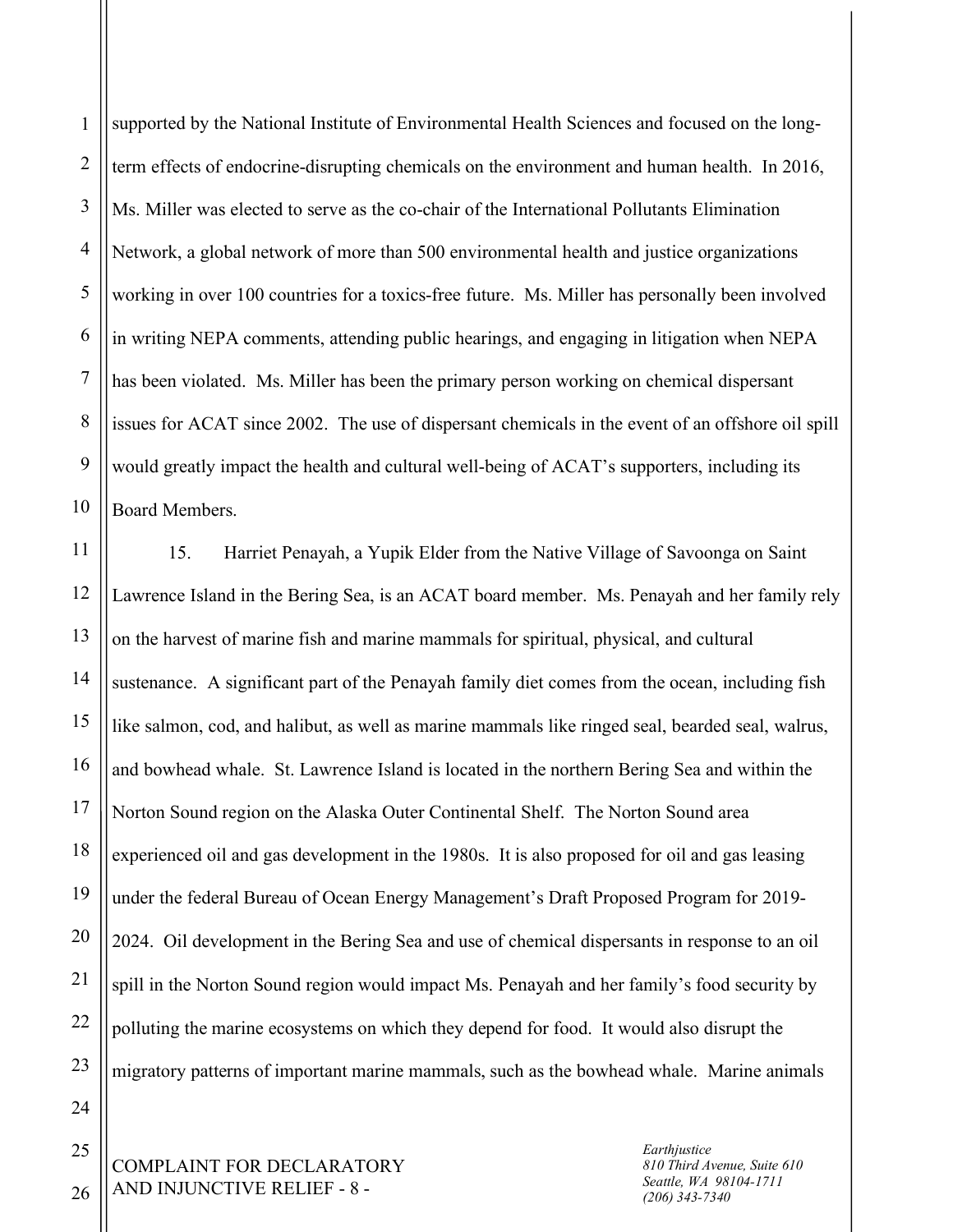2 3 4 5 6 form the basis of Harriet's diet and cultural traditions. If chemical dispersants impacted the safety of these food sources, Ms. Penayah and her family would not be able to replace these sources with food purchased from a grocery store, due to the deep cultural importance that these animals hold for Ms. Penayah and her family. ACAT engages in the NEPA process, including preparation of public comments and participation in hearings concerning oil and gas development in the Bering, Chukchi, and Beaufort Seas, in order to protect the health of marine ecosystems and Alaska Native communities that rely on traditional foods from the sea.

8 9 10 11 12 13 14 15 16 17 18 19 20 16. Plaintiff American Alpine Club ("AAC") is a 501(c)(3) non-profit organization based in Golden, Colorado with over 25,000 members nationally and 3,491 members in California. Founded in 1902 to support the research and exploration of mountainous regions, the AAC remains committed to supporting the climbing and human-powered outdoor recreation communities over a century later. At the core of AAC's policy efforts are critical issues facing climbers and outdoor recreationists nationally, such as keeping public lands pristine, wild, and open to human-powered recreation. One of the key tools that enable the AAC to effectively advocate for these issues on behalf of its membership and the climbing community broadly is the public process afforded by NEPA. NEPA mandates informed decision-making, based on sound science, and requires that, to the fullest extent possible, all agencies of the federal government take a hard look at environmental consequences prior to issuing a decision. NEPA declares a broad national commitment to protecting and promoting environmental quality under the CEQ regulations, which are influential in shaping agency implementation of the statute.

17. The Final Rule is extremely detrimental to the outdoor community's interests and adversely affects the AAC and its membership. The changes will hamstring AAC's members' ability to effectively participate in public comment periods, maintain accountability and

COMPLAINT FOR DECLARATORY AND INJUNCTIVE RELIEF - 9 -

*Earthjustice 810 Third Avenue, Suite 610 Seattle, WA 98104-1711 (206) 343-7340*

26

25

21

22

23

24

1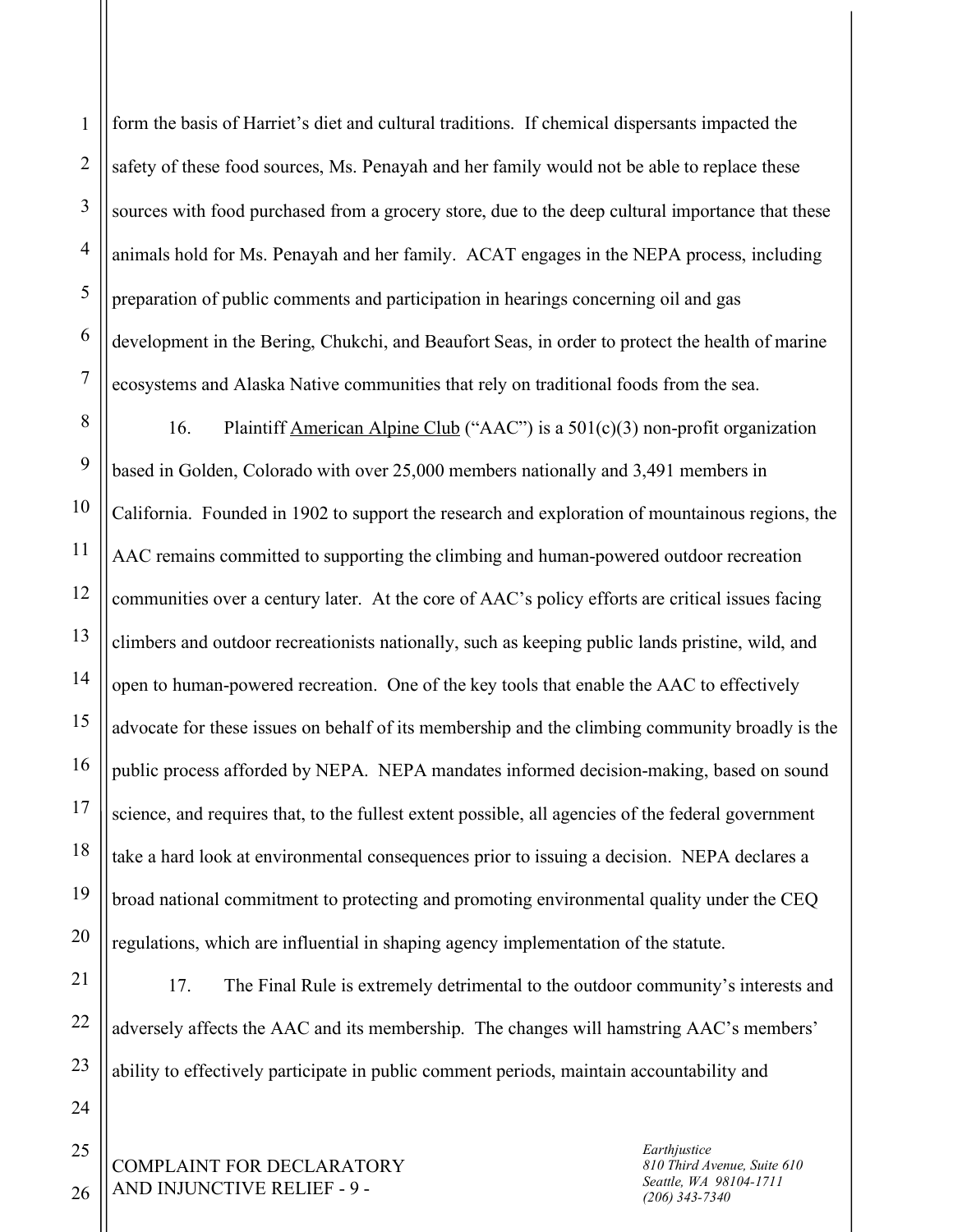1 2 3 4 5 6 transparency in public lands decision-making, and advocate for solutions to climate change, among other issues. For these reasons, the AAC has promoted the disbandment of this proposal at every stage of the CEQ rulemaking process, from having provided public testimony at the CEQ hearing in Denver, Colorado to submitting technical comments on the proposed rulemaking alongside their partners at the Outdoor Alliance, a coalition dedicated to protecting public lands and waters for human powered recreation.

7 8 9 10 11 12 13 14 15 16 17 18. A key concern among AAC members are the effects of a changing climate on its communities, climbing areas, and ecosystems. Mountain regions are warming at roughly twice the pace of the global average, and AAC members are bearing witness to these changes directly. As climbers, skiers, and mountaineers, AAC members are intimately familiar with the mountain landscapes of the United States. Many of AAC's members also rely on a predictable climate to sustain their livelihoods. Whether as a mountain guide, a gear shop owner, or a retail employee, a reliable climate in many United States mountain towns equates to a reliable tourism and outdoor recreation economy. In 2018, the annual climbing industry contribution to the United States Gross Domestic Product ("GDP") was \$12.5 billion, where the outdoor recreation economy as a whole generated 7.6 million jobs and accounted for more than 2.2% of the country's GDP, according to the Bureau of Economic Analysis.

18 19 20 21 22 23 19. AAC membership has historically engaged in federal agency land use planning, such as in U.S. Forest Service forest planning or Bureau of Land Management ("BLM") resource management plan development, where members could influence the outcome of energy development, mining, or logging projects through extensive public engagement, expert testimony and scientifically informed environmental reviews. In addition, NEPA's cumulative and indirect effects analysis has benefited AAC members by requiring that the federal government consider

COMPLAINT FOR DECLARATORY AND INJUNCTIVE RELIEF - 10 -

24

25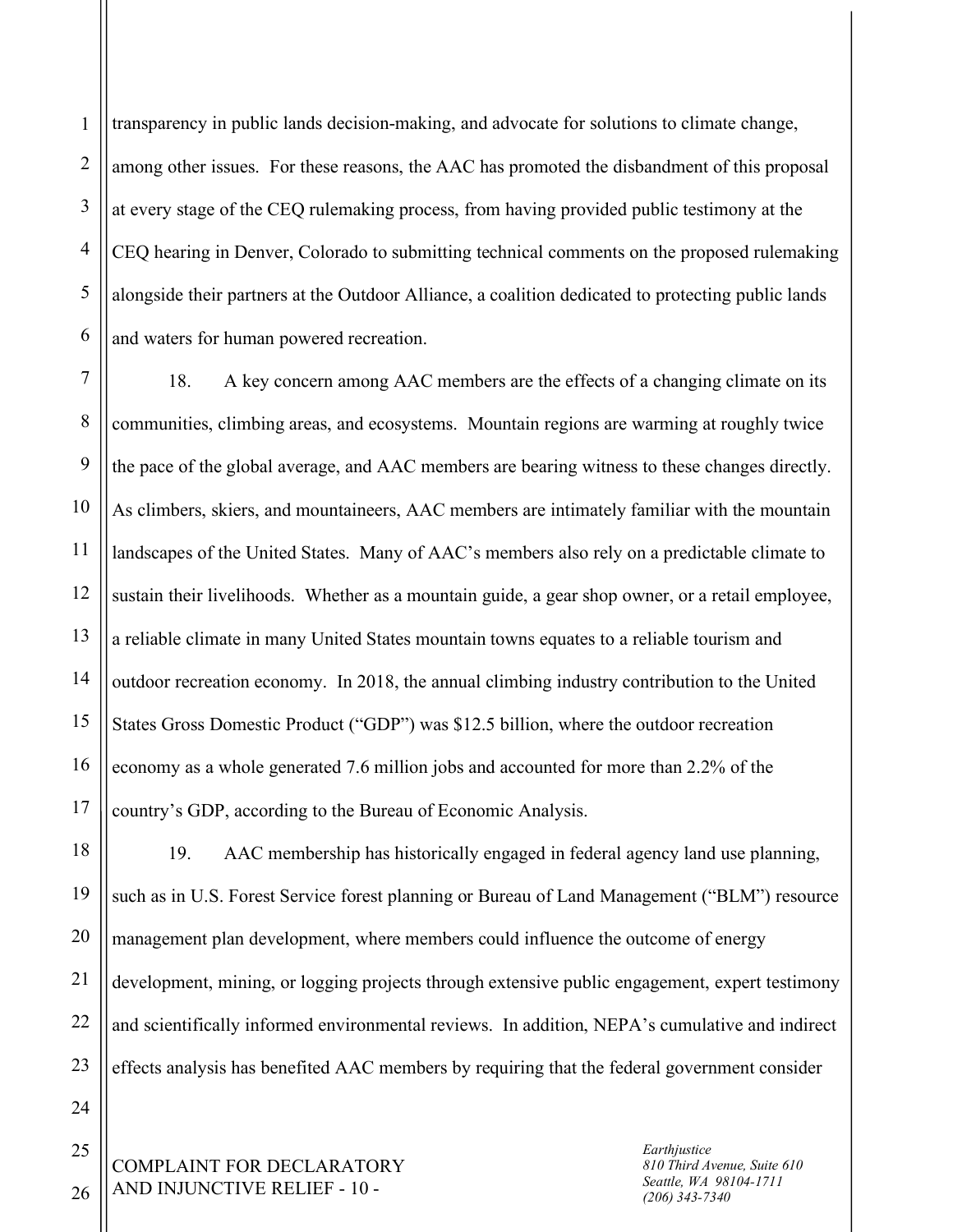1 2 the impact of their decision-making on the climate and factor this into the creation of reasonable plan alternatives.

3 4 5 6 7 8 9 20. This is particularly troubling in areas with complex management issues such as Bears Ears National Monument, where following a Presidential Proclamation which reduced the original monument designation in size by 85%, thousands of acres of land in southeastern Utah including many important rock-climbing areas as well as Native American sacred and cultural sites, were opened to oil and gas development. The AAC and its partners relied on NEPA to inform the BLM resource management planning process for the Indian Creek and Shash Jaa units on issues of recreation and natural resource management.

10 11 12 13 14 15 16 17 18 19 20 21 22 23 21. Dr. Len Necefer, a member of the AAC since 2017, resides in Tucson, Arizona where he is a Professor of American Indian Studies at the Udall Center for Public Policy at the University of Arizona as well as the CEO of Colorado based company, Natives Outdoors. Dr. Necefer is a member of the Navajo Nation and his research focuses on the intersection of indigenous peoples and natural resource management. An avid climber and backcountry skier, Dr. Necefer currently serves as a board member for the AAC and volunteers his time on the AAC Policy Committee, which advises AAC staff on recreation management and natural resource policy issues. Dr. Necefer has relied heavily on the NEPA process to voice concern over impacts caused by energy development on climbing and cultural resources in resource management planning. Dr. Necefer worked with the Bears Ears Inter-Tribal Coalition to orchestrate collaborative comments for the BLM during their resource planning process for the Indian Creek and Shash Jaa units in Bears Ears National Monument. Not only does Dr. Necefer visit Bears Ears National Monument to enjoy the world-renowned rock climbing in Indian Creek, an area with hundreds of documented climbing routes, but also the area is a sacred site for the

COMPLAINT FOR DECLARATORY AND INJUNCTIVE RELIEF - 11 -

24

25

26

*Earthjustice 810 Third Avenue, Suite 610 Seattle, WA 98104-1711 (206) 343-7340*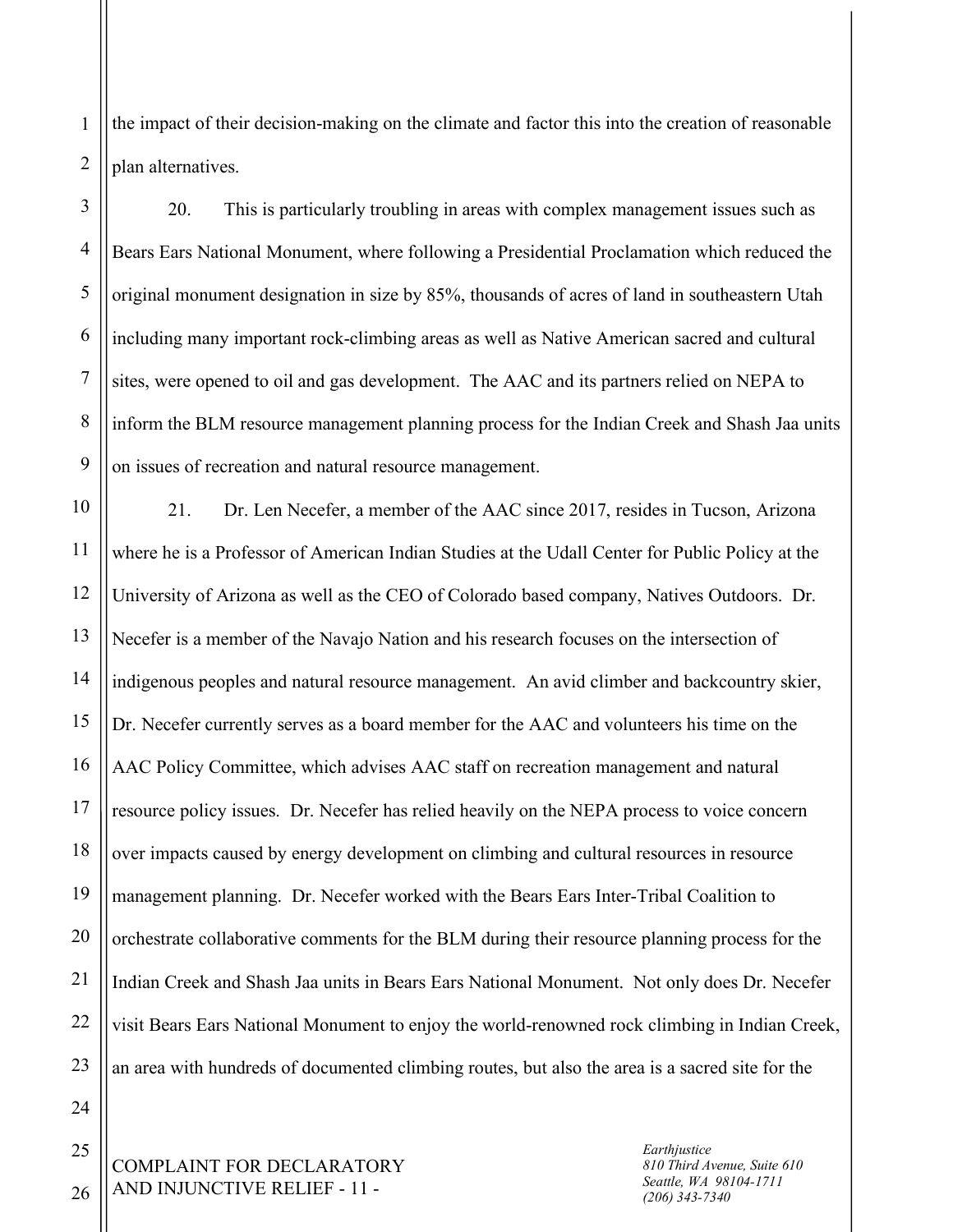1 2 3 4 Navajo Nation and contains numerous cultural resources. Dr. Necefer has firm and definite plans to visit and climb in these areas in the future. Dr. Necefer utilizes NEPA to provide management guidance on several areas like Bears Ears, where sacred ancestral lands overlap with well-documented recreation areas.

5 6 7 8 9 10 22. Dr. Necefer has also worked extensively on the Oak Flat land exchange in the Coconino National Forest where Resolution Copper plans to open a large-scale copper mine. The proposed mine will span two miles wide and over 1,000 feet deep, destroying hundreds of rock climbs as well as vast stands of Emory oak, medicinal plants, and ceremonial sites important to the San Carlos Apache tribe. This mine, if approved in the pending EIS, will mark the biggest loss of climbing area access in history.

11 12 13 14 15 16 17 18 19 20 21 22 23. Dr. Necefer's ability to enjoy the future of Oak Flat, and Bears Ears National Monument has hinged in part on his ability to voice concern for their management throughout the NEPA process. Dr. Necefer's interest in protecting climbing areas and important cultural sites will be harmed by the CEQ's narrowing of NEPA's scope of review, as well as the reduced public participation and allowing a private corporation, like Resolution Copper, who has a vested interest in its project, to draft its own EIS. Dr. Necefer has concrete plans to return to Bears Ears National Monument as well as areas closer to home, such as the Coronado National Forest, and hopes to continue participating in the management of the climbing resources of these areas. As a professor and small business owner, the CEQ's shortened timeline for submitting comments will make it near impossible for him to provide adequately substantive comments, resulting in his important opinions being overlooked. Finally, as a member of the Navajo Nation, Dr. Necefer fears that his community will be overlooked in future energy development projects by the

COMPLAINT FOR DECLARATORY AND INJUNCTIVE RELIEF - 12 -

*Earthjustice 810 Third Avenue, Suite 610 Seattle, WA 98104-1711 (206) 343-7340*

26

23

24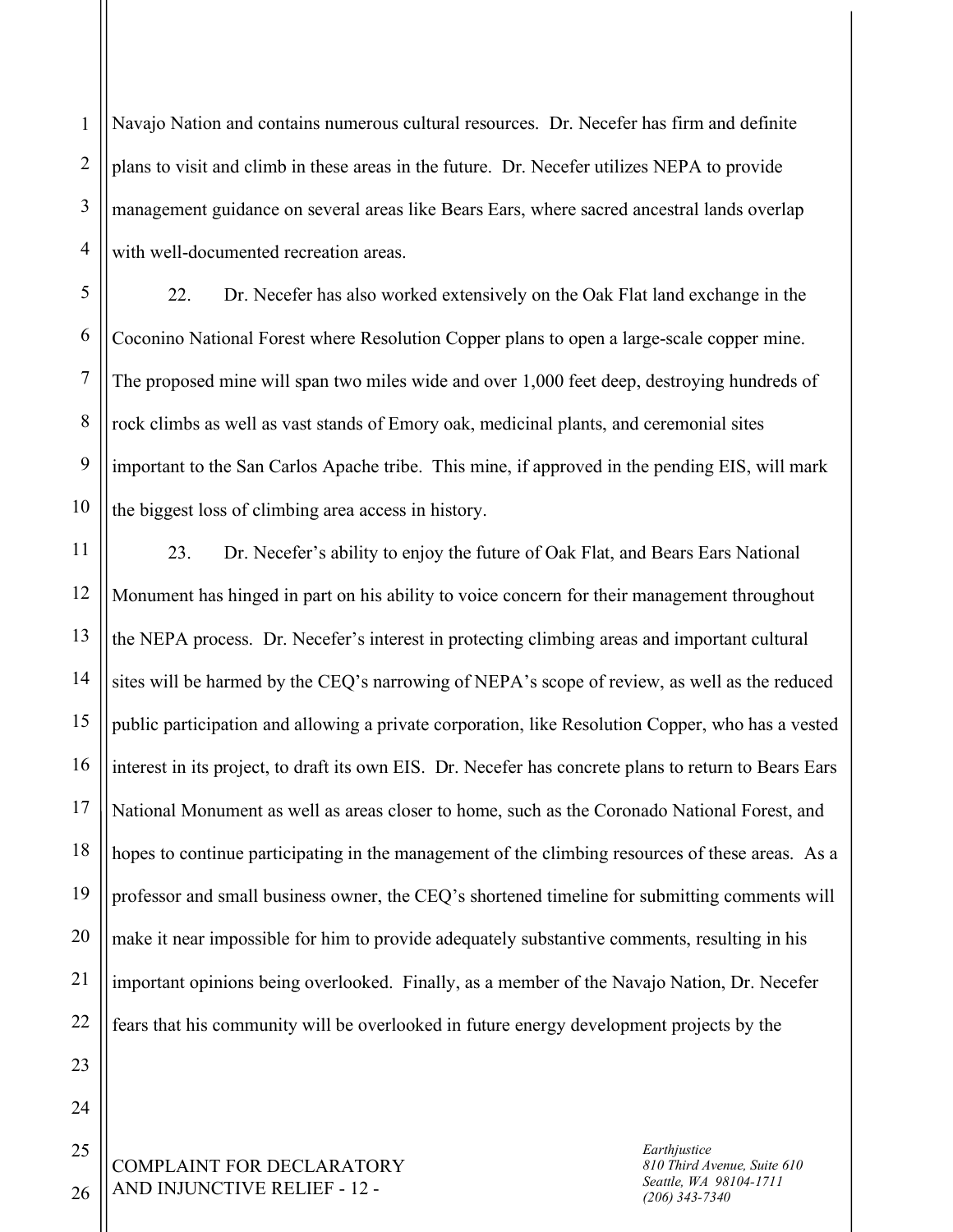1 2 abbreviated NEPA process and that adequate consultation with tribes and the appropriate fulfillment of the government's trust responsibility agreement will not be met.

3 4 5 6 7 8 9 10 11 12 13 24. Byron Harvison is an attorney who resides in Park City, Utah, who has been a member of the AAC for more than 15 years. Mr. Harvison is a long-time volunteer for the AAC, serving as the AAC Salt Lake Chapter Chair, and also volunteers with the Salt Lake Climbers Alliance. An avid rock and ice climber, Mr. Harvison has worked extensively on recreation and public lands policy issues through the NEPA process in Utah. Throughout his long climbing career, Mr. Harvison has climbed all over the Western United States, and frequents federally managed public lands often to recreate. Mr. Harvison has concrete plans to continue to climb in Utah and elsewhere in the west in the future. Currently, Mr. Harvison and other climbers in the Salt Lake region are volunteering their time to work on the Uinta-Wasatch Cache National Forest Plan revision, with the intent of influencing a specific climbing management plan through public comment afforded by NEPA.

14 15 16 17 18 19 20 21 22 23 25. Additionally, Mr. Harvison and a team of other AAC members, staff, and local Salt Lake climbers, have been working to challenge the Little Cottonwood Canyon ("LCC") EIS alternatives. Mr. Harvison has climbed here in the past and has definite plans to return to the area in the future to climb here again. A proposed gondola and road widening project would have several direct and indirect impacts on the climbing resources of the LCC, an area that is a critically important resource to the climbers of Salt Lake. Mr. Harvison and other climbers who visit LCC to recreate in the future will be greatly impacted by several of the proposed alternatives which could severely alter the state of climbing in the canyon. LCC is a highly congested roadway that generates large amounts of air pollution, especially during the winter months. If climate change and air quality implications are not thoroughly considered in the

COMPLAINT FOR DECLARATORY AND INJUNCTIVE RELIEF - 13 -

*Earthjustice 810 Third Avenue, Suite 610 Seattle, WA 98104-1711 (206) 343-7340*

25

26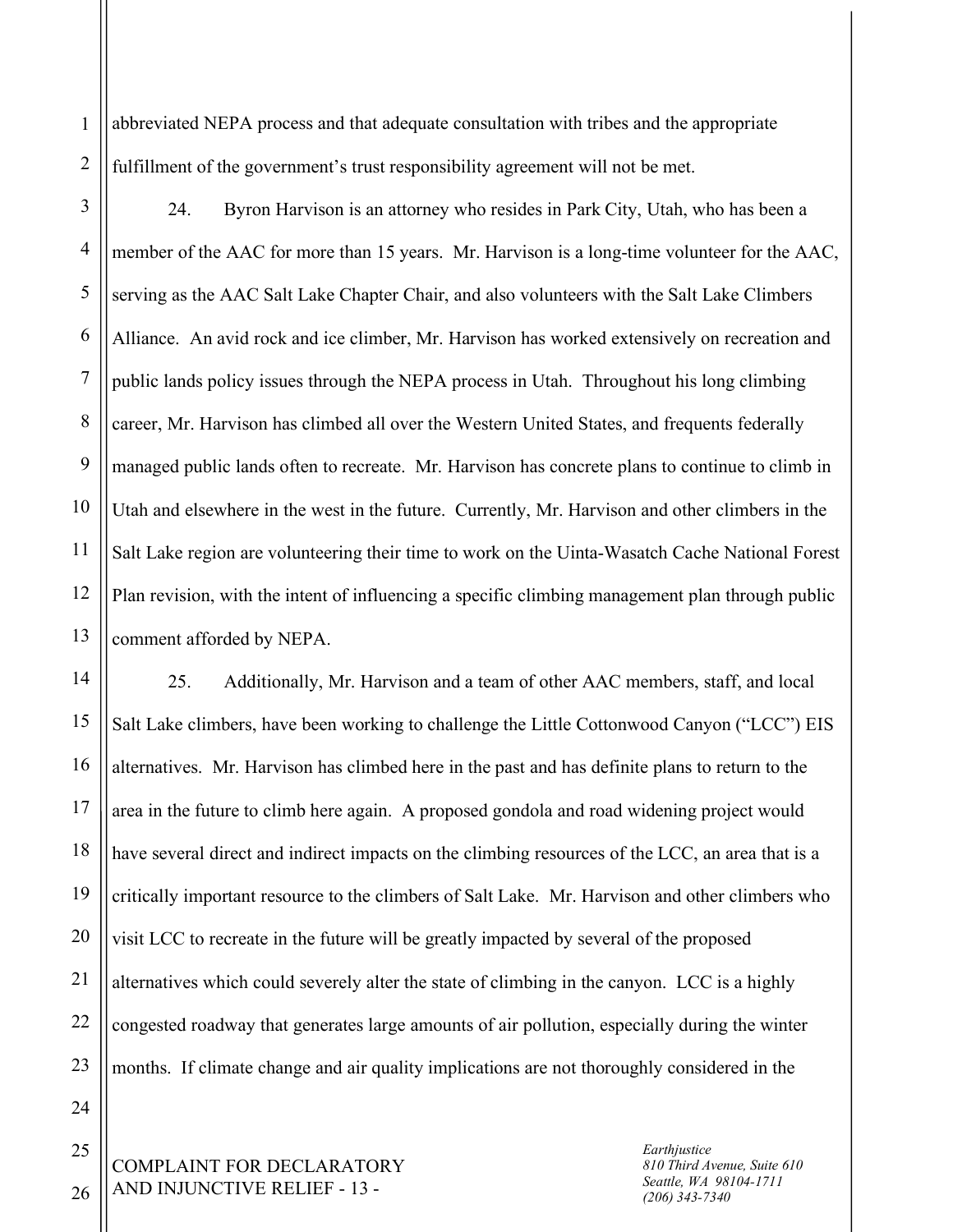1 2 3 4 5 6 7 8 NEPA process, Mr. Harvison, other Utah residents, and climbers everywhere will be negatively affected. The Final Rule's removal of the indirect and cumulative effects analysis requirement will result in a failure to account for the visual and auditory effects of projects such as this and limited comment periods will make it increasingly difficult for volunteers like Mr. Harvison to offer informed public comment. Additional restrictions on Mr. Harvison's ability to provide comment on federal land management decisions will result in negative consequences to his recreational experience in the Wasatch-Cache National Forest and on other National Forest units across the country.

9 10 11 12 13 14 15 16 17 18 19 20 21 22 23 26. Plaintiff California Wilderness Coalition ("CalWild") is a non-profit organization incorporated under the laws of the State of California with its central office in Oakland, California, and field offices in Sacramento, Redding, Fresno, and Los Angeles, California. CalWild, on behalf of its 632 members, works in a variety of ways to protect and restore the state's wildest natural landscapes and watersheds on federal public lands. These important wild places provide clean air and water, refuges for wildlife, mitigation against the effects of climate change, and outstanding opportunities for recreation and spiritual renewal for people. CalWild is the only statewide organization dedicated solely to protecting and restoring the wild places and native biodiversity of California's public lands. CalWild is dedicated to achieving Congressionally-designated protections (e.g., wilderness, national monument), as well as administrative protections by state or federal agencies, for California's wild public lands. CalWild pursues these objectives through legislative campaigns, grass-roots organizing, and public education (such as publishing monthly news journals, blogs, and white papers) concerning conservation issues, and, when necessary, legal action. CalWild regularly send action alerts to members and subscribers to inform them about when and how to comment on specific proposed

*Earthjustice 810 Third Avenue, Suite 610 Seattle, WA 98104-1711 (206) 343-7340*

26

24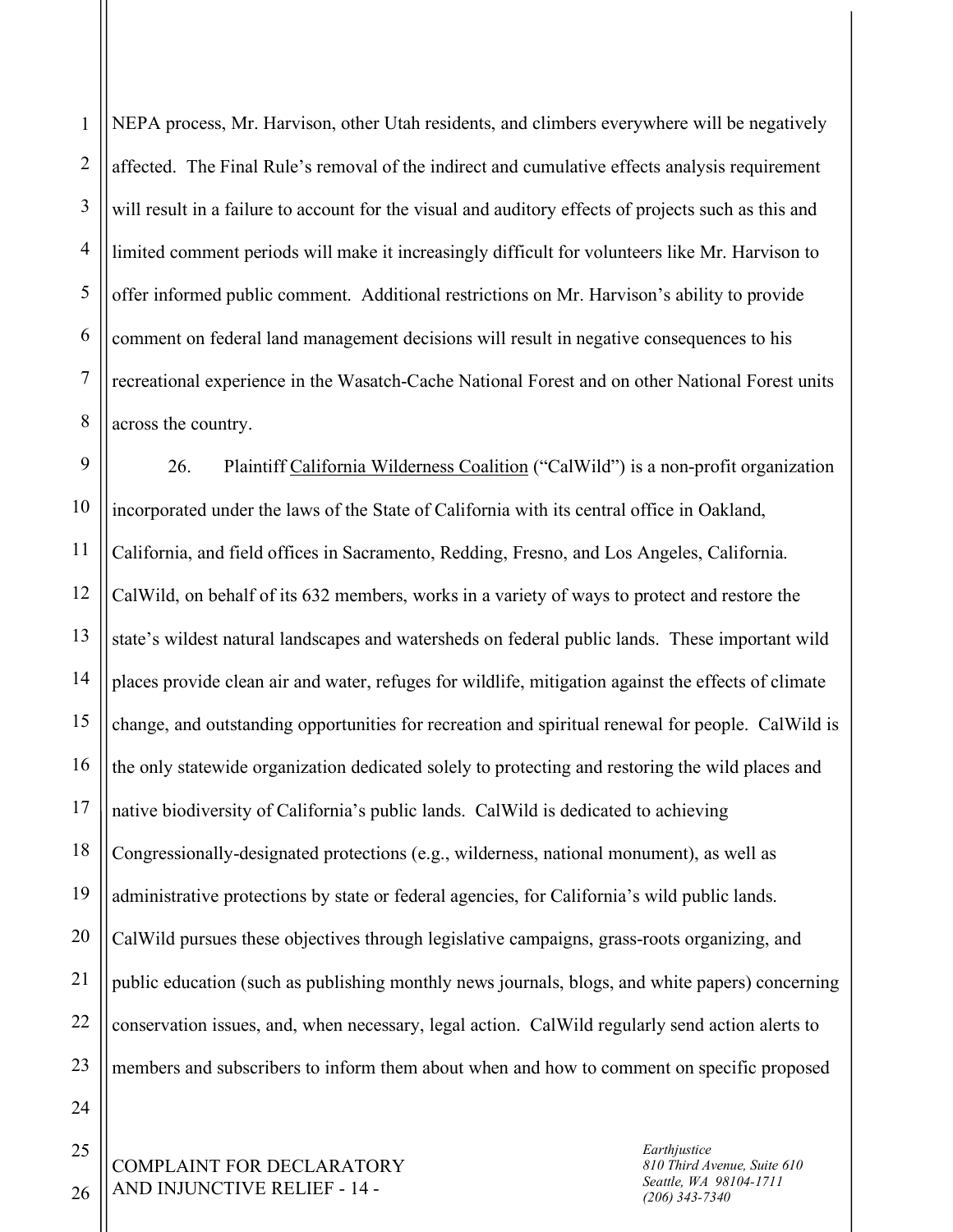1 2 3 4 5 projects and plans, such as BLM planning or National Monument review. In addition, CalWild regularly participates in and submits comments itself on proposed federal agency land and/or resource management plans and site-specific project proposals (e.g., logging, mining, geothermal, renewable energy), primarily related to public lands managed by BLM and United States Forest Service.

6 7 8 9 10 11 12 13 27. For decades, CalWild has relied on NEPA to effectively advocate for these issues on behalf of its membership. Beyond NEPA's public information and participation requirements, NEPA requires informed decision-making, based on sound science, and requires that, to the fullest extent possible, all agencies of the federal government take a hard look at environmental consequences prior to issuing a decision. NEPA declares a broad national commitment to protecting and promoting environmental quality, a goal CalWild embraces. CalWild joined a comment letter of conservation, health, and justice organizations and businesses opposing the proposed NEPA rules.

14 15 16 17 18 19 20 21 22 23 28. CalWild members, including Pamela Nelson of Warner Springs, California, have long-standing, particularized interests in public lands and wildlife that NEPA helps to protect. Ms. Nelson has been a CalWild member for at least 15 years, and she has used NEPA to keep informed about and comment on projects and planning near her home and in areas where she regularly recreates and has definite plans to continue visiting into the future, in particular the San Bernardino and Cleveland National Forests, where Ms. Nelson regularly enjoys hiking, exploring, and bird and wildlife watching. In the last seven years, Ms. Nelson has participated in NEPA planning and commenting processes for forest plan amendments to the Inyo, Sequoia, and Sierra National Forest Plans. She has also submitted NEPA comments on the California Desert Conservation Plan and San Gabriel Mountains National Monument Land Management Plan.

COMPLAINT FOR DECLARATORY AND INJUNCTIVE RELIEF - 15 -

*Earthjustice 810 Third Avenue, Suite 610 Seattle, WA 98104-1711 (206) 343-7340*

26

24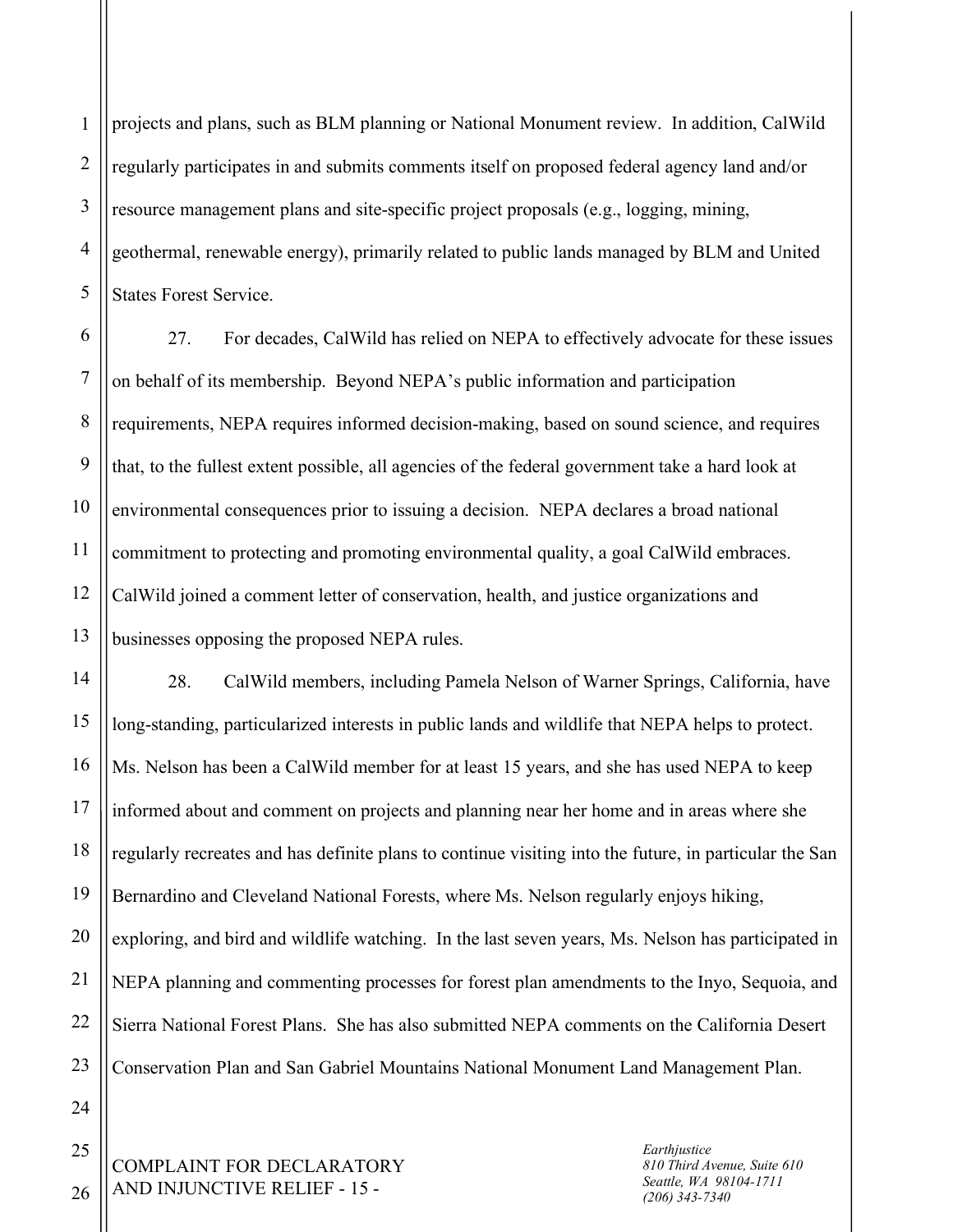2 3 4 5 6 7 8 9 29. CalWild member Maureen Forney, a resident of both San Leandro, California, in Alameda County, and Bear Valley, California in Alpine County, frequently visits national forests, national parks, and lands managed by the BLM, where she engages in and will continue to engage in many activities including hiking, running, mountain biking, snowshoeing, crosscountry skiing, bouldering, kayaking, swimming, camping, animal tracking, sightseeing, and wildlife watching, particularly in the Stanislaus National Forest where one of her homes is located. Ms. Forney has also submitted written and oral NEPA comments to federal agencies about how she wants to see public lands managed, and she will be harmed if her ability to continue to do so is limited.

10 11 12 13 14 15 16 17 18 19 20 21 22 30. Plaintiff Center for Biological Diversity ("the Center") is a nonprofit organization dedicated to the preservation and restoration of biodiversity, native species, and ecosystems. Founded in Tucson, Arizona with offices throughout the country, including in Oakland and Los Angeles, California, the Center works through science, law, and creative media to secure a future for all species, great or small, hovering on the brink of extinction. The Center has more than 1.6 million supporters, including more than 74,000 members from all across the United States, with approximately 17,214 in California. The Center and its members have longstanding recreational, aesthetic, scientific, professional, and other concrete interests in conserving native species throughout the country and routinely advocate for native species conservation and protection. Center attorneys, scientists, organizers, and advocates routinely participate in commenting at all phases of NEPA processes before numerous federal agencies, including the U.S. Forest Service, BLM, the Bureau of Reclamation, the U.S. Army Corps of Engineers, the U.S. Fish and Wildlife Service, and many others. The Center also employs numerous media and outreach staff to

COMPLAINT FOR DECLARATORY AND INJUNCTIVE RELIEF - 16 -

*Earthjustice 810 Third Avenue, Suite 610 Seattle, WA 98104-1711 (206) 343-7340*

26

23

24

25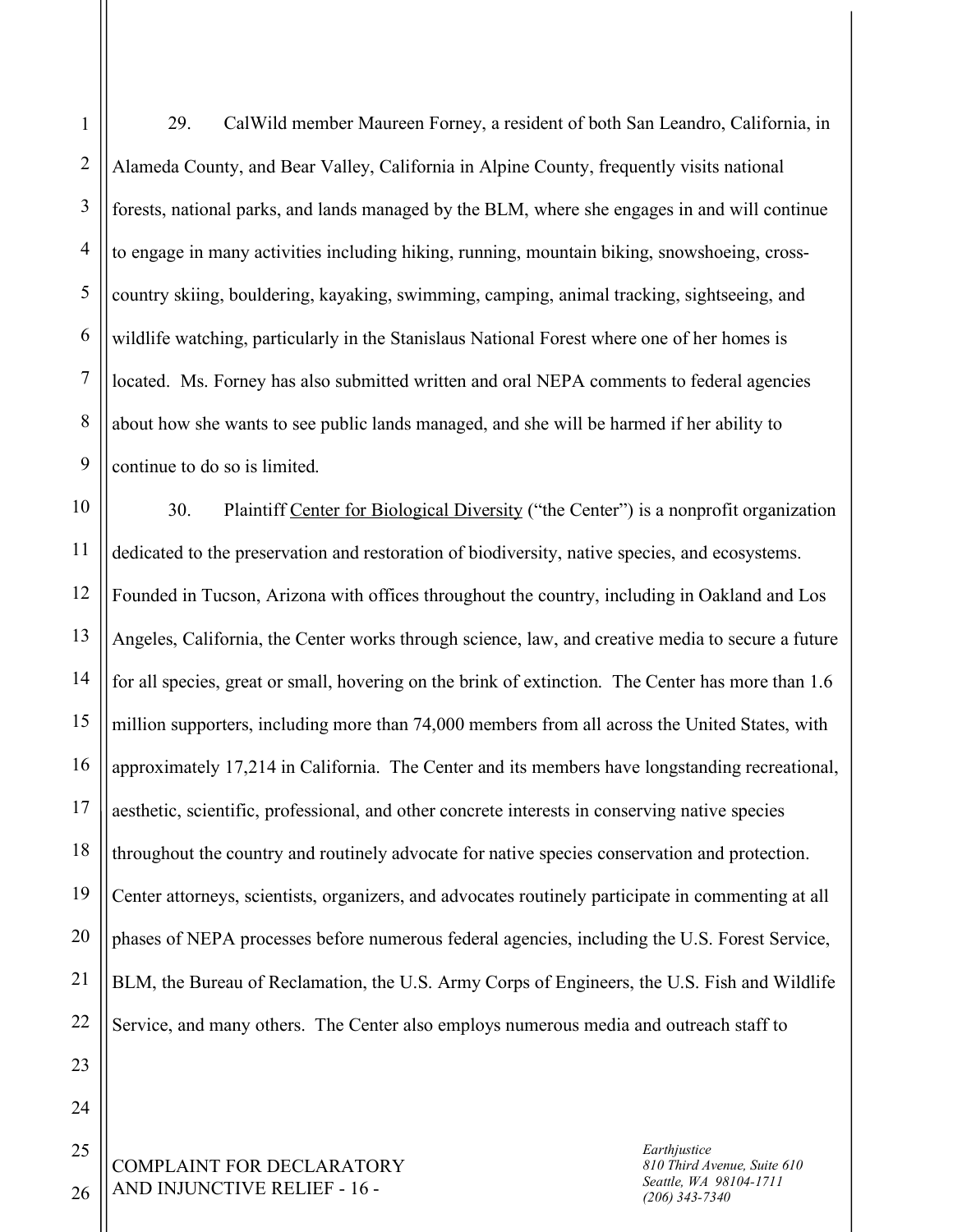1 2 inform the Center's members about, and encourage and assist members in participating in, NEPA reviews. The Center submitted detailed comments on the proposed NEPA rule.

3 4 5 6 7 8 9 10 11 12 13 14 15 31. For example, the Center is currently challenging a BLM decision to approve rights-of-way for powerlines, natural gas, water, and petroleum product in Utah that will facilitate the construction of the first commercial scale facility to process a rock known as "oil shale" into a petroleum product. The oil shale plant will produce 50,000 barrels of shale oil per day, produce significant amounts of air and climate pollution, and will require up to 10,000 acrefeet of water per year for thirty years from the Green River, home to four endangered fish. The Center and other groups have challenged BLM's rights-of-way because the agency's NEPA analysis failed to consider the cumulative and indirect impacts of the federal rights-of-way, including the air and climate pollution and water depletion impacts of the oil shale production facility. Because the Final Rule eliminates the consideration of cumulative effects and does not even mandate the consideration of indirect effects, it will make it difficult if not impossible for the Center to engage in this kind of advocacy in the future, resulting in an imminent increase in harm to wildlife, public lands and waters, and the shared climate.

16 17 18 19 20 21 22 23 32. The Center communicates extensively with its members and supporters, as well as the general public, about threats to imperiled species, the protection of public lands, and the ongoing and future damage from the global climate crisis by issuing press releases and statements, publishing online news through its publication "The Revelator," holding webinars, and sending emails and action alerts. The Center's members participate in and rely on the NEPA review processes, and will be harmed by the Final Rule. For example, the Final Rule's explicit elimination of cumulative impacts review will significantly impede the ability of the Center and its members to obtain and disseminate adequate information about, and ensure government

COMPLAINT FOR DECLARATORY AND INJUNCTIVE RELIEF - 17 -

*Earthjustice 810 Third Avenue, Suite 610 Seattle, WA 98104-1711 (206) 343-7340*

26

24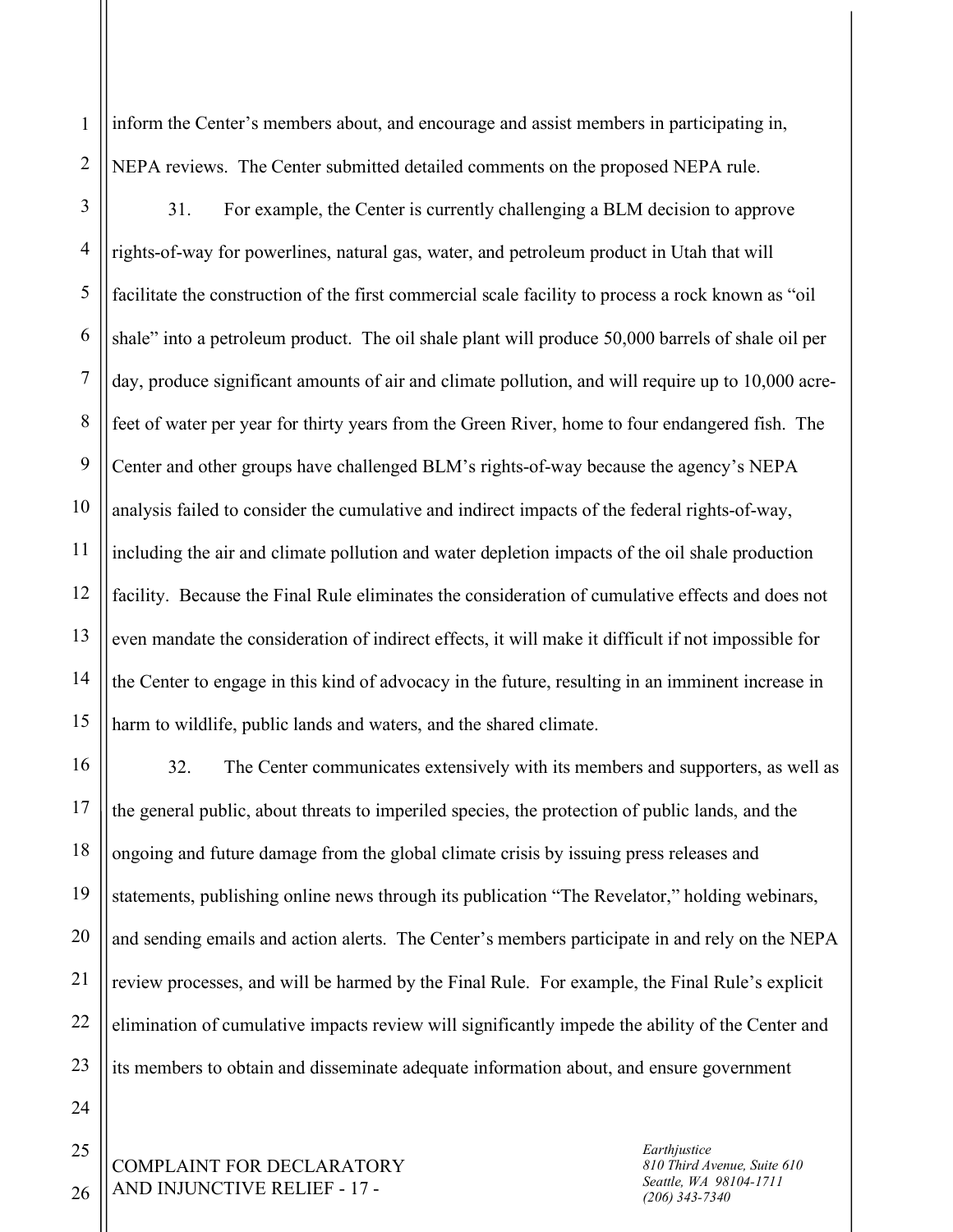1 2 3 4 5 6 consideration of, the climate change impacts of projects such as oil and gas development plans, rights-of-way for oil shale development, federal coal leasing, and federal auto fleet standards that will contribute to cumulatively significant and devastating greenhouse gas emissions. In addition to impeding the Center's ability to obtain such essential information as part of the NEPA process, the Final Rule also necessitates that the Center expend its limited organizational resources in an effort to obtain and compile such information from other sources.

7 8 9 10 11 12 33. The Center has individual members, including but not limited to Ileene Anderson of California and Taylor McKinnon of Arizona, who regularly visit, study, work, photograph, or recreate on lands where NEPA has been and will be used in reviewing federal projects. Each of the members has specific intentions to continue to interact with these areas frequently and on an ongoing basis. Center members and staff derive recreational, spiritual, professional, scientific, educational, and aesthetic benefits from their interactions with these parts of the natural world.

13 14 15 16 17 18 19 20 21 22 23 34. Ileene Anderson is a botanist, a Center member since 1998, and a staff member at the Center since 2005. Ms. Anderson is also a frequent user of the federal lands in the California Desert, where she hikes, photographs, searches for rare plants, watches birds and other wildlife, and enjoys the solace that wildlands can provide. Among the places she has visited on numerous occasions are federal lands on and adjacent to Conglomerate Mesa (on the doorstep of Death Valley National Park). There, she has camped, hiked, and botanized the area at least three times in the last five years including her most recent visit to the area earlier in 2020. This area near Owens Lake, California, is renowned for its dense western Joshua tree forests, rare plants, unique cultural resources and pristine landscape, positioned between wilderness areas on BLM, Forest Service, and National Park Service managed lands (Malpais Mesa, Inyo Mountains, and Death Valley). Ms. Anderson plans to return to Conglomerate Mesa in 2020 and beyond once the

COMPLAINT FOR DECLARATORY AND INJUNCTIVE RELIEF - 18 -

*Earthjustice 810 Third Avenue, Suite 610 Seattle, WA 98104-1711 (206) 343-7340*

26

24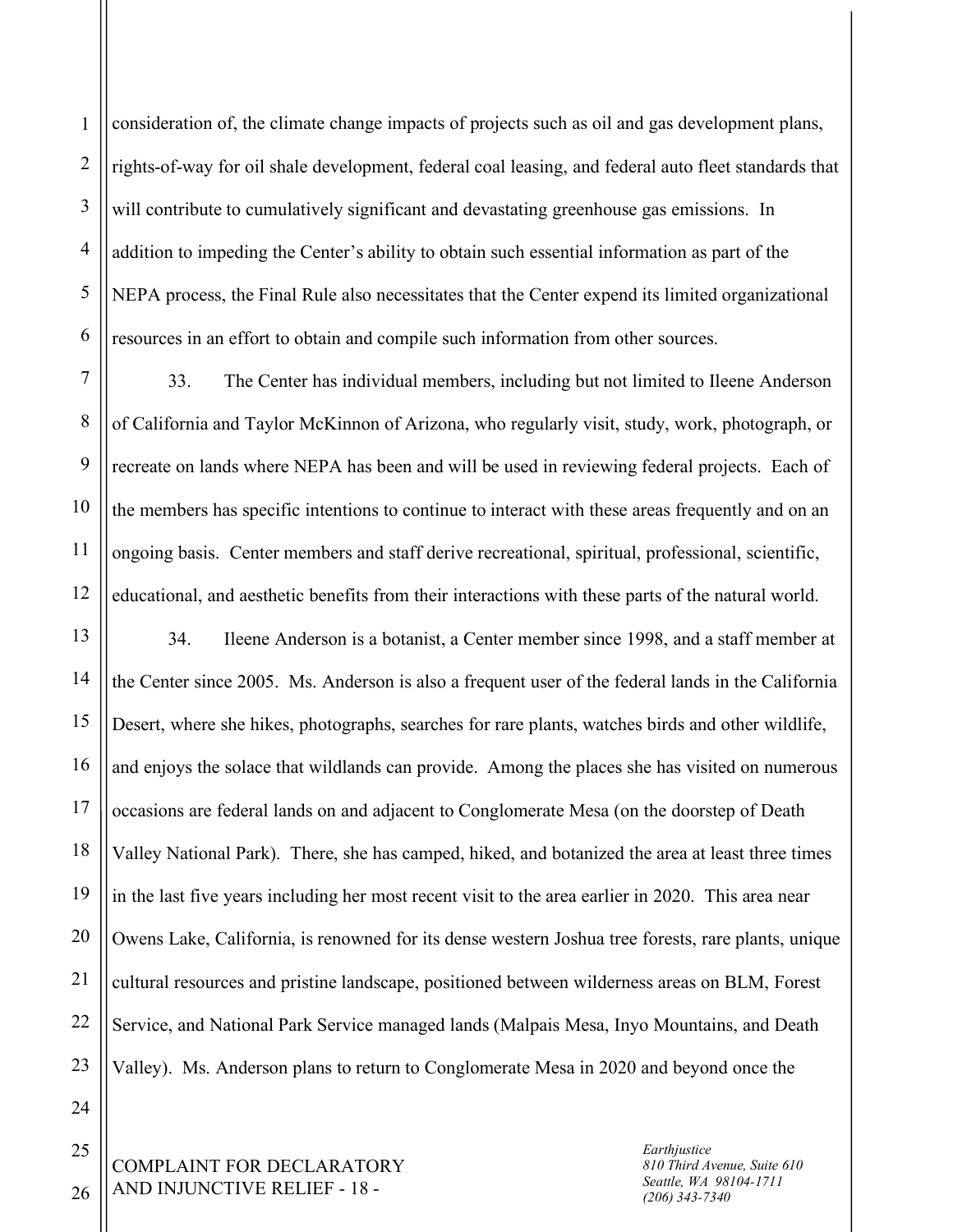1 2 Covid-19 restrictions are relaxed to enjoy the outstanding scenic beauty of this area and look for plants and wildlife.

3 4 5 6 7 8 9 10 35. Over the past 25 years, Ms. Anderson has participated in many NEPA processes evaluating mining, off-road vehicles, grazing, energy projects, land use management plans, habitat conservation plans, railroads, pipelines, highways, land exchanges, and many others. Ms. Anderson also wrote sections of NEPA documents for federal agencies when she was employed as a consulting biologist. She has found NEPA's procedural safeguards to be crucial to improving projects and reducing the unnecessary impacts, because in her experience, NEPA review typically reveals diverse perspectives and impact-reduction solutions that otherwise would not be identified by the agency acting alone.

11 12 13 14 15 16 17 36. The Final Rule harms Ms. Anderson, including by impairing her ability to evaluate and comment on the indirect and cumulative impacts of projects like a pending proposal to undertake exploratory drilling for gold on the Conglomerate Mesa, and the harms the project poses to off-site resources, including the landscapes and visitor experiences from and within Death Valley National Park and the adjacent wilderness areas, the damage from indirect impacts of off-road vehicle use, cumulative impacts of this proposal together with the 2018 approved exploration plan, and the reasonably foreseeable construction of a large gold mine.

18 19 20 21 22 23 37. Taylor McKinnon is a former owner of a Utah river rafting business, amateur photographer, a Center member since 2007, and is now employed as the Center's Senior Public Lands Campaigner. Mr. McKinnon grew up and still lives in Flagstaff, Arizona, amidst national forests and parks that he continues to visit. As he has since he was young, Mr. McKinnon now regularly uses and enjoys federal and other public lands for hiking, cycling, camping, fishing, photography, snowboarding, birding, nature and wildlife observation and vehicle touring.

COMPLAINT FOR DECLARATORY AND INJUNCTIVE RELIEF - 19 -

*Earthjustice 810 Third Avenue, Suite 610 Seattle, WA 98104-1711 (206) 343-7340*

26

24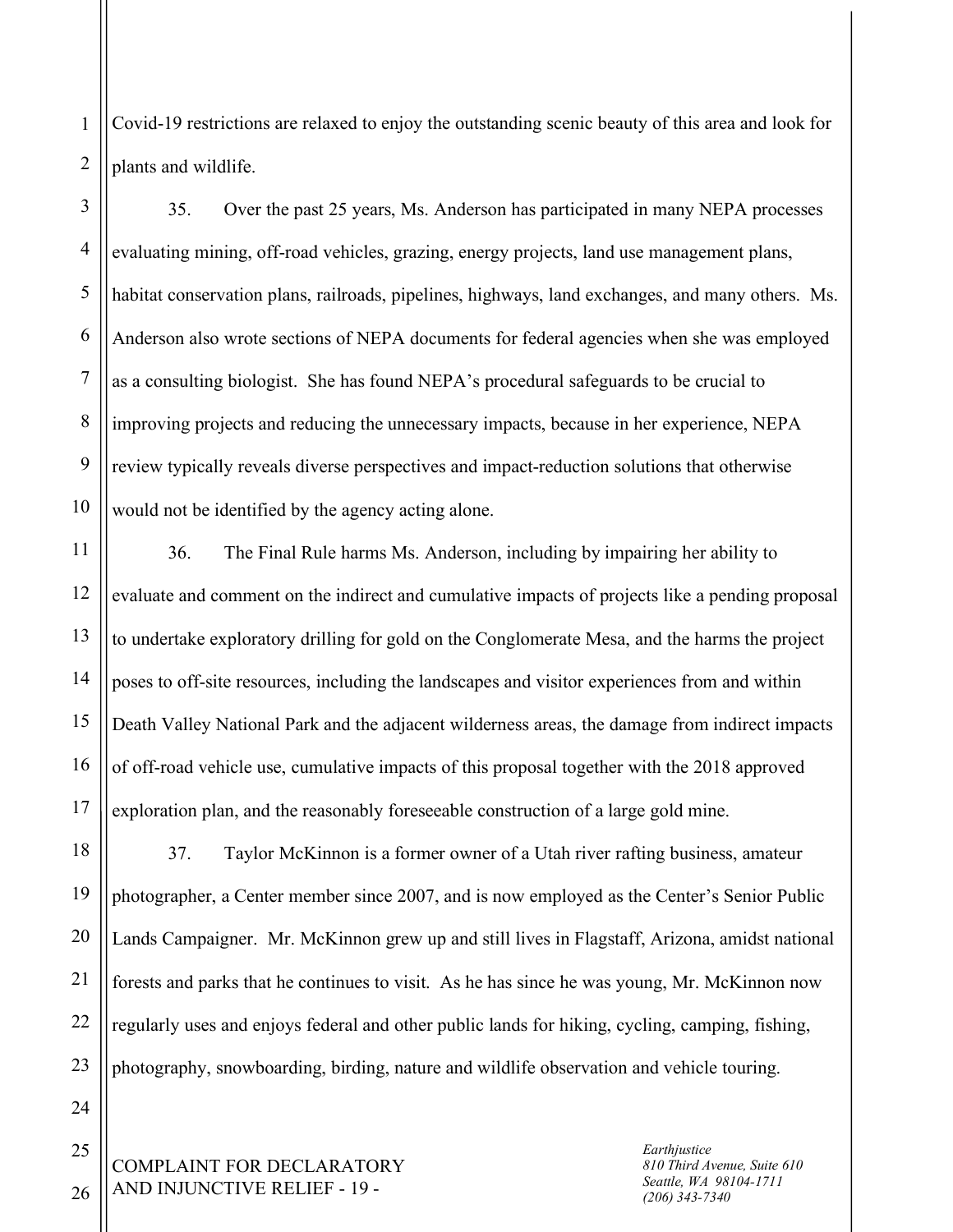1 2 3 4 5 6 Among the lands that he has regularly visited for some of these activities in the last several years (most recently in 2018) is the sage brush and sandstone high desert of the remote Book Cliffs along the Utah-Colorado border, where BLM approved rights-of-way for the nation's first commercial scale oil shale plant. Mr. McKinnon has also regularly participated in NEPA processes on numerous federal agency proposals over the last decade involving lands where he recreates, including lands at issue in the Utah oil shale plant.

7 8 9 10 11 12 13 14 15 16 17 18 19 20 21 22 23 38. As part of his enjoyment of public lands, Mr. McKinnon regularly visits (and plans to return this year to) Grand Canyon National Park and the Forest Service lands near the town of Tusayan, Arizona. He visits the South Rim area several times each year to hike, sight see, and take photographs of the Grand Canyon and wildlife in the area. The Forest Service last year received applications from an Italian development corporation named Stilo for rights-ofway across National Forest lands near the Grand Canyon's South Rim for water and natural gas pipelines, electricity, and a paved road to facilitate a massive commercial and residential development on private land. Stilo's proposed development, located within two miles of the southern boundary of Grand Canyon National Park, would increase Tusayan's population tenfold, likely cause depletion of aquifers that are the only source of water for natural springs along Grand Canyon's South Rim, worsen air, noise and light pollution within the Park, and fragment habitat for wildlife that use the Park. When Stilo submitted a prior version of this application to the Forest Service in 2014, Mr. McKinnon on the Center's behalf submitted comments and helped lead a major public campaign opposing Stilo's proposal as part of the agency's NEPA scoping process. The Forest Service ultimately rejected Stilo's application based largely on the indirect and cumulative impacts to the National Park that Mr. McKinnon and others had raised. The Final Rule's complete elimination of cumulative impacts as a consideration in NEPA

COMPLAINT FOR DECLARATORY AND INJUNCTIVE RELIEF - 20 -

*Earthjustice 810 Third Avenue, Suite 610 Seattle, WA 98104-1711 (206) 343-7340*

26

24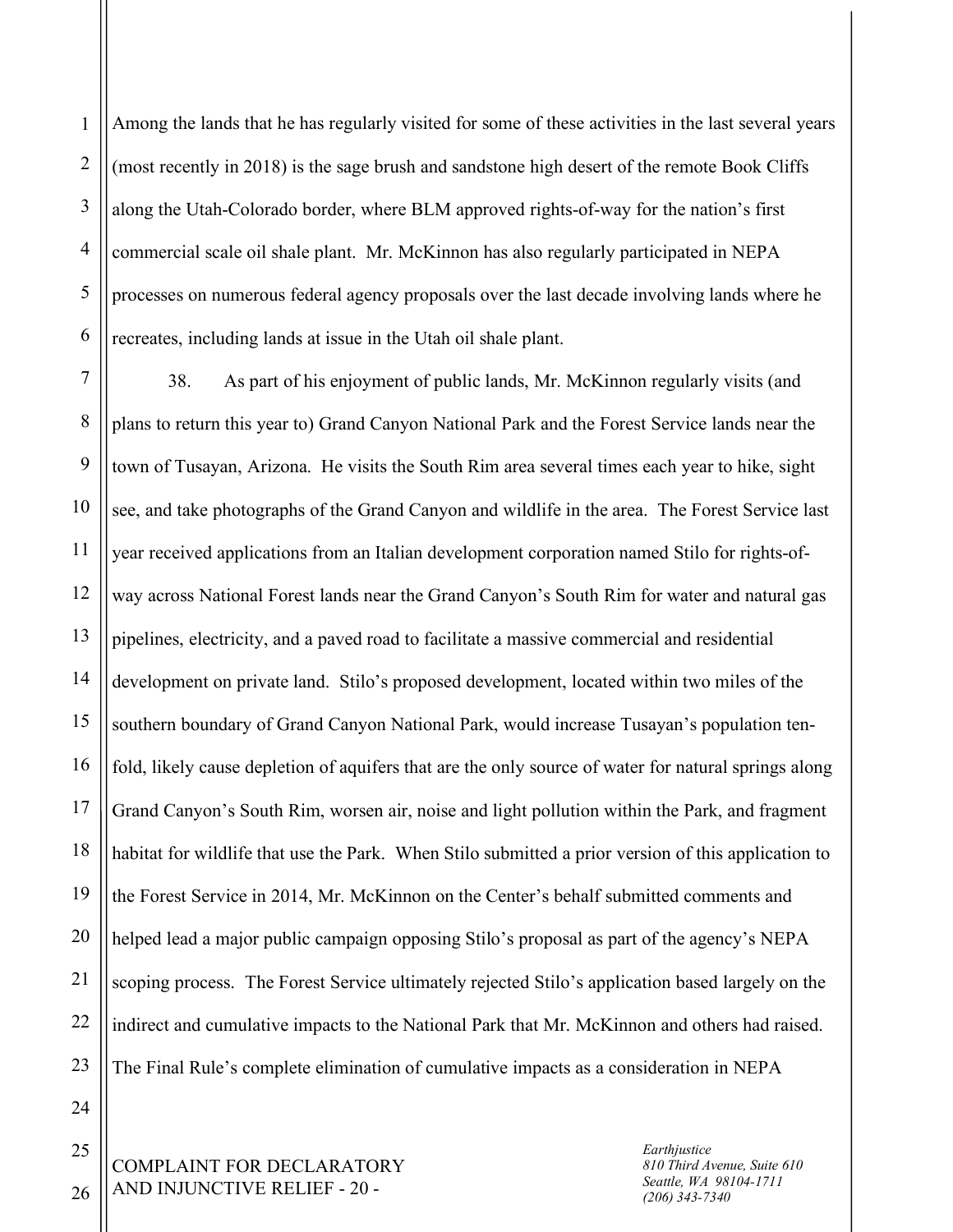1 2 3 4 analyses and its elimination of the mandate that agencies consider and disclose indirect effects would mean NEPA reviews of Stilo's 2019 application – which the Forest Service is likely to initiate this year – need not address impacts to Grand Canyon National Park at all, increasing the likelihood that Stilo's development will impair the Park resources that Mr. McKinnon enjoys.

39. Plaintiff Center for Environmental Health ("CEH") is a California non-profit organization founded in 1996 with its principal place of business in Oakland, California. CEH has approximately 22 staff members, and an email list of 25,000 supporters who regularly receive information and action alerts. CEH works on the regional and national level.

9 10 11 12 13 40. CEH protects people from toxic chemicals by working with communities, consumers, workers, government, and the private sector to demand and support business practices that are safe for public health and the environment. For CEH, people and their health and well-being are the ultimate concern. Air, water, food, and consumer products should be free of dangerous and untested chemicals.

14 15 16 17 18 19 20 21 22 41. CEH works collaboratively with environmental justice organizations and lowincome communities to address the disproportionate toll that toxic chemicals take on their neighborhoods. Historically, CEH's legal action has spurred hundreds of major retailers to remove lead and other toxic chemicals from child and adult jewelry, fashion accessories including those marketed toward low income buyers, candies, toys, lunchboxes, personal care products, and more. CEH has also taken legal action (primarily using California's Safe Drinking Water and Toxic Enforcement Act, Proposition 65) to force polluting industries to reduce, or otherwise mitigate, hazardous air emissions from low-income communities and communities of color.

COMPLAINT FOR DECLARATORY AND INJUNCTIVE RELIEF - 21 - 25

*Earthjustice 810 Third Avenue, Suite 610 Seattle, WA 98104-1711 (206) 343-7340*

26

23

24

5

6

7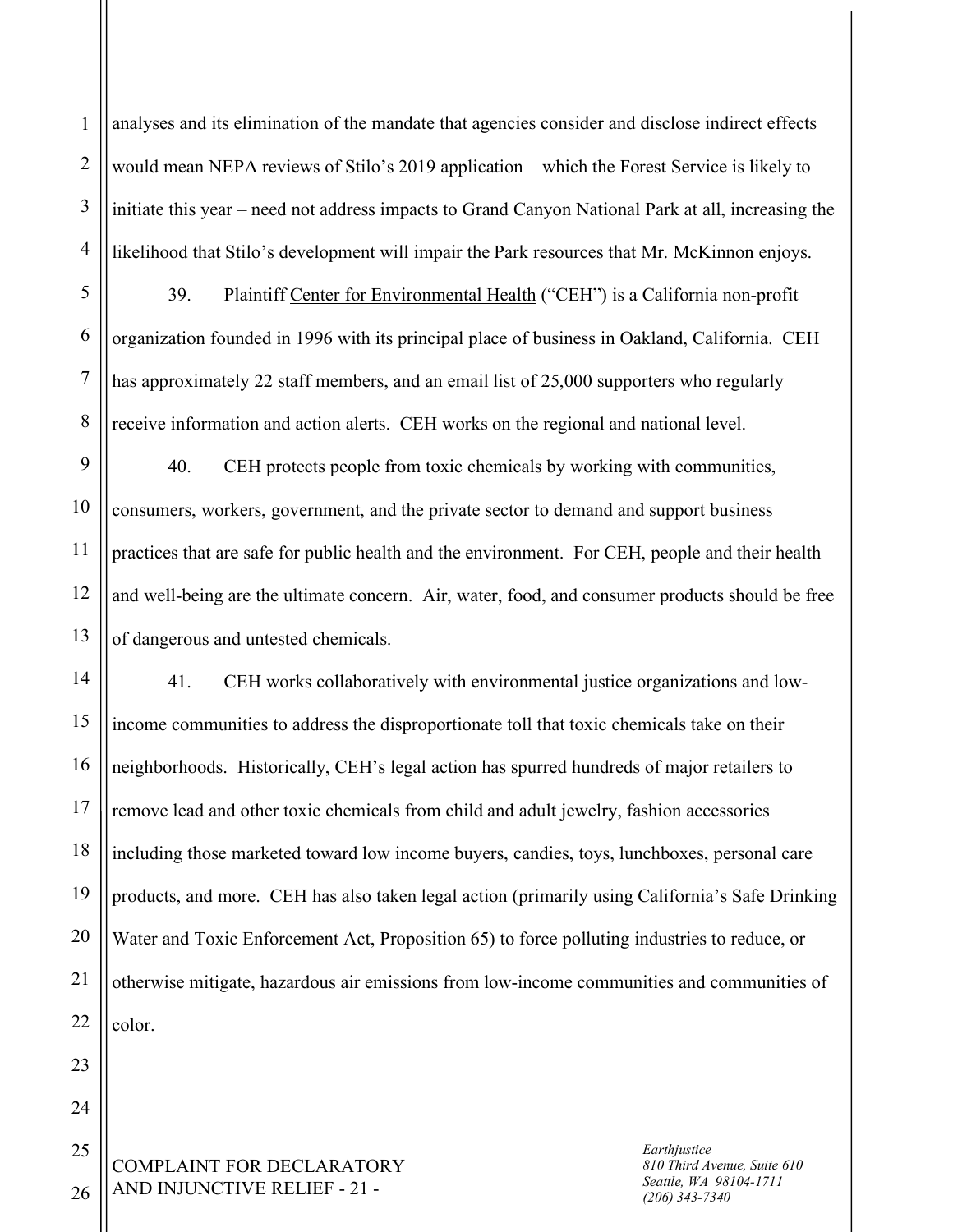1 2 3 4 42. One of CEH's core values is that people need information in order to both protect themselves and their families and also to advocate for businesses and the government to enact health protective policies. This is the type of public information and public participation that NEPA requires.

5 6 7 8 9 43. CEH submitted comments on the Proposed Rule in March 2020 in coordination with other environmental justice and public health organizations. Those comments were critical of the proposed rule because CEH felt it would hurt the ability of communities to know what projects were planned and it would harm the ability of the public to meaningfully explain to decision-makers how their communities would be impacted.

10 11 12 13 14 15 16 17 18 44. CEH supporters and staff members have used NEPA's standards and requirements to bring about on-the-ground protections. For example, CEH Senior Scientist Caroline Cox's work has been focused on toxics for decades. In the 1980s, Ms. Cox was part of a group that used NEPA litigation to force dramatic changes in the use of herbicides for growing timber in the Pacific Northwest. Forcing the U.S. Forest Service and BLM to fully comply with NEPA resulted in changed Forest Service practices, as NEPA's requirements to review alternatives and fully engage the public brought the agency new information and perspectives. The net result was that herbicide use decreased dramatically because the NEPA process was so successful in addressing issues that people on the ground cared about.

19 20 45. CEH is harmed by the changes in the NEPA regulations that create less public transparency, fail to foster full public participation, curtail review of alternatives, and fail to review the indirect and cumulative impacts of proposed projects.

22 23 46. Plaintiff Center for Food Safety ("CFS") is a national public interest nonprofit organization dedicated to empowering people, supporting farmers, and protecting the planet from

COMPLAINT FOR DECLARATORY AND INJUNCTIVE RELIEF - 22 -

*Earthjustice 810 Third Avenue, Suite 610 Seattle, WA 98104-1711 (206) 343-7340*

25

26

24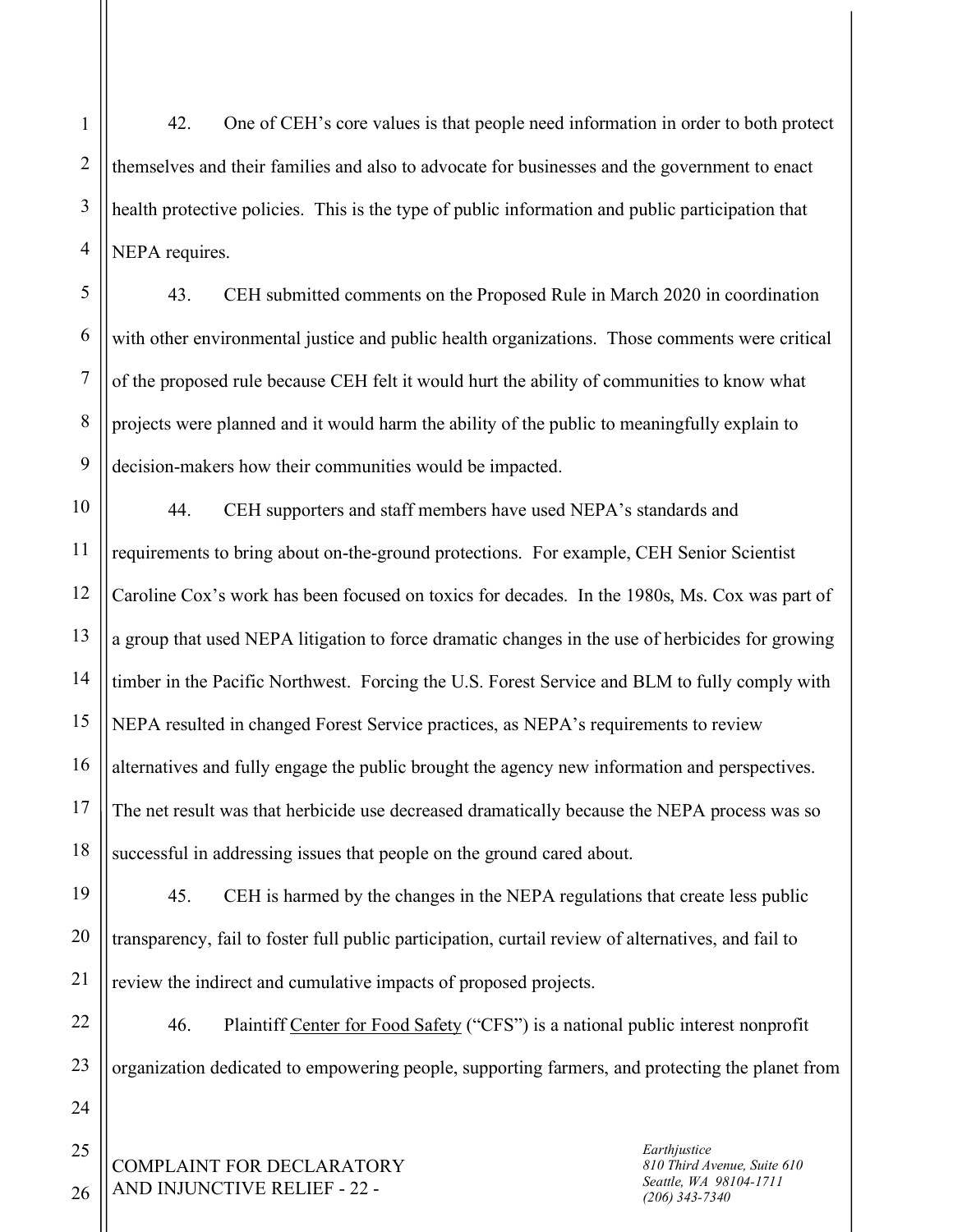1 2 3 4 5 6 7 the harms of industrial agriculture. CFS's program areas encompass all aspects of food and agriculture production, from pesticides and commodity crops to livestock production to ocean and coastal aquaculture to the climate impacts of agriculture. In each area CFS strives to ensure responsible government oversight and advocates for a more sustainable, regenerative food future. CFS has over 970,000 members across the country, and offices in San Francisco, CA; Portland, OR; and Washington, D.C. CFS and its members are being, and will be, adversely affected by the Final Rule.

8 9 10 11 12 47. Since its inception in 1997, CFS has incorporated NEPA review in all its program areas, and acts as a watchdog to ensure agencies fulfill NEPA's requirements to allow for reasoned decision-making and informed public participation. CFS has multiple full-time staff members (policy, scientific, outreach, and legal) devoted to overseeing federal agencies' NEPA review regarding the regulation of food and agriculture.

13 14 15 16 17 18 19 20 48. To fulfill its mission, CFS disseminates to government agencies, members of Congress, and the general public a wide array of educational and informational program materials often addressing major federal actions requiring NEPA review. CFS also sends out action alerts to its True Food Network. These alerts generate public involvement, education, and engagement with governmental officials, including during NEPA public comment periods on federal projects affecting the sustainable food systems CFS promotes. Collectively, the dissemination of this material has made CFS an information clearinghouse for public involvement in NEPA processes in the realm of sustainable food and agriculture.

21 22 23 49. In addition to information and public education, when necessary, CFS engages in public interest litigation challenging industrial food production and agricultural practices that harm public health and the environment and/or impact farmers, its members, and the public

COMPLAINT FOR DECLARATORY AND INJUNCTIVE RELIEF - 23 -

*Earthjustice 810 Third Avenue, Suite 610 Seattle, WA 98104-1711 (206) 343-7340*

26

25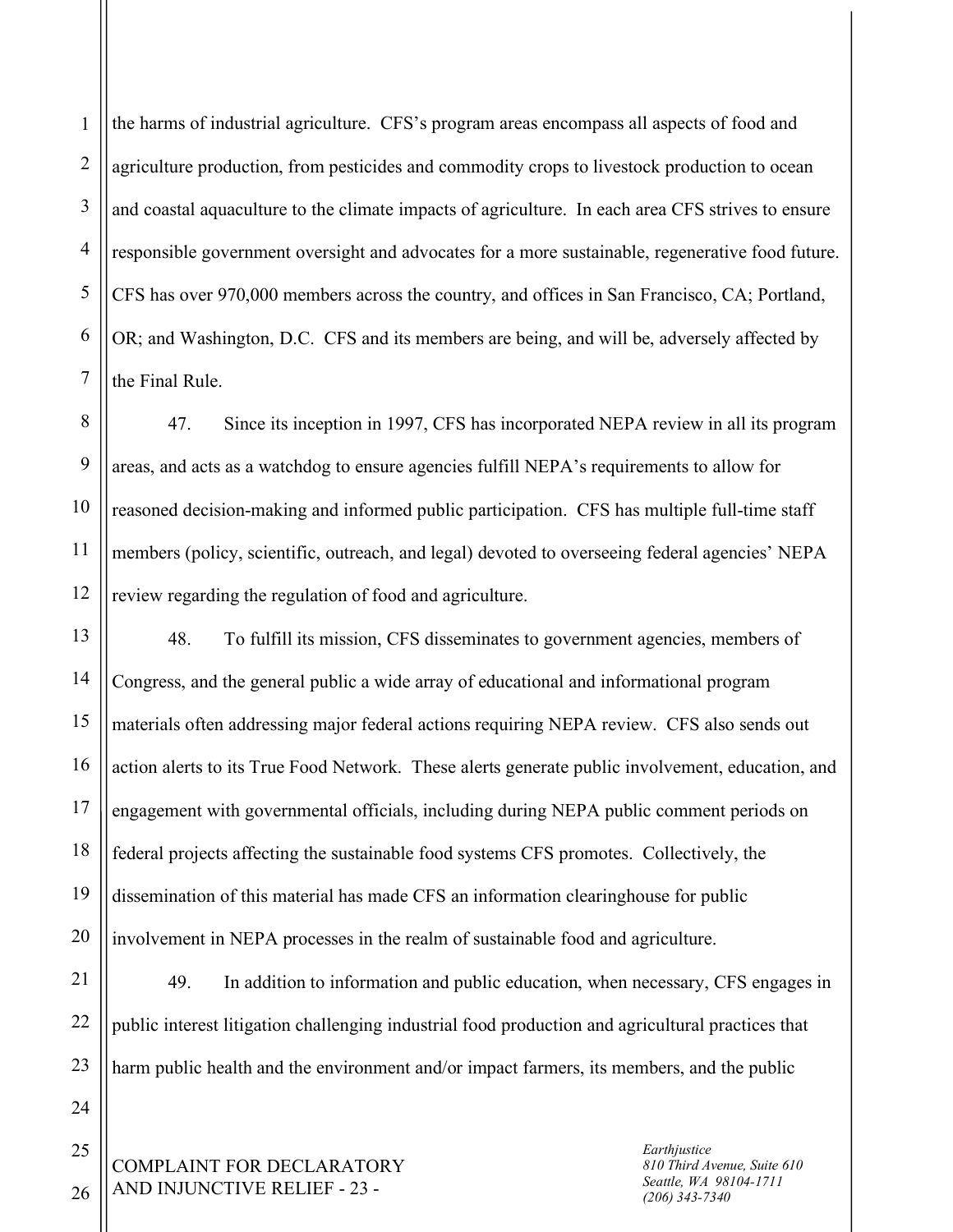1 2 3 4 interest. CFS has a long history of watchdogging federal agencies' NEPA compliance, in order to ensure agencies responsibly and rigorously analyze, among other things, the reasonably foreseeable impacts of their actions, consider a full range of reasonable alternatives, and thoroughly analyze cumulative and intertwined socioeconomic impacts.

5 6 7 8 9 10 11 12 13 14 15 16 17 18 50. In March 2020, CFS submitted public comments on the Proposed Rule and was a signatory to three additional joint comment letters. The Final Rule injures CFS as an organization and its members individually. CFS and thousands of its members frequently participate in NEPA public comment periods. Through shortening comment periods, significantly reducing available information on cumulative and indirect impacts, and exempting more federal projects, CFS and its members will struggle to meaningfully participate in the NEPA process or will be prevented from doing so. Without access to information on cumulative and indirect impacts, CFS will be forced to divert organizational resources to look into these impacts and fully inform members on federal projects, resources that otherwise would be used on CFS mission central activities. The Final Rule's weakening of agency NEPA reviews will divert resources from CFS's other work, including advocating for organic production and other sustainable, regenerative food systems. Overall, CEQ's unlawful rollbacks of NEPA regulations frustrates CFS's organizational mission to inform the public on the harmful impacts of industrial agriculture and promote sustainable food systems.

51. The Final Rule also injures CFS's members directly by restricting their ability to participate in agency decision-making, as well to assure that agencies take a hard look at their actions, actions that injure the members' health, environmental, aesthetic, recreational, and intertwined socioeconomic interests. Many of CFS's members rely on healthy and safe methods

COMPLAINT FOR DECLARATORY AND INJUNCTIVE RELIEF - 24 -

*Earthjustice 810 Third Avenue, Suite 610 Seattle, WA 98104-1711 (206) 343-7340*

26

19

20

21

22

23

24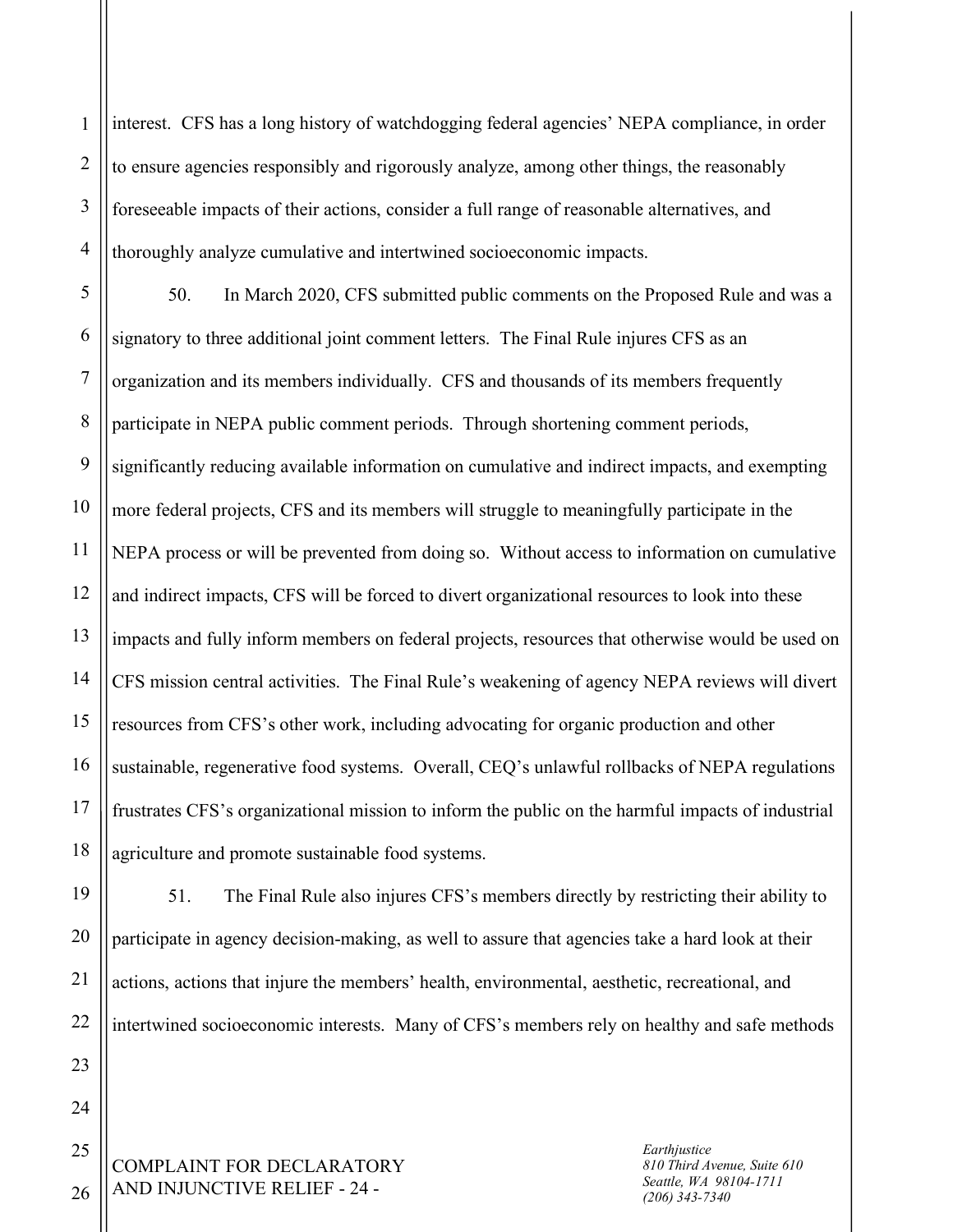1 2 of food production to keep safe themselves, their families, their livelihoods, and the environment on which they rely.

3 4 5 6 7 8 9 10 11 12 13 14 15 16 52. For example, CFS members who live and recreate and own businesses in Washington's Willapa Bay and Puget Sound are adversely impacted by industrial commercial shellfish aquaculture and relied on the Army Corps of Engineers to thoroughly assess the impacts, including cumulative, of allowing tens of thousands of acres of aquaculture in these aquatic ecosystems. CFS member Ross Barkhurst, a U.S. Naval Academy graduate, lives on 270 acres on Willapa Bay, including two shellfish beds totaling 60 acres, where he has for years harvested shellfish and used to sell them commercially, and where he recreates as an avid hunter, fisher, and bird-watcher. He has watched as the health of his tidelands and those around the Bay he loves are degraded from industrial shellfish aquaculture and especially the pesticide use associated with it, and has recorded the waning numbers of various fish and waterfowl species. The Corps' past failure to adequately assess the impacts from the aquaculture it permits under NEPA have adversely affected Mr. Barkhurst, as well as other CFS members who live or recreate in these tidal areas, eat oysters, and enjoy watching the large variety of wildlife there, including threatened and endangered species.

53. Mr. Fritzi Cohen, another CFS member, owns a historic bed and breakfast on Willapa Bay but has been unable to harvest the oysters it was once famous for from the tide bed, due to the impacts of industrial shellfish aquaculture permitted by the Corps, but not properly analyzed under NEPA.

54. These members, and others who live and recreate on Washington shorelines, have been participating in the regulatory processes for years and will continue to do so, especially now that a federal court has found that the Corps' NEPA analysis was deficient and sent the agency

COMPLAINT FOR DECLARATORY AND INJUNCTIVE RELIEF - 25 -

*Earthjustice 810 Third Avenue, Suite 610 Seattle, WA 98104-1711 (206) 343-7340*

26

25

17

18

19

20

21

22

23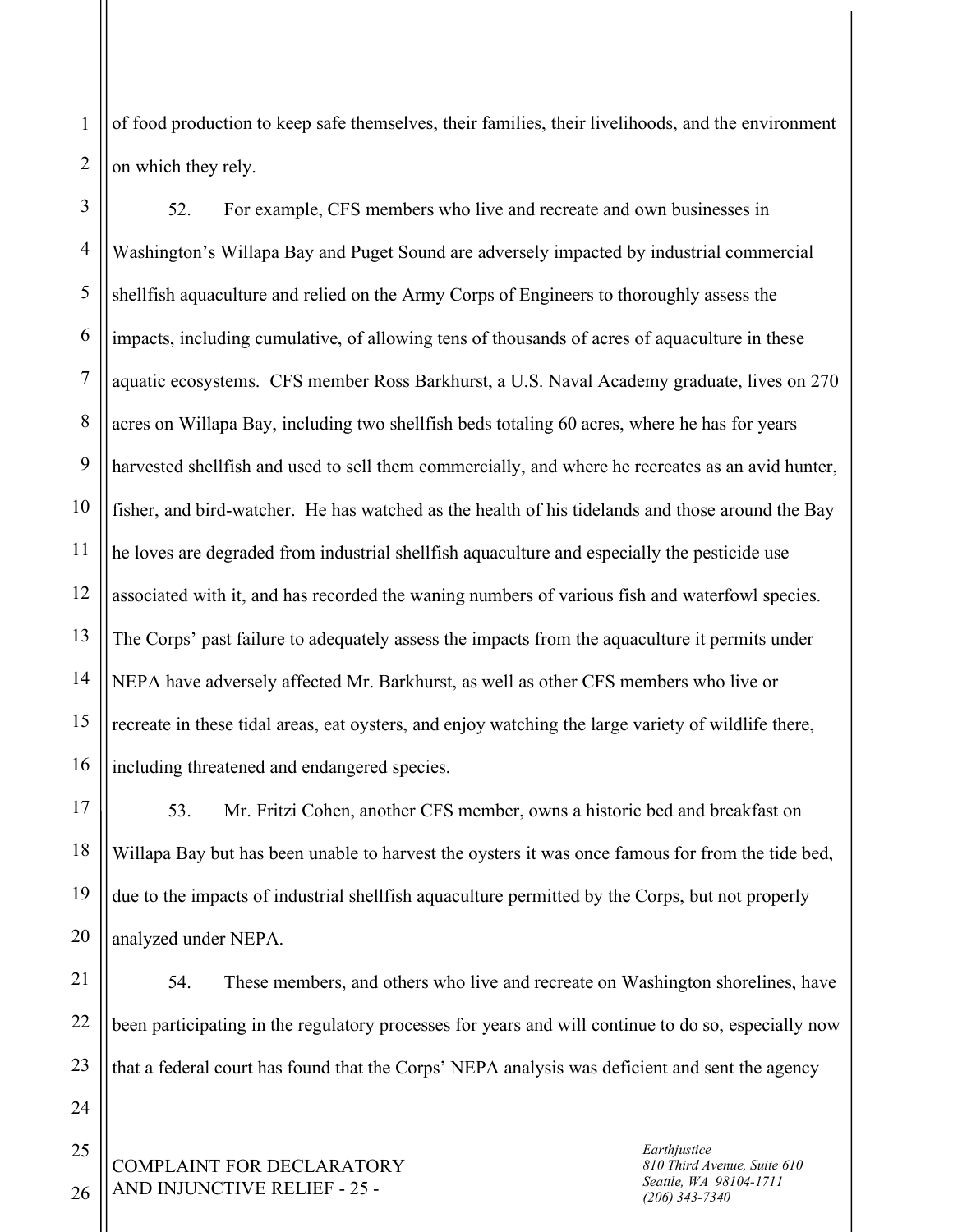1 2 3 4 back to fully assess the impacts, especially cumulative impacts, of commercial shellfish aquaculture. CFS members' interest in the information required under NEPA as well as their own participation in the NEPA process, is directly harmed by the Final Rule, especially insofar as it removes the obligation for agencies to perform cumulative impact analyses.

5 6 7 8 9 10 11 12 13 14 15 16 17 18 55. CFS members in the Gulf of Mexico are also adversely impacted by the lack of NEPA analysis for offshore aquaculture. CFS member Barbara Findley, a resident of Bonita Springs, Florida, is an avid boater and beachgoer who relies on the NEPA process to protect her aesthetic and recreational interests in Gulf marine life, as well as use of the bodies of waters surrounding her home state. Ms. Findley regularly utilizes Florida's Gulf and Atlantic coasts, and takes pleasure in viewing the variety of marine species in the Gulf and surrounding waters, including loggerhead, green, and leatherback turtles; cobia, grouper, red snapper, tarpon, and snook; Key West stingrays, cassiopeas, and moon jellyfish; and bottlenose dolphins. As a result, Ms. Findley is concerned with the development of offshore projects such as offshore aquaculture farms. Ms. Findley's ability to enjoy the future of waters surrounding her home state is hinged in part on her ability to voice concerns for their management throughout the NEPA process. Ms. Findley's interest in the protection of marine species in the Gulf from offshore aquaculture facilities (which are permitted by federal agencies) will be harmed by the CEQ's narrowing of NEPA scope of review.

19 20 21 22 23 56. Plaintiff Environment America is a non-profit corporation organized under the laws of Colorado. It has hundreds of thousands of members nationwide, with approximately 434 active members in California. Its mission is to transform the power of our imaginations and our ideas into change that makes our world a greener and healthier place for all. Environment America's staff works for clean air, clean water, clean energy, wildlife and open spaces, and a

COMPLAINT FOR DECLARATORY AND INJUNCTIVE RELIEF - 26 -

*Earthjustice 810 Third Avenue, Suite 610 Seattle, WA 98104-1711 (206) 343-7340*

26

25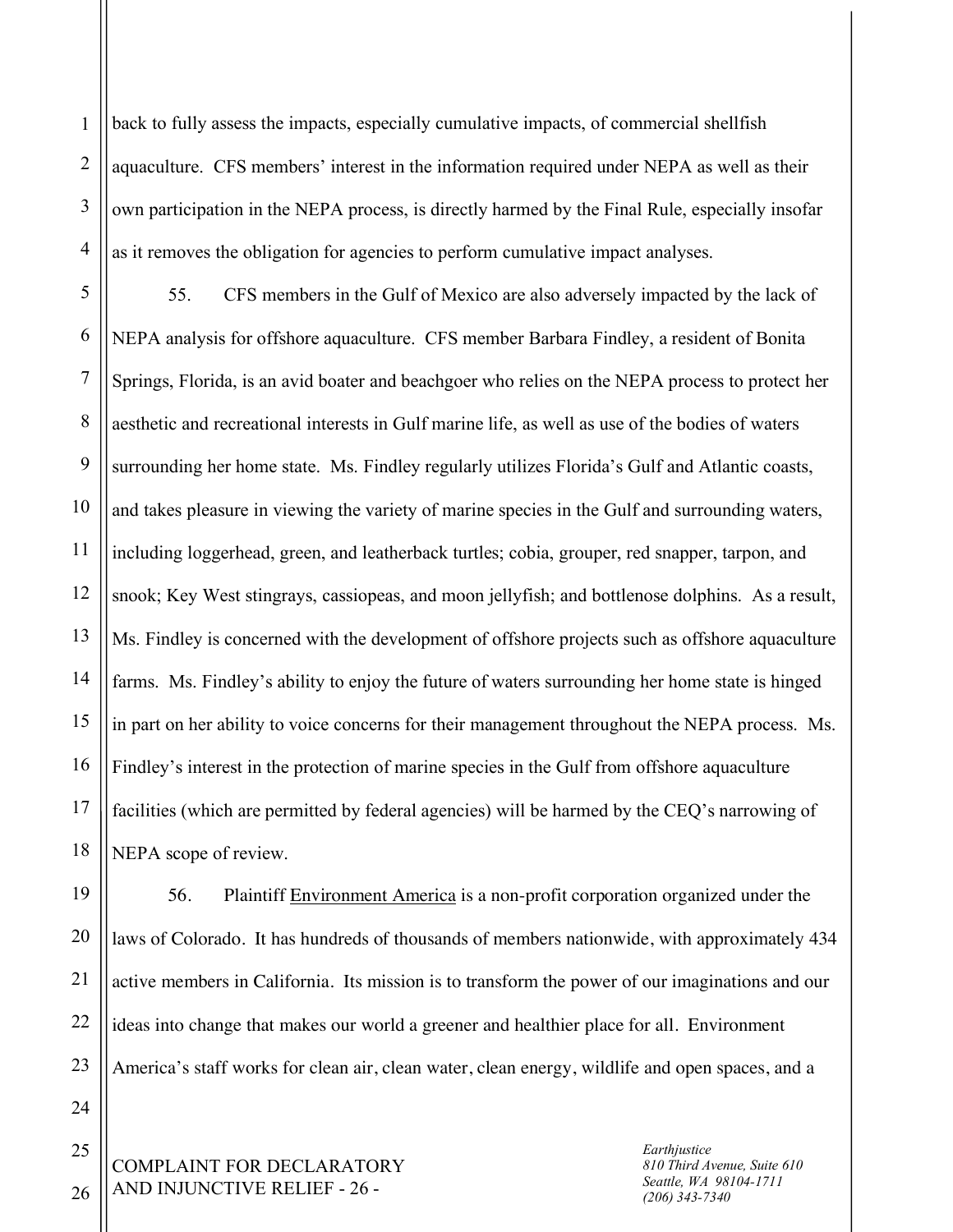1 2 livable climate. Its members put grassroots support behind Environment America's research, advocacy, and litigation.

3 4 5 6 8 57. Environment America has worked to ensure that the goals of NEPA are achieved and that it remains a powerful tool to protect our health and environment and safeguard our natural treasures for posterity. Environment America opposed the regulations at issue in this litigation when they were first proposed and provided testimony in opposition, as well as submitted written comments. In addition, Environment America produced a blog post explaining the dangers of the proposal and a factsheet to educate the public as to NEPA's importance.

58. Environment America has individual members, including but not limited to Joseph Sandri of Maryland and Peter Skopec of Wisconsin, who regularly visit, study, work, photograph, or recreate on lands where NEPA has been and will be used in reviewing federal projects. Each of the members has specific intentions to continue to interact with these areas frequently and on an ongoing basis. Environment America members and staff derive recreational, spiritual, professional, scientific, educational, and aesthetic benefits from their interactions with these parts of the natural world.

59. Joseph Sandri has been a member of Environment America since 2009 and lives in Maryland. Mr. Sandri has participated in NEPA processes in the past. He is a member of the board of directors of the Archangel Ancient Tree Archive, which is a non-profit organization that locates and propagates the world's largest and most iconic trees. In his role as a member of the board of directors, Mr. Sandri wrote and submitted a comment opposing U.S. Forest Service's proposal to exempt the Tongass National Forest from the 2001 Roadless Area Conservation Rule.

COMPLAINT FOR DECLARATORY AND INJUNCTIVE RELIEF - 27 - 25

*Earthjustice 810 Third Avenue, Suite 610 Seattle, WA 98104-1711 (206) 343-7340*

26

7

9

10

11

12

13

14

15

16

17

18

19

20

21

22

23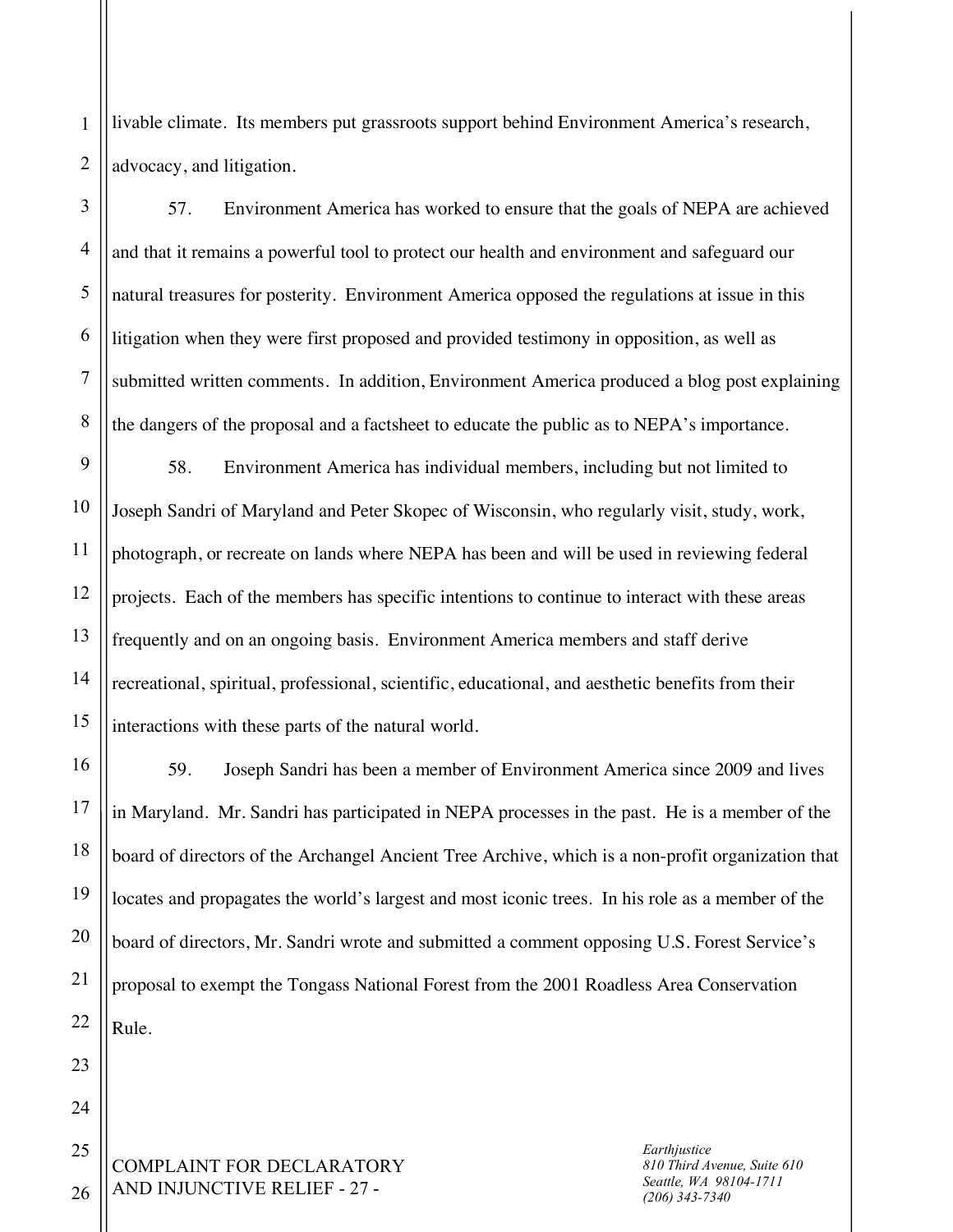1

2

60. Peter Skopec has been a member of Environment America since 2020 and lives in Wisconsin. Mr. Skopec has participated in NEPA processes in the past, and he plans to participate in NEPA processes in the future. For example, in his role as the director of the Wisconsin Public Interest Research Group, a non-profit public interest advocacy organization, Mr. Skopec was involved in the NEPA review process for the proposed expansion of highway I-94 in Milwaukee. Mr. Skopec provided in-person testimony on December 4, 2014, and he submitted written comments on January 27, 2015, April 15, 2016, and May 5, 2016. On July 8, 2020, it was announced that the I-94 expansion project will be revived, and Mr. Skopec plans to participate in any public engagement opportunities provided by NEPA in the future.

61. Plaintiff Environmental Defense Fund ("EDF") is a national nonprofit organization representing over 384,000 members nationwide, including over 62,000 in California. Since 1967, EDF has linked science, economics, and law to create innovative, equitable, and cost-effective solutions to urgent environmental problems. EDF employs over a hundred scientists, economists, engineers, business school graduates, and lawyers to help solve challenging environmental problems in a scientifically sound and cost-effective way. EDF pursues initiatives at the state and national levels designed to protect human health and the environment. EDF frequently participates in NEPA review processes for federal actions, including by submitting comments and bringing litigation to ensure agencies adequately evaluate the impacts of their actions under NEPA, including climate impacts. EDF and its individual members will be adversely affected by the Final Rule.

62. Francis Don Schreiber is a member of EDF and a rancher and landowner in Rio Arriba County, New Mexico in the San Juan Basin, one of the most active areas in the country for oil and gas production. Mr. Schreiber has a split estate—he owns the surface rights to his

COMPLAINT FOR DECLARATORY AND INJUNCTIVE RELIEF - 28 -

*Earthjustice 810 Third Avenue, Suite 610 Seattle, WA 98104-1711 (206) 343-7340*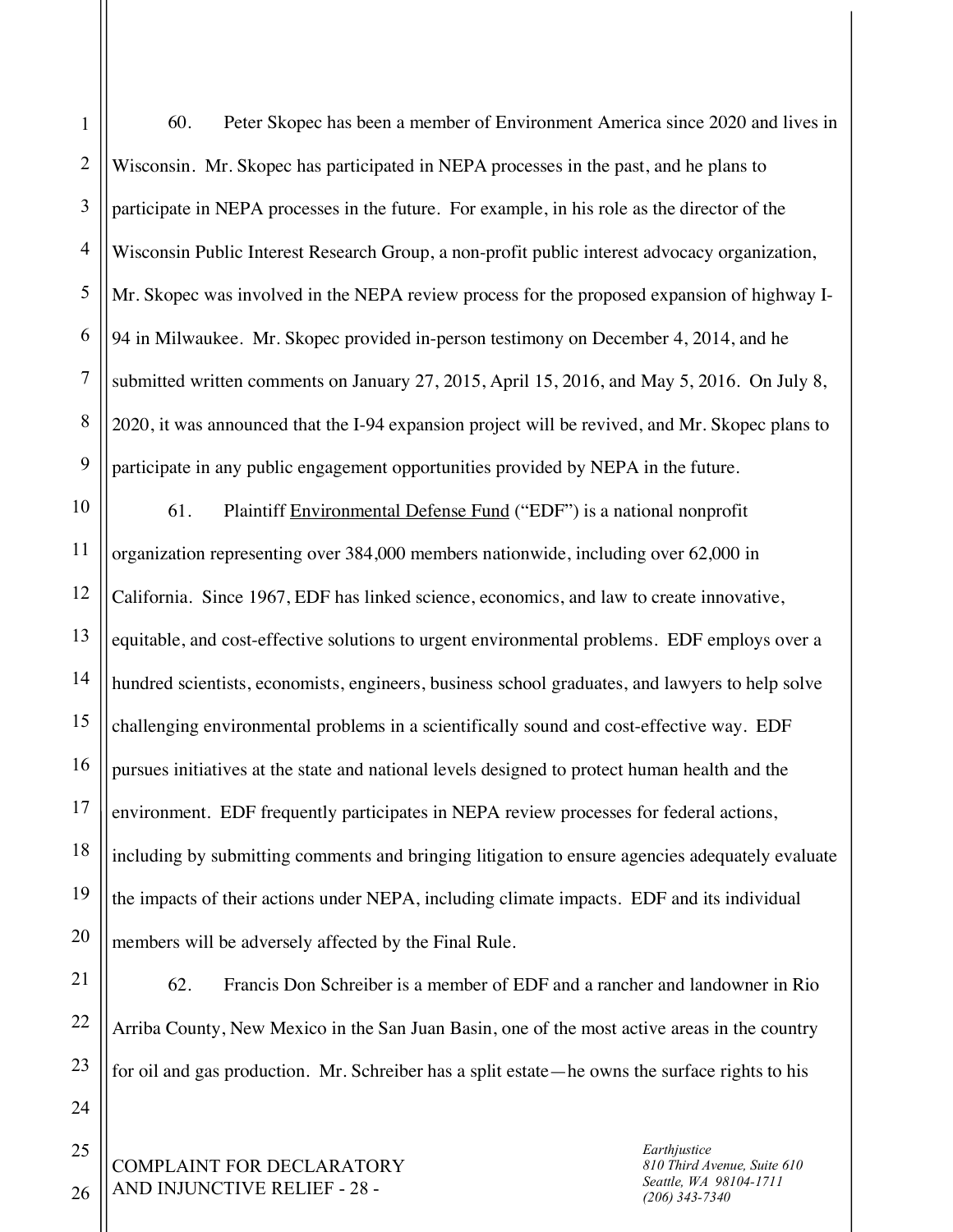1 2 3 4 5 6 7 8 9 10 11 12 13 14 15 16 17 18 19 land, and the mineral rights on his property are owned by the federal government and managed by the BLM. Mr. Schreiber also holds a federal permit to graze cattle, sheep and horses for approximately 2,700 acres of land managed by the BLM. There are over a hundred oil and gas wells managed by BLM on and immediately adjacent to Mr. Schreiber's ranch. Mr. Schreiber has advocated for BLM to consider the health, environmental, and climate impacts of the oil and gas development that BLM manages, and implement measures to reduce venting, flaring, and leaking of natural gas on his land. Rigorous NEPA review has been, and will continue to be, critical for reducing the harm that this federally-managed oil and gas development causes Mr. Schreiber, his family, and his community. For example, a BLM regulation, opposed by Mr. Schreiber, that allowed increased waste of natural gas and increased methane and local air pollution from federally-managed oil and gas development, including the wells on Mr. Schreiber's ranch, was recently vacated by a court in this district because BLM failed to comply with NEPA. The court specifically held that BLM had failed to adequately assess cumulative impacts, including climate impacts, under NEPA. Currently, a Draft Resource Management Plan Amendment and Environmental Impact Statement for expanding oil and gas development in the San Juan Basin is under consideration at the BLM Farmington Field Office. The Final Rule removes required consideration of cumulative impacts under NEPA, among other damaging changes, harming Mr. Schreiber, who must live with the cumulative impacts of BLM's decisions for oil and gas development on his land.

63. Jonathan Goldstein is Director of Legislative and Regulatory Affairs at EDF and an EDF member. Mr. Goldstein frequently submits comments on behalf of EDF on federal agency NEPA documents. For example, Mr. Goldstein submitted comments in 2018 on BLM's draft resource management plan and environmental impact statement for Carlsbad that

COMPLAINT FOR DECLARATORY AND INJUNCTIVE RELIEF - 29 -

*Earthjustice 810 Third Avenue, Suite 610 Seattle, WA 98104-1711 (206) 343-7340*

26

20

21

22

23

24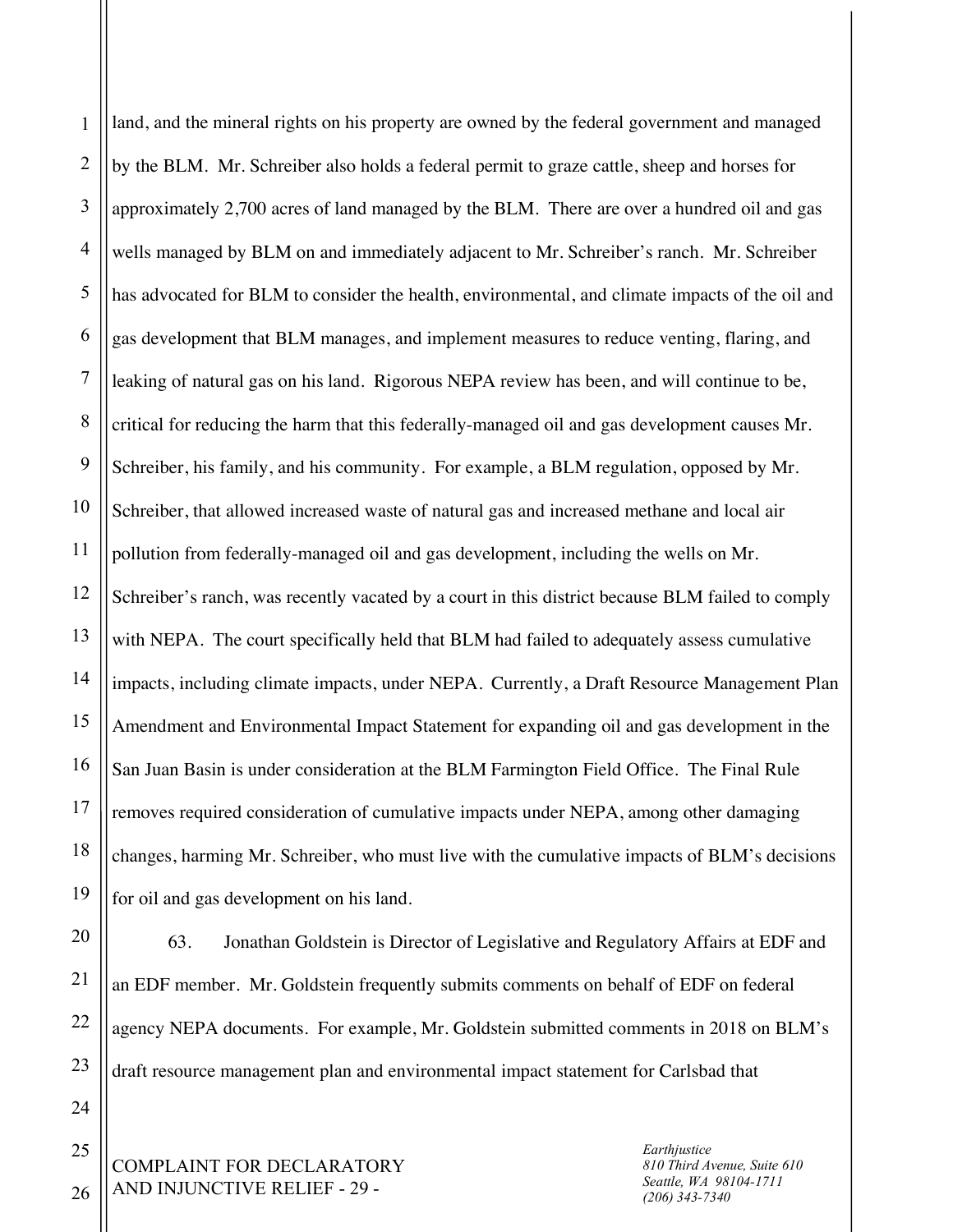1 2 3 4 5 6 7 8 9 highlighted how BLM failed to conduct adequate NEPA analysis of the impacts, including cumulative impacts, from existing and future oil and gas development in the planning area. Mr. Goldstein plans to continue to submit comments in the future on NEPA documents, including during the currently-open comment period on BLM's draft resource management plan amendment and environmental impact statement for Farmington. Mr. Goldstein is also a frequent user of federal public lands that will be impacted by the changes to NEPA regulations, including by limiting consideration of climate change effects. Mr. Goldstein regularly hikes and mountain bikes in the Roosevelt National Forest near his home in Lyons, Colorado and plans to continue to do in the future.

10 11 12 13 64. Plaintiff Environmental Protection Information Center ("EPIC") is a nonprofit organization based in Arcata, California. EPIC advocates for the protection and restoration of Northwest California's forests, using an integrated, science-based approach, combining public education, citizen advocacy, and strategic litigation.

65. EPIC was founded in 1977 as a membership organization and its members shape the priorities of the organization through electing its board of directors. EPIC has approximately 700 members and over 12,000 supporters. EPIC members also contribute to the work of the organization through volunteering to review projects. NEPA is critical to EPIC's work. In the past year, EPIC has commented on over 30 NEPA projects and has four ongoing federal cases alleging violations of the act.

20 21 22 23 66. EPIC members have an interest in areas and activities that will be impacted by the revised regulations. For example, Felice Pace is a member of EPIC and volunteers his time to help EPIC monitor cattle grazing on public land. Mr. Pace currently resides in Klamath Glen, California. Mr. Pace has participated over a hundred projects on the Klamath National Forest,

COMPLAINT FOR DECLARATORY AND INJUNCTIVE RELIEF - 30 -

*Earthjustice 810 Third Avenue, Suite 610 Seattle, WA 98104-1711 (206) 343-7340*

26

25

24

14

15

16

17

18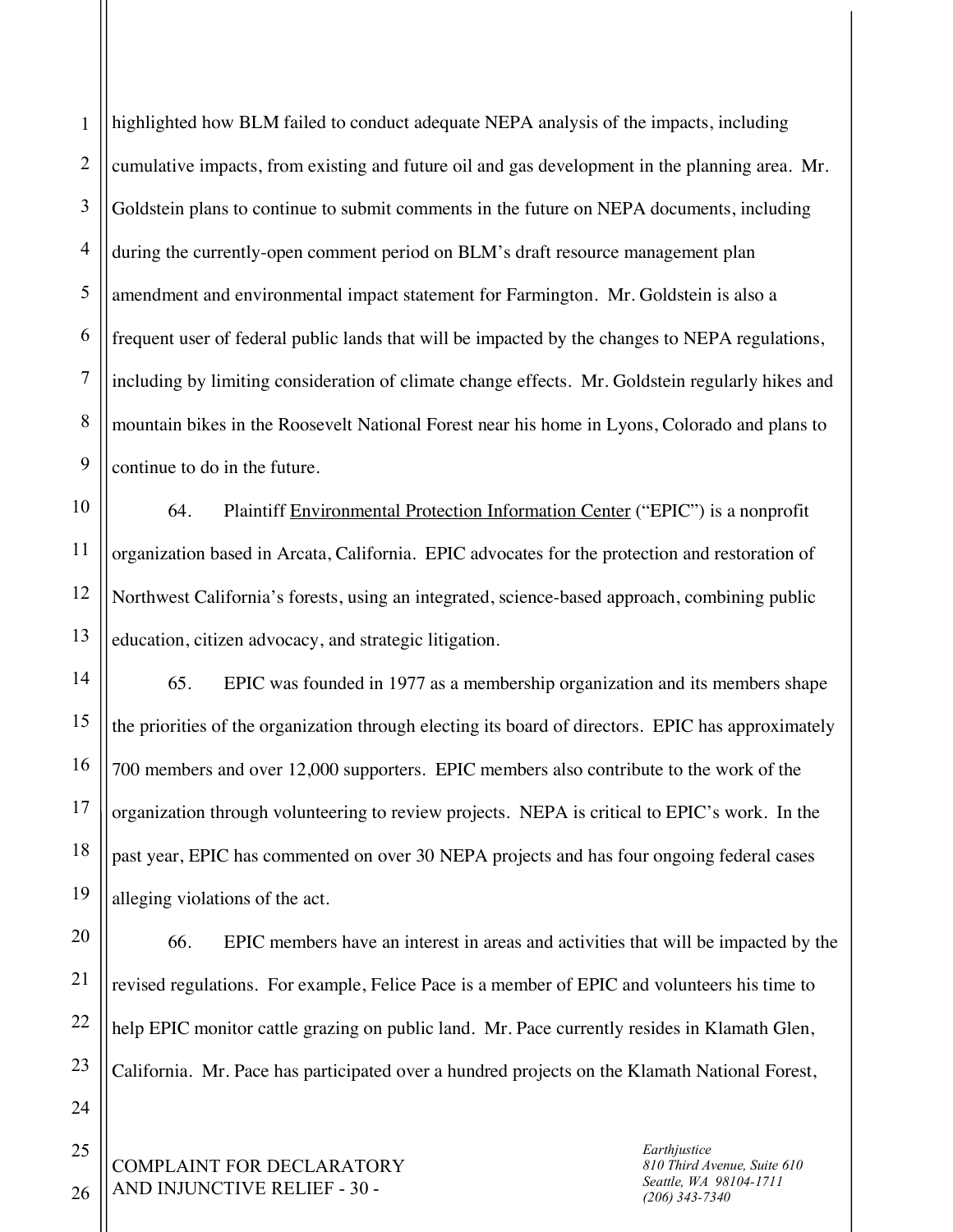1 2 3 4 5 6 7 8 Six Rivers National Forest and Shasta-Trinity National Forest and NEPA is critical to Mr. Pace's work to voice his concerns. Mr. Pace runs the Project to Reform Public Land Grazing in Northern California. Through the Project, Mr. Pace spends numerous days in the field documenting the effects of grazing on the environment. As part of this, Mr. Pace is particularly careful to document how grazing near and in streams can impact salmonids listed under the Endangered Species Act. Because he has spent considerable personal resources developing long-term data about the impacts of grazing on salmonids, Mr. Pace has a unique interest in areas that will be harmed by the challenged rule.

9 10 11 12 13 14 15 16 17 18 19 20 21 22 23 67. Joseph and Susan Bower are also members of EPIC and devote considerable time and effort into commenting on Forest Service projects. Mr. and Ms. Bower moved to Peanut, California in May 1973 and have lived on their homestead since that time. Their land backs up against the Shasta-Trinity National Forest, which serves as their backyard and source of domestic drinking water. Mr. and Ms. Bower first became engaged in Forest Service projects in 1975 because of concerns over herbicide use and have remained engaged since that time. Because they are reliant on the National Forest for their water and because land management decisions, such as fire break projects, on the National Forest affect their homestead, they actively use NEPA to comment on proposed projects, commenting on over a hundred proposed projects primarily on the Shasta-Trinity National Forest. Mr. and Ms. Bower are particularly concerned with the fate of the northern spotted owl, a species listed as "threatened" under the Endangered Species Act, because the spotted owl is a designated indicator species for forest health. In their experience, examining the cumulative effects of a project is particularly important for the "checkerboard" lands of Northern California, where private and public lands are arranged in neat squares like on a checkerboard. Under the challenged rules, it appears that much if not all of the

24

25

26

*Earthjustice 810 Third Avenue, Suite 610 Seattle, WA 98104-1711 (206) 343-7340*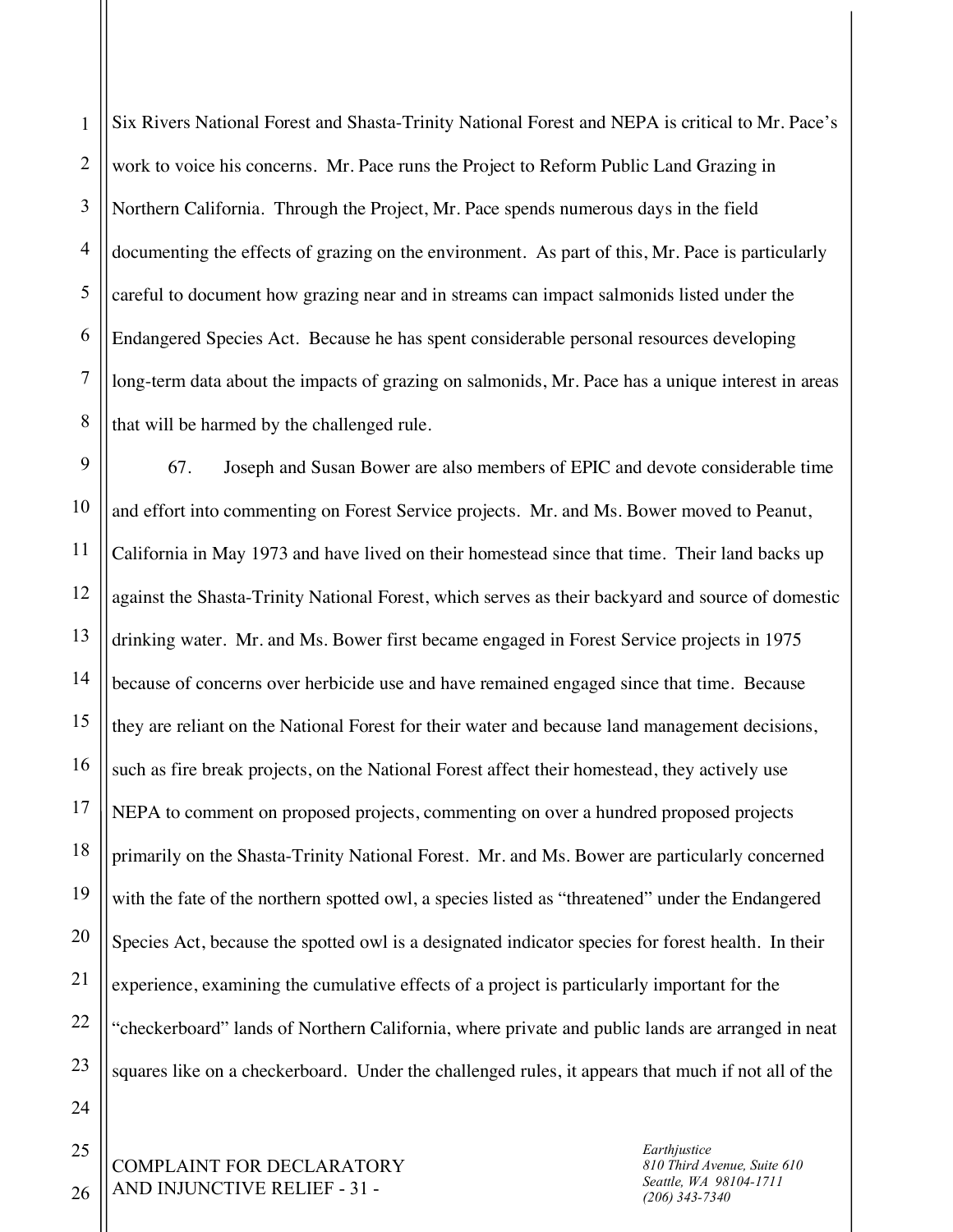cumulative effects analysis that they have relied upon would no longer be required. Their interest in knowledge about cumulative effects, and their ability to advocate for changes to a project because of potential cumulative effects, is harmed by the challenged rule.

4 5 6 7 8 9 10 11 12 13 14 15 16 17 18 19 20 21 22 68. Trisha Lotus also exemplifies how EPIC works to satisfy the interests of its members and how the challenged rule would injure its members. Ms. Lotus is a member of EPIC and a resident of Humboldt County, California. Ms. Lotus has been instrumental in a federal challenge brought by EPIC to the Richardson Grove Project, a proposed highway widening project through Richardson Grove State Park. The proposed highway widening would critically affect old-growth redwoods in the park, whose root system would be cut and paved over as part of the project. Ms. Lotus was moved to do something about the project because for her, this project was personal. In 1922 Ms. Lotus's great-grandfather, Henry Devoy, entrusted the 120 acres of land to the State of California which came to be known as Richardson Grove State Park. As an EPIC member, Ms. Lotus and others encouraged EPIC to intercede in the project, beginning a decade-long engagement with this project that has resulted in numerous federal cases that have stopped the project from moving forward. The challenged rule would likely have caused this project to fall outside of NEPA's bounds, as federal financing of a project is no longer deemed to cause a project to be a "major federal action" under NEPA. Since being an involved plaintiff in the Richardson Grove State Park lawsuit, Ms. Lotus continues to monitor highway projects in her area. Many of these highway projects receive significant funding from the Federal Highway Administration, and would possibly be exempt from NEPA in the future. Trisha's ability to influence state highway projects would be diminished under the challenged rule and she would be injured by this loss of her ability to participate.

COMPLAINT FOR DECLARATORY AND INJUNCTIVE RELIEF - 32 -

*Earthjustice 810 Third Avenue, Suite 610 Seattle, WA 98104-1711 (206) 343-7340*

26

23

24

25

1

2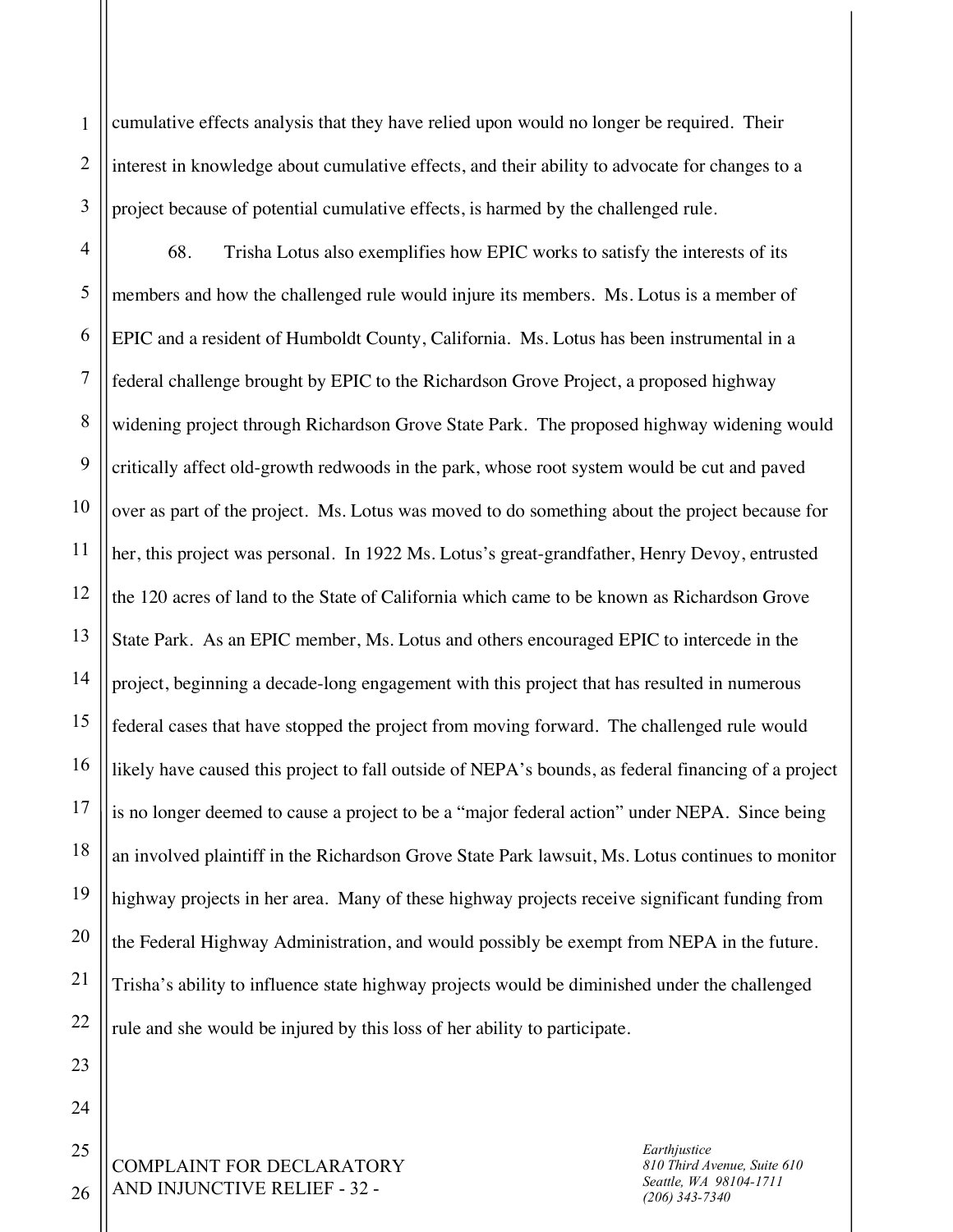1 2 3 4 5 6 7 8 9 10 11 12 13 14 15 69. Plaintiff Food and Water Watch ("FWW") is a national, non-profit, membership organization that mobilizes people to build political power to move bold and uncompromised solutions to the most pressing food, water, and climate problems of our time. FWW uses grassroots organizing, media outreach, public education, research, policy analysis, and litigation to protect people's health, communities, and democracy from the growing destructive power of the most powerful economic interests. FWW's priority campaigns include fighting for a just and rapid transition to 100% clean, renewable energy and away from fossil fuels, and fighting for a ban on factory farms, also known as concentrated animal feeding operations ("CAFOs"). Central to its mission, FWW has advocated against new fossil fuel infrastructure, government support for factory farms, and other harmful federal projects since its founding in 2005. This work regularly involves engaging in the NEPA review process and communicating with FWW members about opportunities to participate in NEPA reviews. FWW has more than 180,000 members nationwide, including 7,767 in California, and maintains offices across the country including an office in Oxnard and Los Angeles, with its headquarters in Washington, D.C. FWW submitted comments on the proposed NEPA rule.

70. FWW is currently challenging a Federal Energy Regulatory Commission NEPA review for failure to consider cumulative and indirect effects of a project. FWW is also currently challenging a Farm Service Agency NEPA review for a Maryland chicken factory farm because it fails to adequately consider the cumulative impacts of agency financing of the project. It brings these challenges on behalf of members whose interests are harmed by these projects. However, by eliminating the requirement that agencies consider cumulative and indirect effects, and declaring that Farm Service Agency financing is not subject to NEPA review, the Final Rule

COMPLAINT FOR DECLARATORY AND INJUNCTIVE RELIEF - 33 -

16

17

18

19

20

21

22

23

24

25

26

*Earthjustice 810 Third Avenue, Suite 610 Seattle, WA 98104-1711 (206) 343-7340*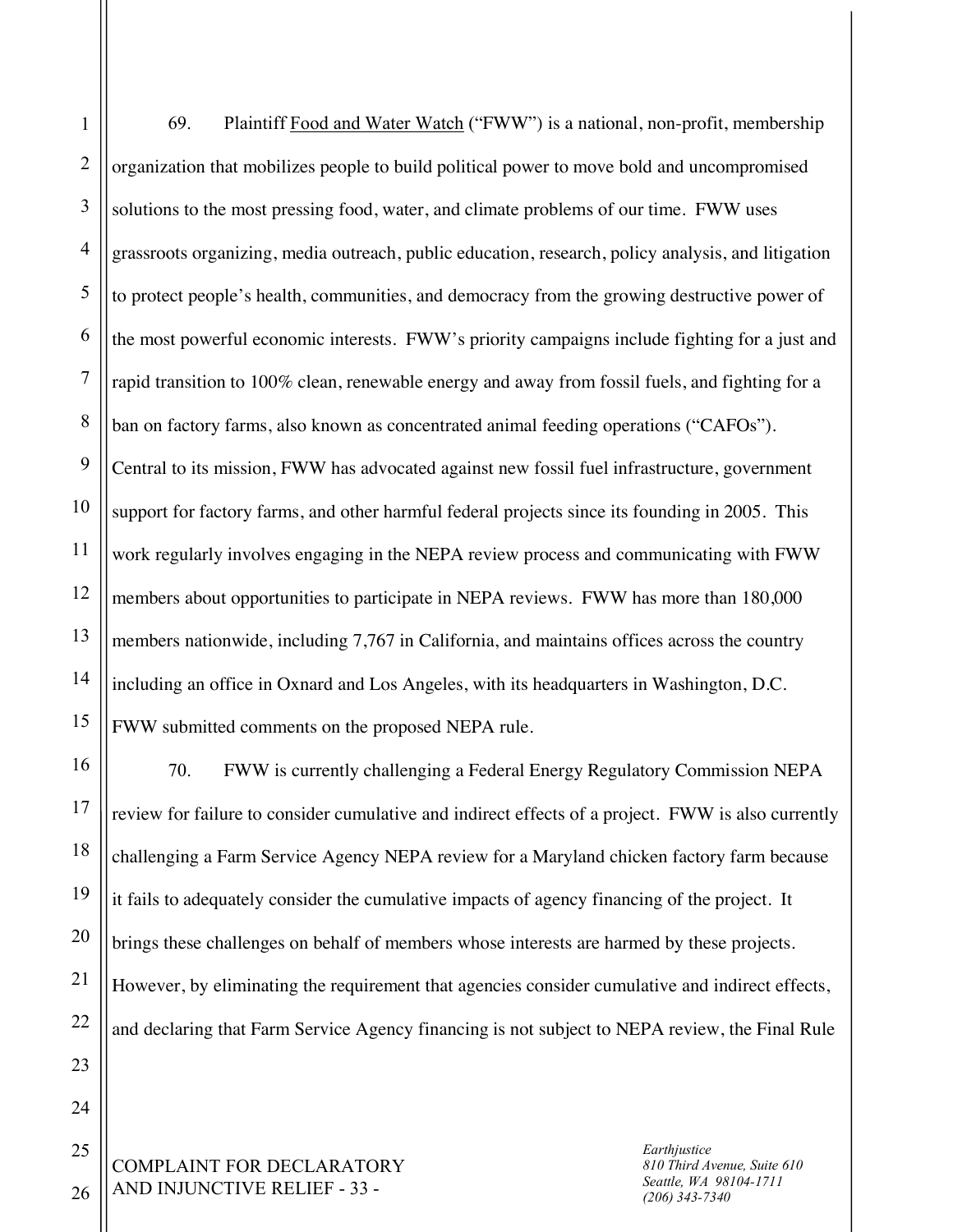1 2 will make it difficult if not impossible for FWW to engage in this kind of advocacy work in the future, resulting in increased environmental and public health harm.

3

4

5

6

7

8

9

11

12

13

15

17

18

19

20

21

22

23

24

25

10 14 16 71. FWW communicates extensively with its members and supporters, as well as the general public, about climate change, water pollution, and other harmful impacts of fossil fuel infrastructure proposals and other federally permitted or funded actions by releasing reports and fact sheets, issuing press releases and statements, publishing online news pieces, and sending emails and action alerts. FWW members participate in and rely on the NEPA review processes, and will be harmed by the Final Rule. For example, the Rule's elimination of cumulative impacts review will make it difficult or impossible for FWW and its members to obtain adequate information about and ensure government consideration of the climate change impacts of projects such as fracked gas pipelines that will contribute to cumulatively significant and devastating greenhouse gas emissions. The Final Rule's exclusions will make it impossible for FWW and its members to comment in opposition to proposed factory farms that receive federal financing, because there will no longer be a NEPA public comment process to notify citizens of projects proposed in their communities associated with the receipt of federal funds: the prior CEQ regulations required this public disclosure and analysis, but the Final Rule eliminates this requirement.

72. FWW has individual members, including but not limited to Dane Schumacher of Arkansas and Carol Kuehn of New Jersey, who regularly visit, study, work, photograph, or recreate on lands or marine areas where NEPA has been and will be used in reviewing federal projects. Each of the members has specific intentions to continue to interact with these areas frequently and on an ongoing basis. FWW members and staff derive recreational, spiritual,

COMPLAINT FOR DECLARATORY AND INJUNCTIVE RELIEF - 34 -

*Earthjustice 810 Third Avenue, Suite 610 Seattle, WA 98104-1711 (206) 343-7340*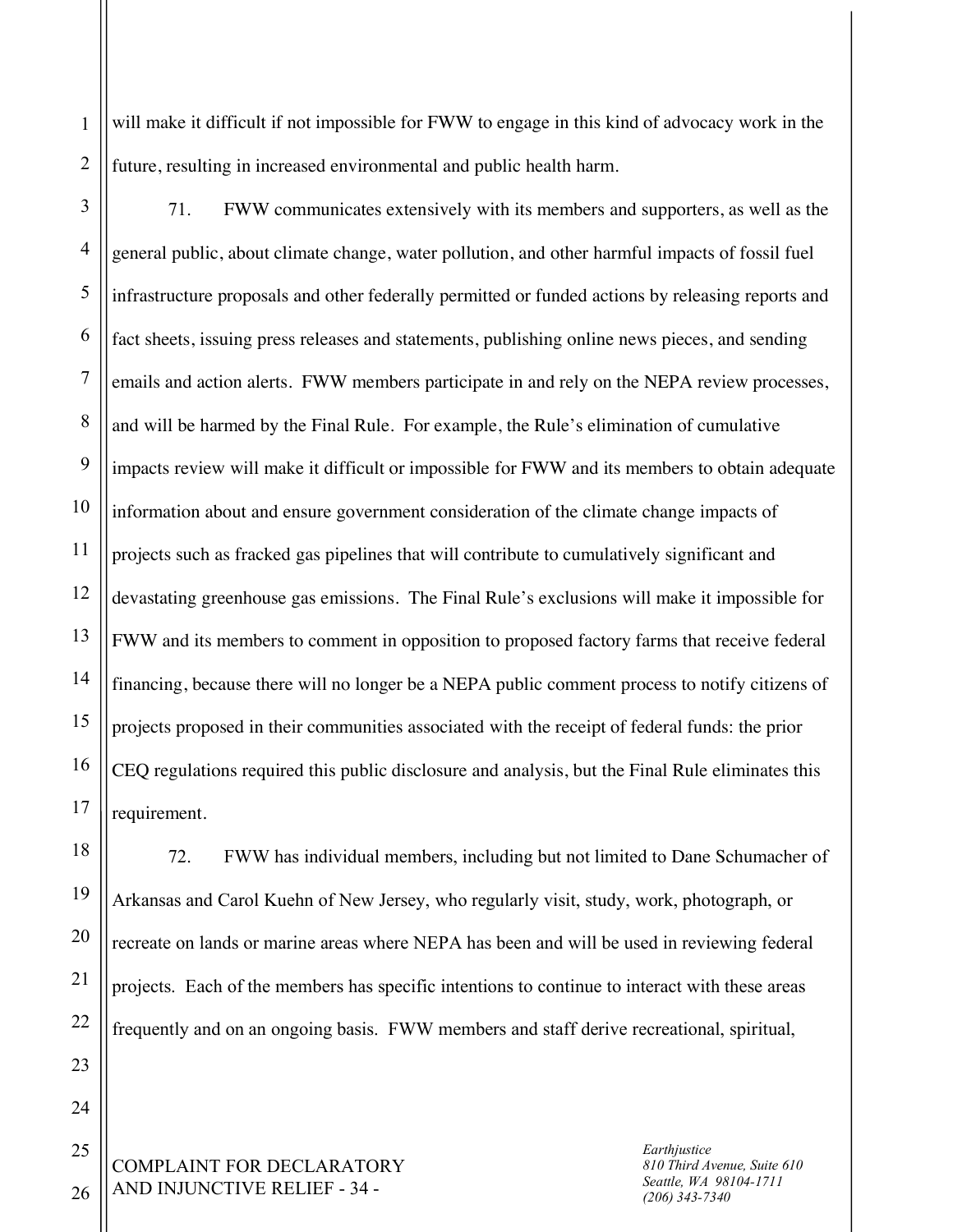1 2 professional, scientific, educational, and aesthetic benefits from their interactions with these parts of the natural world.

3 4 5 6 7 8 9 10 11 12 13 14 15 16 17 18 19 20 73. FWW member Dane Schumacher resides on a small, sustainable farm in Carroll County, Arkansas and generates a portion of his income selling produce from the farm. Mr. Schumacher irrigates his farm from the waters of adjacent Dry Fork Creek, a tributary of the Kings River, which is part of the White River watershed. He also swims, kayaks, and recreates in these waters, and plans to continue to do so in the future. However, Mr. Schumacher's use and enjoyment of these waters is diminished by the operation of factory farms upstream that discharge pollution into them: he can smell factory farm waste (i.e., animal waste) and is concerned about farm pollution in the places he swims and recreates. Mr. Schumacher relies on NEPA processes to learn of new projects that are federally permitted or funded, and seeks to participate in such processes to ensure that her concerns about downstream pollution are addressed. Farm Service Agency funding is often the sole federal trigger for NEPA for these kinds of projects. On one occasion, Mr. Schumacher participated in a NEPA process considering funding of a factory farm near his home: his comments helped persuade the agency that the site was ill-suited for such a project and the project was abandoned, thereby preventing a likely additional source of pollution in the waters near his home. Elimination of NEPA reviews for such agency funding would mean future NEPA reviews that adversely affect Mr. Schumacher would not occur at all, resulting in additional pollution in his watershed and further undermining his use and enjoyment of these waters.

22 23 74. Carol Kuehn, another FWW member, is a homeowner living in South Brunswick, New Jersey, whose property abuts the proposed NorthEast Supply Enhancement Project's Compression Station 206. She has been involved in the NEPA process opposing the

COMPLAINT FOR DECLARATORY AND INJUNCTIVE RELIEF - 35 -

*Earthjustice 810 Third Avenue, Suite 610 Seattle, WA 98104-1711 (206) 343-7340*

26

24

25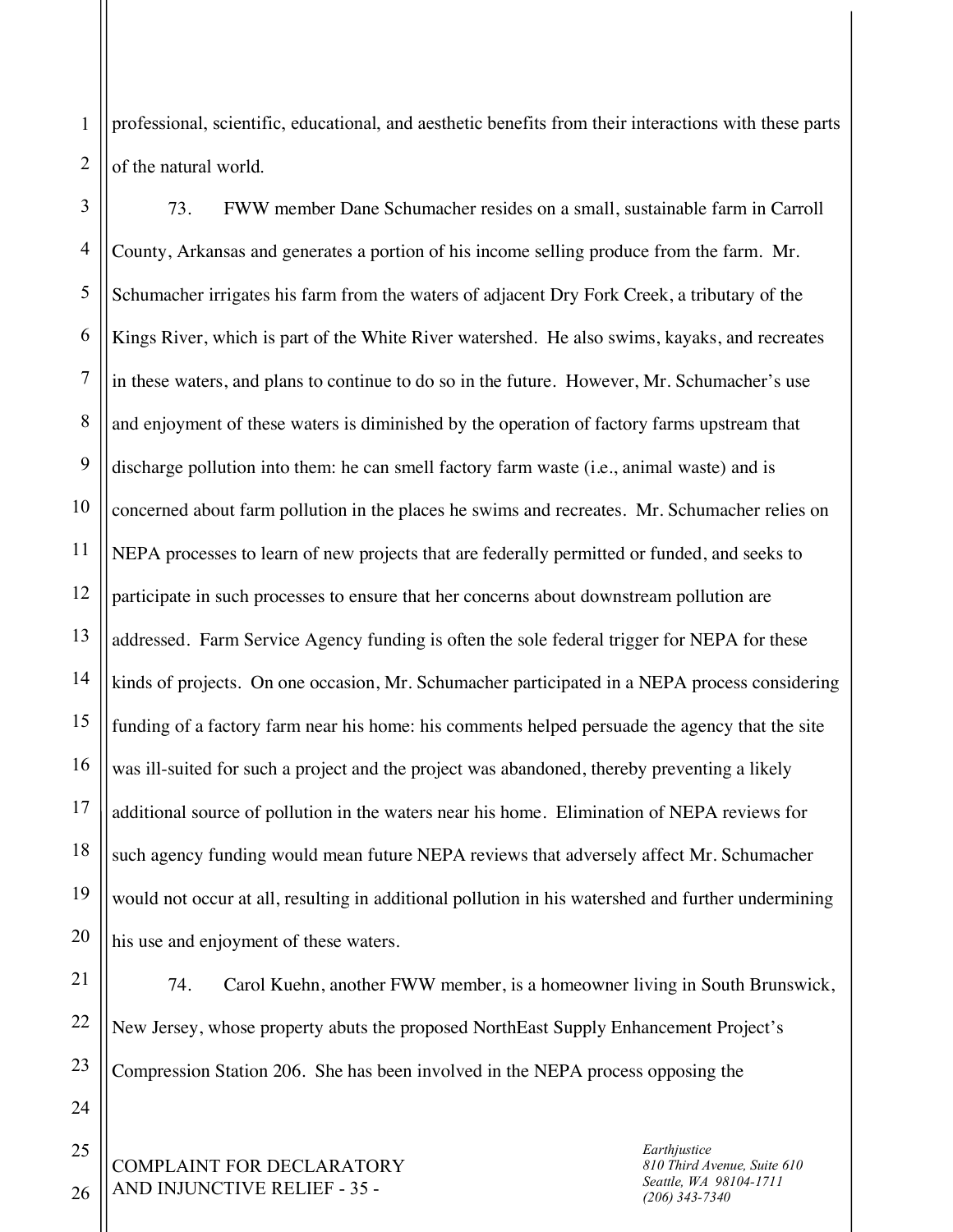1 2 3 4 5 6 7 8 construction of the pipeline and compressor station that would result in noxious petrochemical emissions near her property. Ms. Kuehn would be adversely affected by the narrowed scope of NEPA review proposed by the Final Rule, because the Final Rule would not require the Federal Energy Regulatory Commission – the federal agency responsible for permitting the pipeline and compressor station – to analyze the cumulative and indirect impacts of the project that could result in serious damage to her property and respiratory health. Moreover, reduced public participation opportunities would result in the diminished capability of Ms. Kuehn to be involved in the decision-making process related to the fate of her property.

9 10 11 12 13 14 15 16 17 75. Plaintiff Friends of the Earth ("FoE") is a tax-exempt,  $501(c)(3)$  organization and a not-for-profit corporation existing under the laws of the District of Columbia with offices in Washington D.C. and Berkeley, California and staff located across the country. FoE is a membership organization consisting of more than 170,000 members and more than 1.7 million activists nationwide. FoE is also a member of Friends of the Earth-International, which is a network of grassroots groups in 74 countries worldwide. FoE's mission is to protect our natural environment, including air, water, and land, to create a more healthy and just world. FoE utilizes public education, advocacy, legislative processes, and litigation to achieve its organizational goals.

76. FoE has five core campaign programs: Climate & Energy, Democracy, Economic Policy, Food & Agriculture, and Oceans & Vessels. All of these programs utilize the processes afforded by NEPA to engage in major federal project decision-making. FoE's Climate program promotes energy conservation and clean energy sources, including wind, solar, and geothermal power, to end dependence on fossil fuels, reduce greenhouse gas emissions, and mitigate climate change. FoE's Economic Policy program works to redirect tax policies and public spending to

COMPLAINT FOR DECLARATORY AND INJUNCTIVE RELIEF - 36 -

*Earthjustice 810 Third Avenue, Suite 610 Seattle, WA 98104-1711 (206) 343-7340*

26

25

18

19

20

21

22

23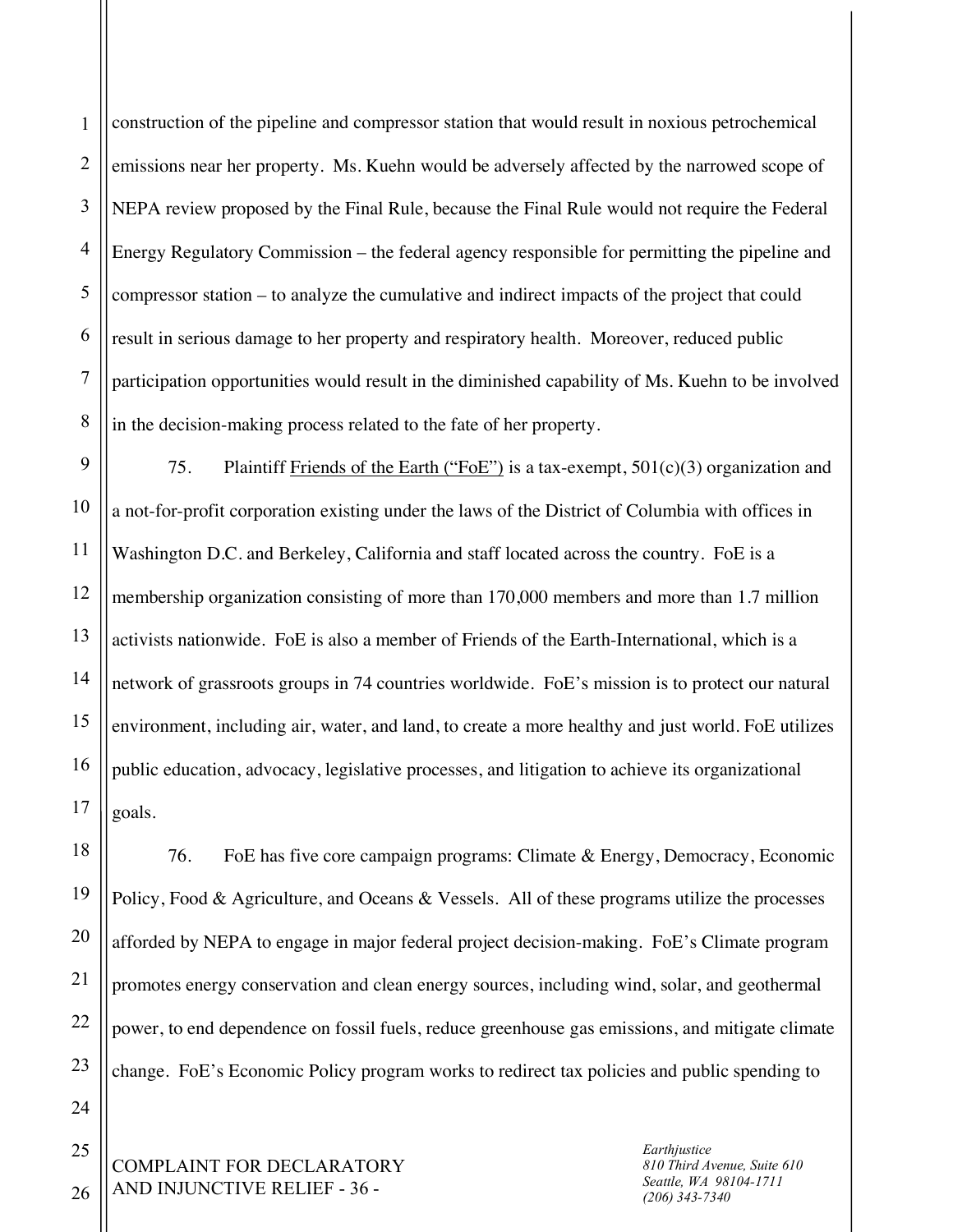1 2 3 4 5 6 7 8 9 10 make polluters pay for the costs of their pollution, and to drive the transition to a cleaner, lowcarbon economy. FoE's Democracy program works to create stronger and more effective environmental policies by fostering representative and responsive democratic institutions across the United States. FoE's Food program seeks a fundamental shift in our food system: from toxic and chemical intensive to healthy and ecologically regenerative; from corporate controlled to democratically governed; and from a system that embodies the deepest inequities in our society to one that advances justice and fulfills the needs of all eaters now and in the future. FoE's Oceans program works to protect our oceans, the tens of millions of people who live near, and the marine creatures who reside in from the threats from oil spills, air pollution, sewage releases, industrial ocean fish farming, and unnatural ocean noise.

11 12 13 14 15 16 17 18 19 20 21 22 23 77. The Final Rule is extremely detrimental to and adversely affects the FoE's interests and those of FoE's members and activists. The changes will restrict FoE's members' ability to effectively participate in public comment periods, maintain accountability and transparency in major federal project decision-making, and advocate for solutions to climate change, air and water pollution and fight against environmentally damaging projects. In addition to restrictions on the scope of NEPA, the Final Rule impedes FoE and its members' ability to provide important experience-based and culturally significant comments through newly enforced restrictions on the specificity of a substantive comment. Many FoE members live on the frontlines of various proposed major federal projects or existing projects that are being modified which trigger existing NEPA requirements. However, the shortened time limits for EA/EIS documents—as well as the overly strict specificity requirements for public comments that demand a level of technical training that many FoE members do not possess or have the time to provide—will result in agencies disregarding many of FoE's member perspectives.

COMPLAINT FOR DECLARATORY AND INJUNCTIVE RELIEF - 37 -

*Earthjustice 810 Third Avenue, Suite 610 Seattle, WA 98104-1711 (206) 343-7340*

26

24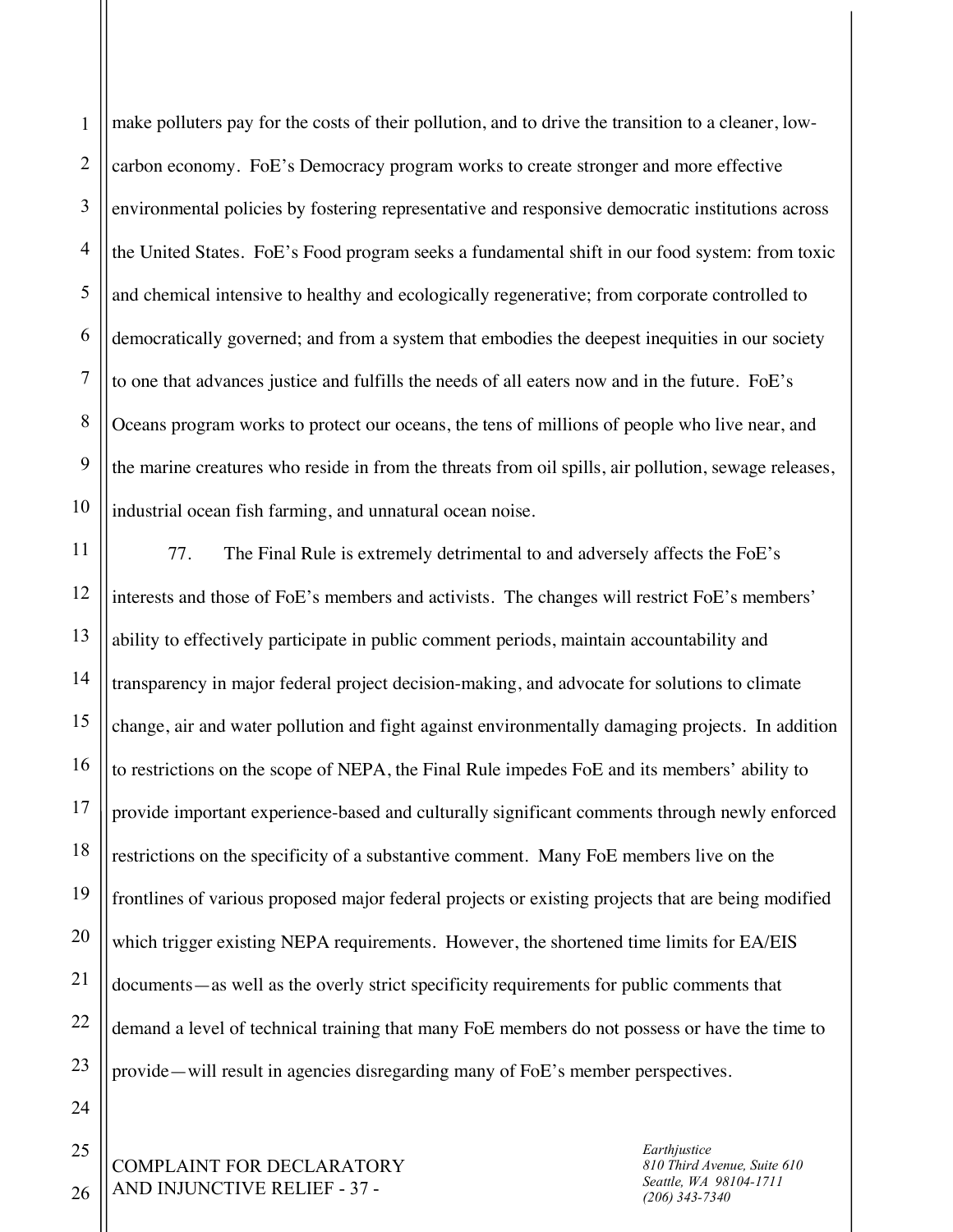1

2

harmed by the implementation of the Final Rule. Mr. Wilson is a member of the Curyung Tribe in Bristol Bay, Alaska. Pebble Mine, a proposed metals mine in Bristol Bay, threatens one of the largest and last remaining wild salmon populations in the world. The project is moving forward in a NEPA process with the final EIS published on July 24, 2020. The mine could generate more than 10 billion tons of dangerous waste, wipe out 90 miles of salmon streams and pollute more than 5,000 acres of wetlands, ponds and lakes. It would likely plummet the salmon population catastrophically impacting local communities and earth's last great wild sockeye salmon fishery. Mr. Wilson and his family would be significantly impacted by the project as they are subsistence fishers who rely on the wild salmon runs every year. If NEPA is curtailed even further, Mr. Wilson will be significantly impacted in his ability to participate in and object to the Pebble Mine and any other major federal projects that are proposed for the region. 79. Plaintiff National Parks Conservation Association ("NPCA") is a non-profit organization whose mission is to enhance and protect the National Park System. NPCA was

78. In particular, FoE member and senior oceans campaigner Verner Wilson will be

formed in 1919 and today has 1.4 million members and supporters, with approximately 40,629 members in California and offices in Oakland, Joshua Tree, Los Angeles, and Fresno. NPCA is headquartered in Washington, D.C., and has 27 regional and field offices throughout the country. A robust NEPA process is essential to NPCA's mission of protecting national parks, which is why NPCA provided oral testimony and detailed written comments on the proposed revisions to CEQ's NEPA regulations.

80. NPCA is regularly involved in NEPA processes and submits comments on proposed projects and activities on and near national park lands. For instance, the Midwest regional office recently submitted comments to the National Park Service on its environmental

COMPLAINT FOR DECLARATORY AND INJUNCTIVE RELIEF - 38 -

*Earthjustice 810 Third Avenue, Suite 610 Seattle, WA 98104-1711 (206) 343-7340*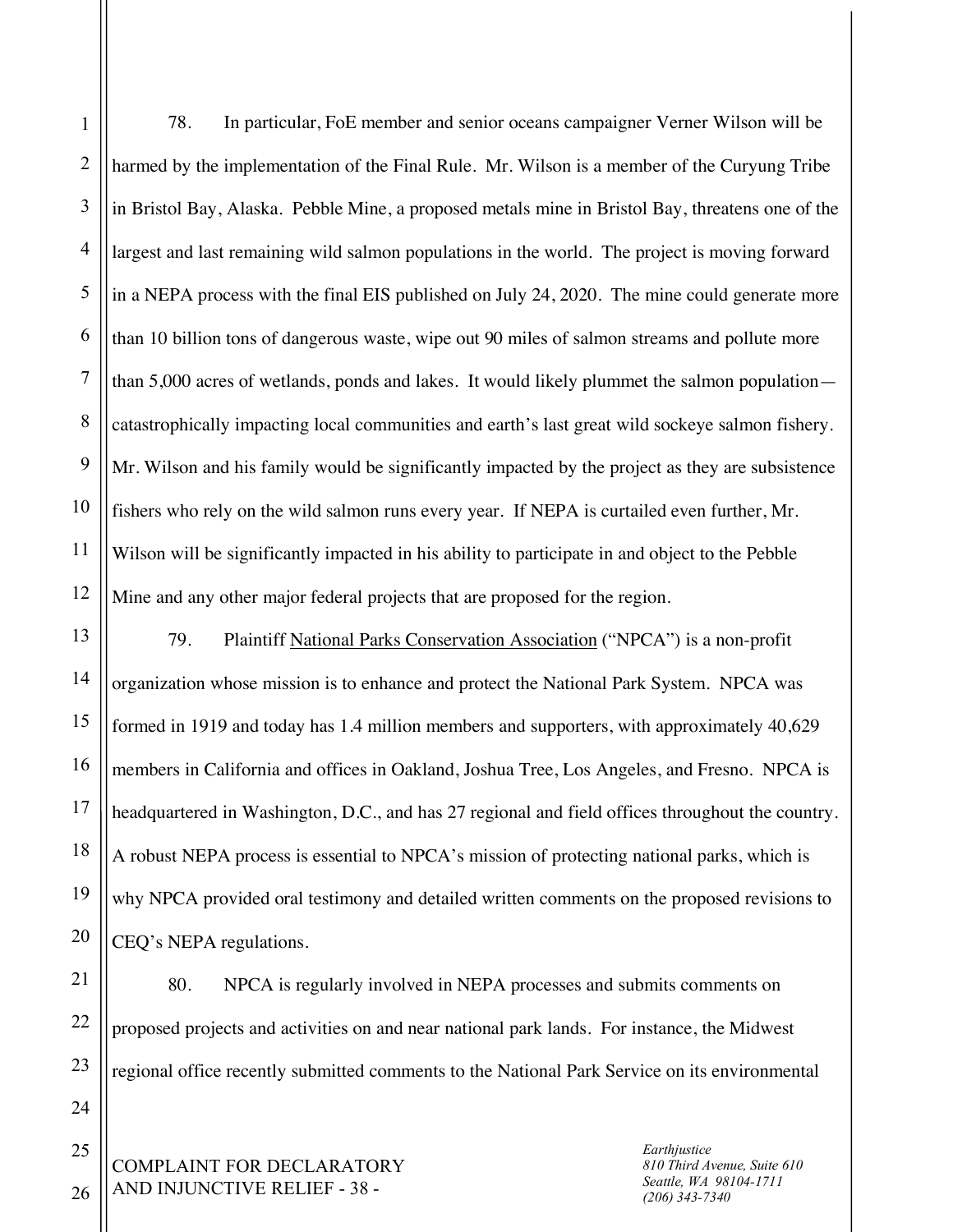1 2 3 4 5 6 assessment associated with Independence Day fireworks at Mount Rushmore National Memorial, and several regional offices have submitted NEPA comments to the BLM on recent oil and gas lease sales. NPCA is also currently asserting NEPA claims in several lawsuits, including in the challenge to the Alton Coal Mine expansion near Bryce Canyon National Park and the challenge to three BLM leasing decisions for oil and gas development covering approximately 117,000 acres near Dinosaur National Monument.

7 8 9 10 11 12 81. NPCA has individual members and staff who regularly visit, study, work, photograph, or recreate on lands or marine areas where NEPA has been and will be used in reviewing federal projects. Each of these members and staff have specific intentions to continue to interact with these areas frequently and on an ongoing basis. NPCA members and staff derive recreational, spiritual, professional, scientific, educational, and aesthetic benefits from their interactions with these parts of the natural world.

82. Joy Oakes, of Arlington, Virginia, is Senior Director of the Mid-Atlantic regional office for NPCA and long-time NPCA member, has frequently utilized the NEPA process to advocate for the protection of natural, cultural, and historical places. Most recently, in her role as Senior Director, Ms. Oakes has been participating in the NEPA permit application review process for the Surry-Skiffes Creek transmission line project in the scenic James River area. This project is close to the Colonial National Historical Park, an area that Ms. Oakes has visited many times throughout her lifetime and plans to continue visiting in the future for both professional and personal reasons. Ms. Oakes expects to be involved in other NEPA processes in the future, including assisting with comments on the Federal Highway Administration's I-495 & I-270 Managed Lanes Study Draft EIS, which was released in July 2020.

COMPLAINT FOR DECLARATORY AND INJUNCTIVE RELIEF - 39 -

*Earthjustice 810 Third Avenue, Suite 610 Seattle, WA 98104-1711 (206) 343-7340*

26

25

13

14

15

16

17

18

19

20

21

22

23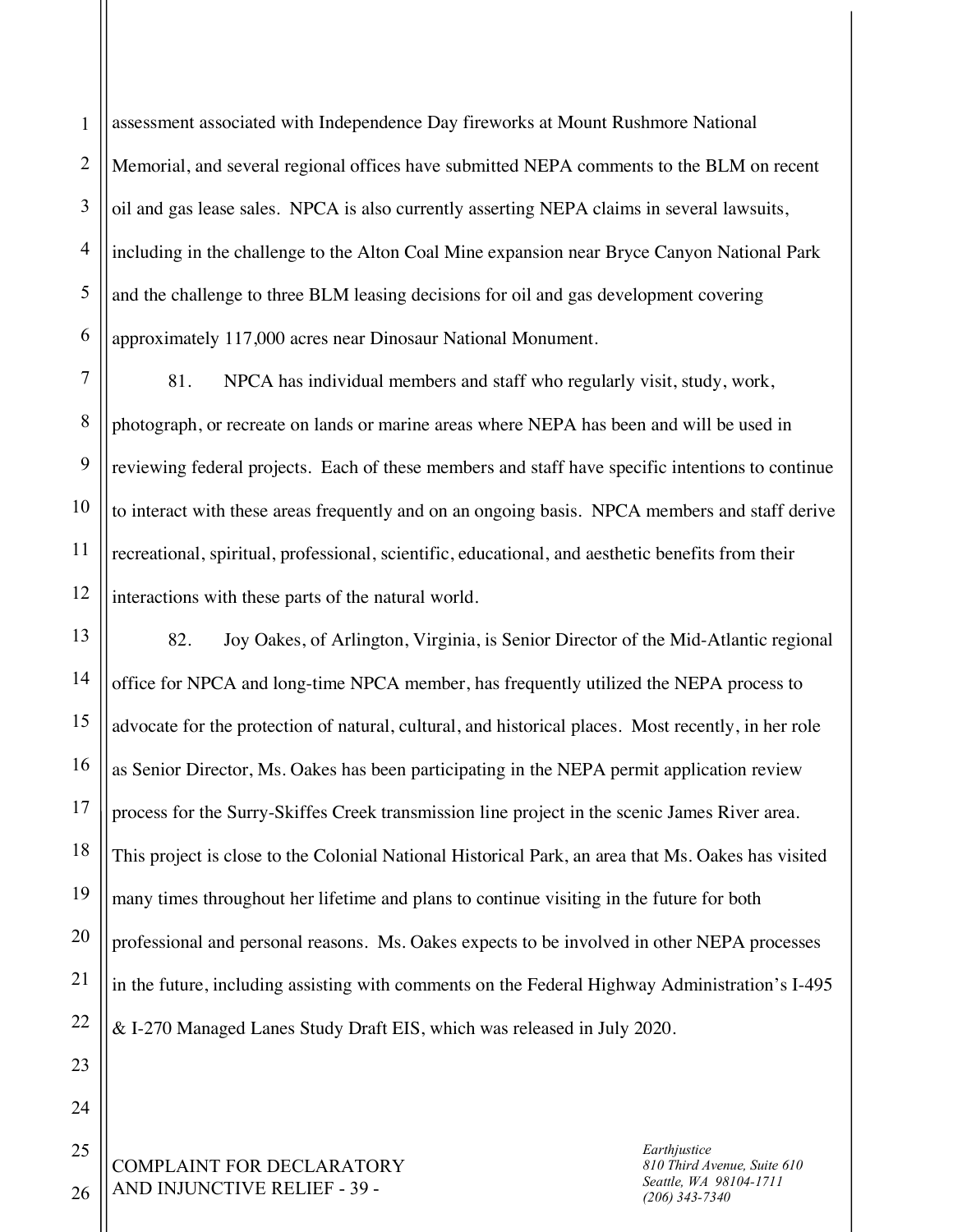15

16

17

18

19

20

1

2

3

4

83. The Final Rule reduces Ms. Oakes' ability to participate in these and other future NEPA processes by limiting the alternatives considered (e.g., in the case of the transmission line across the James River, potentially not identifying alternatives that would meet electricity needs while also protecting the region's historic character and resources), eliminating the consideration of cumulative impacts (e.g., the impacts the transmission line would have on climate change), and shortening the amount of time given to review draft EISs and provide comments.

11 12 13 14 84. Plaintiff National Wildlife Federation ("NWF") is the nation's largest membersupported non-profit conservation advocacy and education organization, with more than six million members and supporters, including more than 583,000 members and supporters in California. NWF has affiliate organizations in fifty-two states and territories, including California. NWF has regional offices and staff located throughout the United States, including a California Regional Office headquartered in Midpines, California and additional staff in San Anselmo, California. NWF is organized under the laws of the District of Columbia and is headquartered in Reston, Virginia.

85. NWF works to unite all Americans to ensure wildlife thrive in a rapidly changing world. NWF advances this mission through numerous programs that, among other things, work to protect, restore, and connect wildlife habitat; confront climate change; defend the public's interest in ownership and management of public lands; address the threat of invasive species and other systemic threats to wildlife; advance modern approaches to wildlife management; and connect Americans with wildlife through education and advocacy engagement.

21 22 23 86. A robust NEPA process is essential to NWF's mission, which is why NWF actively engaged in both the entire process leading up to the promulgation of the Final Rule. Among other things, NWF provided extensive and detailed written comments at all stages;

COMPLAINT FOR DECLARATORY AND INJUNCTIVE RELIEF - 40 -

*Earthjustice 810 Third Avenue, Suite 610 Seattle, WA 98104-1711 (206) 343-7340*

26

24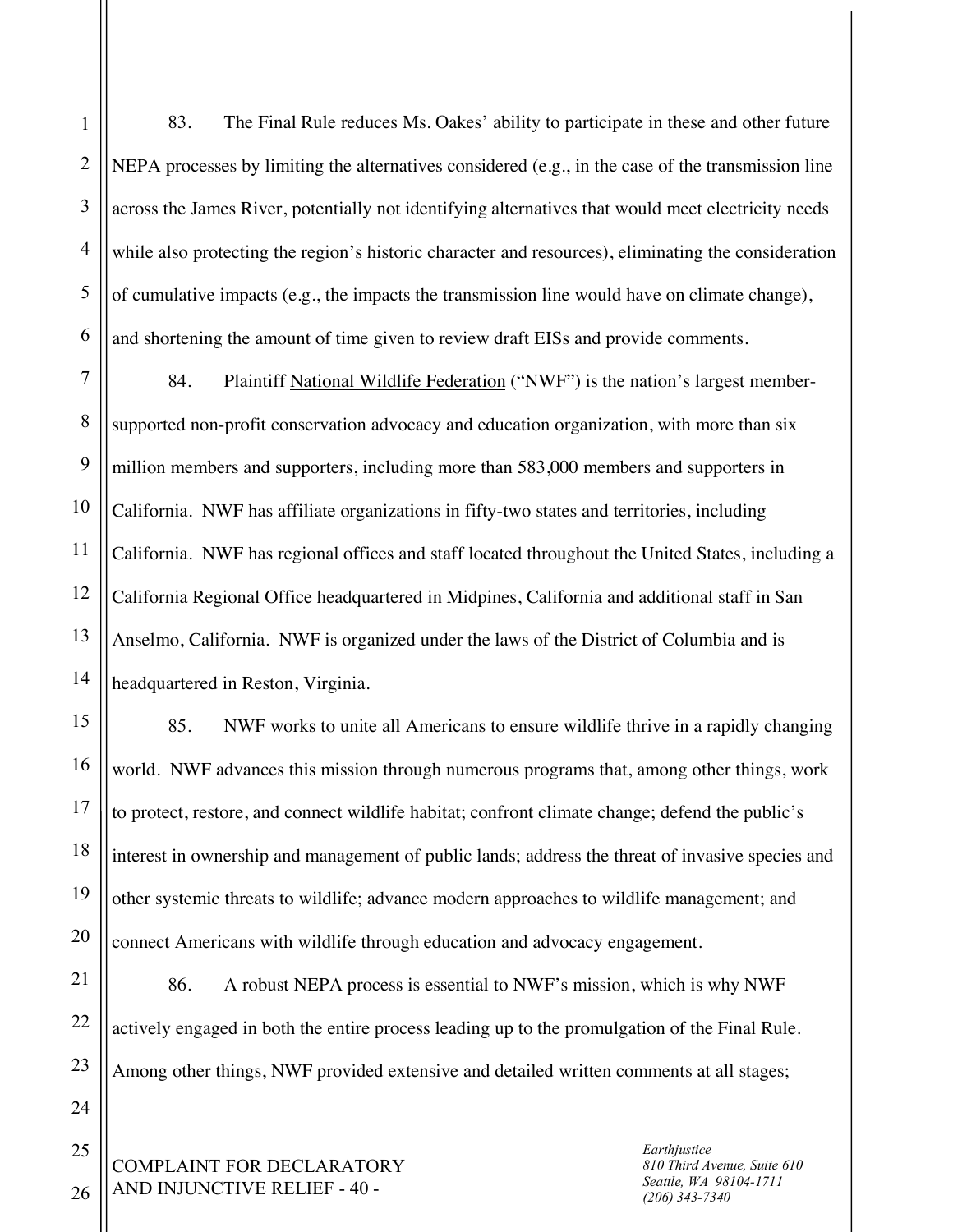1 2 3 4 5 6 provided oral testimony at both the Denver, CO and Washington D.C. public hearings on the Proposed Rule; met twice with representatives from the Office of Management and Budget and other federal agencies to discuss our concerns during the Office of Information and Regulatory Affairs review process; mobilized comments on the Proposed Rule from more than 350 organizations; and collectively generated almost 50,000 individual comments on the from our members and supporters through our Action Alert system.

7 8 9 10 11 12 13 14 15 16 87. NWF attorneys, policy advocates, scientists, and organizers routinely participate in commenting at all phases of NEPA processes before numerous federal agencies, including the U.S. Forest Service, BLM, the U.S. Army Corps of Engineers, the U.S. Fish and Wildlife Service, Bureau of Ocean Energy Management, and others. NWF engages in litigation to ensure full compliance with NEPA. NWF takes an active role in educating members of Congress about the importance of maintaining the integrity of NEPA and the NEPA implementing regulations, and about the importance of strong Congressional oversight to ensure that federal agencies properly apply NEPA when making major federal decisions that affect the quality of the environment. NWF also employs numerous media and outreach staff to inform NWF's members about, and encourage and assist members in participating in, NEPA reviews.

88. For example, NWF is currently litigating the U.S. Army Corps of Engineers' failure to properly comply with NEPA in connection with its navigation maintenance activities on a 195-mile portion of the Mississippi River. Key issues in this litigation include the indirect and cumulative impacts of in-stream navigation structures, which have significantly increased flood levels in the Mississippi River by up to 15 feet in some locations and 6 to 10 feet over broad stretches where these structures are prevalent. Prior to filing this challenge, NWF had engaged in all aspects of the NEPA processes providing detailed scoping comments, detailed

COMPLAINT FOR DECLARATORY AND INJUNCTIVE RELIEF - 41 -

*Earthjustice 810 Third Avenue, Suite 610 Seattle, WA 98104-1711 (206) 343-7340*

26

25

17

18

19

20

21

22

23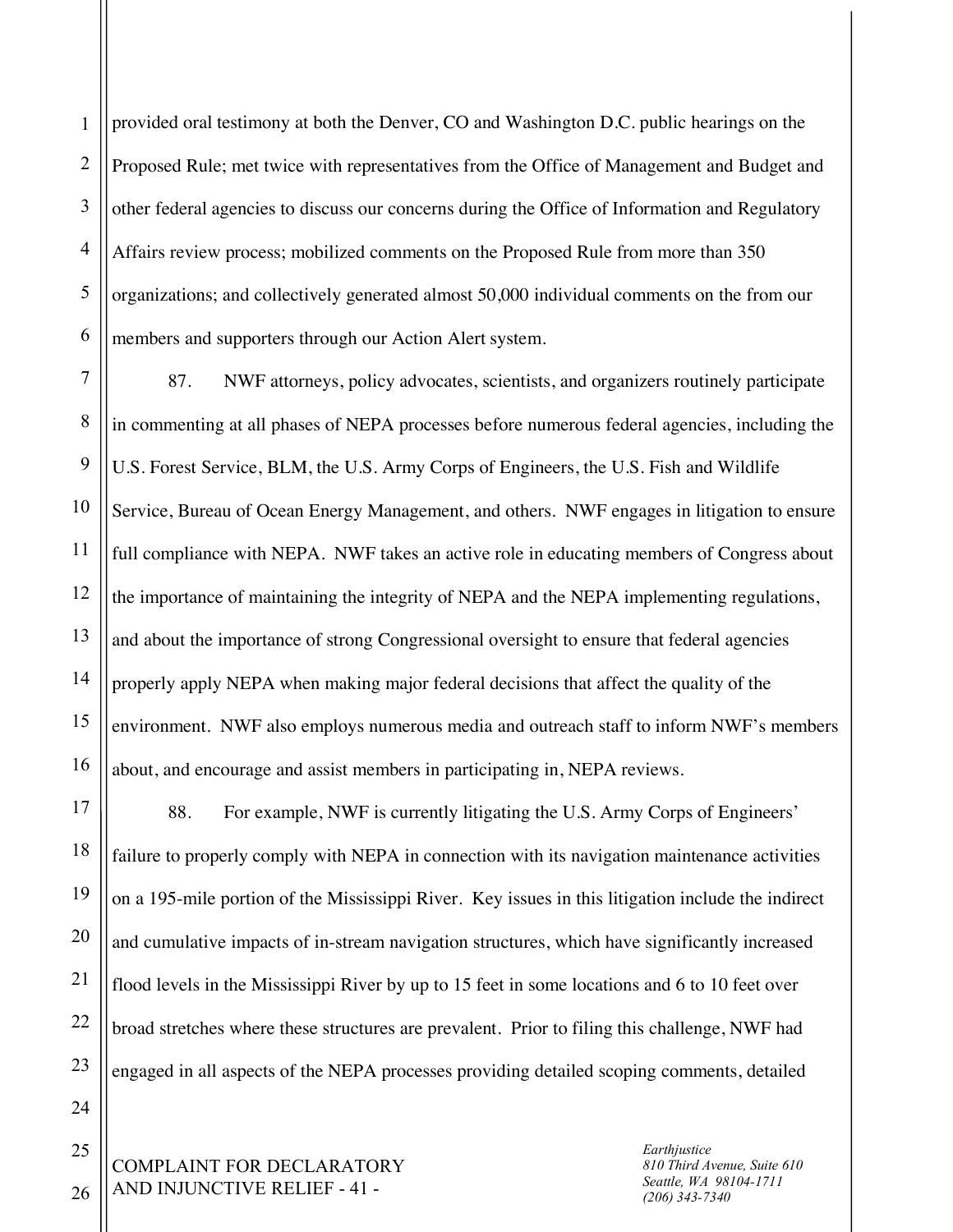1 2 3 4 5 6 comments on the draft EISs, and detailed comments on the final EISs. NWF routinely monitors upcoming NEPA review processes and engages in those reviews as appropriate, including the NEPA processes for oil and gas lease sales and for U.S. Army Corps of Engineers' projects and permits, among others. By eliminating consideration of indirect and cumulative effects, the Final Rule will make it difficult if not impossible for NWF to engage in this kind of advocacy in the future, resulting in increased harm to wildlife, public lands and waters, and our shared climate.

7 8 9 10 11 12 13 89. NWF communicates extensively with its members and supporters, as well as the general public, about threats to wildlife, the protection of public lands, the ongoing and future damage from the global climate crisis, and the importance of retaining the long-standing protections provided by NEPA and the nation's other environmental laws, by issuing press releases and statements, blogs, newsletters, magazines, and sending emails and action alerts. NWFs members participate in and rely on the NEPA review processes, and will be harmed by the Final Rule. For example, the Final Rule's elimination of references to indirect impacts strikes at the heart of the ability of NWF and its members to obtain information on the indirect effects of levees, navigation structures, reservoir operating plans, pumping plants and other major infrastructure on increased flooding, losses of wetlands and other vital wildlife habitat, and reductions in critical river flows. The Final Rule's elimination of cumulative impacts review will make it difficult or impossible for NWF and its members to obtain adequate information about, and ensure government consideration of, the cumulative impacts of climate change on: (a) the effectiveness, sustainability, and impacts of flood and storm damage reduction and other projects in both riverine and coastal areas; and (b) the climate change impacts of projects such as oil and gas development or mining operations. The Final Rule's provision allowing federal agencies to waive NEPA if other review processes are associated with, or required for, a project

> COMPLAINT FOR DECLARATORY AND INJUNCTIVE RELIEF - 42 -

*Earthjustice 810 Third Avenue, Suite 610 Seattle, WA 98104-1711 (206) 343-7340*

26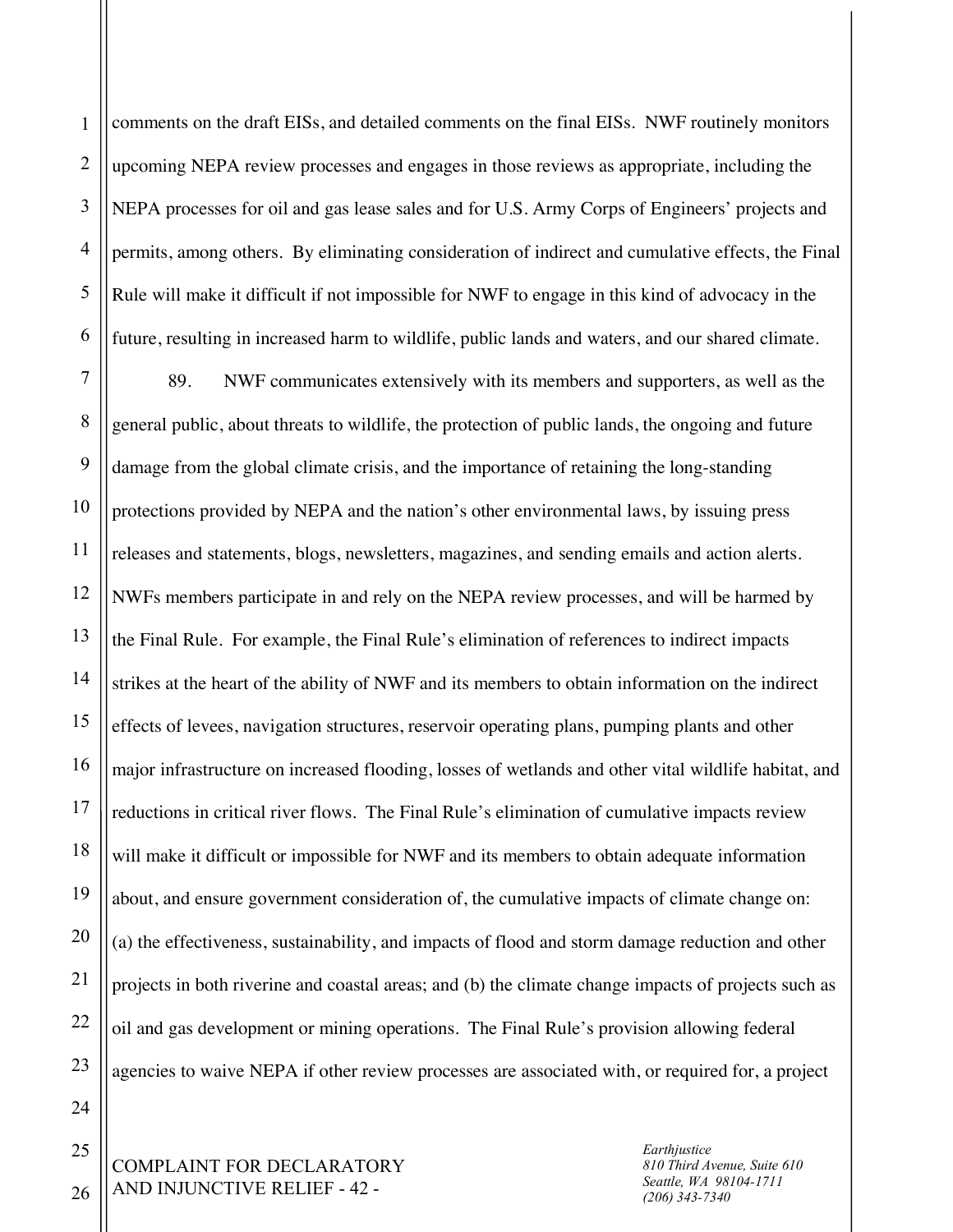1 2 will eliminate the ability of NWF and its members to obtain adequate information about, or provide their views and comments on, many types of projects.

3

4

5

6

7

90. NWF has individual members, including but not limited to Michael Bartlett of New Hampshire and Melissa Samet of California who regularly visit, study, work, photograph, or recreate on lands, waters, or coastal areas where NEPA has been and will be used in reviewing federal projects and permitting decisions. Each of these members has specific intentions to continue to interact with these areas frequently and on an ongoing basis.

8 9 10 11 12 13 14 15 16 17 91. Michael Bartlett is a member of the Board of Directors of NWF and has been a member of NWF since 2012. Mr. Bartlett has both a deep personal and a professional interest in migratory birds. Mr. Bartlett is an avid birder and amateur ornithologist with a particular affinity for migratory bird species such as the Peregrine Falcon, which is one of his favorite species, and the Screech Owl. Mr. Bartlett spends considerable time observing birds in his home state of New Hampshire and has installed bird houses and bird feeders on his property to attract both migratory and "overwintering" species, and species endemic to New Hampshire like Chickadees, Nuthatches, Downy Woodpeckers, American Goldfinches, and Northern Cardinals. Mr. Bartlett likewise seeks out opportunities to study and observe bird populations when he is traveling in the United States and abroad.

18 19 20 21 22 23 92. Earlier in his life, Mr. Bartlett worked for the U.S. Fish and Wildlife Service for more than thirty-seven years, including many years as Supervisor of the Service's New England Field Office, working on matters related to the preservation of avian wildlife resources including the protection of migratory bird species like loons, terns, and waterfowl. While the director of the New England Field Office, Mr. Bartlett supervised the office's Endangered Species Program, which included work protecting migratory birds like the Piping Plover.

COMPLAINT FOR DECLARATORY AND INJUNCTIVE RELIEF - 43 -

*Earthjustice 810 Third Avenue, Suite 610 Seattle, WA 98104-1711 (206) 343-7340*

26

25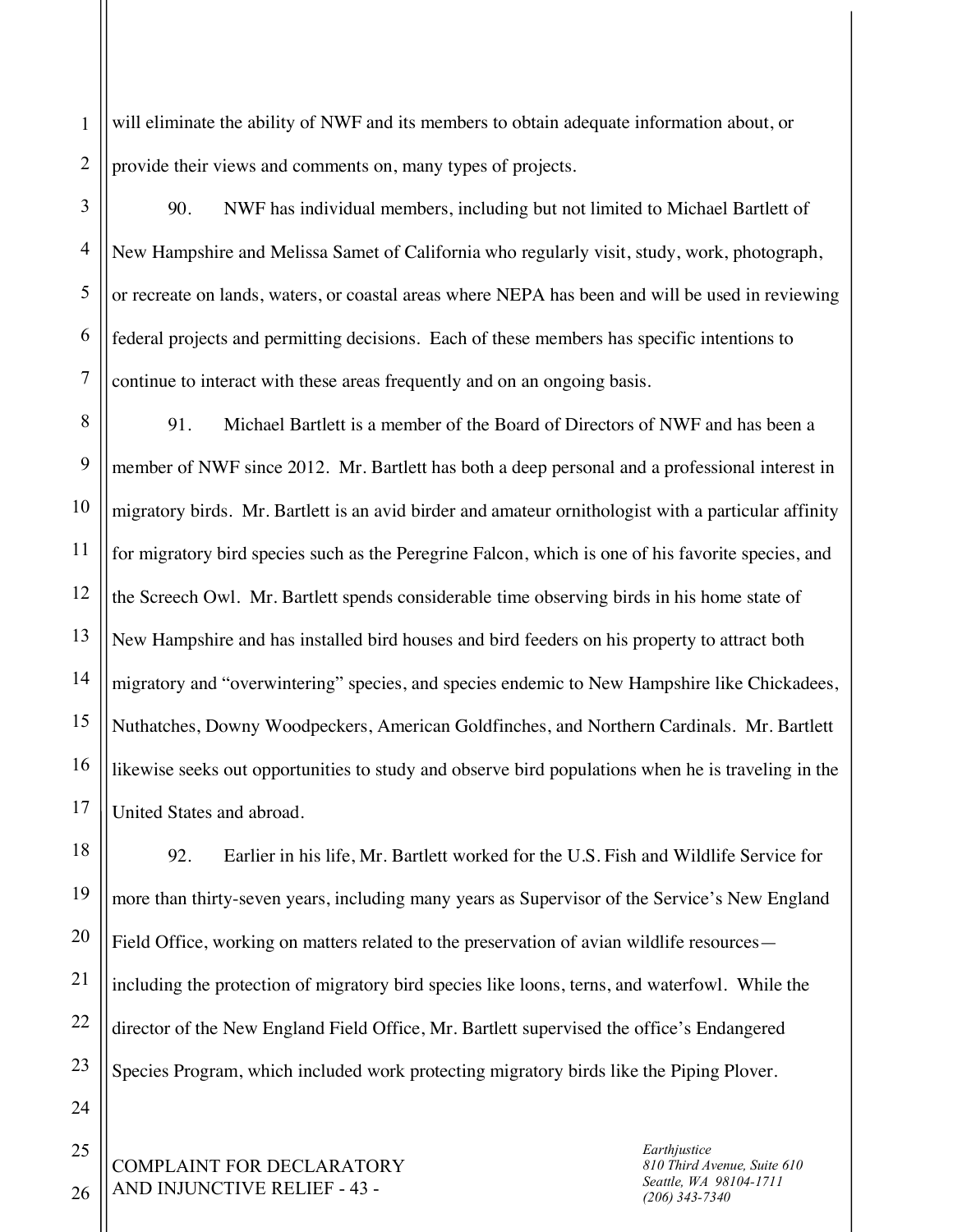1 2 3 4 5 6 7 8 9 10 11 12 13 14 15 93. On February 3, 2020, the U.S. Department of Interior Fish and Wildlife Service issued a proposed rule that followed up on a legal memorandum issued in December of 2017 to remove long-standing protections of about 1,000 species of migratory birds, including many that are present in New Hampshire like the common loon, black-capped chickadee, and the above mentioned species, among others, from the impacts of incidental takes under the Migratory Bird Treaty Act. Incidental takes – like deaths from oil pits, oil spills, large buildings, power lines, and wind turbines – comprise the largest number of takes of migratory birds. On June 5, 2020, the U.S. Fish and Wildlife Service issued a draft EIS on the proposed rule (the MBTA DEIS). Applying the new NEPA rule to the MBTA DEIS would greatly deprive Mr. Bartlett's ability as a member of the public concerned with birds to assess and obtain information about how the proposed MBTA take rule might impact the birds he watches and cares about. For instance, impacts like climate change and habitat loss are causing many bird species to decline. Without a consideration of cumulative impacts, the impacts of the proposed MBTA take rule in combination with these other reasonably foreseeable impacts may not be assessed or disclosed to members of the public like Mr. Bartlett.

94. Melissa Samet, the Senior Water Resources Counsel for NWF and an NWF member, has frequently utilized the NEPA process in a professional and personal capacity to advocate for the protection of rivers, wetlands, and coastal areas. Ms. Samet has worked for NWF since 2010 where she directs water resources campaigns and provides policy and legal direction on issues related to water resources planning and projects, with a particular focus on improving the planning practices of the U.S. Army Corps of Engineers and improving floodplain management. Ms. Samet has engaged in NEPA litigation; and has educated Congress about the importance of maintaining the full suite of protections provided by NEPA and the CEQ NEPA

COMPLAINT FOR DECLARATORY AND INJUNCTIVE RELIEF - 44 -

*Earthjustice 810 Third Avenue, Suite 610 Seattle, WA 98104-1711 (206) 343-7340*

26

16

17

18

19

20

21

22

23

24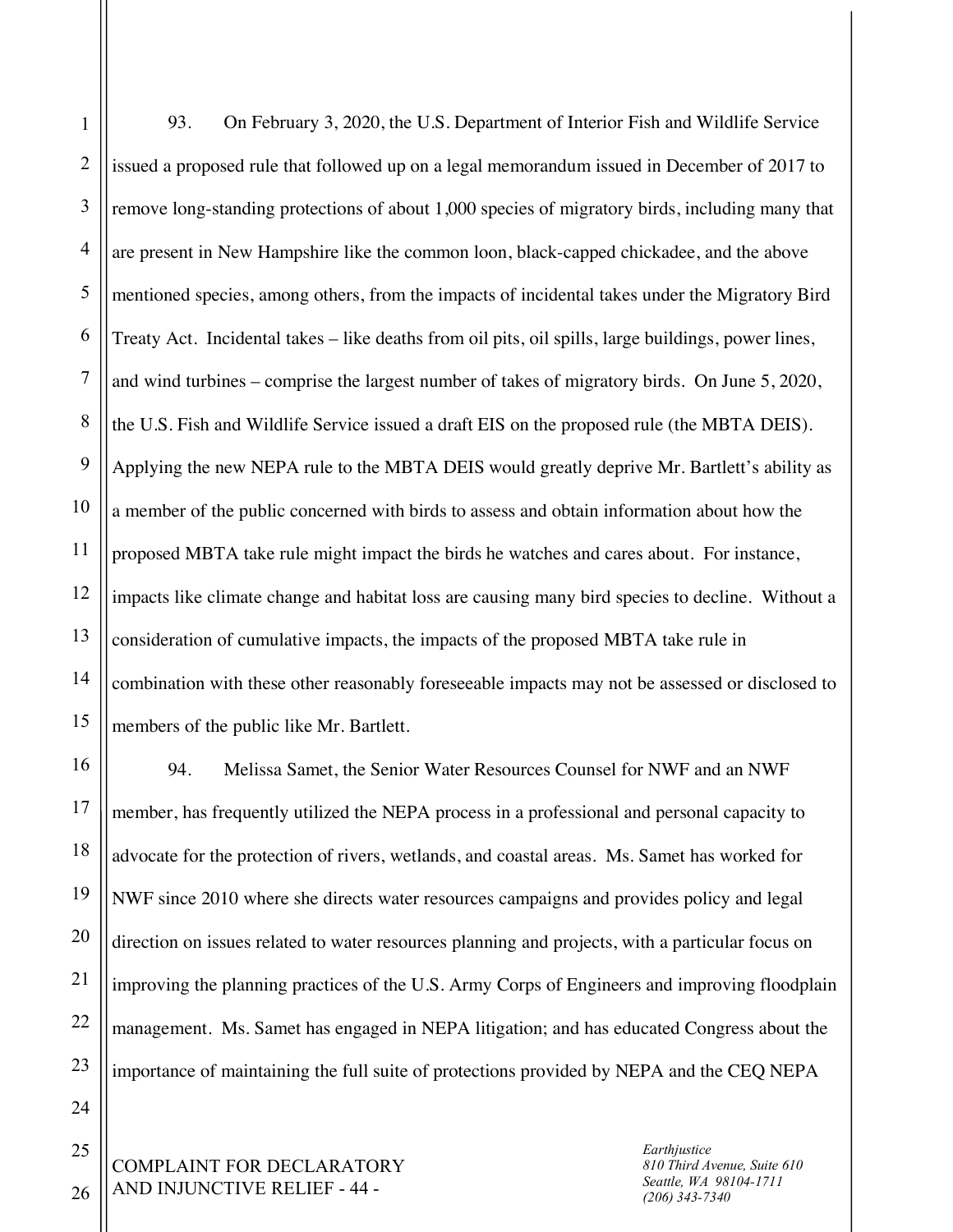1 2 3 4 5 6 7 8 9 10 regulations and of the importance of effective Congressional oversight of federal agency compliance with NEPA, including through Congressional testimony. She has found NEPA's procedural safeguards to be crucial to improving projects and reducing and preventing unnecessary impacts, because in her experience, NEPA review typically reveals diverse perspectives, key scientific information, likely impacts, and impact-reduction solutions that otherwise would not be identified by the agency acting alone. Ms. Samet believes that the Final Rule will severely undercut her ability to evaluate and comment on the indirect and cumulative impacts of major federal actions, including U.S. Army Corps of Engineers' flood and storm damage reduction projects, navigation projects, reservoir operating plans, and permitting decisions that typically have far reaching indirect and cumulative impacts.

11 12 13 14 15 16 17 18 19 20 21 22 23 95. Ms. Samet is a frequent user of federal, state, and other protected lands in California, where she hikes, watches birds and other wildlife, photographs, and seeks out the solace that wildlands can provide. Among the places she has visited on many occasions are Point Reyes National Seashore in Marin County, Mount Tamalpais in Marin County, Yosemite National Park in Mariposa County, Humboldt Redwoods State Park in Humboldt County, Sequoia National Park in Tulare County, Monterey Bay in Monterey County, and Point Lobos State Natural Reserve in Monterey County. Ms. Samet visits Point Reyes National Seashore on a regular basis, where she has hiked and watched hawks, owls, pelicans, shorebirds, waterfowl, seals, whales, Tule Elk and many other mammals at least 6 times each year for more than two decades. Her most recent visit to Point Reyes was in July 2020, and she plans to continue to visit Point Reyes on at least a bi-monthly basis for the foreseeable future. In addition to relying on NEPA in her professional capacity, Ms. Samet has engaged in the NEPA process in her personal capacity, most recently providing detailed comments on the National Park Services' Draft

COMPLAINT FOR DECLARATORY AND INJUNCTIVE RELIEF - 45 -

*Earthjustice 810 Third Avenue, Suite 610 Seattle, WA 98104-1711 (206) 343-7340*

26

24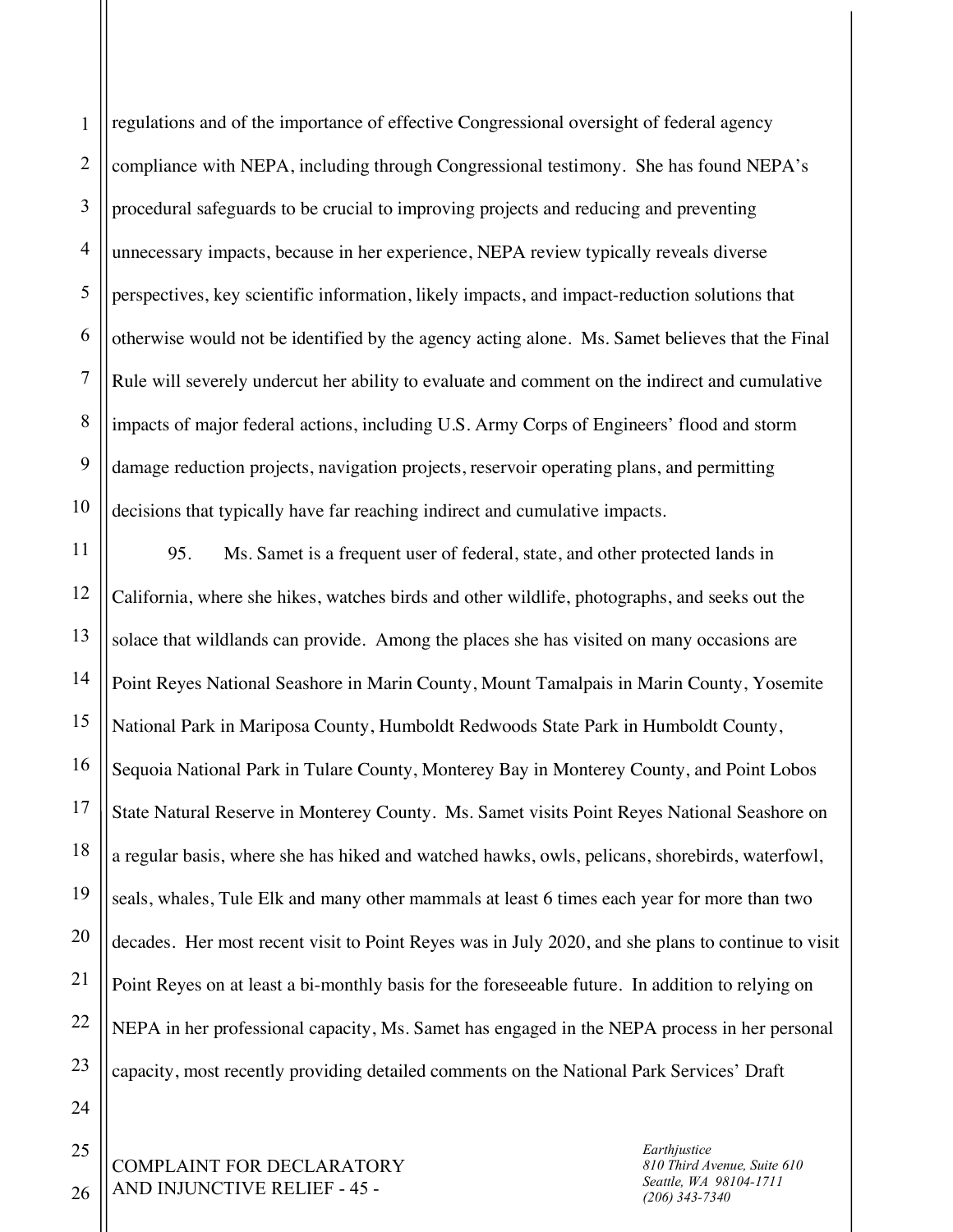1 2 3 4 Environmental Impact Statement for a General Management Plan Amendment for Point Reyes National Seashore. Those comments highlighted significant indirect and cumulative impacts of the proposed management plan, including the cumulative impacts of climate change and the indirect impacts of the proposed plan on the Seashore's rich array of predator species.

5 6 7 8 9 10 11 12 13 96. Plaintiff Ocean Conservancy is a nonprofit, science-based conservation organization working to protect the ocean from today's greatest global challenges. Together with its partners, Ocean Conservancy creates science-based solutions for a healthy ocean and the wildlife and communities that depend on it. Since 1972, Ocean Conservancy has sought to improve the health of our nation's marine wildlife and fish, and to face threats such as ocean trash, shipping, overfishing, and ocean acidification. Ocean Conservancy has over 150,000 members and supporters worldwide, with approximately 20,591 in California. Ocean Conservancy is headquartered in Washington, D.C. and has offices in Alaska, Washington, Florida, Oregon, Texas, and Santa Cruz and Santa Barbara, California.

97. Ocean Conservancy communicates extensively with its members, its supporters, and the general public about threats to ocean health, climate change, ocean acidification, ocean plastics, and fishery management, and comments on numerous federally permitted or funded actions. The organization regularly releases reports and fact sheets, issues press releases and statements, publishes online blog and news pieces, and sends emails and action alerts to its members and supporters. Ocean Conservancy's members participate in and rely on NEPA's review processes, and will be harmed by the Final Rule. For example, the Final Rule's elimination of cumulative impacts review will make it difficult or impossible for Ocean Conservancy and its members to obtain adequate information about, and ensure government consideration of, the impacts of greenhouse gases on the ocean, such as ocean acidification and

COMPLAINT FOR DECLARATORY AND INJUNCTIVE RELIEF - 46 -

*Earthjustice 810 Third Avenue, Suite 610 Seattle, WA 98104-1711 (206) 343-7340*

25 26

14

15

16

17

18

19

20

21

22

23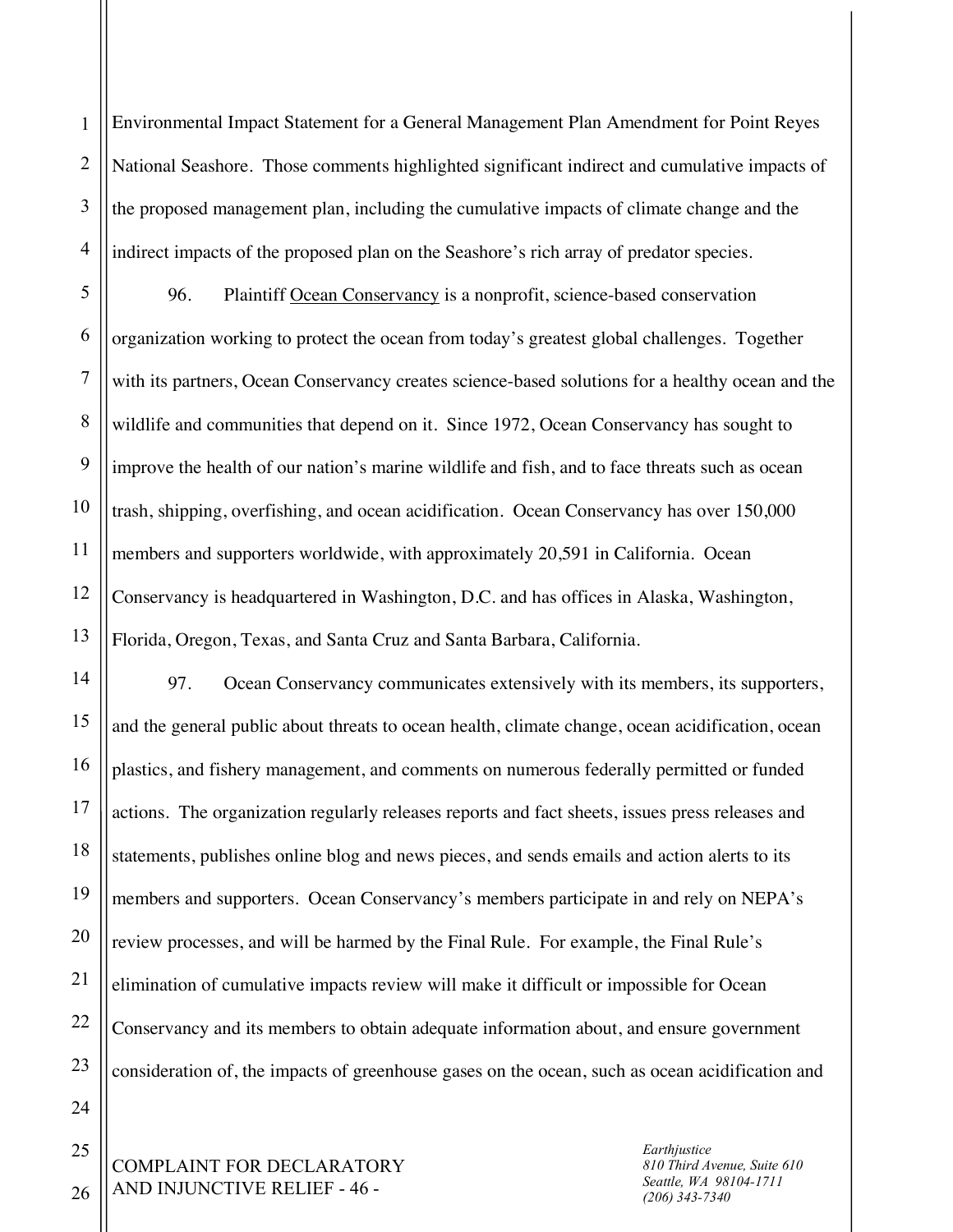1 2 3 4 warming waters, which leads to shifting fish stocks that harm Ocean Conservancy's members and interests. Nor will Ocean Conservancy and its members be able to obtain adequate information about shipping and new shipping routes in the Arctic region, which are of interest to Ocean Conservancy and its members.

5 6 7 8 9 10 11 12 13 98. In the context of fishery management, NEPA procedures constitute an important means of ensuring that fishery managers consider important issues that the Magnuson-Stevens Act does not address: in this way, the Magnuson-Stevens Act is not a "functional equivalent" of the NEPA process. NEPA plays an integral role in the fishery management process and Ocean Conservancy and its members will be harmed by the Final Rule because they will be unable to fully engage in the fishery management process. At a time when we understand better than ever that a healthy ocean ecosystem is necessary to support thriving fisheries, NEPA interjects larger environmental issues into a process proscribed by the Magnuson-Stevens Act that otherwise focuses on maximizing how many fish can be caught.

99. Further, many Ocean Conservancy members are fishermen who spend substantial amounts of time at sea or operate fish transport or packing activities. These members will be harmed by shortened NEPA analysis and public comment timelines envisioned by the Final Rule.

18 19 20 22 100. Ocean Conservancy has individual members, including but not limited to Captain Dave Monti of Rhode Island, who regularly visit, study, work, photograph, or recreate on lands or marine areas where NEPA has been and will be used in reviewing federal projects. Each of the members has specific intentions to continue to interact with these areas frequently and on an ongoing basis. Ocean Conservancy members and staff derive recreational, spiritual,

COMPLAINT FOR DECLARATORY AND INJUNCTIVE RELIEF - 47 -

*Earthjustice 810 Third Avenue, Suite 610 Seattle, WA 98104-1711 (206) 343-7340*

26

14

15

16

17

21

23

24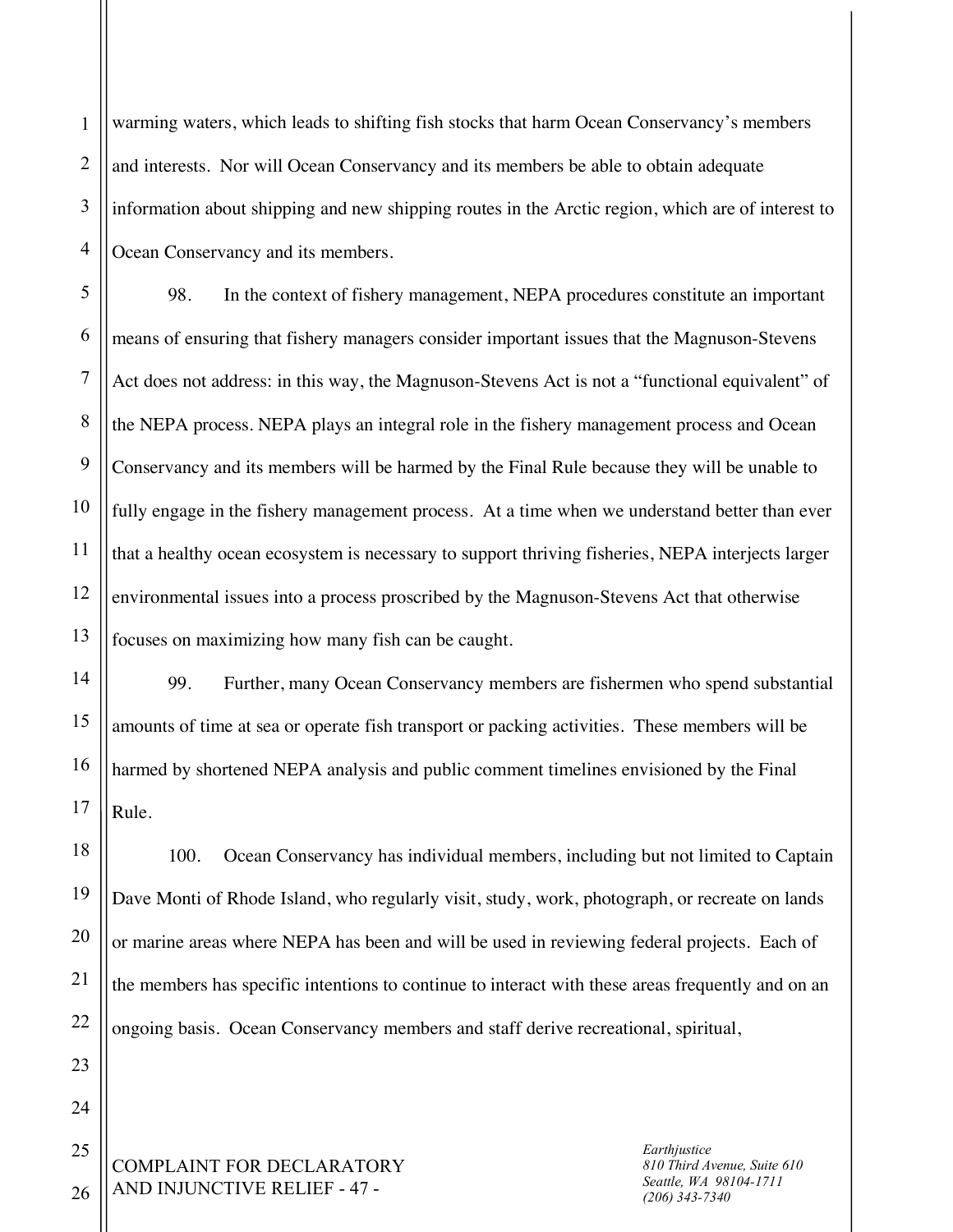1 2 professional, scientific, educational, and aesthetic benefits from their interactions with these parts of the natural world.

3 4 5 6 7 8 9 10 11 12 13 14 15 101. Captain Dave Monti is an Ocean Conservancy member who resides in Warwick, Rhode Island and keeps his charter boat, the *Virginia Joan*, in North Kingstown, Rhode Island. He generates a portion of his income as a charter boat captain and guide. Captain Monti has been fishing for over 45 years and expects to do so for the foreseeable future. He helps his clients target Rhode Island fish species such as striped bass, bluefish, summer flounder (fluke), scup, tautog, black sea bass, cod, and bonito in the Narragansett Bay, Block Island, and Newport areas. Captain Monti relies on NEPA reviews and public processes to be informed and involved in federal decisions affecting the areas he fishes in and the habitat that his target fish need to stay productive, including permitting decisions regarding the Block Island Wind Farm. Elimination or curtailment of NEPA reviews for the siting of wind farms or for fishery management actions would result in additional threats in the waters he fishes in and the fish species he targets for his clients. The proposed rule would undermine his use and enjoyment of these waters and public fishery resources.

16 18 19 20 22 102. Plaintiff Rio Grande International Study Center ("RGISC") is a public interest,  $501(c)(3)$  advocacy organization located in Laredo, Texas. It has a staff of two full-time employees and three part-time employees. RGISC's mission is "to preserve and protect the Rio Grande-Rio Bravo, its watershed and environment, through awareness, advocacy, research, education, stewardship and bi-national collaboration for the benefit of present and future generations." Nearly 95% of the population in Laredo is Hispanic and more than one-third of the city's population lives in poverty, more than twice the state average. RGISC staff and board

COMPLAINT FOR DECLARATORY AND INJUNCTIVE RELIEF - 48 -

17

21

23

24

25

26

*Earthjustice 810 Third Avenue, Suite 610 Seattle, WA 98104-1711 (206) 343-7340*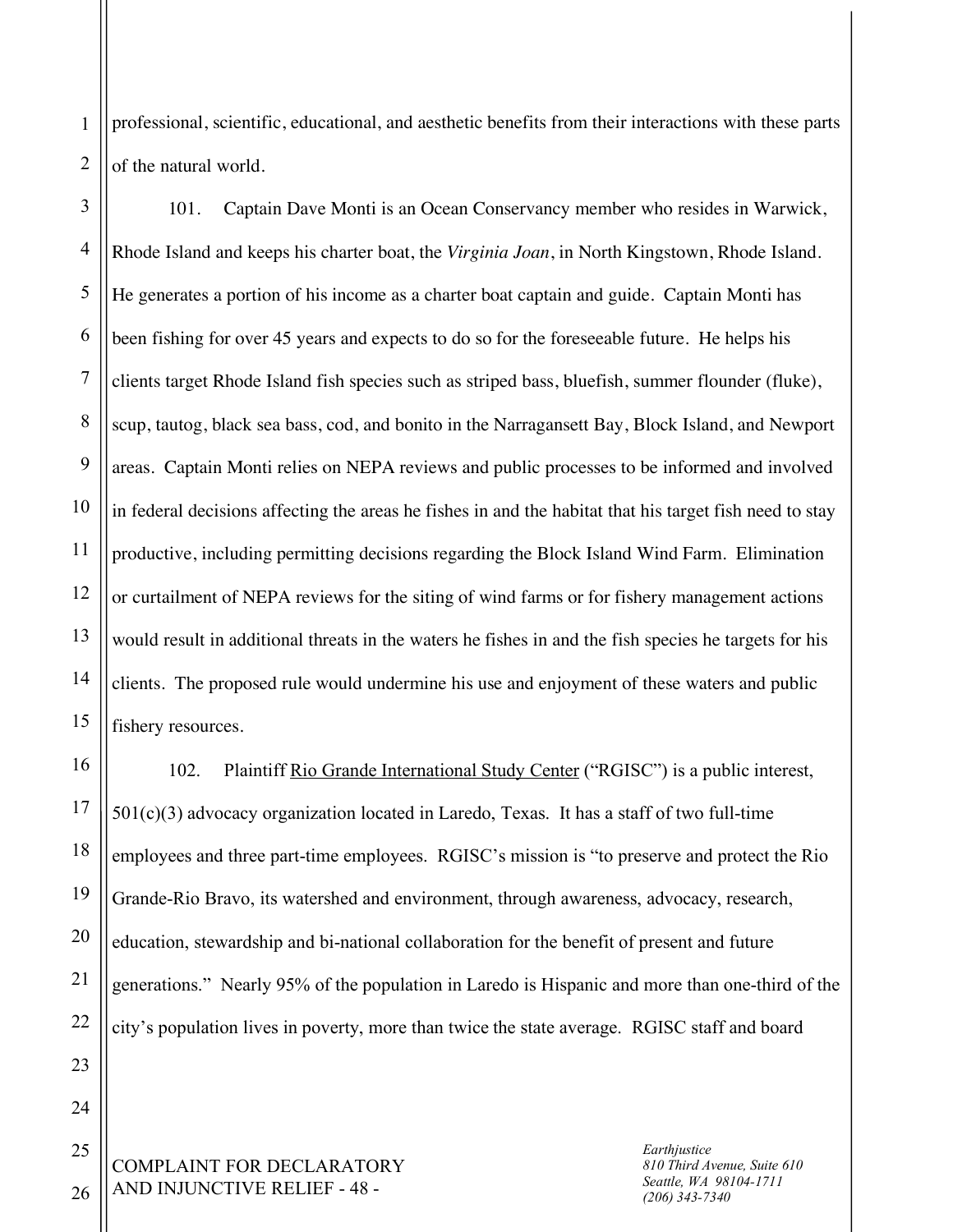1 2 members live, work, and recreate in and along the Rio Grande and will continue to do so into the future.

3 4 5 6 7 8 9 10 11 12 13 14 15 103. RGISC's workload includes monthly river sampling and water quality testing at multiple locations in Webb County through the Texas Clean Rivers Program to monitor the health of the river. RGISC helped establish this program through local and state entities and has done monthly monitoring for more than 25 years. The City of Laredo has asked RGISC to operate an educational center (the "South Laredo Nature and Birding Center" or "SoLa Center") to promote appreciation of the flora, fauna and wildlife of the region, and in particular within the Rio Grande ecosystem. Every year in early February, RGISC hosts a four-day Laredo Birding Festival, and RGISC staff and volunteers take visitors from across the United States and different countries to observe birds along the Rio Grande in Webb and Zapata counties. RGISC also leads community outings called Loving Laredo Paddles and Loving Laredo Hikes along the river several times a year to raise awareness of the beauty and ecological importance of the Rio Grande. The Laredo Birding Festival and Community Paddles generate revenue for RGISC. 104. RGISC uses NEPA and its requirements for public transparency, information-

16 20 sharing, and participation in its work to protect the Rio Grande. For example, in 2009-2010, led by then Executive Director Jay Johnson Castro and Board members Dr. Tom Vaughan & Dr. James Earhart, RGISC informed and educated the families living in Barrio de Colores of the potential adverse environmental impacts of a U.S. Customs and Border Protection project to remove Carrizo cane vegetation along the U.S.-Mexico border through herbicide spraying along the river banks.

22 23 105. RGISC board member, Israel Reyna, an attorney with the Texas Rio Grande Legal Aid, advised the families of their rights and protections under NEPA, including the right to

COMPLAINT FOR DECLARATORY AND INJUNCTIVE RELIEF - 49 -

*Earthjustice 810 Third Avenue, Suite 610 Seattle, WA 98104-1711 (206) 343-7340*

26

24

25

17

18

19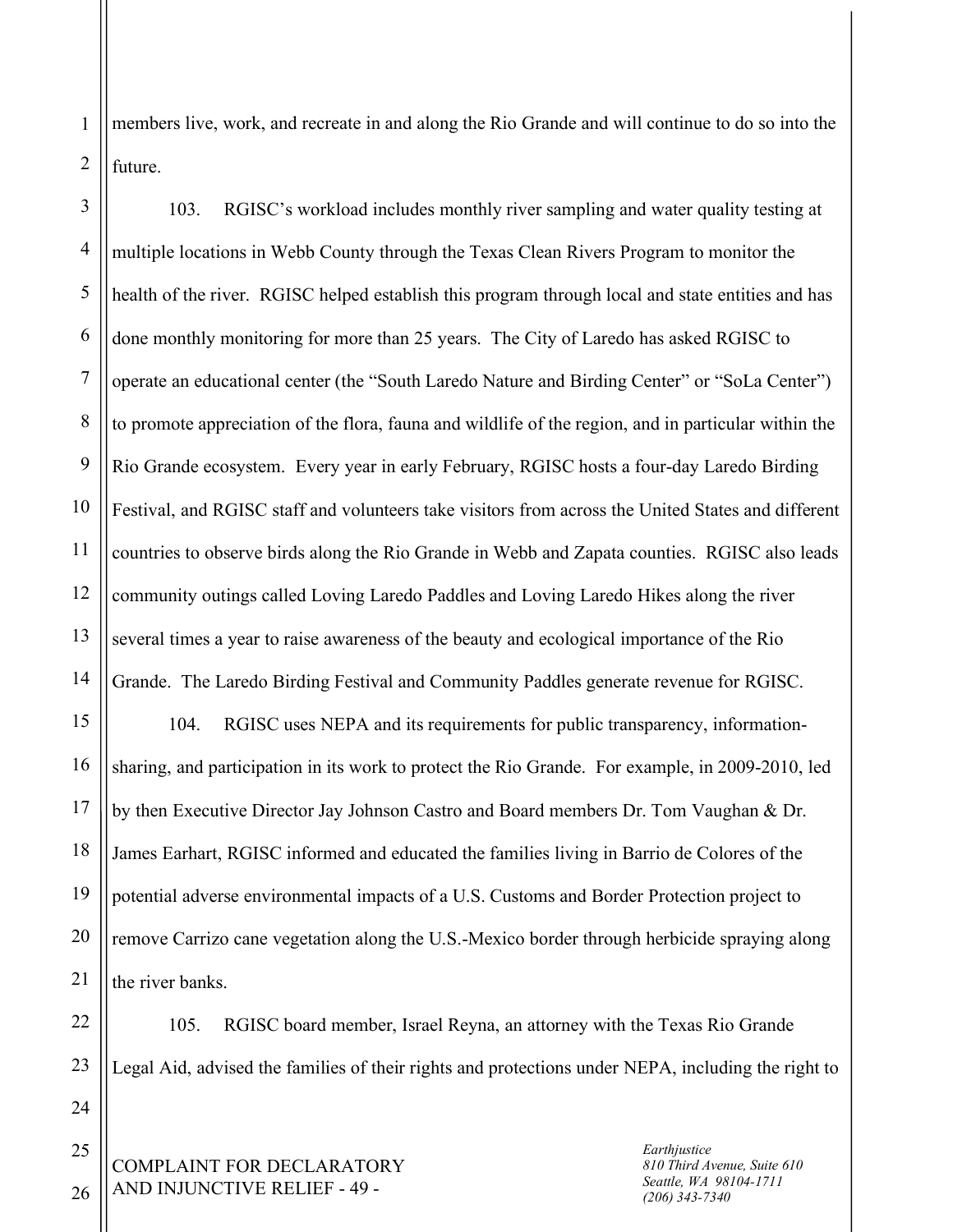1 2 3 know all of the potential harms to their human environment, to ensure alternatives were considered, a bilingual notice of the proposed project, and of their right to sue if NEPA was violated.

4 5 6 7 8 9 10 11 12 13 14 15 16 17 106. In ensuing federal litigation, Dr. Earhart, a biologist and scientist on the RGISC board, wrote an affidavit that supported the suit's allegations of the potential harmful effects to families in Barrio de Colores from exposure to herbicides used to remove the Carrizo cane, particularly because of aerial spray drift. Through a court-approved settlement, Customs and Border Protection agreed to use a combination of principally non-chemical methods to remove Carrizo cane, using herbicide in one area only after a 5 day warning period and public information provided in both English and Spanish. The federal agency also agreed to hire a certain number of workers from the local labor pool, and to convene a public information meeting to fully explain the cane removal and control activities to the local community, again in both English and Spanish. Finally, the federal agency agreed to implement future NEPA analysis regarding Carrizo cane removal with at least one public scoping meeting, a 45-day comment period, and summaries and documents translated into Spanish and distributed at the local public library. *Barrio de Colores v. U.S. Customs and Border Protection, Dep't of Homeland Security*, No. 09-0035 (S.D. Tex.).

18 19 20 22 107. RGISC is currently deep in the throes of a battle against the federal government's plans to build a border wall, approximately 121 river miles along the Rio Grande in the Laredo Sector. NEPA, in addition to dozens of other federal laws, has been waived to expedite construction of the Border Wall. Waiver of NEPA for the Border Wall has meant that the federal government can undertake projects or issue permits without consulting local communities and

COMPLAINT FOR DECLARATORY AND INJUNCTIVE RELIEF - 50 -

*Earthjustice 810 Third Avenue, Suite 610 Seattle, WA 98104-1711 (206) 343-7340*

26

21

23

24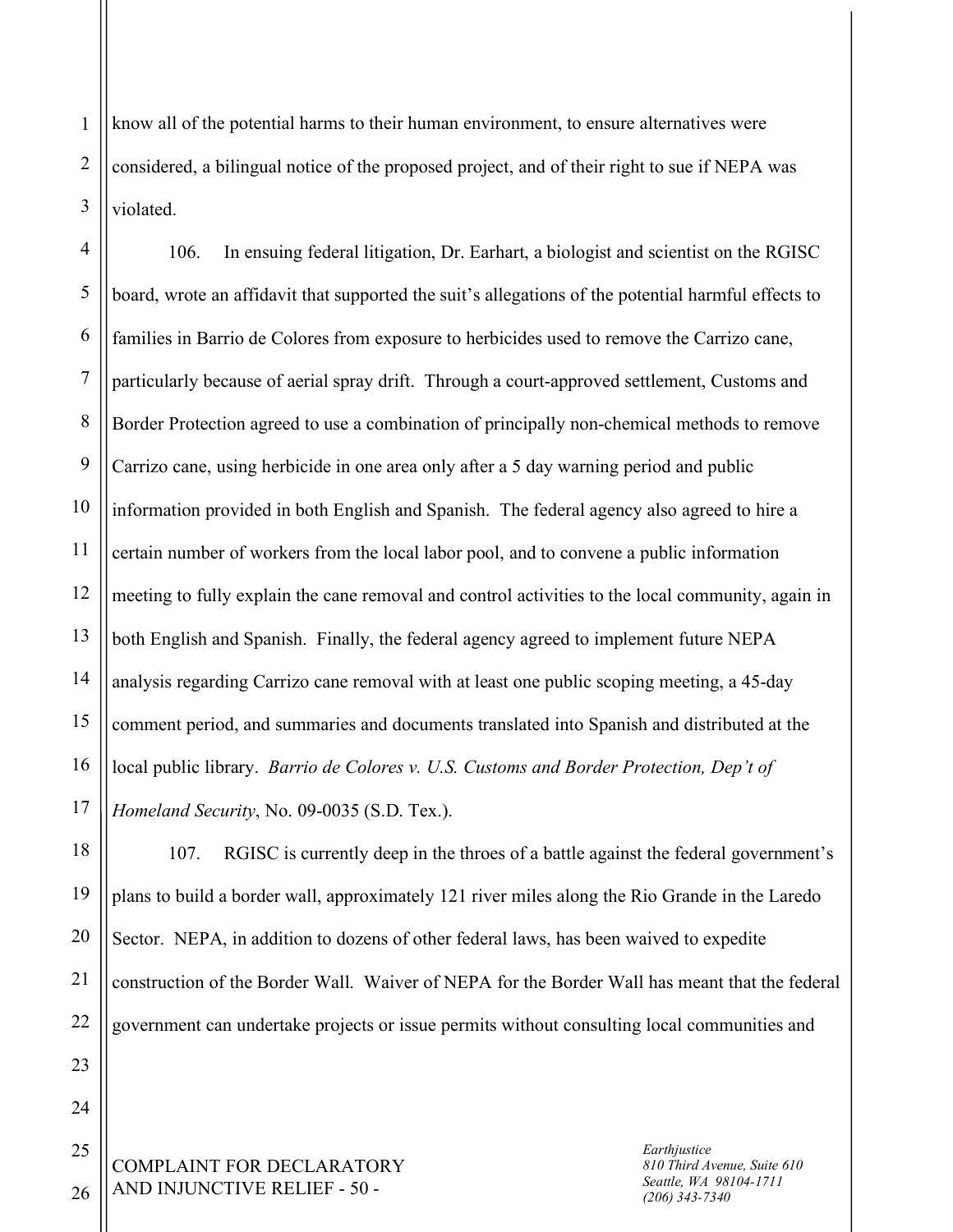1 2 local experts. Waiver of NEPA has taken away the community's voice and input into projects that would harm the environment, public health, cultural heritage, and way of life.

3 4 5 6 7 8 108. Like waiver of NEPA, RGISC believes that the Final Rule will undercut its ability and the ability of the community that RGISC serves to evaluate and comment on the full impacts of projects like the border vegetation control project. The Final Rule also harms RGISC's ability to push federal agencies to fully provide local communities timely, accessible, Spanish-language information about proposed actions and meaningful opportunities to participate in federal decisions that affect them.

9 10 11 12 13 14 15 16 17 18 109. Plaintiff Southern Utah Wilderness Alliance ("SUWA") is a nonprofit environmental membership organization dedicated to the preservation of outstanding wilderness found throughout Utah, and the management of wilderness-quality lands in their natural state for the benefit of all Americans. SUWA promotes local and national recognition of the region's unique character through research and public education, and supports administrative and legislative initiatives to permanently protect Utah's wild places. SUWA has more than 14,000 members in all fifty states, with 2,155 members in California, and maintains offices in Utah and Washington D.C. SUWA members use and enjoy federal public lands throughout Utah for a variety of purposes, including scientific study, recreation, wildlife viewing, aesthetic appreciation, viewing cultural and historic artifacts, and financial livelihood.

110. SUWA staff are well versed in CEQ's NEPA regulations and regularly review and analyze NEPA documents and submit detailed, technical comments on proposed actions that may impact areas proposed for wilderness designation or other federal public lands in Utah. These comments often address federal agencies' discounting of greenhouse gas emissions and impacts to climate change from proposed actions like federal oil and gas lease sales and

COMPLAINT FOR DECLARATORY AND INJUNCTIVE RELIEF - 51 -

*Earthjustice 810 Third Avenue, Suite 610 Seattle, WA 98104-1711 (206) 343-7340*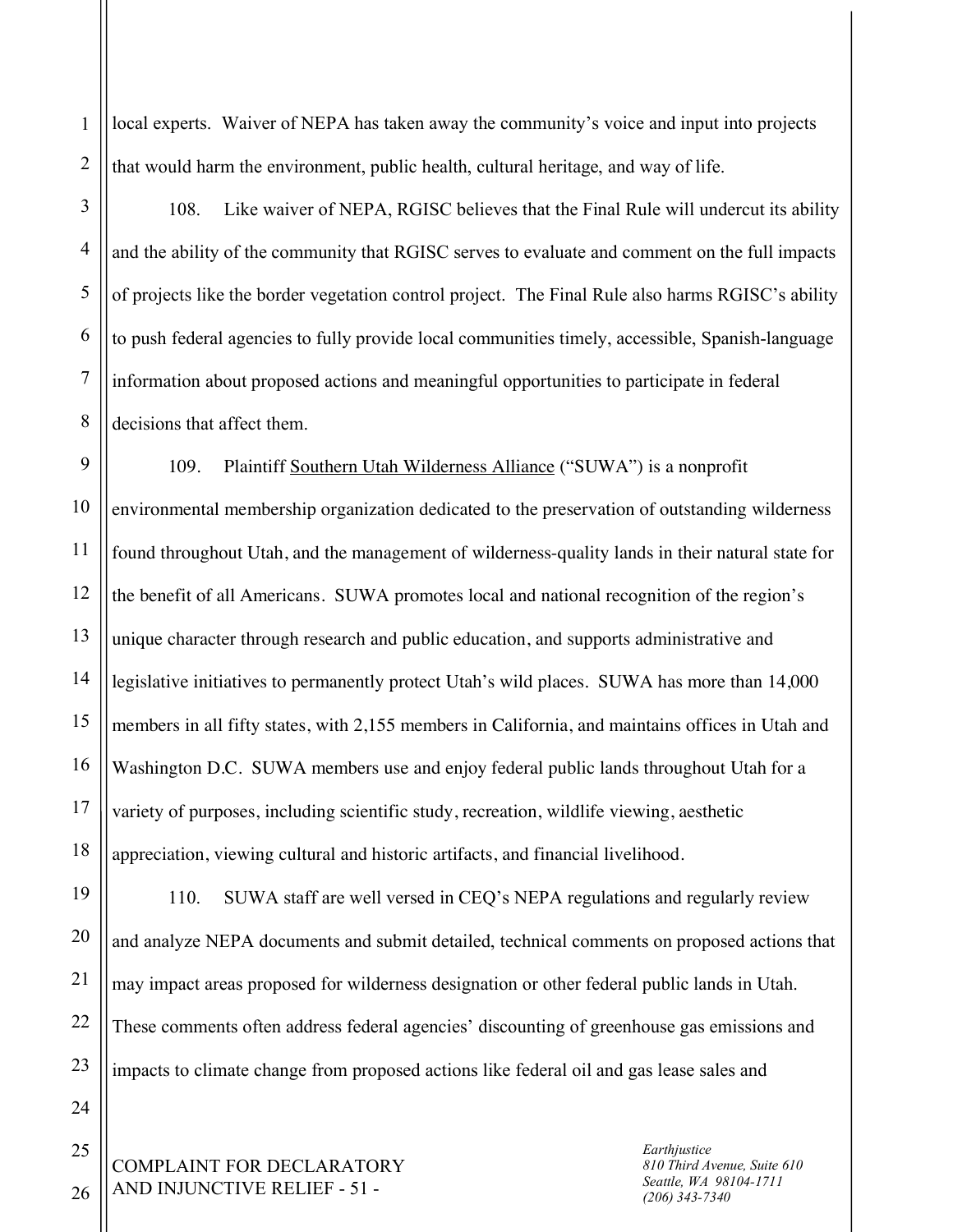1 2 3 4 5 applications for oil and gas drilling permits and the clearcutting native vegetation. SUWA staff and members work to safeguard remarkable federal public lands in Utah will be harmed by the Final Rule. SUWA submitted comments on CEQ's draft rule. SUWA has individual members, including Neal Clark and Landon Newell, who establish SUWA's significant interest in the rulemaking and standing to bring this facial challenge.

6 7 8 9 10 11 12 13 111. Mr. Clark has been a full-time employee of SUWA since 2011 and serves as the organization's Wildlands Program Director, and also serves as House Counsel. In this capacity, Mr. Clark oversees the drafting and filing of dozens of SUWA comments annually on various federal agency NEPA documents. For example, in 2018 SUWA submitted comments on BLM's draft resource management plans and environmental impact statements for the Shash Jaa and Indian Creek units of the reduced Bears Ears national monument and highlighted numerous instances where the Bureau had failed to comply with the letter and spirit and NEPA's implementing regulations.

14 15 16 17 18 19 20 21 22 23 112. Mr. Clark is also an active member of SUWA. Mr. Clark lives in Moab, Utah and spends much of his free time exploring BLM, Forest Service, and National Park Service public lands in southern Utah, including hiking and camping in Bears Ears National Monument, rafting in Labyrinth Canyon, and mountain biking on Bureau-managed lands surrounding Moab. He engages in these activities on a daily basis, year-round, and intends on continuing to do so for years to come. Mr. Clark's interest in the protection and preservation of these federal public lands will be harmed by the Final Rule because by eliminating the requirement that federal agencies fully consider and disclose the cumulative impacts of climate change these agencies will make fundamentally uninformed decisions that will result in short and long term degradation that threaten the places he recreates in and enjoys.

*Earthjustice 810 Third Avenue, Suite 610 Seattle, WA 98104-1711 (206) 343-7340*

25

26

24

COMPLAINT FOR DECLARATORY AND INJUNCTIVE RELIEF - 52 -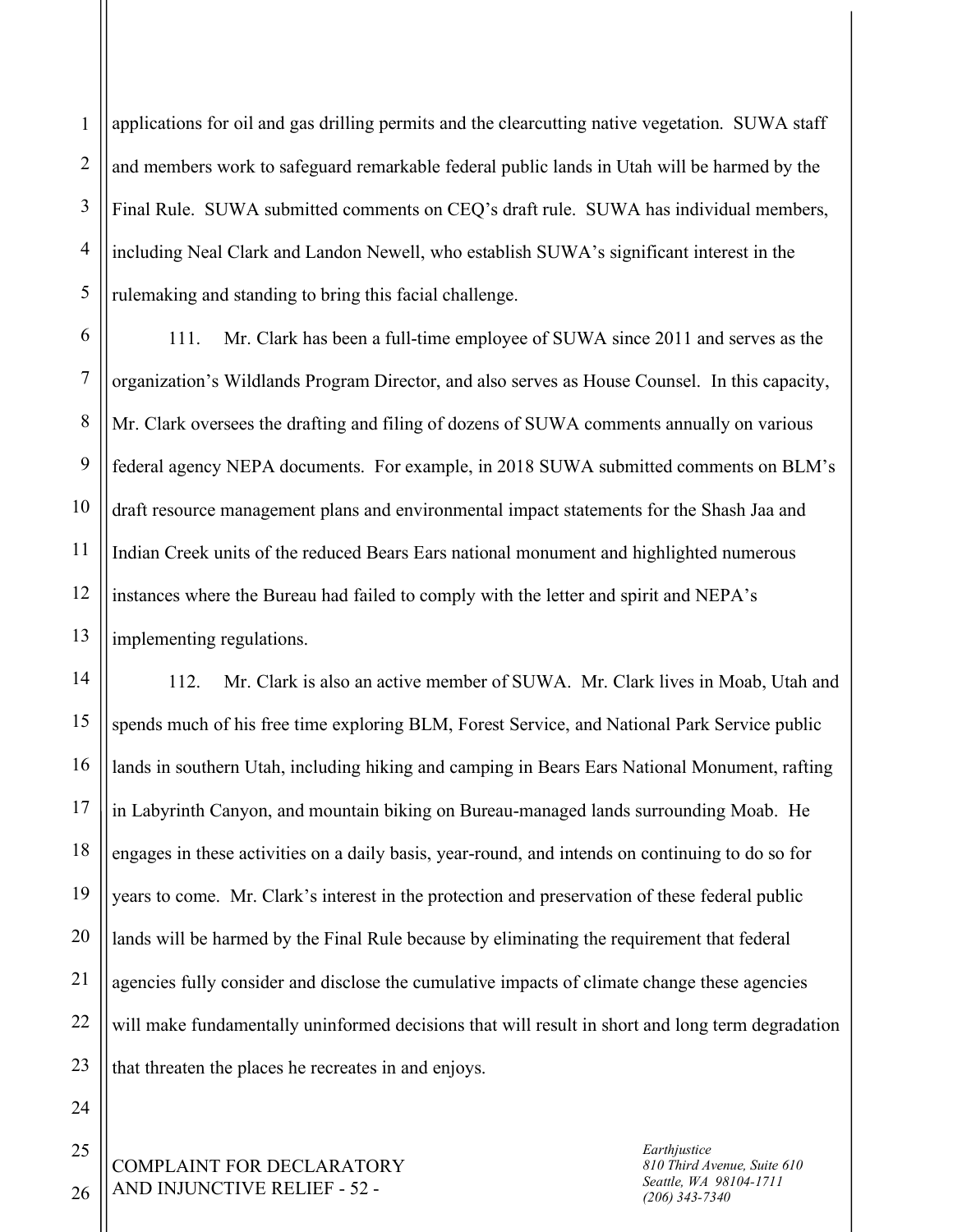113. Mr. Newell has been a full-time employee of SUWA since 2012 and serves as one of the organization's staff attorneys. In this capacity Mr. Newell focuses his work on reviewing BLM proposals to hold quarterly oil and gas lease sales across Utah, as well as the Bureau's management of those leases and applications by private companies to drill wells and exploit subsurface resources. Mr. Newell submits detailed comments on these proposals, as well as files administrative appeals and federal court litigation regarding the Bureau's failure to comply with NEPA's hard look mandate.

114. Mr. Newell is also an active member of SUWA. Mr. Newell lives in Salt Lake City and frequently camps, sightsees, hikes, fishes, and visits Native American cultural sites on BLM lands in Utah. For example, in the spring of 2020 Mr. Newell traveled to Utah's San Rafael Swell (managed by BLM) and Capitol Reef National Park to hike, camp, and sightsee. He already has plans to return to these places in the fall and winter of 2020. These public lands are part of the Colorado Plateau in Utah and one of the areas expected to get hotter and drier over the coming years due to climate change. Mr. Newell's interest in the protection of these places is threatened by the environmental degradation brought on by climate change, including drought, aridification of soils, and loss of native vegetation, and decision by agencies like BLM to approve oil and gas leases and wells that will be made without considering and disclosing their impacts to the climate.

115. Plaintiff, WE ACT for Environmental Justice ("WE ACT") is a non-profit organization founded in 1988 in the West Harlem neighborhood of New York City. WE ACT's mission is to build healthy communities by ensuring that people of color and/or low income residents participate meaningfully in the creation of sound and fair environmental health and protection policies and practices. WE ACT envisions a community that has informed and

COMPLAINT FOR DECLARATORY AND INJUNCTIVE RELIEF - 53 -

*Earthjustice 810 Third Avenue, Suite 610 Seattle, WA 98104-1711 (206) 343-7340*

1

2

3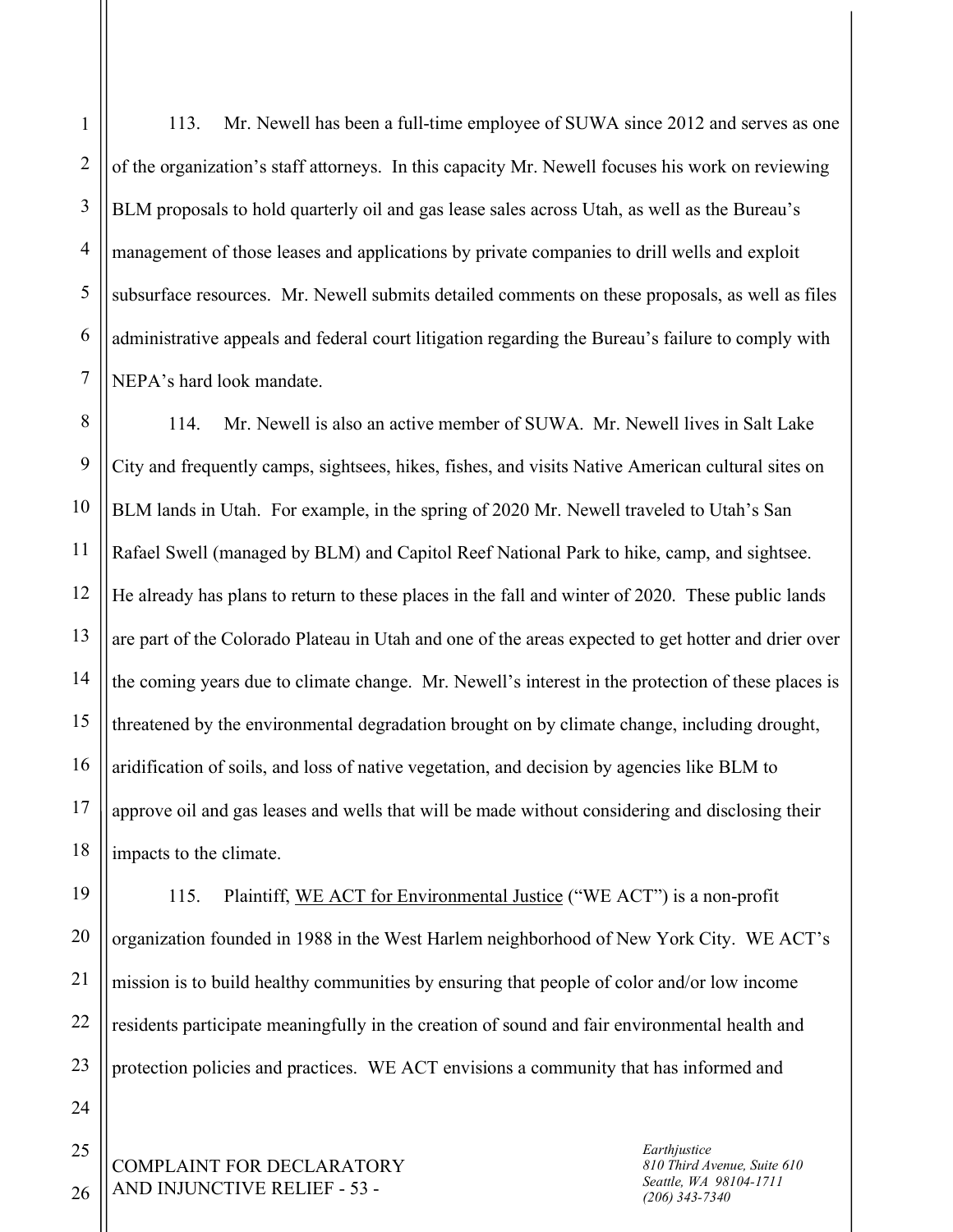1 2 3 engaged residents who participate fully in decision-making on key issues that impact their health and community; strong and equal environmental protections; increased environmental health through community-based participatory research and evidence-based campaigns. WE ACT has grown to 16 staff members, offices in New York City and Washington D.C., and over 800 members throughout New York City.

116. WE ACT is a leading group in the Environmental Justice Movement, which began in order to call attention to and organize against systemic environmental racism, which is often left out of mainstream, largely white, environmental advocacy agendas. In 1991, a multinational group, including WE ACT, attended The First People of Color Environmental Leadership Summit in Washington D.C. At the event, "The Principles of Environmental Justice" were created and agreed upon, and still stand as a guiding set of principles for the Environmental Justice Movement today.

117. Throughout the 32 years of its existence, WE ACT has provided effective leadership in the development of New York City and northeast region environmental justice alliances to network, collaborate, and impact environmental policy-making. WE ACT is also the administrative arm of the Environmental Justice Leadership Forum, which is a coalition of nearly 60 environmental justice advocates and experts working to eliminate environmental injustices through technical assistance, capacity building, and policy solutions.

118. WE ACT's founders, Peggy Shepard, Chuck Sutton, and Vernice Miller-Travis started as community activists. They have long viewed NEPA as an important tool for advocacy. They used the procedures and requirements of the National Environmental Policy Act in their attempt to address the noxious emissions and pollution from the North River Sewage Treatment Plant, which lines the banks of the Hudson River along Manhattan Island in the West Harlem

COMPLAINT FOR DECLARATORY AND INJUNCTIVE RELIEF - 54 -

*Earthjustice 810 Third Avenue, Suite 610 Seattle, WA 98104-1711 (206) 343-7340*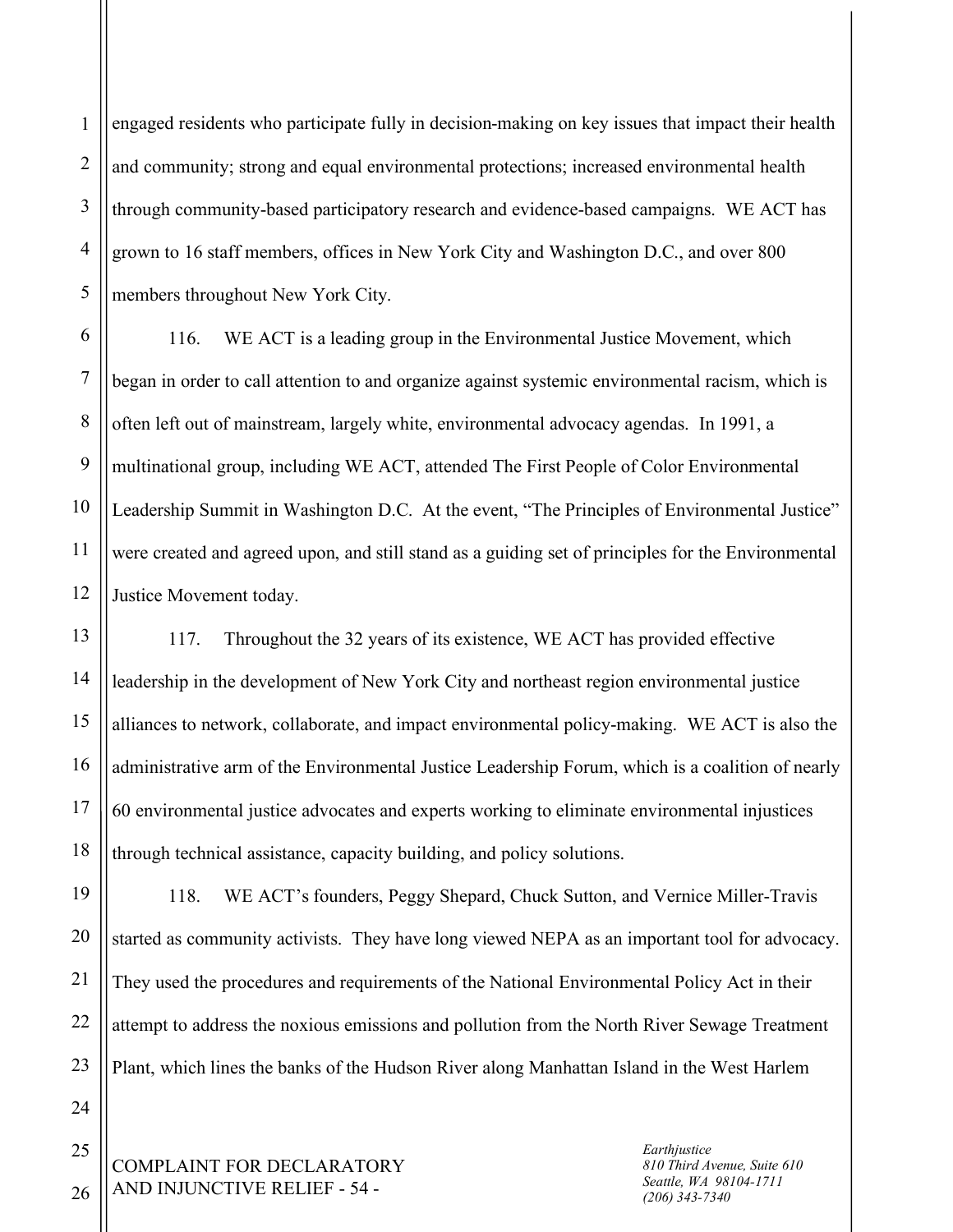1 2 3 4 5 6 community for almost half a mile. They conducted significant research into the land use and siting history of this largely federally funded facility and uncovered that EPA Region 2 had twice declared a Finding of No Significant Impact under NEPA for the North River plant. As a result, the public was never informed about how a facility designed to treat 180 million gallons a day of raw sewage and wastewater, constructed without any odor- control features at all, might impact the tens of thousands of people who live near the plant.

7 8 9 10 11 12 13 14 15 16 17 119. Peggy Shepard is the co-founder and executive director of WE ACT for Environmental Justice. She has lived in New York City for over 30 years. In both her role as a community advocate and executive director of WE ACT, she and WE ACT staff have worked to effectively educate WE ACT membership on the importance of public engagement, and how to effectively organize at the local level. Ms. Shepard has a long history of organizing and engaging Northern Manhattan residents in community-based planning and campaigns to address environmental protection and environmental health policy locally and nationally. She has successfully combined grassroots organizing, environmental advocacy, and environmental health community-based participatory research to become a national leader in advancing environmental policy and the perspective of environmental justice in urban communities to ensure that the right to a clean, healthy and sustainable environment extends to all.

18 19 20 21 22 23 120. With NEPA as the foundation for many state and city level regulations, WE ACT has utilized similar regulations to engage locally to voice concerns about projects that impact their community. In 2017, WE ACT community members concerned about New York City's plan to rezone the Inwood neighborhood utilized the public participation provisions to voice their apprehension about this project. The nine residents submitted in depth written comments on the environmental impact statement because they believed the proposed rezoning would lead to an

COMPLAINT FOR DECLARATORY AND INJUNCTIVE RELIEF - 55 -

*Earthjustice 810 Third Avenue, Suite 610 Seattle, WA 98104-1711 (206) 343-7340*

26

24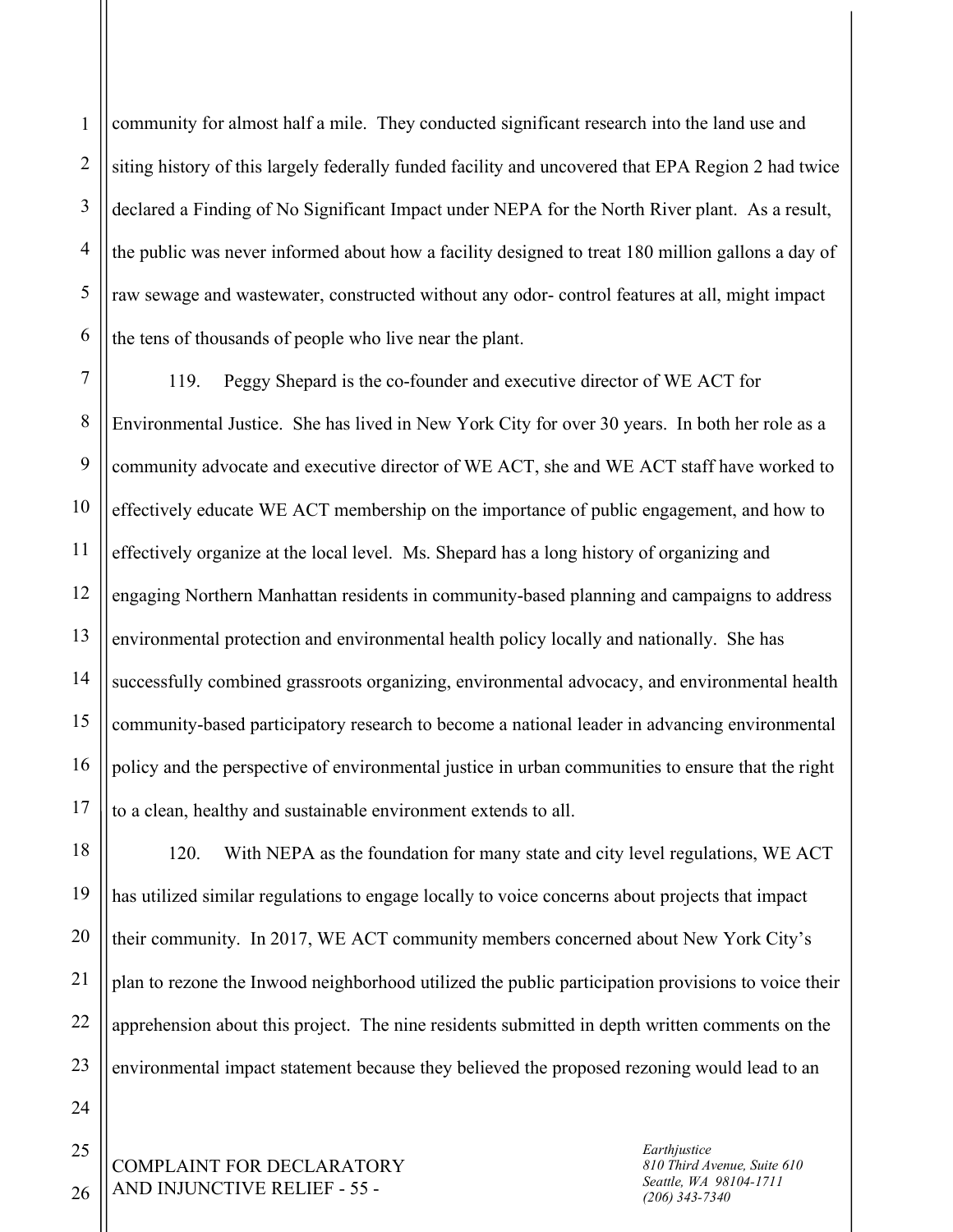1 2 3 4 5 6 7 8 increase in density and serious environmental and socioeconomic risks that, if it is enacted as proposed, would cause irreparable harm to their neighborhood. They also believed that the redevelopment project would jeopardize the special character of their neighborhood. Their comment particularly identified that the redevelopment plan for Inwood increased the likelihood of tenant displacement, would negatively impact minority- and women-owned businesses in the area, and the community would experience the social impact of the loss of the community's library. The New York Supreme Court judge sided with these local residents, contending the prior environmental review of the project ignored concerns they had raised.

9 10 11 12 13 14 15 16 17 121. WE ACT submitted comments on the Proposed Rule in March 2020 in coordination with Yale University's Environmental Justice Law Clinic. WE ACT's comments reflected their grave concern about how these proposed changes would drastically diminish the ability of communities to know what projects were planned and also be able to meaningfully provide their expertise to articulate how their respective communities would be impacted. NEPA is one of the key tools WE ACT uses to effectively advocate on behalf of its membership. The NEPA mandates of public participation and informed decision-making, based on sound science and requiring all agencies of the federal government to take a hard look at environmental consequences prior to issuing a decision, are vital protections.

18 19 20 21 22 23 122. WE ACT serves a very diverse membership who live in neighborhoods like Washington Heights and Inwood. According to the 2018 New York City's Community Health Profile, 47% of residents in WE ACT's service area are born outside of the United States and 37% have limited proficiency in English. Spanish translation is a costly but necessary service WE ACT provides for all materials for membership. The changes to the Final Rule cut the public comment period on major federal projects from 45 days to just 30. That's not enough

COMPLAINT FOR DECLARATORY AND INJUNCTIVE RELIEF - 56 -

*Earthjustice 810 Third Avenue, Suite 610 Seattle, WA 98104-1711 (206) 343-7340*

25

26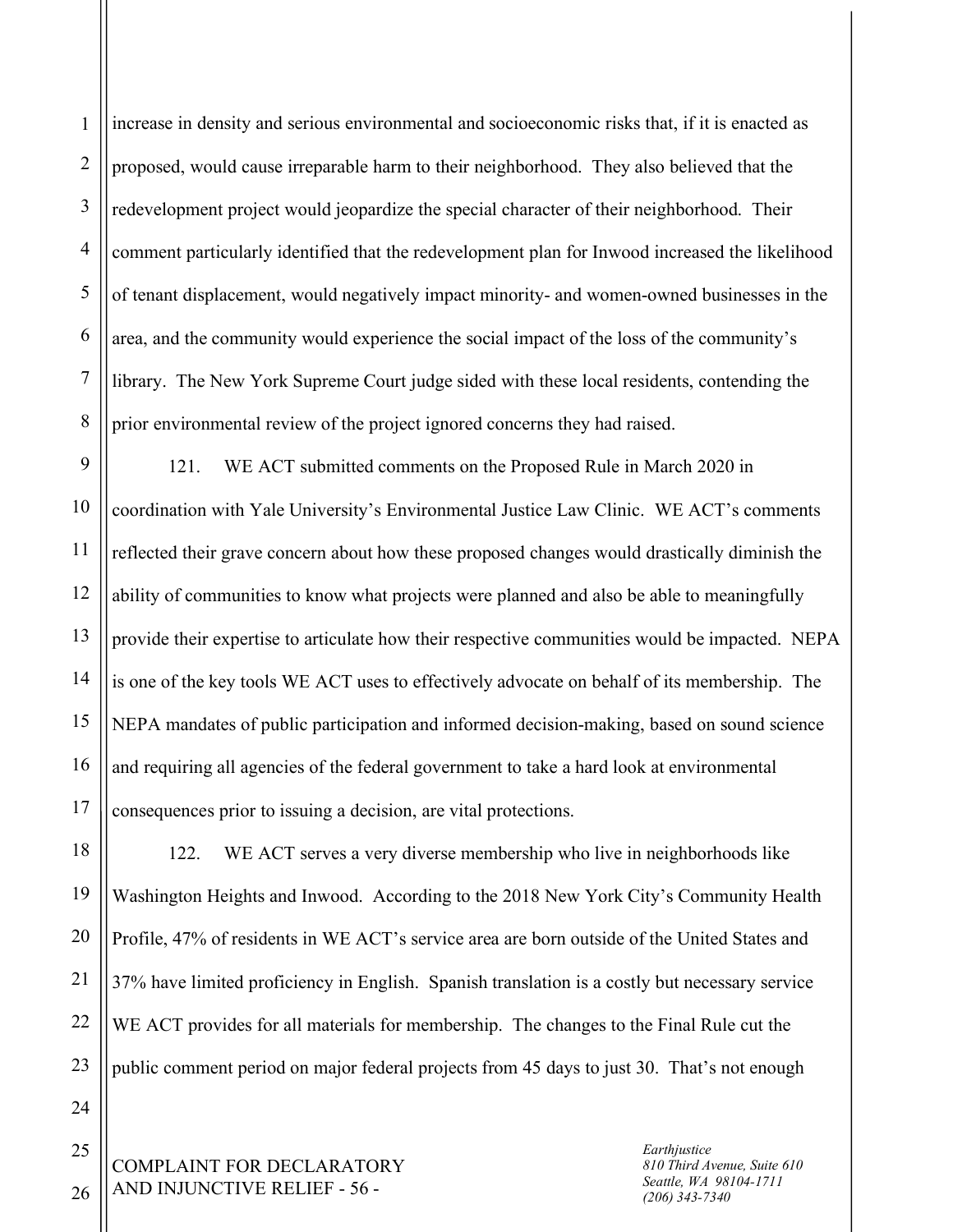1 2 3 4 5 time for WE ACT community members to organize and respond to long technical documents that are often only provided in English. These changes to rule would also limit the way agencies distribute information. Without in-person meetings, and a requirement that agencies physically distribute documents, WE ACT community members are in danger of being silenced and left in the dark.

123. WE ACT community members without access to the internet or those with slower access will be disadvantaged. Communities with lower socio-economic statuses are often the ones impacted the most by projects. By moving documents online, these communities will not have a chance to meaningfully participate and voice their concerns.

124. WE ACT like many environmental justice communities are disproportionately impacted by pollution. Race, even more than class, is the number one indicator for the placement of toxic facilities in this country. Exposure to elevated levels of air pollution are linked to or exacerbate cardiovascular and respiratory diseases, often leading to emergency department visits, hospitalizations and premature death, as well as reduced birth weight and cancer. The result is that Black, Asian, and Latino/a communities have some of the highest rates of asthma nationwide, and African Americans are three times more likely to die from asthmarelated causes than the white population.

125. Communities of color and low income communities are often the hardest hit by climate change. While air quality in New York City has improved over the past few decades due to actions taken to reduce pollution emissions, not all neighborhoods are experiencing that improvement equally. NYC neighborhoods with higher rates of poverty also have higher rates of nearby emissions and pre-existing illnesses that are more sensitive to air quality issues. In Northern Manhattan, residents continue to suffer disproportionately from the impacts of air

COMPLAINT FOR DECLARATORY AND INJUNCTIVE RELIEF - 57 -

*Earthjustice 810 Third Avenue, Suite 610 Seattle, WA 98104-1711 (206) 343-7340*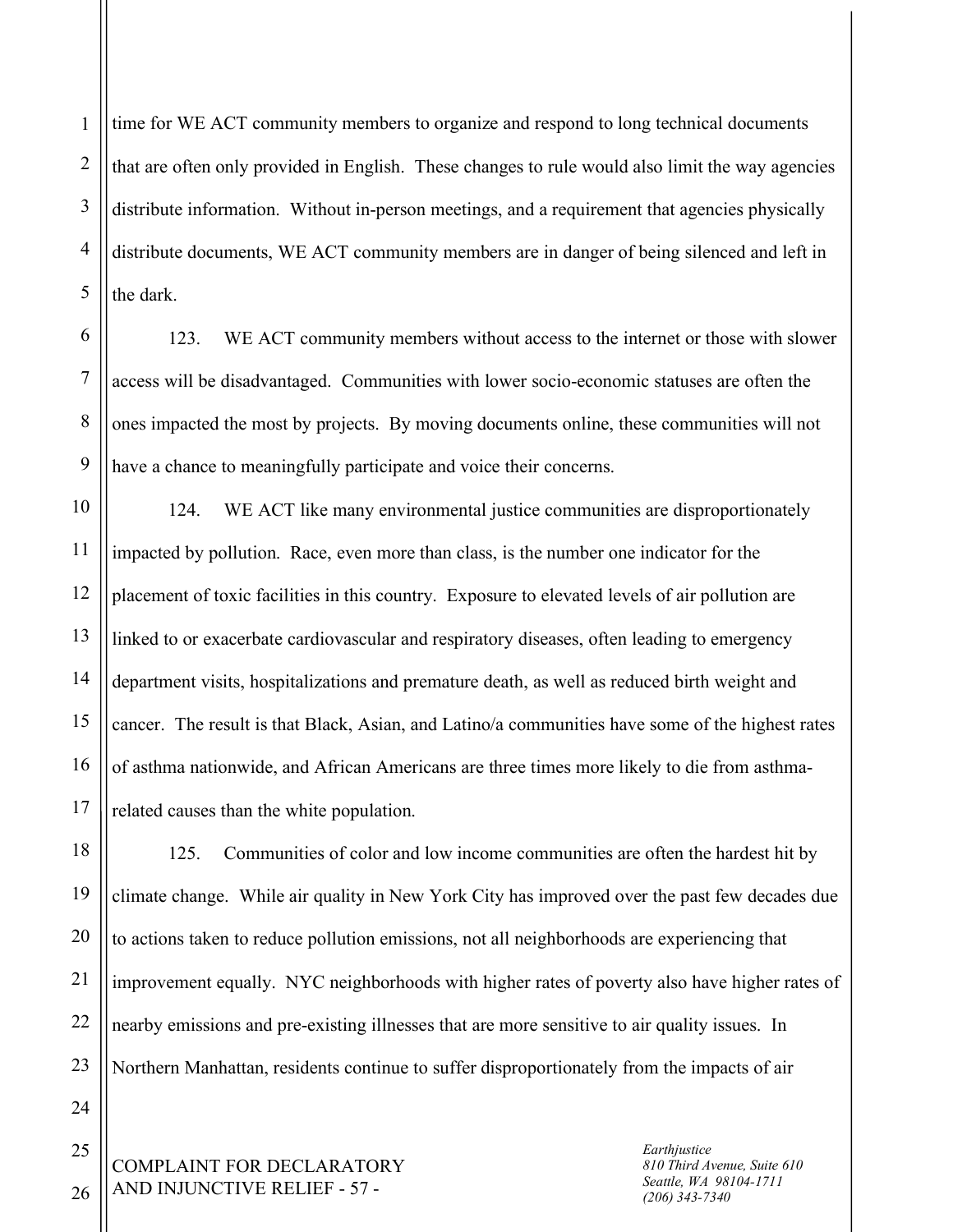1 2 3 4 5 6 7 pollution, particularly those living in East Harlem. East Harlem children wind up hospitalized for asthma at more than three times the New York City rate. The changes to NEPA eliminate that requirement for agencies to look not just at the incremental impacts of their actions, but also the cumulative effects. While one project might not emit much pollution by itself, but combined with the emissions of other facilities or projects in the area, the cumulative effects might pose an unacceptable health risk. Cumulative impacts are life-or-death impacts for already vulnerable communities.

8 9 10 11 12 13 14 15 126. Plaintiff Western Watersheds Project ("WWP") is a 501(c)(3) non-profit conservation organization based in Hailey, Idaho with over 12,000 members and supporters nationwide, 74 current dues-paying members in California, and one member of the Board of Directors who resides in Berkeley, California. Founded in 1993 to protect and restore western watersheds and wildlife through education, public policy initiatives, and legal advocacy. WWP has offices in Idaho, Montana, Wyoming, Arizona, Utah, Washington, Oregon, and Nevada, and focuses its efforts on minimizing environmental impacts to federal public lands, with a particular focus on public lands livestock grazing.

16 17 18 19 20 127. WWP works to influence and improve public lands management throughout the West with a primary focus on the negative impacts of livestock grazing on 250 million acres of western public lands, including harm to ecological, biological, cultural, historic, archeological, scenic resources, wilderness values, roadless areas, Wilderness Study Areas and designated Wilderness. WWP works to ensure that commercial projects on public lands are compatible with maintaining healthy and fully functioning native ecosystems that support diverse and abundant wildlife, clean water and native fish habitats, and outstanding opportunities for public recreation and enjoyment.

21

COMPLAINT FOR DECLARATORY AND INJUNCTIVE RELIEF - 58 -

*Earthjustice 810 Third Avenue, Suite 610 Seattle, WA 98104-1711 (206) 343-7340*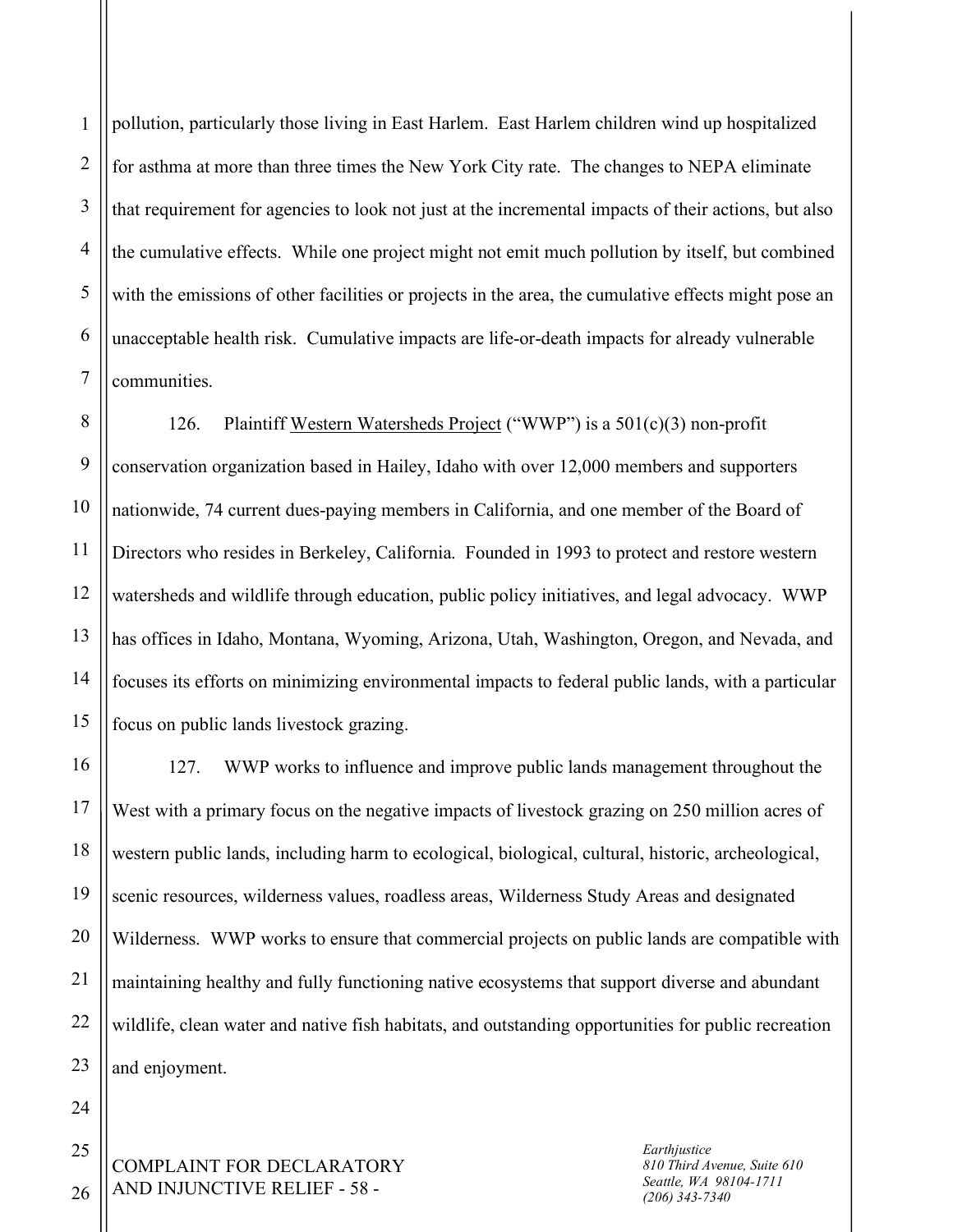1 2 3 4 5 6 7 8 9 10 11 12 128. NEPA is critical to WWP's work because it: first, ensures that WWP is notified of major federal actions with potential to significantly impact the environment; second, allows WWP to participate in those actions through submitting detailed comments based in science and law; and third, encourages better outcomes by requiring federal agencies to "look before they leap" and consider WWP's input in their decision-making. WWP commonly recommends alternative conservation measures for federal plans or projects, and its alternatives are at times included within the range that federal decision-makers ultimately consider in detail. NEPA also helps WWP engage its base of members and supporters by encouraging them to participate in opportunities to share their perspectives with federal agencies through the NEPA process. 129. Addressing the environmental impacts of livestock grazing on federal public lands, including those managed by the Bureau of Land Management, the Forest Service, and the

13 14 15 16 17 18 19 20 21 National Park Service, is at the heart of WWP's conservation advocacy, and NEPA provides the framework for federal grazing leases, large-scale land-use plans, federal programs impacting wildlife such as USDA Wildlife Services, and federal projects including energy development, and sagebrush and juniper vegetation destruction projects. Domestic livestock are the most widespread – and often the most important – human impact on federal public lands and waterways. Poorly managed livestock grazing degrades land health and vegetation communities, spreads invasive weeds like cheatgrass that destroys wildlife habitat function and increases fire risk, causes erosion and sedimentation that harms the spawning habitats of native fishes, and inputs levels of fecal coliform and other biological contaminants that can violate Clean Water Act standards.

130. Many of WWP's members use federal public lands throughout the West as a primary source for recreation, engaging in activities ranging from hiking and camping to

COMPLAINT FOR DECLARATORY AND INJUNCTIVE RELIEF - 59 -

*Earthjustice 810 Third Avenue, Suite 610 Seattle, WA 98104-1711 (206) 343-7340*

25 26

22

23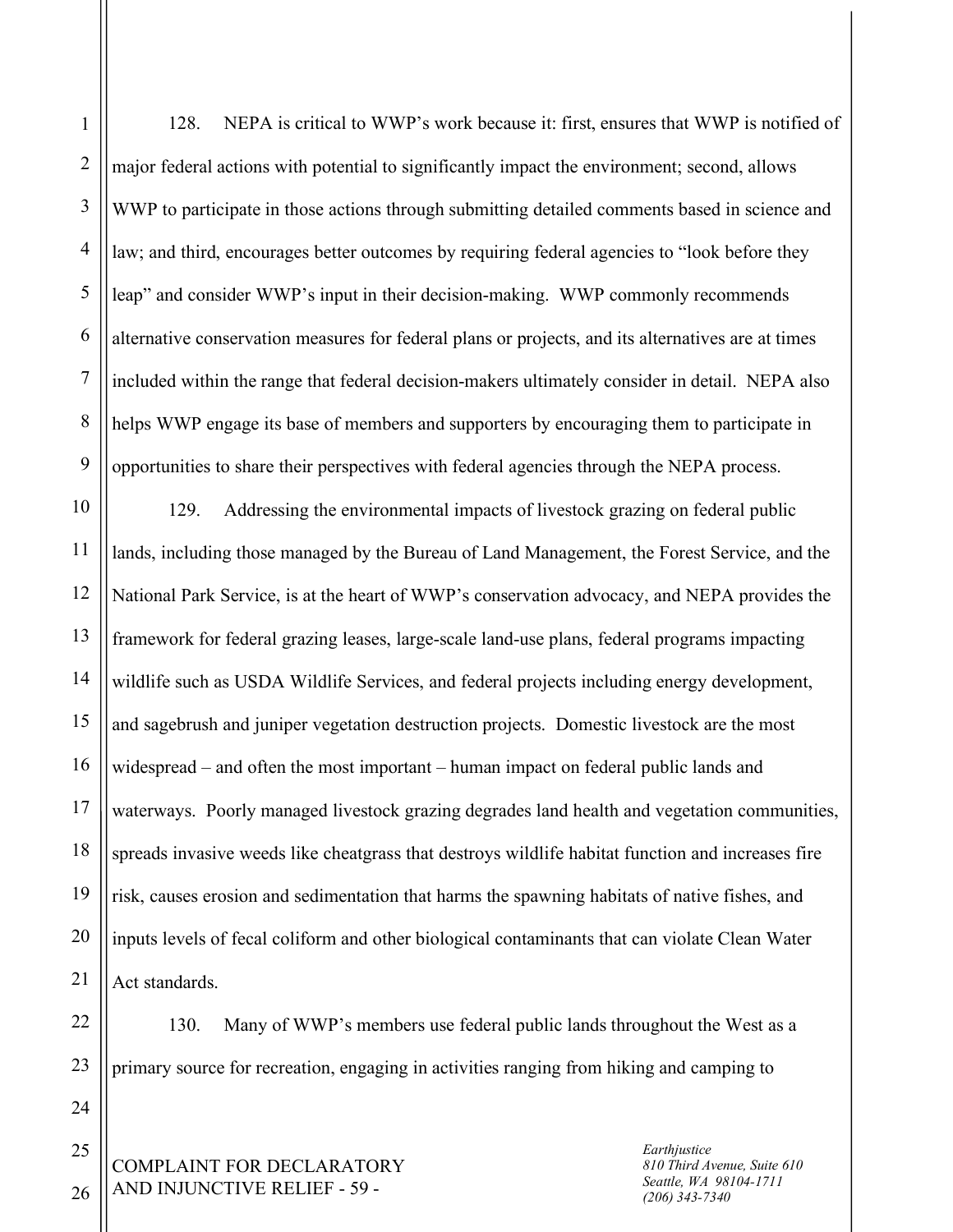1 2 3 4 5 6 7 8 birdwatching, rockhounding, cross-country skiing, angling, hunting, wildlife viewing, and nature study. The recreational experience of WWP members is harmed by improper livestock grazing, and WWP commonly receives and investigates complaints from our members of livestock trespassing on public lands closed to grazing, or heavily impacting their recreational experiences in areas of high recreation value like federal campgrounds. NEPA is often the sole way that the public can have a voice to achieve the proper management of the federal public lands and call attention to inappropriate or environmentally harmful practices approved by federal agencies, and seek corrective actions through NEPA processes.

9 10 11 12 13 14 15 16 17 18 19 20 21 22 23 131. Erik Molvar is Executive Director of Western Watersheds Project, and also has been a member of the organization since 2016. Mr. Molvar has been intimately involved in researching the science and law applicable to Point Reyes National Seashore, located in Marin County, California, and in drafting comment letters on behalf of Western Watersheds Project and its members that have been submitted to the National Park Service as part of the NEPA process for the park's General Management Plan (GMP). Mr. Molvar has personally visited Point Reyes National Seashore and Golden Gate National Recreation Area (NRA, also governed under GMP) five separate times since 2015, most recently in May of 2020, for the purposes of camping, hiking, wildlife viewing, wildlife photography, landscape photography, and nature study, and he intends to return to this area as soon as health concerns due to the global pandemic subside. Mr. Molvar's enjoyment of these lands was impaired by federally permitted livestock grazing and other agricultural activities, including spraying of liquified manure from dairy operations, invasive weed proliferation, and hazing of elk away from areas of the National Seashore where livestock are permitted, and the Park Service may remedy these harms by imposing restrictions on livestock use currently under study in the GMP planning process. His future enjoyment of the

24

25

26

*Earthjustice 810 Third Avenue, Suite 610 Seattle, WA 98104-1711 (206) 343-7340*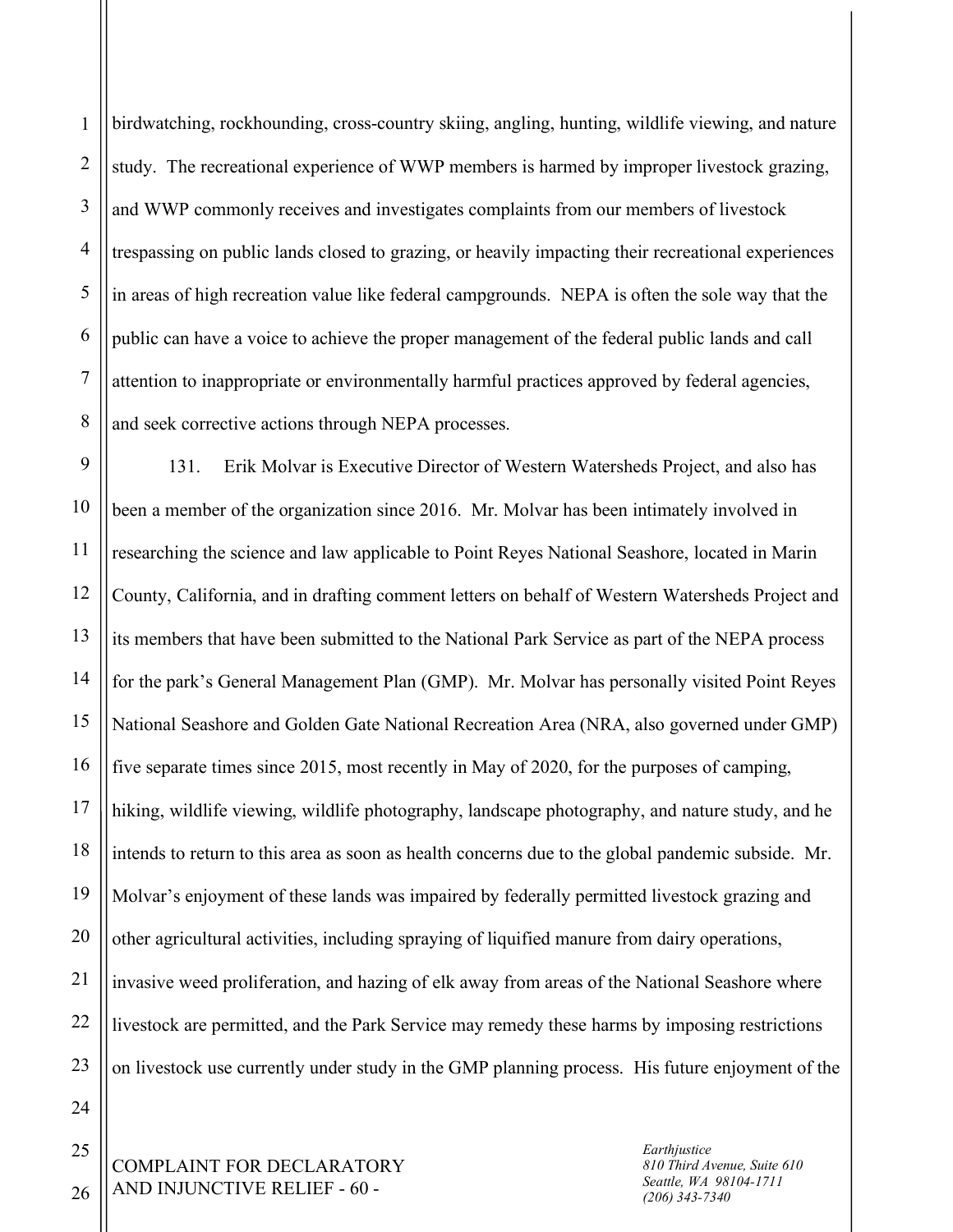1 2 3 4 5 6 National Seashore and Golden Gate NRA may be impaired as a result of the Final Rule's elimination of indirect and cumulative impacts analysis requirements, imposition of new exhaustion requirements on issues raised by other commenters, and potential imposition of bond or other financial security requirements. He has definite plans to return to Point Reyes, and a refunded airplane ticket to use, as soon as COVID-19 pandemic makes travel to California advisable.

7 8 9 10 11 12 13 14 15 16 17 18 19 20 21 22 23 132. Dr. Jason A. Lillegraven, a member of WWP since 2017, is a paleontologist/geologist and retired Professor of Geology and Zoology at the University of Wyoming. He has camped and recreated extensively on federal public lands throughout Wyoming, usually in conjunction with his geological and paleontological research. Indeed, he completely restored a sheep wagon to support his extended geological mapping program in Wyoming's Hanna/Carbon Basin. Dr. Lillegraven has worked in conjunction with WWP in submitting detailed, science-based comments during federal agency NEPA processes, advocating for conservation and protections for public lands and wildlife. He also has submitted independent comments on federal NEPA processes, most recently including for the U.S. Forest Service's ongoing Landscape Vegetation Analysis project, originally proposed to permit over 300,000 acres of logging on the Medicine Bow National Forest near his home in Laramie. Dr. Lillegraven also submitted comments on the Thunder Basin National Grassland plan amendment referenced above. In 2005, he submitted an expert declaration for an U.S. Interior Board of Land Appeals challenge against a NEPA-based decision on the Cherokee West 3D vibroseis exploration project on BLM lands in the southern Red Desert, a project stayed in part on the strength of his expert testimony. Dr. Lillegraven has keen interests in water diversion projects, and he submitted comments in opposition to the Corp of Engineers-supported Million

COMPLAINT FOR DECLARATORY AND INJUNCTIVE RELIEF - 61 -

*Earthjustice 810 Third Avenue, Suite 610 Seattle, WA 98104-1711 (206) 343-7340*

26

24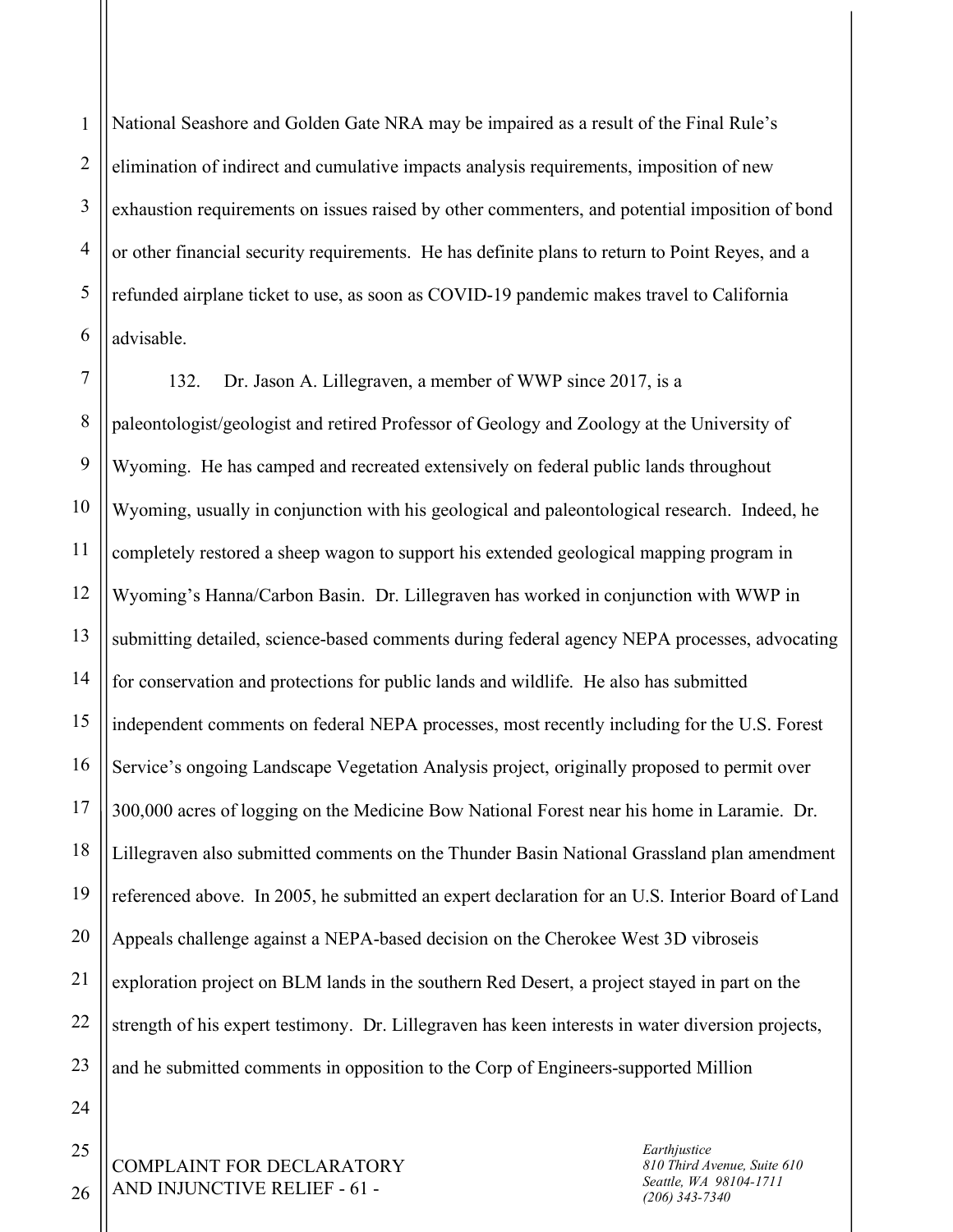1 2 3 4 5 6 7 Conservation Resource Group's proposal to establish trans-basin water diversion from the Green River in Wyoming to Pueblo, in southern Colorado. Similarly, he recently wrote in opposition to the Lake Powell Pipeline Project in southern Utah. Dr. Lillegraven also served as a leader in opposition to development of the Dunlap Wind Energy Project that eventually was built north of Medicine Bow, Wyoming. More successfully, Dr. Lillegraven was largely responsible for opposition to approval and any future plans for development of the DKRW coal gasification project in Wyoming's Carbon Basin.

8 9 10 11 12 13 14 15 16 17 18 19 133. Plaintiff The Wilderness Society ("TWS") is a national non-profit organization working to unite people to protect America's wild places. Founded in 1935 and with more than one million members and supporters, with approximately 27,000 members and over 12,000 supporters in California and an office in Oakland, California, TWS has led the effort to permanently protect 111 million acres of wilderness and to ensure sound management of our shared national lands. The Wilderness Society sees a future where people and wild nature flourish together, meeting the challenges of a rapidly changing planet. To accomplish that vision, TWS works to ensure that public lands are a solution to the climate and extinction crises and that all people benefit equitably from public lands. Of all our bedrock conservation laws, NEPA perhaps best speaks to the vision The Wilderness Society seeks to accomplish by enshrining democratic principles of transparency, public participation, science-based environmental review, and accountability into government decision-making.

20 21 22 23 134. TWS, its members, supporters, and partners have relied on NEPA and CEQ's implementing regulations to drive the organization's engagement in countless agency decisionmaking processes over the last fifty years – everything from small local decisions on a particular national forest ranger district to sweeping national regulatory changes. The environmental

COMPLAINT FOR DECLARATORY AND INJUNCTIVE RELIEF - 62 -

*Earthjustice 810 Third Avenue, Suite 610 Seattle, WA 98104-1711 (206) 343-7340*

26

24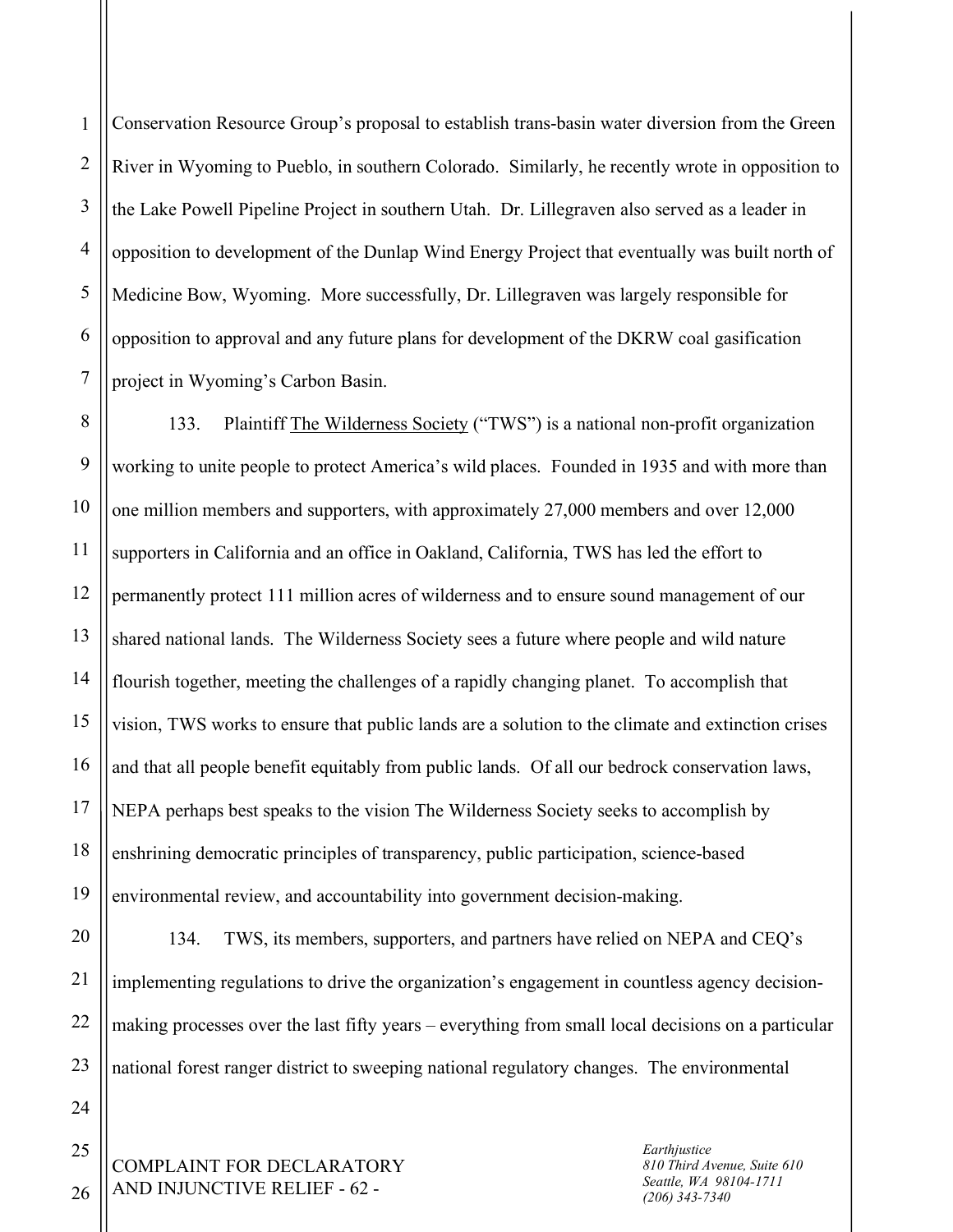1 2 3 review and public process requirements in CEQ's 1978 NEPA regulations have facilitated decades of productive and informed dialogue between TWS and federal land managers, local communities, tribes, and other stakeholders that paved the way for decisions to protect roadless and wilderness-quality lands, policies to reduce climate pollution from fossil fuel development on public lands, and management plans for newly established national monuments and other crown-jewels of our federal public lands system.

135. The Final Rule will harm the ability of TWS and its members to protect wild and sensitive landscapes threatened by mining, drilling, logging, and other extractive uses, make public lands part of the climate solution, and ensure that all people in the U.S. benefit equitably from public lands. TWS submitted comments and provided public testimony at every opportunity during the rulemaking process, detailing how the proposed regulatory changes would harm TWS's ability achieve its mission.

136. TWS has individual members, including but not limited to Rebecca Rom of Minnesota and Brad Meiklejohn of Alaska, who regularly visit, study, work, photograph, or recreate on lands or marine areas where NEPA has been and will be used in reviewing federal projects. Each of the members has specific intentions to continue to interact with these areas frequently and on an ongoing basis. TWS members and staff derive recreational, spiritual, professional, scientific, educational, and aesthetic benefits from their interactions with these parts of the natural world.

137. Rebecca Rom has been a member of TWS since the 1970s. Ms. Rom is a lifelong citizen advocate for the protection and preservation of the world's greatest canoe country wilderness: the Boundary Waters Canoe Area Wilderness and Voyageurs National Park. She lives within the Superior National Forest near Ely, Minnesota and in close proximity to the

COMPLAINT FOR DECLARATORY AND INJUNCTIVE RELIEF - 63 -

*Earthjustice 810 Third Avenue, Suite 610 Seattle, WA 98104-1711 (206) 343-7340*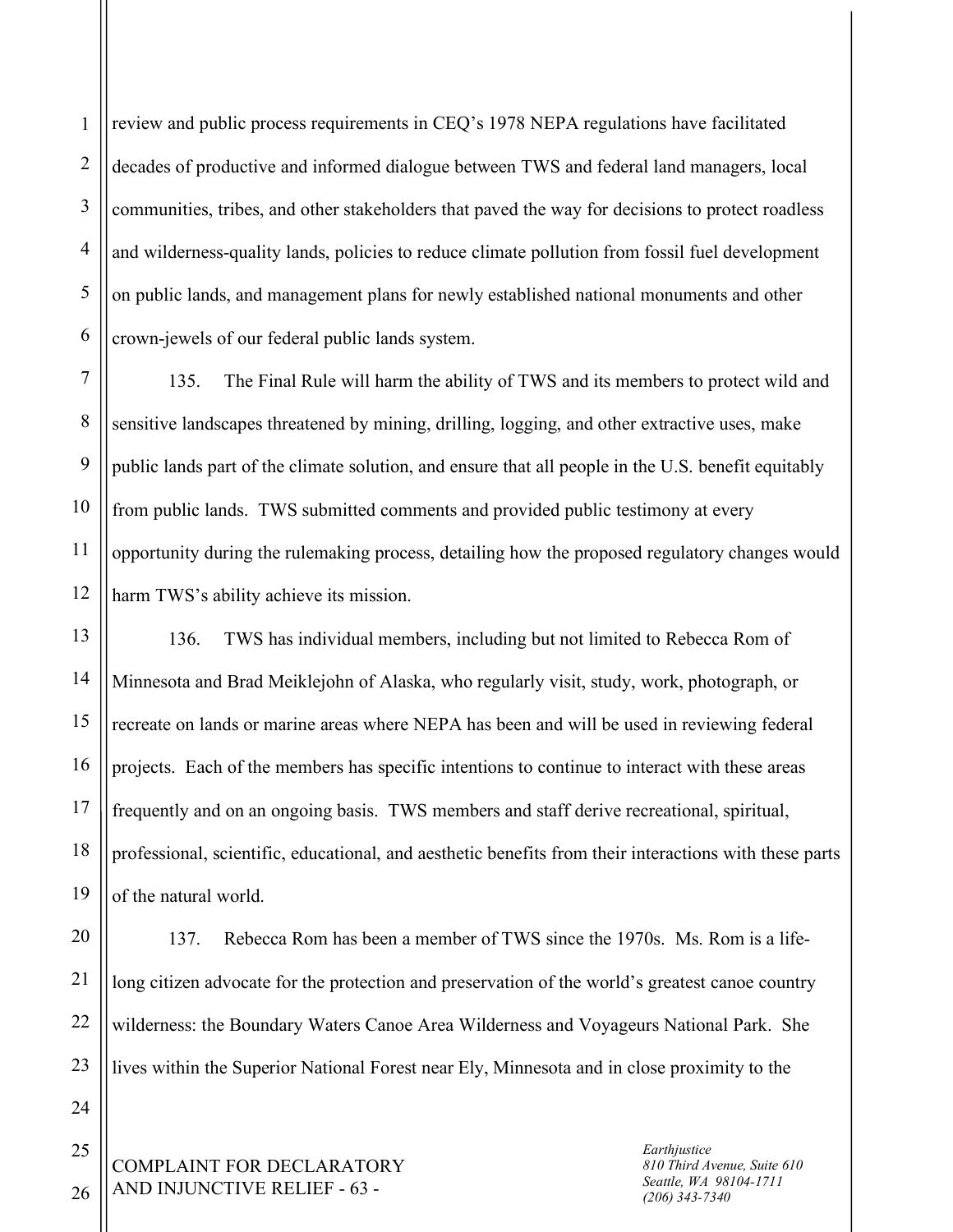1 2 3 4 5 6 Boundary Waters. Ms. Rom has definite plans to continue to explore the Boundary Waters and Voyageurs in 2020 and beyond. For her entire adult life, Ms. Rom has been heavily engaged in NEPA processes involving activities affecting these areas, as well as NEPA processes affecting federal public lands throughout the nation, including proposals to develop sulfide-ore copper mining in the Superior National Forest in the headwaters of the Boundary Waters and downstream of Voyageurs.

7 8 9 10 11 12 13 138. Brad Meiklejohn has been a TWS member since 2019. Throughout his decadeslong career as a conservation advocate and in his personal capacity as an avid wilderness explorer, Mr. Meiklejohn has engaged in dozens of NEPA processes to protect federal public lands in his home state of Alaska and across the country. He has an especially deep and long involvement in utilizing NEPA to protect the Arctic National Wildlife Refuge – one of the wildest undisturbed landscapes remaining on the planet and a place that he has visited nearly every year since 1989 – and intends to continue his annual sojourns there into the future.

14 15 16 20 23 139. Plaintiff Winter Wildlands Alliance ("WWA") is a national non-profit organization dedicated to preserving winter wildlands and quality human-powered snowsports experiences on public lands. Founded in 2000, WWA represents a growing community of human-powered winter adventurers from across the country. WWA's 15,080 members and supporters – 398 of whom reside in California, and the members of their 33 grassroots groups, deeply value natural winter soundscapes and the opportunity for refuge and respite afforded by the last remaining places across the United States where solitude, fundamental wildness, and non-motorized experiences are preserved. From its headquarters in Boise, Idaho and field offices in Mammoth Lakes, California and Bozeman, Montant, WWA works with land managers, elected officials, grassroots groups and other partners to pursue a balanced, adaptive,

COMPLAINT FOR DECLARATORY AND INJUNCTIVE RELIEF - 64 -

*Earthjustice 810 Third Avenue, Suite 610 Seattle, WA 98104-1711 (206) 343-7340*

26

17

18

19

21

22

24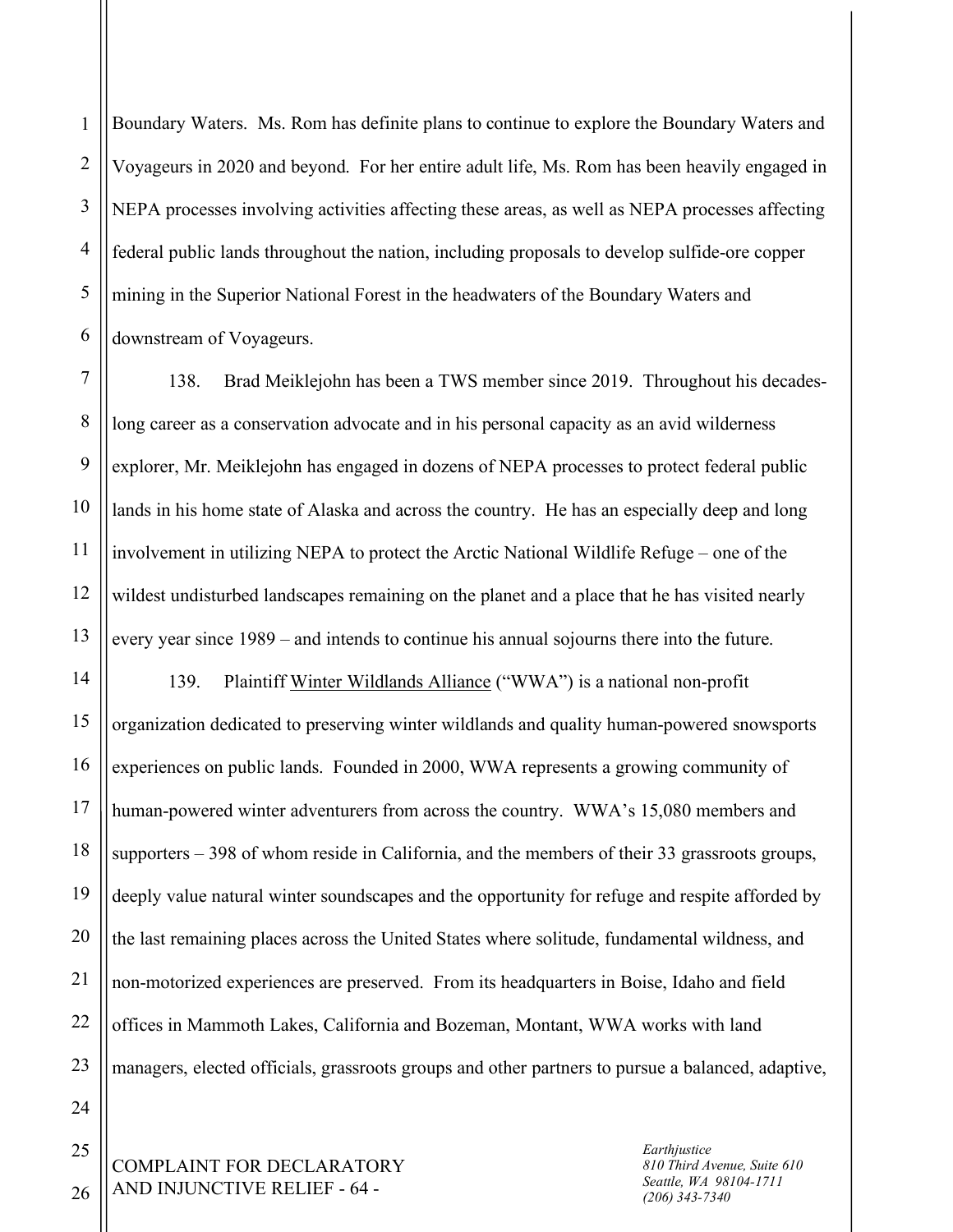1 2 3 4 5 6 and collaborative approach to public lands management for the long-term protection of the places where their members recreate and seek adventure. WWA's priority campaigns include over-snow vehicle travel management planning on Forest Service lands, Forest Service land management planning, and defense of non-motorized backcountry recreation opportunities on public lands – all of these campaigns rely upon the public process afforded by NEPA and guided by CEQ's NEPA regulations.

7 8 9 10 11 12 13 14 140. Central to its mission, WWA is currently engaged in over a dozen different Forest Service land or travel management planning processes; three projects involving the expansion of ski resorts on public land; and several additional projects involving federal land management. This work regularly involves engaging in the NEPA process and communicating with WWA members about opportunities to participate in comment periods and other opportunities for engagement allowed for by NEPA. WWA submitted comments on the proposed rule, and prior to the publication of the final regulations, met with the Office of Information and Regulatory Affairs to discuss their comments.

141. WWA has individual members, including but not limited to Gus Bekker of Washington and Darrel Jury of California, who regularly visit, study, work, photograph, or recreate on lands where NEPA has been and will be used in reviewing federal projects. Each of the members has specific intentions to continue to interact with these areas frequently and on an ongoing basis. WWA members and staff derive recreational, spiritual, professional, scientific, educational, and aesthetic benefits from their interactions with these parts of the natural world.

21 22 23 142. Gus Bekker, a WWA member since 2002 and board member of one of WWA's grassroots groups, El Sendero Backcountry Ski and Snowshoe Club, lives in Wenatchee, Washington. An avid backcountry skier, Mr. Bekker has worked for years to advocate for

COMPLAINT FOR DECLARATORY AND INJUNCTIVE RELIEF - 65 -

*Earthjustice 810 Third Avenue, Suite 610 Seattle, WA 98104-1711 (206) 343-7340*

24 25 26

15

16

17

18

19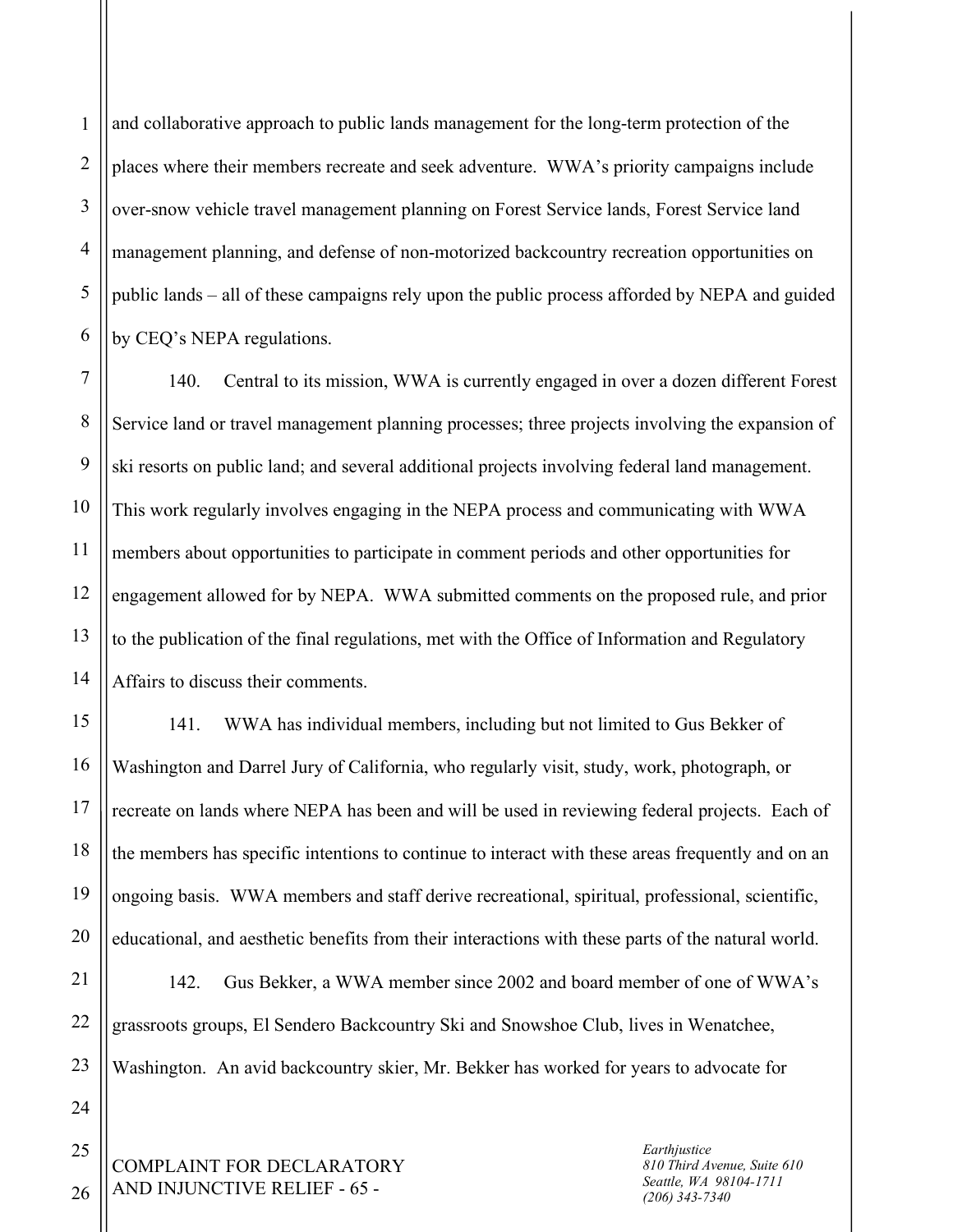1 2 3 4 5 6 7 8 9 10 11 12 13 14 15 16 17 18 19 backcountry skiing and preservation of winter wildlands on the Okanogan-Wenatchee National Forest, where he regularly skis during the winter months. Mr. Bekker skied several areas on the Forest this past winter, and has definite plans to do so again this year as soon as there is sufficient snow. He has engaged extensively in many Forest Service projects in order to preserve opportunities for backcountry winter recreation on Forest Service lands near Wenatchee. Currently, Mr. Bekker is advocating for backcountry skier interests as the Forest Service considers whether to grant a road right-of way to Mission Ridge Ski and Snowboard Resort near Wenatchee. Mr. Bekker relies on the NEPA process to learn of new projects that may be federally authorized and participates in these processes to advocate for his and his organization's interests. As the road right-of-way proposal shows, these projects are not always directly related to backcountry recreation yet can have significant consequences to Mr. Bekker's interests. Elimination of the mandate that agencies consider indirect and cumulative effects and barriers to public participation would mean that either Mr. Bekker would be unable to participate in decisions affecting backcountry skiing on the Okanogan-Wenatchee National Forest, his concerns would be dismissed as unrelated to the project at hand, or his participation may not "count" if the responsible official deems his comments lacking in technicality or specificity. In all cases, it is likely that the Forest Service would make decisions that reduce or negatively impact the use and enjoyment of National Forest lands for Mr. Bekker and his fellow backcountry skiers.

20 21 22 23 143. Darrel Jury, a WWA member since 2015 and president of the WWA grassroots group Friends of Plumas Wilderness, relies on the NEPA process to engage in public land management near his home in Quincy, California. Specifically, Mr. Jury advocates for Wilderness, Wild & Scenic Rivers, and non-motorized areas for winter recreation on the Plumas,

COMPLAINT FOR DECLARATORY AND INJUNCTIVE RELIEF - 66 -

*Earthjustice 810 Third Avenue, Suite 610 Seattle, WA 98104-1711 (206) 343-7340*

26

24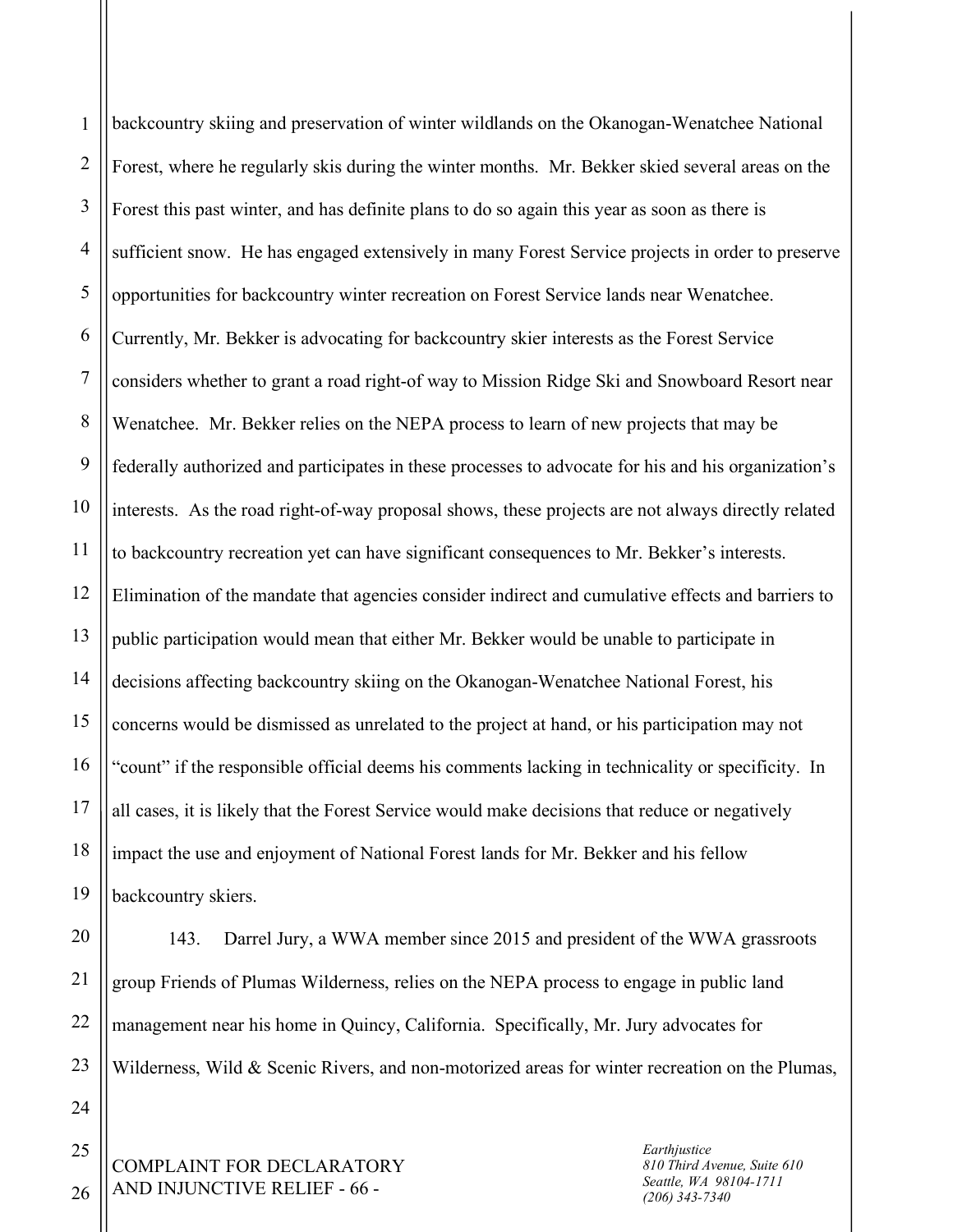1 2 3 4 5 6 7 8 Lassen, and Tahoe National Forests, where he often recreates. Mr. Jury visits these national forest lands near his home on a weekly basis and is looking forward to skiing Thompson Peak on the Plumas National Forest as soon as there is sufficient snow to do so. He is extensively involved in over-snow vehicle planning on the Plumas, Lassen, and Tahoe National Forests and has submitted NEPA comments on these planning processes at multiple stages in the process. Mr. Jury's deep interest in Wilderness preservation and preserving refuges for quiet winter recreation opportunities will be harmed by the narrowed scope of NEPA review in the Final Rule.

## *2. Interests and Injuries Common to All Plaintiffs*

144. As detailed above, Plaintiff groups and their members reside near, visit, or otherwise use and enjoy areas where NEPA analysis has occurred and will be undertaken in the future. Plaintiffs have concrete interests in CEQ's lawful implementation of NEPA and its vital role in preventing harm to people and the environment, and the regulatory revisions challenged in this lawsuit fundamentally undermine and contradict the requirements of NEPA. Plaintiffs have members who reside, work, travel, and recreate in places where federal agency actions and decisions occur, where threatened and endangered plants and animals are found, and where nonfederal projects that require federal involvement, approval, and/or funding have been and will be proposed. Plaintiffs' concrete interests are also injured by CEQ's violation of procedural duties under NEPA and the APA. *Citizens for Better Forestry v. U.S. Dep't of Agric.*, 341 F.3d 961 (9th Cir. 2003); *W. Watershed Project v. Kraayenbrink*, 632 F.3d 472 (9th Cir. 2011). The past, present, and future enjoyment of the scientific, recreational, aesthetic, economic, and conservation benefits to Plaintiffs' members has been, is being, and will continue to be irreparably harmed by CEQ's disregard of its statutory duties. The "presence of one party with standing is sufficient to satisfy Article III's case-or-controversy requirement." *Rumsfeld v.* 

COMPLAINT FOR DECLARATORY AND INJUNCTIVE RELIEF - 67 -

*Earthjustice 810 Third Avenue, Suite 610 Seattle, WA 98104-1711 (206) 343-7340*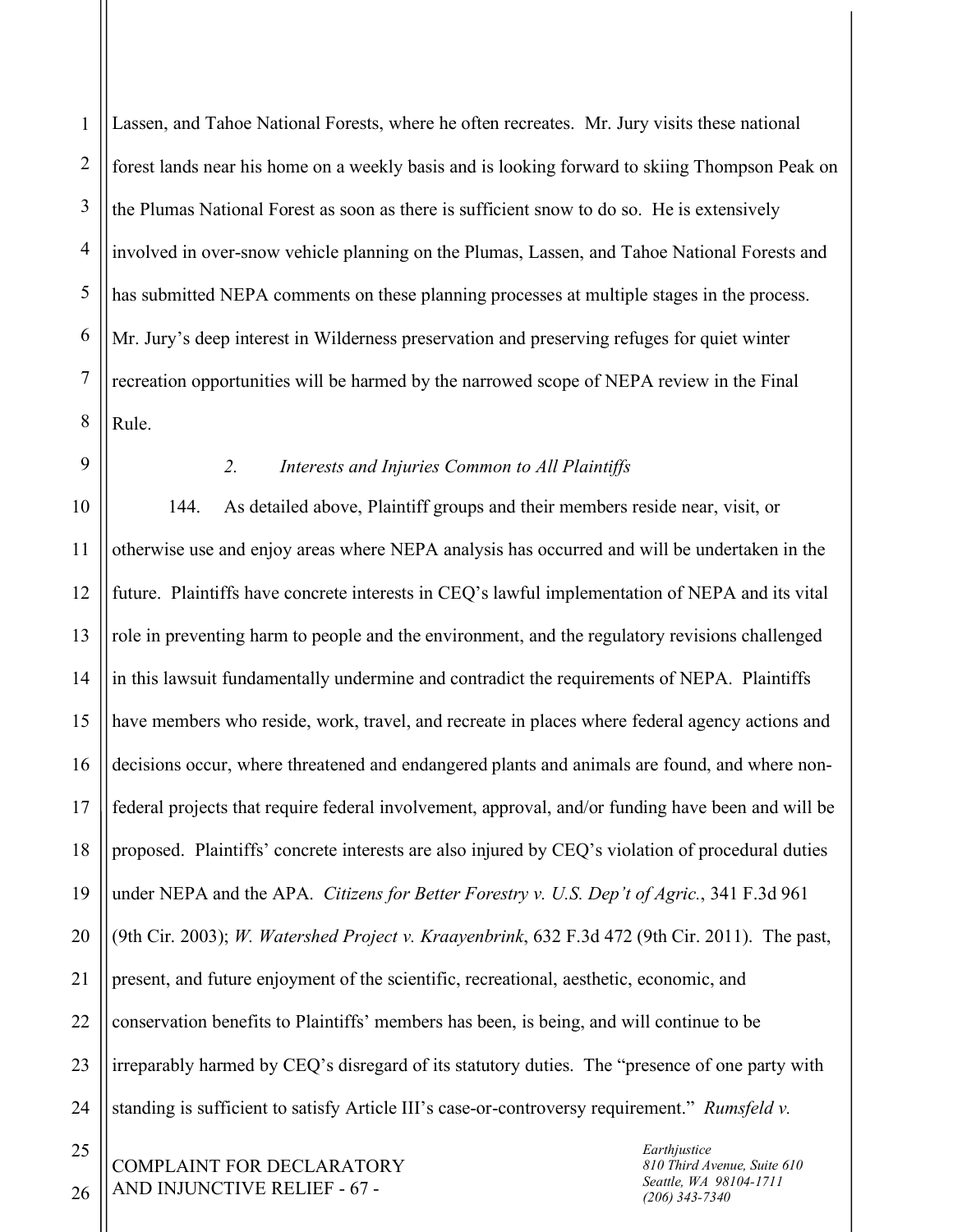1 2 3 *Forum For Academics and Inst. Rights, Inc.*, 547 U.S. 47, 52 n.2 (2006); *see Brown v. City of Los Angeles*, 521 F.3d 1238, 1240 n.1 (9th Cir. 2008) ("[T]he presence in a suit of even one party with standing suffices to make a claim justiciable").

4 5 6 7 8 9 10 11 12 13 14 15 16 17 145. The Final Rule will impede all of the Plaintiff organizations' ability to obtain information vital to their central conservation missions, and will also require Plaintiffs to divert scarce organizational resources from other programs to support their engagement in ongoing and upcoming NEPA processes. For instance, with shorter timelines and higher standards for comment "specificity," Plaintiffs will need to devote new staff time and resources to effectively engage and support their members, supporters, and partners during important public comment periods. For those Plaintiffs that have them, Plaintiffs' legal and technical staff will also need to spend additional time and resources preparing detailed information to demonstrate, among other things, that the host of significant environmental impacts associated with proposals to mine, drill, log, or conduct other activities on public lands have "a reasonably close causal relationship to the proposed action" and are not "remote in time, geographically remote, or the product of a lengthy causal chain." This in turn will require Plaintiffs to recruit and retain experts who will need to work on compressed timelines. For those organizations that do not have legal and technical staff, Plaintiffs' ability to participate in the new NEPA procedures will be dramatically compromised, and in some instances, impossible. Additionally, by purporting to authorize federal agencies to require the posting of a bond in order to obtain a stay of agency action while NEPA issues remain under review, the Final Rule significantly increases the risk that Plaintiffs will be required to pay for a bond or other security to participate in the NEPA process. Such expenses would, at minimum, divert funds away from other crucial conservation activities and may deter Plaintiffs and others with whom they associate from fully participating in NEPA

26

COMPLAINT FOR DECLARATORY AND INJUNCTIVE RELIEF - 68 -

*Earthjustice 810 Third Avenue, Suite 610 Seattle, WA 98104-1711 (206) 343-7340*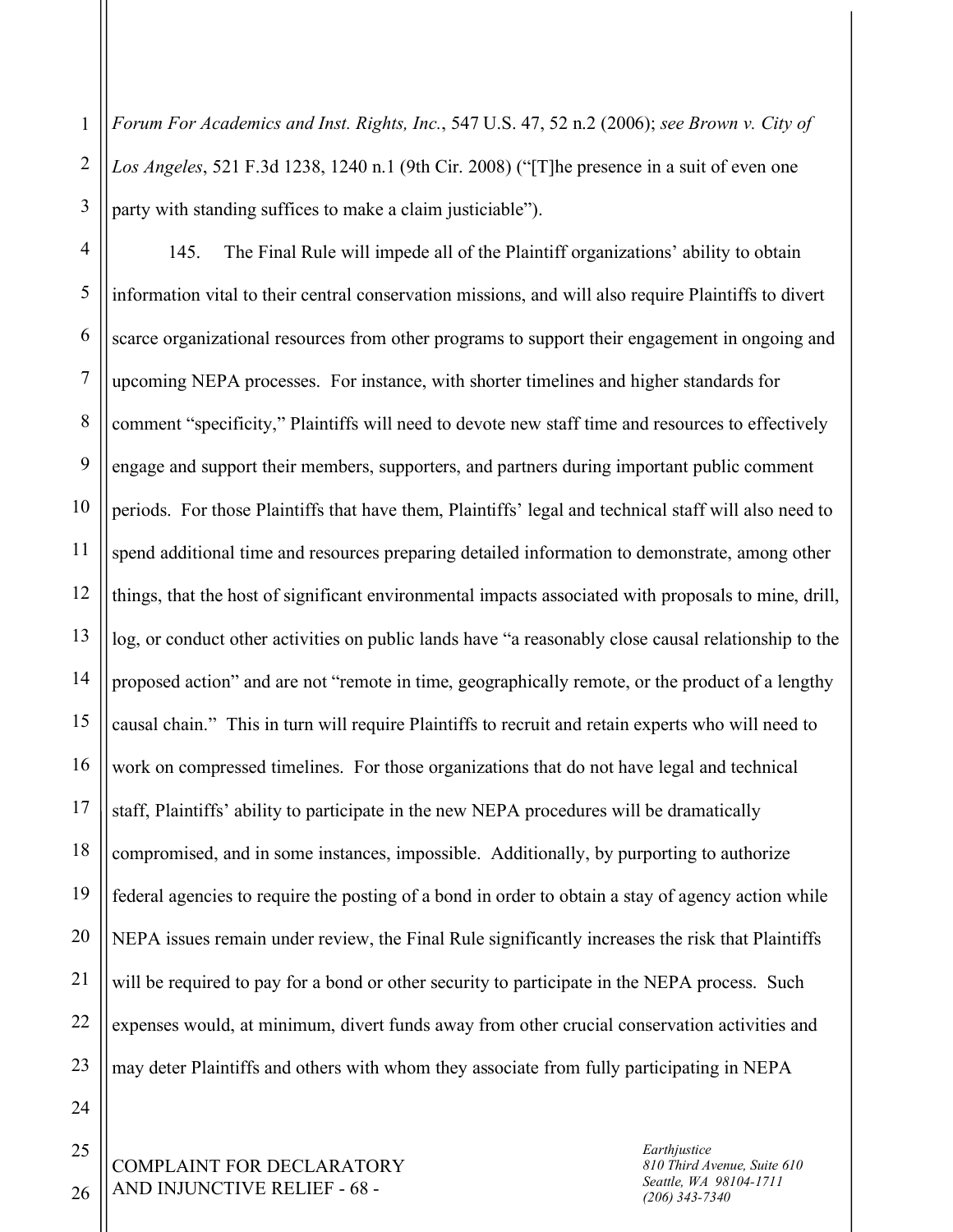1 2 3 4 5 processes. In the absence of the Final Rule, Plaintiffs would dedicate financial and staff capacity towards other organizational programs such as outreach to urban and communities of color, expanding recreational opportunities for youth, building a socially diverse conservation community, developing clean energy and just transition policy platforms, and advocating for congressional protection of wild places.

6 7 8 9 10 11 12 13 146. NEPA expressly commands the federal government to "fulfill the responsibilities of each generation as trustee of the environment for succeeding generations." 42 U.S.C. § 4331(b)(1). The aesthetic, conservation, organizational, recreational, professional, spiritual, and scientific interests of Plaintiffs and their members in ensuring that CEQ's regulations maintain the requirement to fully analyze and disclose to the public the potential environmental impacts of, and feasible alternatives to, federal agency actions, 42 U.S.C. § 4332(c), have been, are being, and, unless the relief prayed for is granted, will continue to be directly and adversely affected by the failure of Federal Defendants to comply with the law.

147. Vacatur of the Final Rule would redress the injuries to Plaintiffs and their members and supporters by requiring federal agencies to continue conducting meaningful review of their actions' environmental impacts and providing opportunities for public participation in that process.

B. Defendants

148. Defendant Council on Environmental Quality is an agency within the Executive Office of the President. CEQ oversees Federal agency NEPA implementation and develops and recommends national policies to the President that promote the improvement of environmental quality.

149. Defendant Mary Neumayr is the Chair of the Council on Environmental Quality. Ms. Neumayr is sued in her professional capacity. Ms. Neumayr was confirmed by the United

COMPLAINT FOR DECLARATORY AND INJUNCTIVE RELIEF - 69 -

*Earthjustice 810 Third Avenue, Suite 610 Seattle, WA 98104-1711 (206) 343-7340*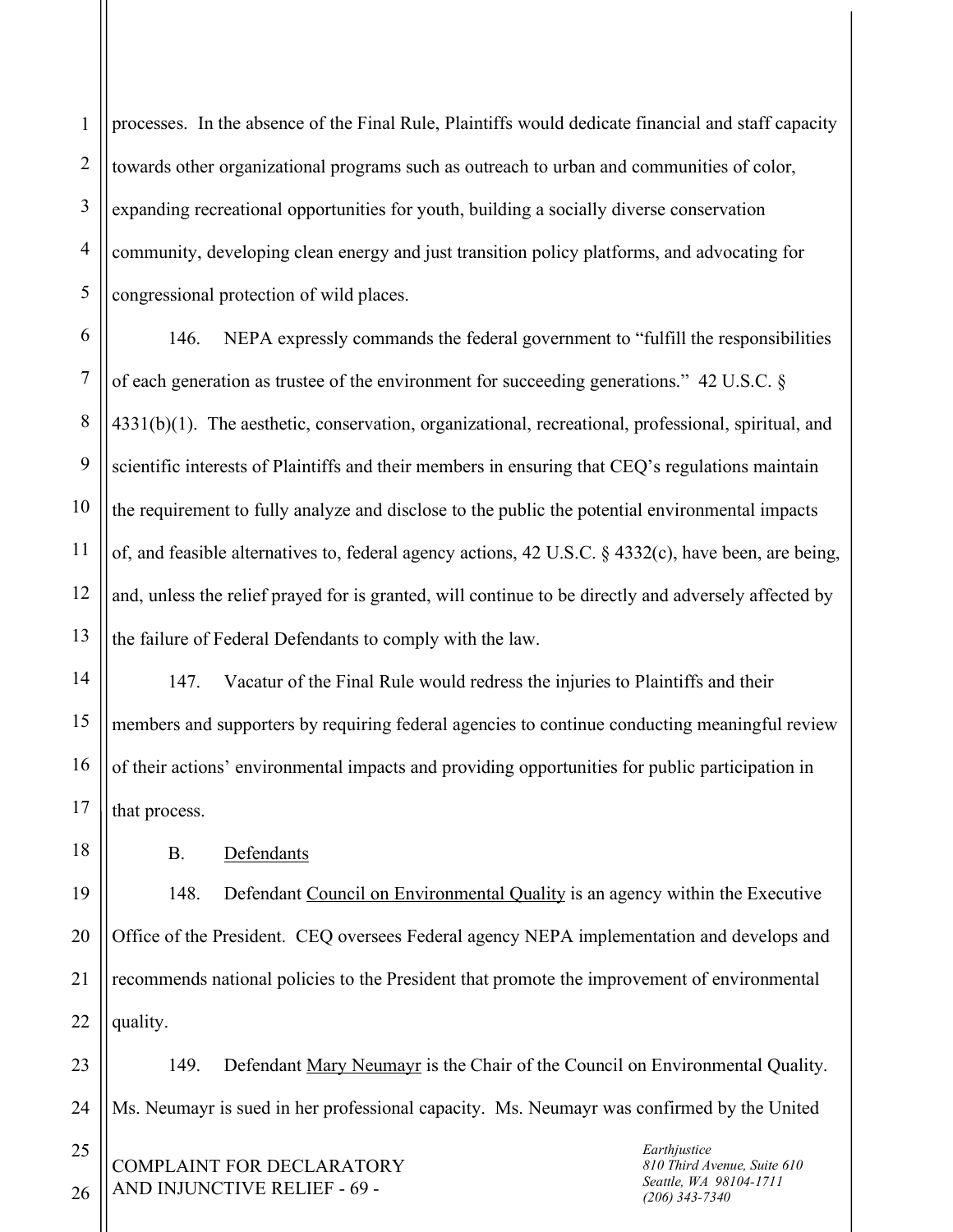1 2 States Senate on January 2, 2019, and sworn in on January 10, 2019. CEQ issued the Final Rule under the direction of Ms. Neumayr.

## 3 4 5 6 7 8 9 10 11 12 13 14 15 16 17 18 BACKGROUND I. THROUGH NEPA, CONGRESS INFUSED ENVIRONMENTAL AND PUBLIC HEALTH VALUES INTO ALL FEDERAL AGENCY ACTIONS AND DECISIONS. A. Congress Enacted NEPA To Address Overwhelming National Concern about Protection of the Environment and Public Health. 150. The 1960s epitomized a period of rapid economic and social change and heralded the rise of the environmental movement. Members of both political parties, urban and rural residents, and developers and preservationists all espoused the burgeoning conservation ethic in America. 151. Seizing the moment of profound political change, the United States Congress hosted a joint House-Senate Colloquium on a "National Policy for the Environment" in July 1968. Invited to participate in the Colloquium were interested members of the public, executive branch heads, and leaders of industrial, commercial, academic, and scientific organizations, with the purpose of "focusing on the evolving task the Congress faces in finding more adequate means to manage the quality of the American environment." 152. The outcome of the day-long discussion was a Congressional White Paper on a National Policy for the Environment, published in October 1968. Noting the near-consensus

19 20 21 22 23 views expressed by those participating in the Colloquium, the Congressional White Paper explained that "in the recent past, a good deal of public interest in the environment has shifted from its preoccupation with the extraction of natural resources to the more compelling problems of deterioration in natural systems of air, land, and water. The essential policy issue of conflicting demands has become well recognized."

COMPLAINT FOR DECLARATORY AND INJUNCTIVE RELIEF - 70 -

*Earthjustice 810 Third Avenue, Suite 610 Seattle, WA 98104-1711 (206) 343-7340*

26

24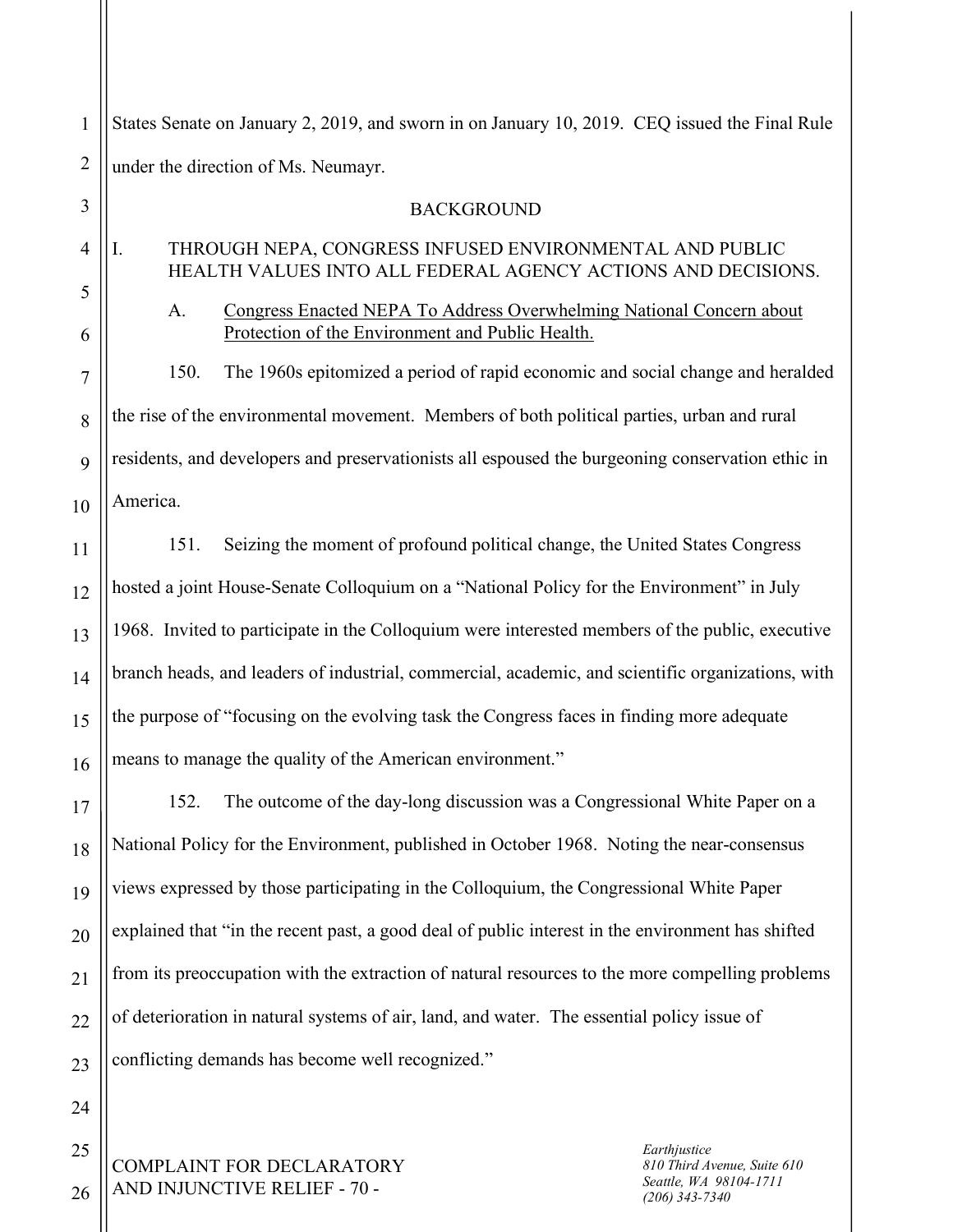1 2 3 4 5 6 7 8 9 153. The Congressional White Paper explained that "If America is to create a carefully designed, healthful, and balanced environment, we must (1) find equitable ways of charging for environmental abuses within the traditional free-market economy; (2) obtain adequate ecological guidance on the character and impact of environmental change; (3) where corporate resource development does not preserve environmental values, then consider the extension of governmental controls in the larger public interest; (4) coordinate the Government agency activities, which share with industry the dominant influence in shaping our environment; and (5) establish judicial procedures so that the individual rights to a productive and high quality environment can be assured."

10 11 12 13 14 15 16 17 18 154. The Congressional White Paper highlighted a number of additional issues that stakeholders agreed were essential and ripe for Congressional consideration in its development of a national environmental policy. For example, Dr. Walter Orr Roberts, an atmospheric physicist and founder of the National Center for Atmospheric Research, explained the importance of considering climate change due to "[s]ubtle alterations of the chemical constitution of the atmosphere, through pollutants added in the form of trace gases, liquids, or solids, result from industrial activity or urbanization. This is an area of biometeorology that has significance in every living person and yet we have not yet seen even the first beginnings of an adequately sustained research effort in this area."

19 20 21 22 23 155. Russell Train, who would become the first Chair of the Council on Environmental Quality, testified that "[t]he urgent necessity of taking into account major environmental influences of foreign economic assistance and other international developments" in American environmental policy. This was an urgent issue because "to speak about environmental quality without at least referring to the fact of the international components and consequences of even

COMPLAINT FOR DECLARATORY AND INJUNCTIVE RELIEF - 71 -

*Earthjustice 810 Third Avenue, Suite 610 Seattle, WA 98104-1711 (206) 343-7340*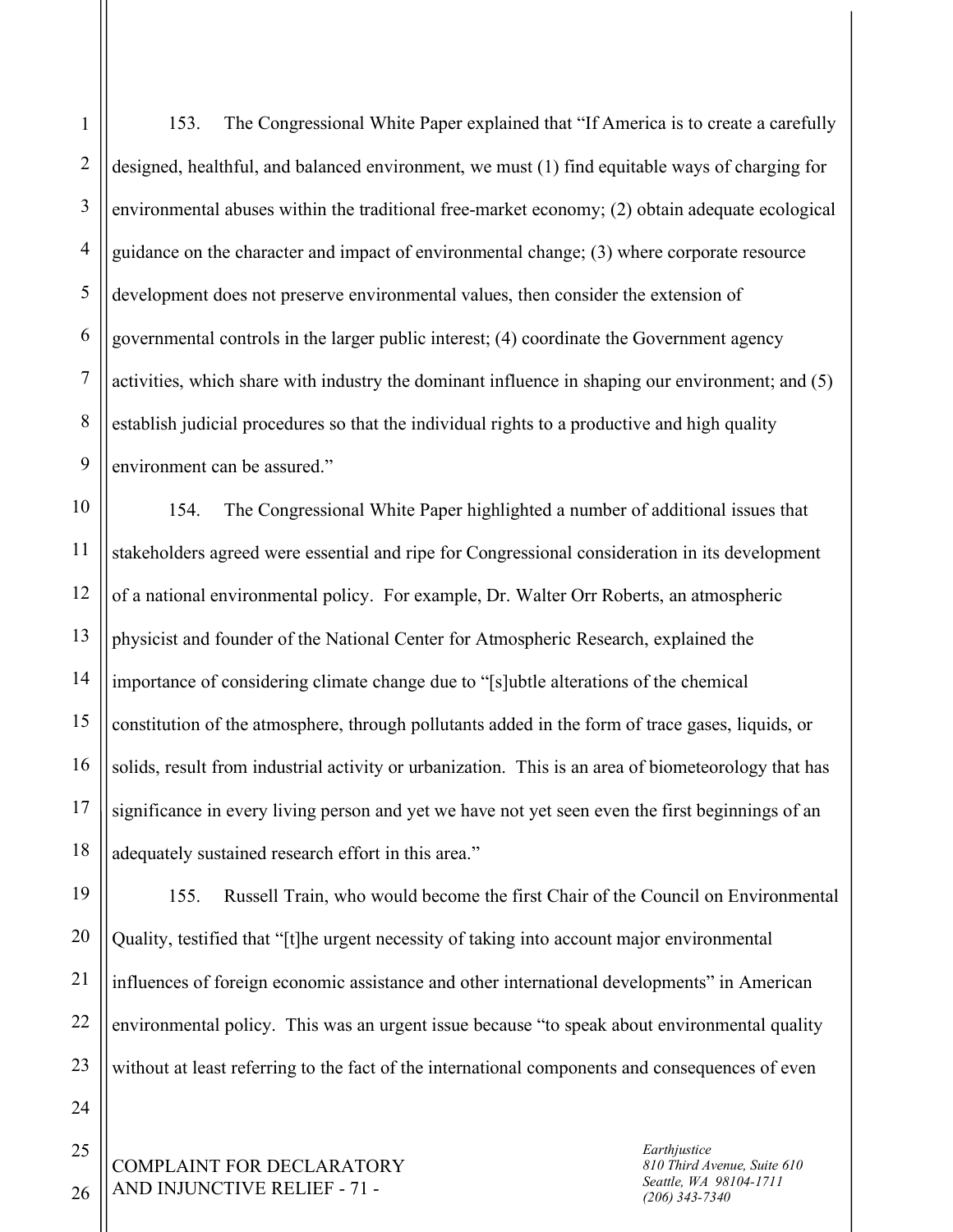COMPLAINT FOR DECLARATORY AND INJUNCTIVE RELIEF - 72 - 1 2 3 4 5 6 7 8 9 10 11 12 13 14 15 16 17 18 19 20 21 22 23 24 25 26 *Earthjustice 810 Third Avenue, Suite 610 Seattle, WA 98104-1711 (206) 343-7340* our activity as Americans and considering our own acreage and our own problems with the environment, appears to ... be somewhat shortsighted," according to Dr. Dillon Ripley, the Secretary of the Smithsonian Institution. In that way, America's national environmental policy needed to consider domestic as well as international environmental quality. 156. Given the exigency facing the environment and Americans, Senator Henry Jackson "argued that new approaches to environmental management are now required, and urged the Colloquium to provide thoughts on the possible 'action-forcing' processes that could be put into operation" through congressional action. B. NEPA Requires All Agencies To Prioritize Protection of the Environment and Human Health. 157. Congress enacted the National Environmental Policy Act in 1969, adopting nearly all of the Congressional White Paper's elements of a national policy for the environment and public health and heralding a new era of environmental awareness in America. 158. Section 101 of NEPA sets forth a national policy "to use all practicable means and measures, including financial and technical assistance, in a manner calculated to foster and promote the general welfare, to create and maintain conditions under which man and nature can exist in productive harmony, and fulfill the social, economic, and other requirements of present and future generations of Americans." 42 U.S.C. § 4331(a). 159. Section 101 also gives federal agencies "continuing responsibility" to fulfill their role as a "trustee of the environment for succeeding generations"; assure all Americans have "safe, healthful, productive, and aesthetically and culturally pleasing surroundings"; "attain the widest range of beneficial uses of the environment" without degradation or risk; preserve "natural aspects of our national heritage"; "achieve a balance between population and resource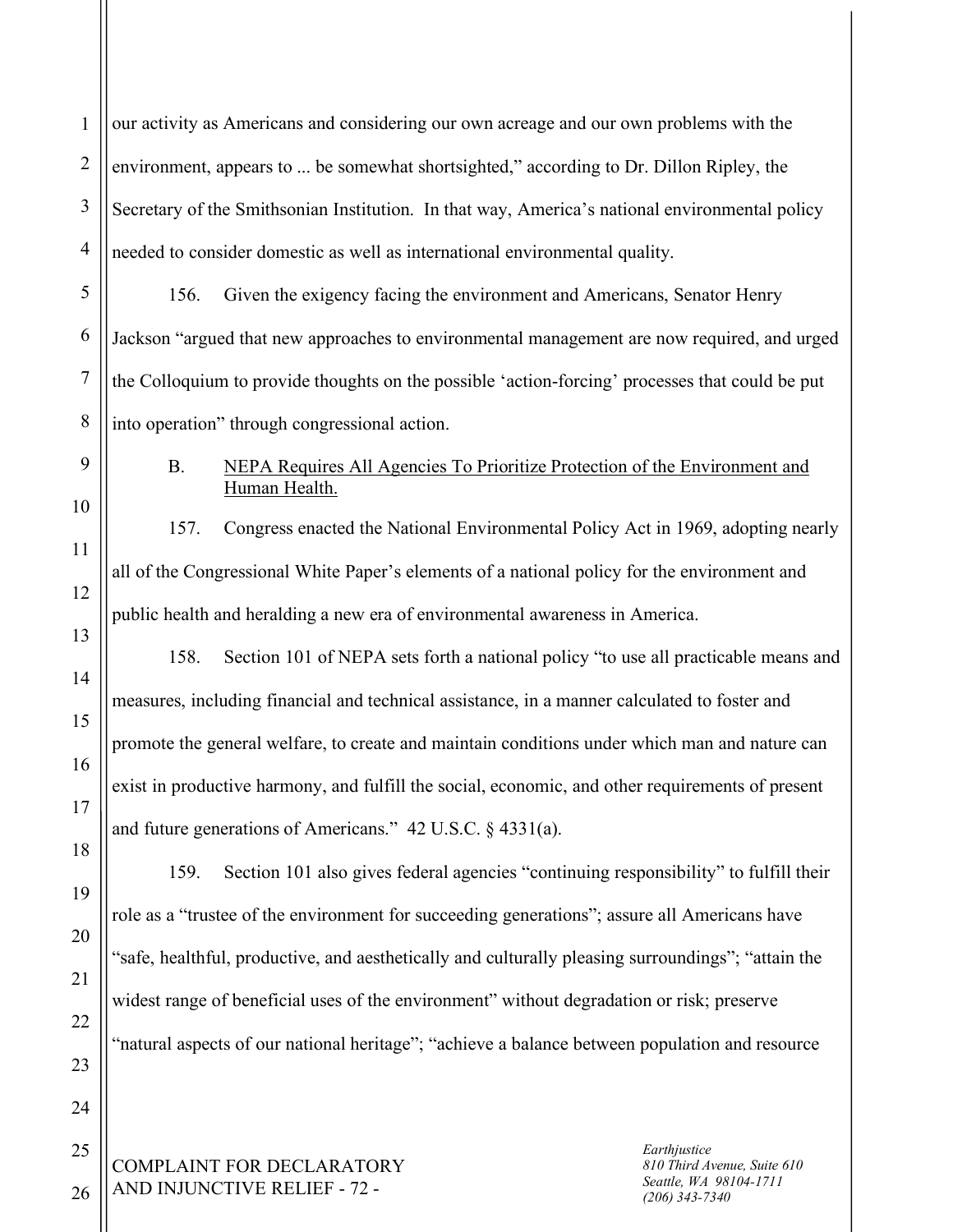1 2 use"; and enhance renewable resources and "maximum attainable recycling of depletable resources." 42 U.S.C. § 4331(b).

3 4 5 160. Finally, Congress recognizes in Section 101 the right and responsibility of each person to "enjoy a healthful environment and … to contribute to the preservation and enhancement of the environment." 42 U.S.C. § 4331(c).

6 7 8 9 10 11 12 13 14 161. Section 102 of NEPA applies the national policy set forth in Section 101 to "proposals for … major Federal actions significantly affecting the quality of the human environment." 42 U.S.C. § 4332(2)(C). Specifically, Section 102 requires Federal agencies to prepare a "detailed statement," which would soon become known as an environmental impact statement or EIS, analyzing: (1) the environmental impact of the proposed action; (2) any adverse effects that cannot be avoided; (3) alternatives to the proposed action; (4) the relationship between local short-term uses of man's environment and the maintenance and enhancement of long-term productivity; and (5) any irreversible and irretrievable commitments of resources that would be involved in the proposed action. 42 U.S.C.  $\S$  4332(2)(C).

15 16 17 18 19 20 162. The congressional mandates set forth in Section 102 are to be implemented "to the fullest extent possible." 42 U.S.C.  $\frac{24332(2)(C)}{C}$ . NEPA demands a "systematic, interdisciplinary approach" to "insure the integrated use of the natural and social sciences." 42 U.S.C.  $\S$  4322(2)(A). The statute also recognizes the need to ensure "unquantified" environmental amenities and values" are considered in agency decision-making. 42 U.S.C. § 4322(2)(B).

21 22 23 163. NEPA also requires federal agencies to study and develop alternatives to proposed actions, 42 U.S.C. § 4322(2)(E); to recognize the "worldwide and long-range character of environmental problems" and "maximize international cooperation in anticipating and

COMPLAINT FOR DECLARATORY AND INJUNCTIVE RELIEF - 73 -

*Earthjustice 810 Third Avenue, Suite 610 Seattle, WA 98104-1711 (206) 343-7340*

26

24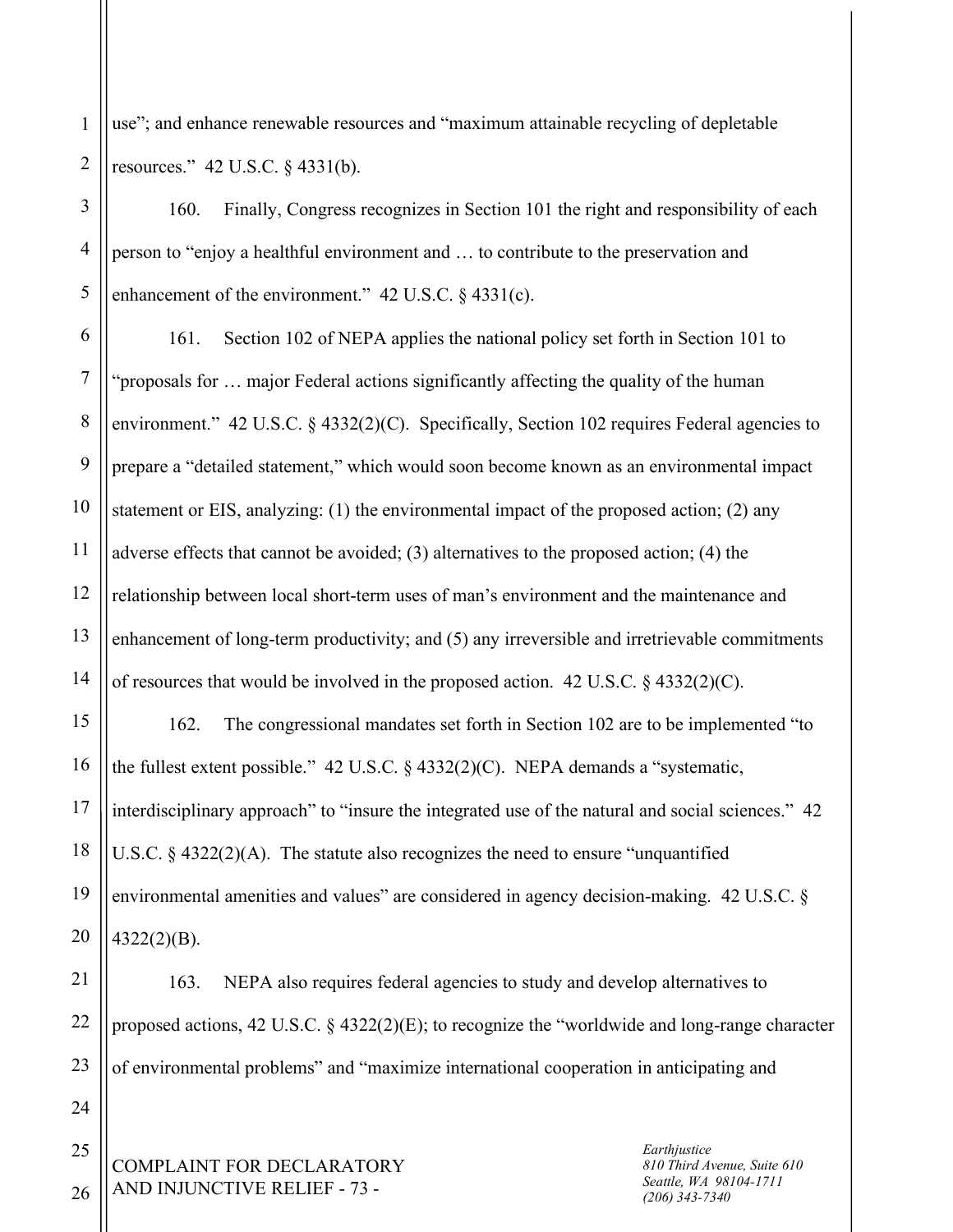1 2 3 preventing a decline in the quality of mankind's world environment," 42 U.S.C. § 4322(2)(F); and make advice and information available to states, municipalities, and the public to be used in "restoring, maintaining, and enhancing the quality of the environment." 42 U.S.C. § 4322(2)(G).

4 5 6 7 8 164. Section 202 of NEPA establishes CEQ within the office of the President. 42 U.S.C. § 4342. Among other things, the statute directs CEQ to "to develop and recommend to the President national policies to foster and promote the improvement of environmental quality to meet the conservation, social, economic, health, and other requirements and goals of the Nation." 42 U.S.C. § 4344(4).

9 10 165. Roughly half of U.S. states have modeled state laws based on NEPA, and its example has been adopted by scores of nations around the world.

11 12 II. COURTS INTERPRETING NEPA'S PLAIN LANGUAGE HELD THE STATUTE DEMANDS FULL DISCLOSURE OF THE ENVIRONMENTAL IMPACTS OF MAJOR FEDERAL ACTIONS AND PUBLIC COMMENT ON SUCH ACTIONS.

13 14 15 16 17 18 19 20 21 166. As federal agencies began to implement NEPA in the absence of regulatory direction in the first years after the law's enactment, courts stressed the broad requirements Congress instilled in the statute. In an early opinion, the D.C. Circuit confirmed "[t]he sweep of NEPA is extraordinarily broad, compelling consideration of any and all types of environmental impact of federal action." *Calvert Cliffs' Coordinating Comm., Inc. v. U. S. Atomic Energy Comm'n*, 449 F.2d 1109, 1122 (D.C. Cir. 1971); *see also id.* at 1114-15 (stressing "as forcefully as possible" that the language "to the fullest extent possible ... does not provide an escape hatch for foot-dragging agencies; it does not make NEPA's procedural requirements somehow "discretionary"").

22 23 24 167. Early circuit court opinions also addressed the purposes of an environmental impact statement, *Silva v. Lynn*, 482 F.2d 1282, 1284–85 (1st Cir. 1973); the standards for determining whether a project will have a "significant" impact and necessitate an environmental

COMPLAINT FOR DECLARATORY AND INJUNCTIVE RELIEF - 74 -

25

26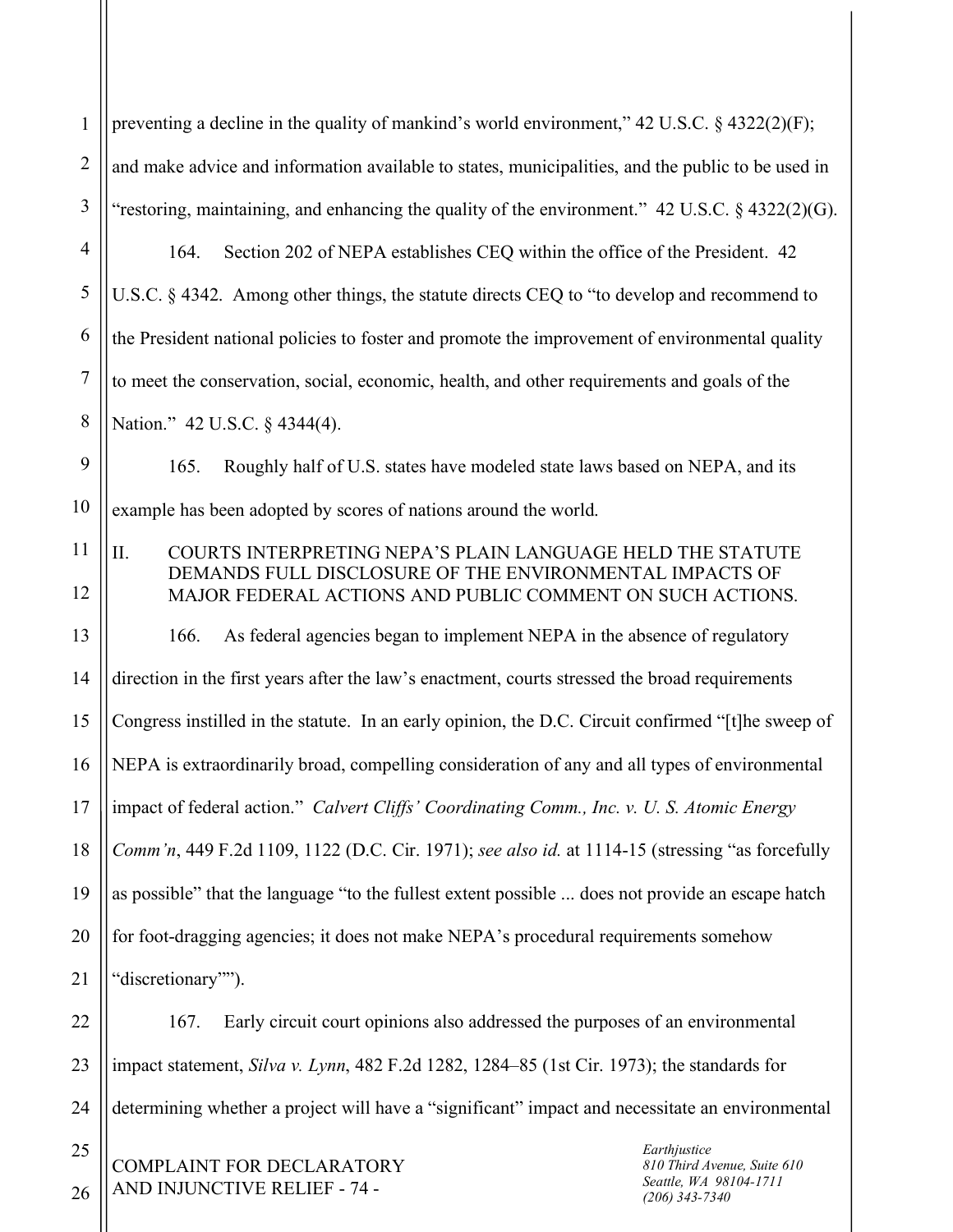1 2 3 4 impact statement, including the need to consider potential direct, indirect, and cumulative environmental effects, *Hanly v. Kleindienst*, 471 F.2d 823, 830–31 (2d Cir. 1972); and the importance of agency consideration of a robust range of alternatives, *Nat. Res. Def. Council, Inc. v. Morton*, 458 F.2d 827 (D.C. Cir. 1972).

5 6 7 8 9 10 11 12 13 168. The Ninth Circuit in 1975 further outlined the statutory obligation to consider the indirect effects of agency action. "[C]onsideration of secondary impacts may often be more important than consideration of primary impacts. … A new highway located in a rural area may directly cause increased air pollution as a primary effect. But the highway may also induce residential and industrial growth, which may in turn create substantial pressures on available water supplies, sewage treatment facilities, and so forth." *City of Davis v. Coleman,* 521 F.2d 661, 676–77 (9th Cir. 1975) (*quoting Scientists' Institute for Public Information v. A. E. C.*, 481 F.2d 1079, 1092 (D.C. Cir. 1973) and Fifth Annual Report of the Council on Environmental Quality, 410-11 (December 1974)).

14 15 16 169. In 1976, again before CEQ adopted any regulations, the U.S. Supreme Court confirmed that comprehensive environmental review under NEPA required consideration of long-term and cumulative effects. The Court explained:

Section  $102(2)(C)$  [of NEPA] is one of the "action-forcing" provisions intended as a directive to all agencies to assure consideration of the environmental impact of their actions in decisionmaking. By requiring an [environmental] impact statement Congress intended to assure such consideration during the development of a proposal or as in this case during the formulation of a position on a proposal submitted by private parties. A comprehensive impact statement may be necessary in some cases for an agency to meet this duty. Thus, when several proposals for coal-related actions that will have cumulative or synergistic environmental impact upon a region are pending concurrently before an agency, their environmental consequences must be considered together. Only through comprehensive consideration of pending proposals can the agency evaluate different courses of action.

COMPLAINT FOR DECLARATORY AND INJUNCTIVE RELIEF - 75 -

17

18

19

20

21

22

23

24

25

26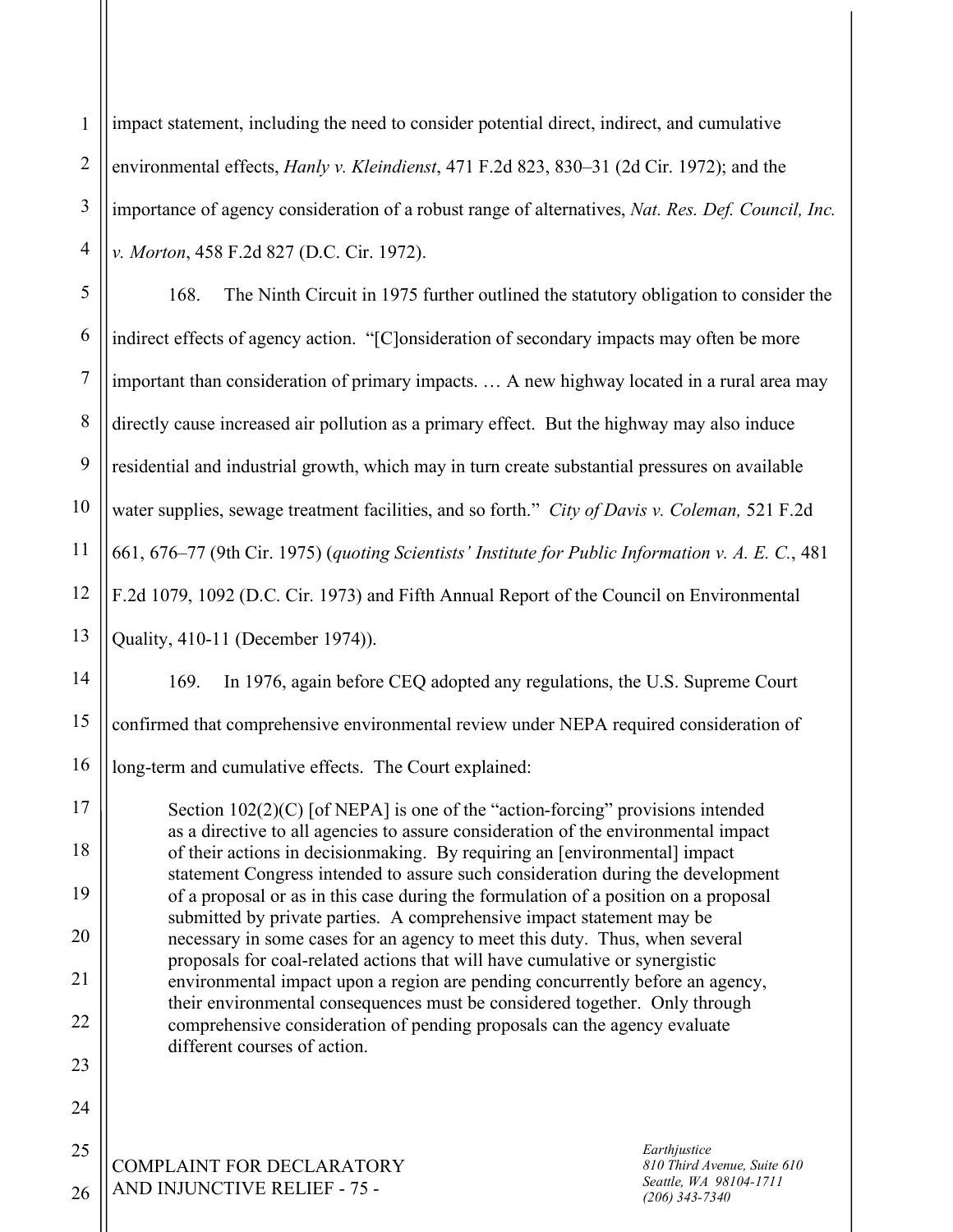1 2 *Kleppe v. Sierra Club*, 427 U.S. 390, 409–10 (1976) (citing Congressional Conference Report on NEPA, 115 Cong. Rec. 40,416 (1969)).

III. CEQ ENGAGED IN EXTENSIVE OUTREACH TO DEVELOP THE 1978 NEPA REGULATIONS.

170. Prompted by the early case law interpreting NEPA, President Carter issued Executive Order 11991 on May 24, 1977, directing CEQ to issue regulations that would guide all agencies in implementing NEPA. *Relating to Protection and Enhancement of Environmental Quality*, Exec. Order No. 11991, 42 Fed. Reg. 26, 967 (May 24, 1977). The Executive Order was based on the President's Constitutional and statutory authority, including NEPA, the Environmental Quality Improvement Act, and Section 309 of the Clean Air Act. In signing Executive Order 11991, the President delegated this authority to the agency created by NEPA, the Council on Environmental Quality. *Implementation of Procedural Provisions, Final Regulations*, 43 Fed. Reg. 55,978 (Nov. 29, 1978) (codified at 40 C.F.R. Part 1500).

171. Following President Carter's Executive Order, CEQ announced three days of public hearings regarding how to best reform NEPA implementation and invited testimony from a "broad array of public officials, organizations and private citizens, affirmatively involving NEPA's critics as well as its friends." 43 Fed. Reg. at 55,980.

172. After the hearings, CEQ "culled the record to organize both the problems and the solutions proposed by witnesses into a 38-page "NEPA Hearing Questionnaire," which it then sent "to all witnesses, every State governor, all Federal agencies, and everyone who responded to an invitation in the Federal Register." 43 Fed. Reg. at 55,980. CEQ collated the responses to the questionnaire for use in drafting its anticipated regulations.

173. CEQ also met with every agency of the executive branch to discuss what should be in the regulations, and it circulated an early draft of proposed regulations to all federal

COMPLAINT FOR DECLARATORY AND INJUNCTIVE RELIEF - 76 -

*Earthjustice 810 Third Avenue, Suite 610 Seattle, WA 98104-1711 (206) 343-7340*

25 26

3

4

5

6

7

8

9

10

11

12

13

14

15

16

17

18

19

20

21

22

23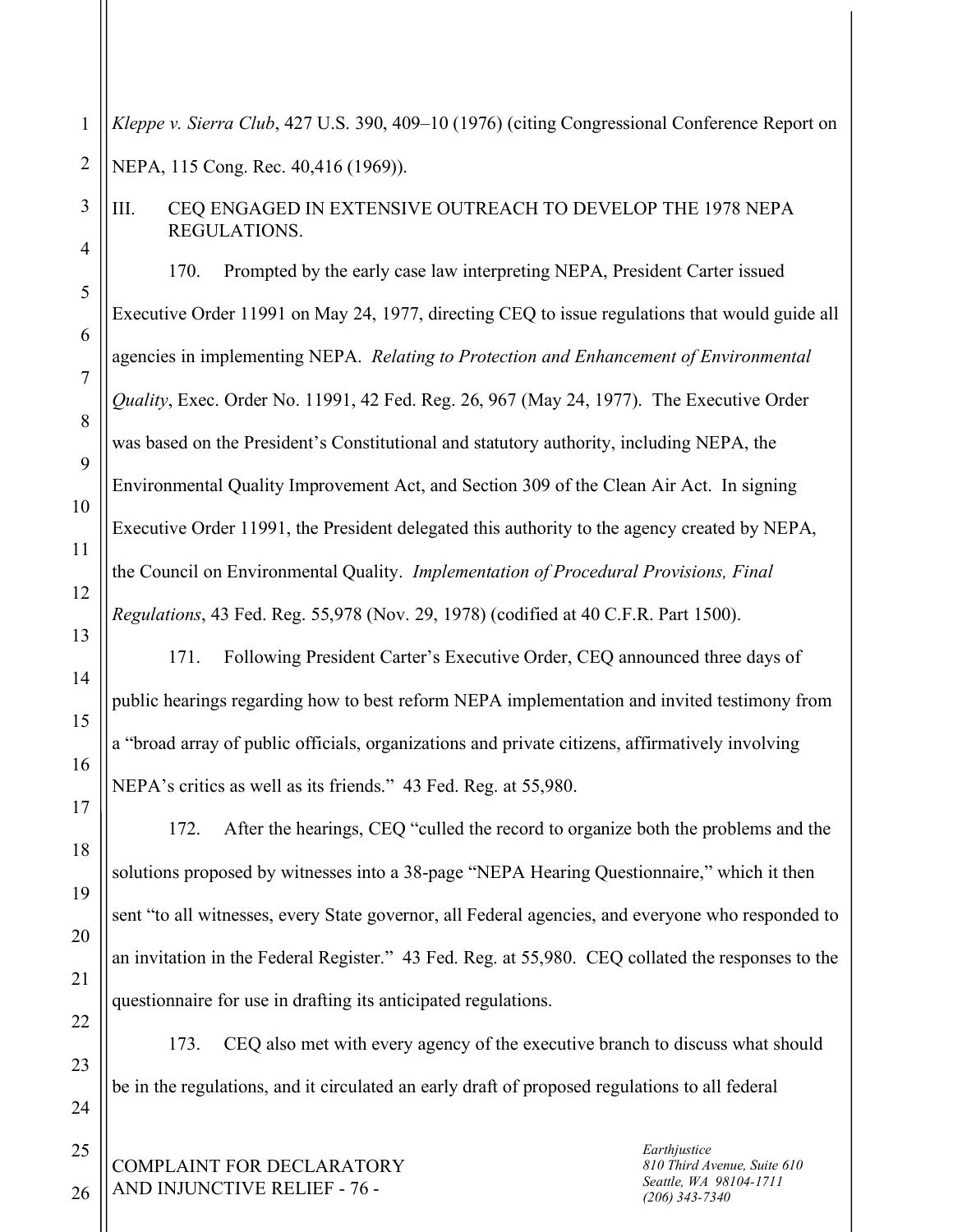COMPLAINT FOR DECLARATORY AND INJUNCTIVE RELIEF - 77 - 1 2 3 4 5 6 7 8 9 10 11 12 13 14 15 16 17 18 19 20 21 22 23 24 25 26 *Earthjustice 810 Third Avenue, Suite 610 Seattle, WA 98104-1711 (206) 343-7340* agencies in December 1977. Further one-on-one consultation with agencies ensued, culminating with a fourth draft of the proposed NEPA regulations sent to interested parties for comment. Meanwhile: At the same time that Federal agencies were reviewing the early draft, [CEQ] continued to meet with, listen to, and brief members of the public, including representatives of business, labor, State and local governments, environmental groups, and others. Their views were considered during this early stage of the rulemaking. [CEQ] also considered seriously and proposed in our regulation virtually every major recommendation made by the Commission on Federal Paperwork and the General Accounting Office in their recent studies on the EIS process. 43 Fed. Reg. at 55,980. 174. Following these extensive hearings and intergovernmental consultations, CEQ published proposed regulations to implement NEPA in June 1978, with a 60-day public comment period. *National Environmental Policy Act Regulations; Proposed Implementation of Procedural Provisions*, 43 Fed. Reg. 24,230 (June 9, 1978). CEQ prepared a "special environmental assessment" to accompany the rulemaking. CEQ promulgated final regulations on November 29, 1978 and the regulations became effective July 30, 1979. 43 Fed. Reg. at 55,978. 175. Prior to the Final Rule at issue in this case, CEQ made only two modifications to the 1978 regulations. First, in 1986, CEQ revised a regulation regarding a "worst case analysis." *National Environmental Policy Act Regulations; Incomplete or Unavailable Information*, 51 Fed. Reg. 15,625 (April 26, 1986). Second, in 2005, CEQ changed the address for filing copies of EISs. *Other Requirements of NEPA; Final Rule*, 70 Fed. Reg. 41,148 (July 18, 2005). IV. CEQ HAS ISSUED NEPA GUIDANCE AND REVIEWS FOR OVER 40 YEARS, NONE FINDING A NEED FOR MAJOR AMENDMENTS TO ITS REGULATIONS. 176. Over the years, CEQ has issued additional guidance regarding the implementation of NEPA and the 1978 regulations (as amended in 1986). In particular, CEQ published its "40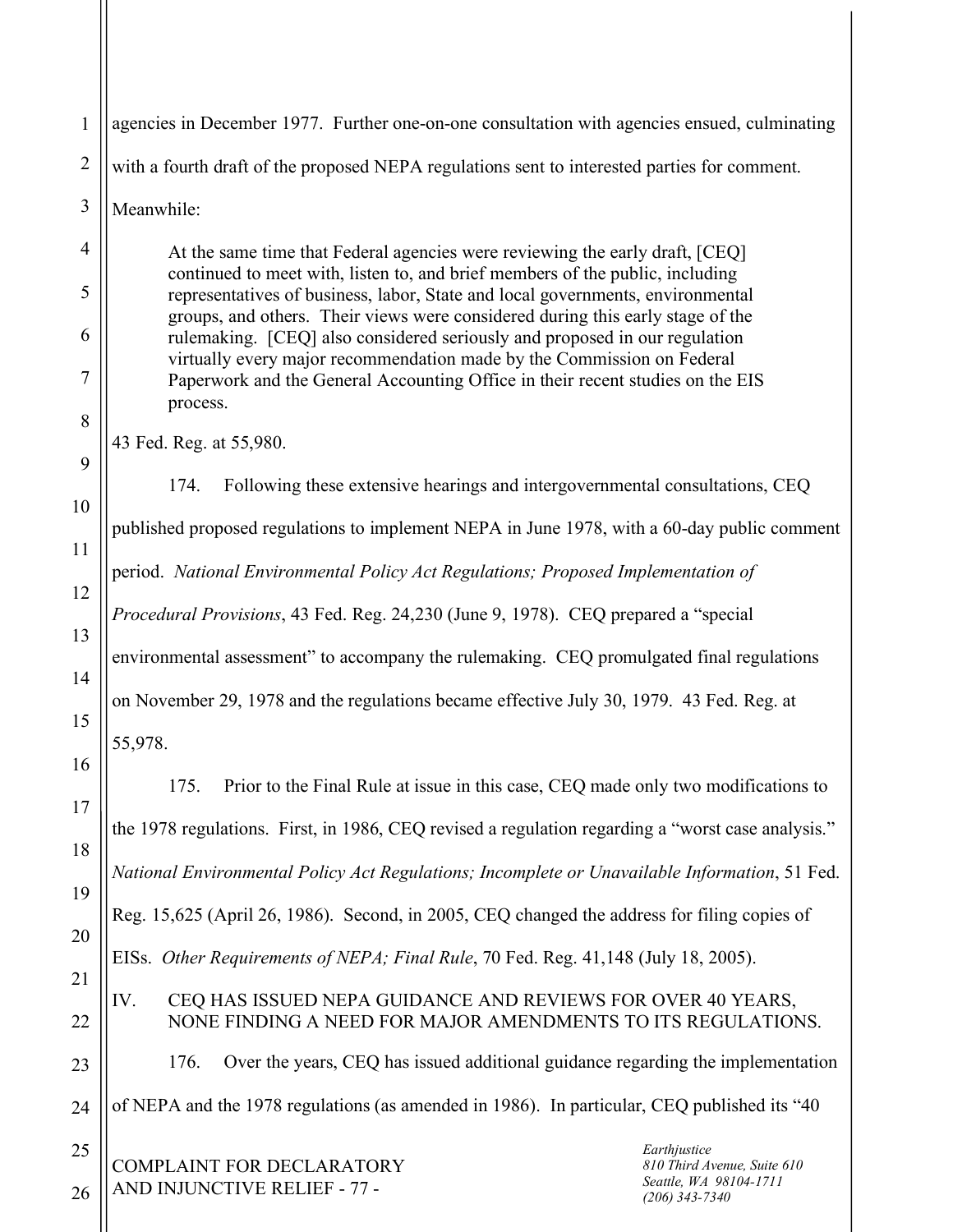1 2 3 Most Asked Questions Concerning CEQ's National Environmental Policy Act Regulations" in the Federal Register in 1981. *Forty Most Asked Questions Concerning CEQ's National Environmental Policy Act Regulations*, 46 Fed. Reg. 18,026 (March 23, 1981) (*Forty Questions*).

177. Several congressional and presidential reviews of the regulations have occurred; but none have previously resulted in changes to the 1978 regulations.

6 7 8 9 10 11 12 13 14 178. In 1981 during the Reagan Administration, CEQ requested public responses to 11 questions, ranging from the specific ("Is the scoping process used at an appropriate stage in the development of agency proposals?") to the general ("What day-to-day practices could be improved to assure better compliance with NEPA?"). *Agency Implementation of CEQ's NEPA Regulations; Request for Public Comment*, 46 Fed. Reg. 41,131 (Aug. 14, 1981). The comment period remained open for 60 days. After release of a summary of the comments in July 1982, a public meeting was held to solicit any additional comments or suggestions. The process resulted in guidance published in 1983 on five particular topics, but no changes to the regulations themselves. *Guidance Regarding NEPA Regulations*, 48 Fed. Reg. 34,263 (July 28, 1983).

15 16 17 18 19 20 21 22 23 179. In 1997, CEQ published the study *The National Environmental Policy Act: A Study of Its Effectiveness After Twenty-Five Years* (Jan. 1997). The study built on input from some of the original framers of NEPA, members of Congress, state and local agencies, and federal agencies along with a major effort to include the public. Eleven separate groups of partners were established to provide input into this study: businesses, decision-makers, state and local governments, agencies, academicians, Congress, framers of NEPA, drafters of CEQ regulations, Native American tribes, lawyers and public interest/citizen groups. In coordination with CEQ, the Environmental Protection Agency ("EPA") conducted a survey of states regarding NEPA implementation. CEQ, EPA, and the North Carolina Department of Environment, Health

COMPLAINT FOR DECLARATORY AND INJUNCTIVE RELIEF - 78 -

*Earthjustice 810 Third Avenue, Suite 610 Seattle, WA 98104-1711 (206) 343-7340*

26

24

25

4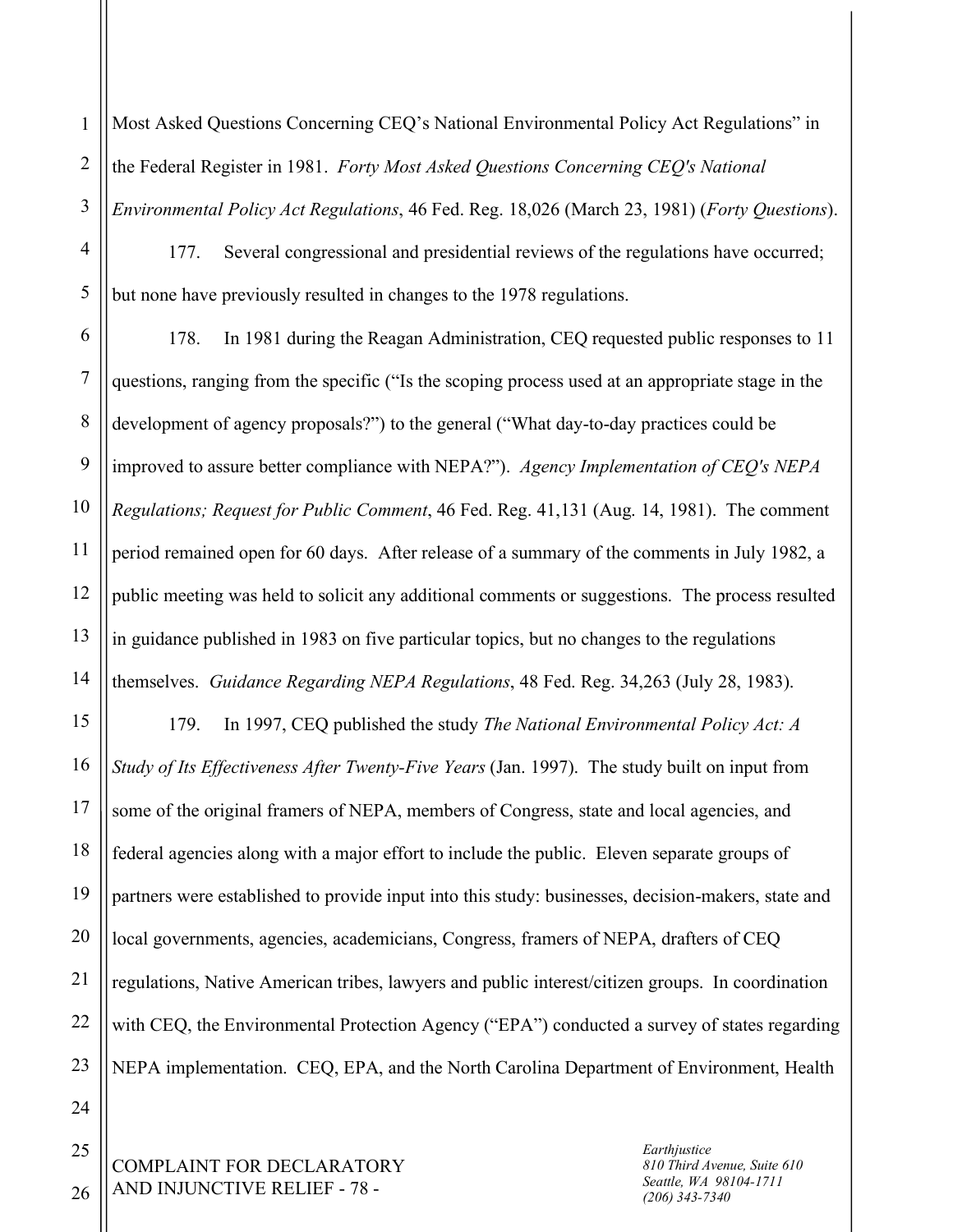1 2 3 4 5 6 7 8 9 and Natural Resources held a regional conference to investigate the effectiveness of state-federal interaction in NEPA implementation. The study concluded that "[o]verall, what we found is that NEPA is a success — it has made agencies take a hard look at the potential environmental consequences of their actions, and it has brought the public into the agency decision-making process like no other statute." The 1997 report emphasized the importance of several factors in ensuring that the congressional intent of NEPA was met, including adequate agency training to implement the 1978 regulations, consideration of a robust range of alternatives, engaging the public early and often in the NEPA process, and the need to develop concise NEPA documents rather than lengthy reviews.

10 11 12 13 14 15 16 17 18 19 180. At the same time, CEQ published its guidance on *Considering Cumulative Effects Under the National Environmental Policy Act* (Jan. 1997). This guidance stated that "[e]vidence is increasing that the most devastating environmental effects may result not from the direct effects of a particular action, but from the combination of individually minor effects of multiple actions over time," highlighting the importance of this aspect of NEPA review. The 1997 guidance explained how federal agencies may analyze their actions for cumulative effects; provided advice regarding inviting public scoping of and comment on cumulative effects; and included methods, tools, and techniques (including examples) for analyzing cumulative effects. Nothing in the 1997 guidance suggested that consideration of cumulative effects was difficult, costly, or otherwise resulted in delays in project implementation.

20 21 22 181. Most recently, the George W. Bush Administration's CEQ published "Modernizing NEPA Implementation" in December 2003. The NEPA Task Force, *The NEPA Task Force Report to the Council on Environmental Quality: Modernizing NEPA* 

23 *Implementation* (September 2003). The report was based on the work of a task force composed

COMPLAINT FOR DECLARATORY AND INJUNCTIVE RELIEF - 79 -

*Earthjustice 810 Third Avenue, Suite 610 Seattle, WA 98104-1711 (206) 343-7340*

26

24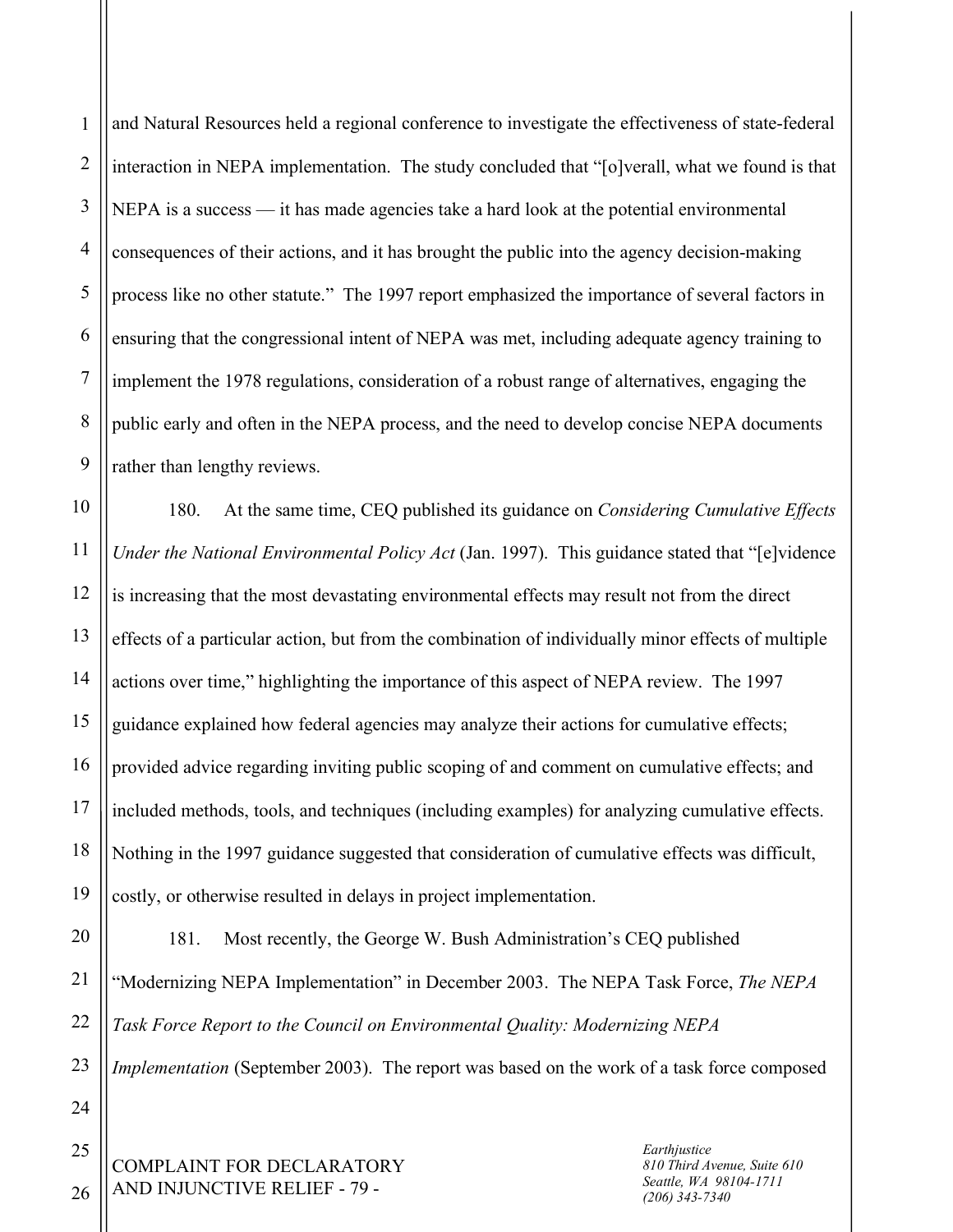1 2 3 4 5 of federal agency employees with diverse skills, expertise, and perspectives. The Task Force engaged with state, tribal, and local governments and public interest organizations in completing its report. CEQ took comments from the public at large for 75 days on the 2003 report. The report provided a number of recommendations for action by CEQ, but did not commence rulemaking to change the 1978 regulations.

6

14

15

16

17

18

19

20

## V. NEPA PROMOTES ENVIRONMENTAL JUSTICE.

7 8 9 10 11 12 13 182. Guided by CEQ's 1978 regulations, NEPA became a crucial tool for public engagement and better governmental decision-making in the fight against environmental racism. NEPA and the 1978 regulations promote environmental justice by requiring federal agencies to include a proposed project's potential environmental, economic, and public-health impacts on low-income communities, communities of color, and rural communities. One of the visionary elements of NEPA was its creation of broad opportunities for public participation in government decisions that affect communities and their environment.

183. In 1994, President Clinton issued Executive Order 12898, *Federal Actions to Address Environmental Justice in Minority Populations and Low-Income Populations*, Exec. Order No. 12898, *codified at* 3 C.F.R. § 859 (1995), *reprinted as amended in* 42 U.S.C. § 4321 (1998). Executive Order 12898 directs federal agencies to make environmental justice part of their mission, and to identify and address the disproportionate environmental and health effects of their activities on communities of color and low-income populations. The Executive Order also requires agencies to ensure effective public participation and access to information.

21 22 23 24 184. The Presidential Memorandum accompanying the Executive Order directs all agencies to utilize NEPA to analyze environmental, health, economic, and social effects of federal actions, including effects on communities of color and low-income communities; develop mitigation measures that address significant effects of actions on communities of color and low-

COMPLAINT FOR DECLARATORY AND INJUNCTIVE RELIEF - 80 -

*Earthjustice 810 Third Avenue, Suite 610 Seattle, WA 98104-1711 (206) 343-7340*

26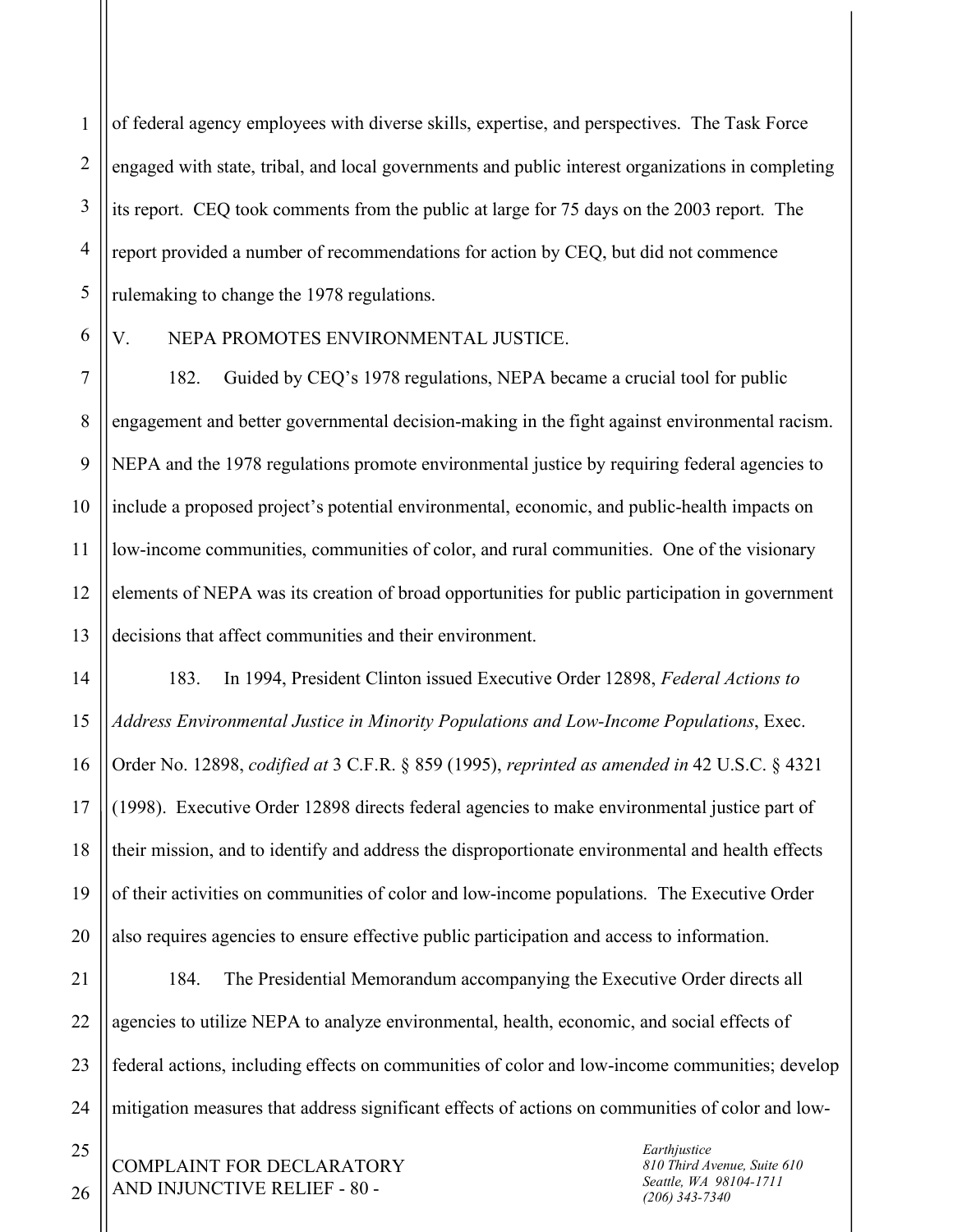1 2 3 income communities; and to provide opportunities for public input in decision-making. Most importantly, agencies must provide opportunities for effective community participation in the NEPA process.

4 5 6 7 8 9 10 11 12 13 185. Executive Order 12898 recognized the importance of gathering data and conducting research to identify and address disproportionately high and adverse health, environmental, social, and economic effects of federal agency programs and policies on communities of color and low-income communities. Public participation is an integral part of addressing environmental justice concerns. The Presidential Memorandum also makes clear that any NEPA document should "address significant and adverse environmental effects of proposed federal actions on minority populations, low-income populations, and Indian Tribes." Furthermore, each federal agency must provide opportunities for effective community participation in the NEPA process through consultation with affected communities and improving the accessibility of public meetings, crucial documents, and notices.

14 15 16 17 18 19 20 21 22 186. CEQ has repeatedly published guidance documents on how to include environmental justice in NEPA analyses. In 1997, in consultation with EPA and other agencies, CEQ developed guidance to "further assist Federal agencies with their NEPA procedures so that environmental justice concerns are effectively identified and addressed." *Environmental Justice – Guidance Under the National Environmental Policy Act* (1997). CEQ recognized that environmental justice issues may arise during federal decision-making and should be considered at any step in the NEPA process, and courts have noted that "[e]nvironmental justice is not merely a box to be checked." *Friends of Buckingham v. State Air Pollution Control Bd.*, 947 F.3d 68, 92 (4th Cir. 2020).

COMPLAINT FOR DECLARATORY AND INJUNCTIVE RELIEF - 81 -

*Earthjustice 810 Third Avenue, Suite 610 Seattle, WA 98104-1711 (206) 343-7340*

26

23

24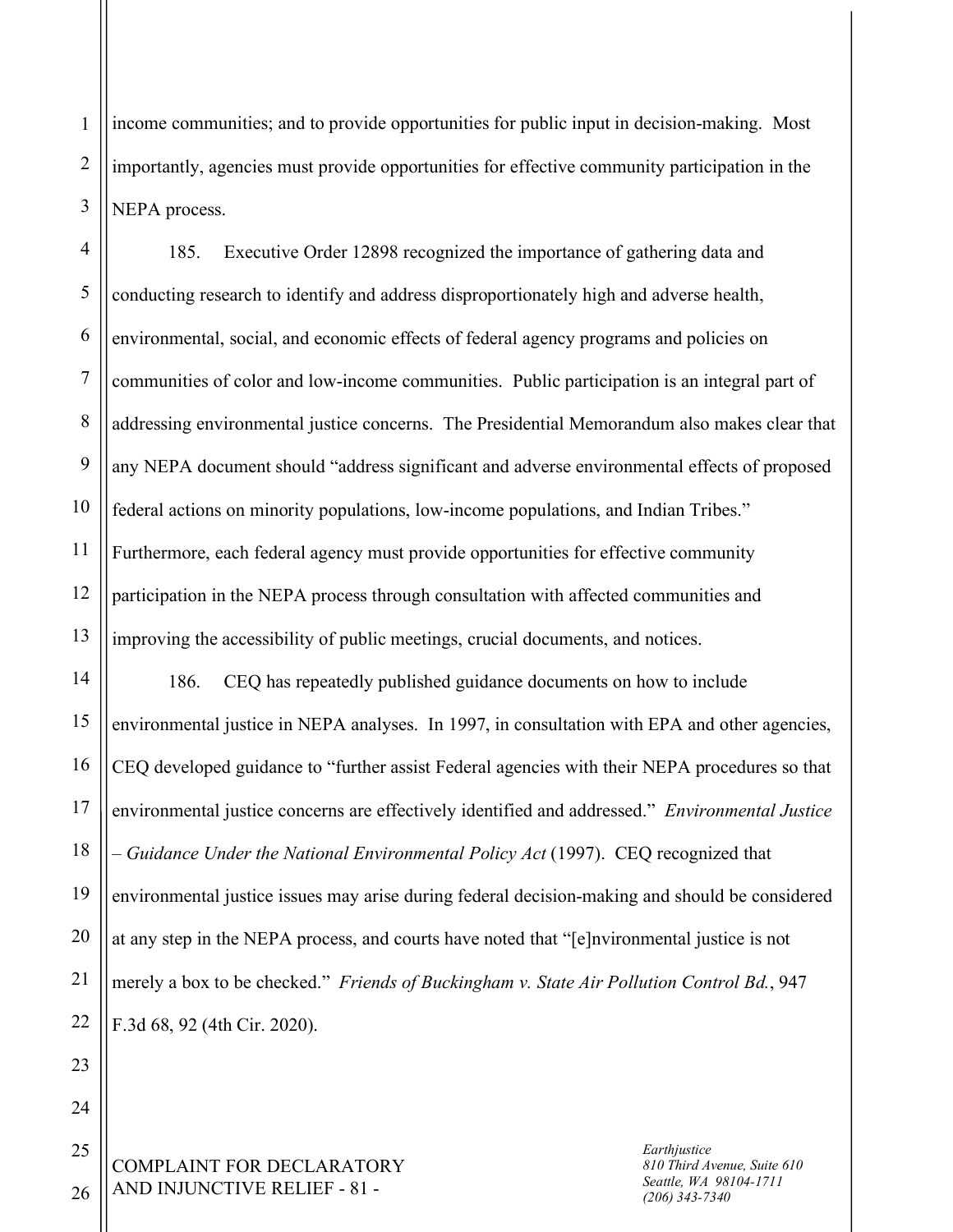| $\mathbf{1}$   | In 2016, a Federal Interagency Working Group issued a report on how better to<br>187.                                                  |
|----------------|----------------------------------------------------------------------------------------------------------------------------------------|
| $\overline{2}$ | implement environmental justice in the NEPA process: Promising Practices for EJ                                                        |
| $\mathfrak{Z}$ | Methodologies in NEPA Reviews. CEQ and other agencies recognized that engaging community                                               |
| $\overline{4}$ | members early and often informs an agency's decision-making process, benefitting agencies by                                           |
| 5              | communicating their objectives for the proposed activity. The interagency report recognized that                                       |
| 6              | communities have varying levels of access to information, and instructed agencies to "consider                                         |
| $\overline{7}$ | providing notice to the public (as appropriate) of the meeting date(s) and time(s) well in advance                                     |
| $\,8\,$        | and through methods of communication suitable for minority and low income populations."                                                |
| 9              | Furthermore, when addressing impacts on environmental justice communities, the report stressed                                         |
| 10             | that NEPA requires agencies to consider three types of effects or impacts: direct, indirect, and                                       |
| 11             | cumulative impacts, and that agencies should be mindful that environmental justice communities                                         |
| 12             | may be differently affected by past, present, or reasonably foreseeable future impacts—that is,                                        |
| 13             | cumulative effects—than the general population.                                                                                        |
| 14             | THE PRESIDENT'S 2017 INFRASTRUCTURE DIRECTIVE AND CEQ'S 2018<br>VI.<br>ADVANCE NOTICE OF PROPOSED RULEMAKING.                          |
| 15             | 188.<br>On August 15, 2017, the President issued Executive Order 13807, entitled                                                       |
| 16             | "Establishing Discipline and Accountability in the Environmental Review and Permitting                                                 |
| 17             | Process for Infrastructure Projects." Establishing Discipline and Accountability in the                                                |
| 18             | Environmental Review and Permitting Process for Infrastructure Projects, 82 Fed. Reg. 40,463                                           |
| 19<br>20       | (Aug. 24, 2017). The Executive Order emphasized an alleged need for greater efficiency in                                              |
|                | environmental reviews of infrastructure projects, defined to include "pipelines," "energy                                              |
| 21<br>22       | production and generation," and "electricity transmission." For example, the Order noted the                                           |
| 23             | importance of "using CEQ's authority to interpret NEPA to simplify and accelerate the NEPA                                             |
| 24             |                                                                                                                                        |
| 25             | Earthjustice                                                                                                                           |
| 26             | COMPLAINT FOR DECLARATORY<br>810 Third Avenue, Suite 610<br>Seattle, WA 98104-1711<br>AND INJUNCTIVE RELIEF - 82 -<br>$(206)$ 343-7340 |

 $\mathsf{II}$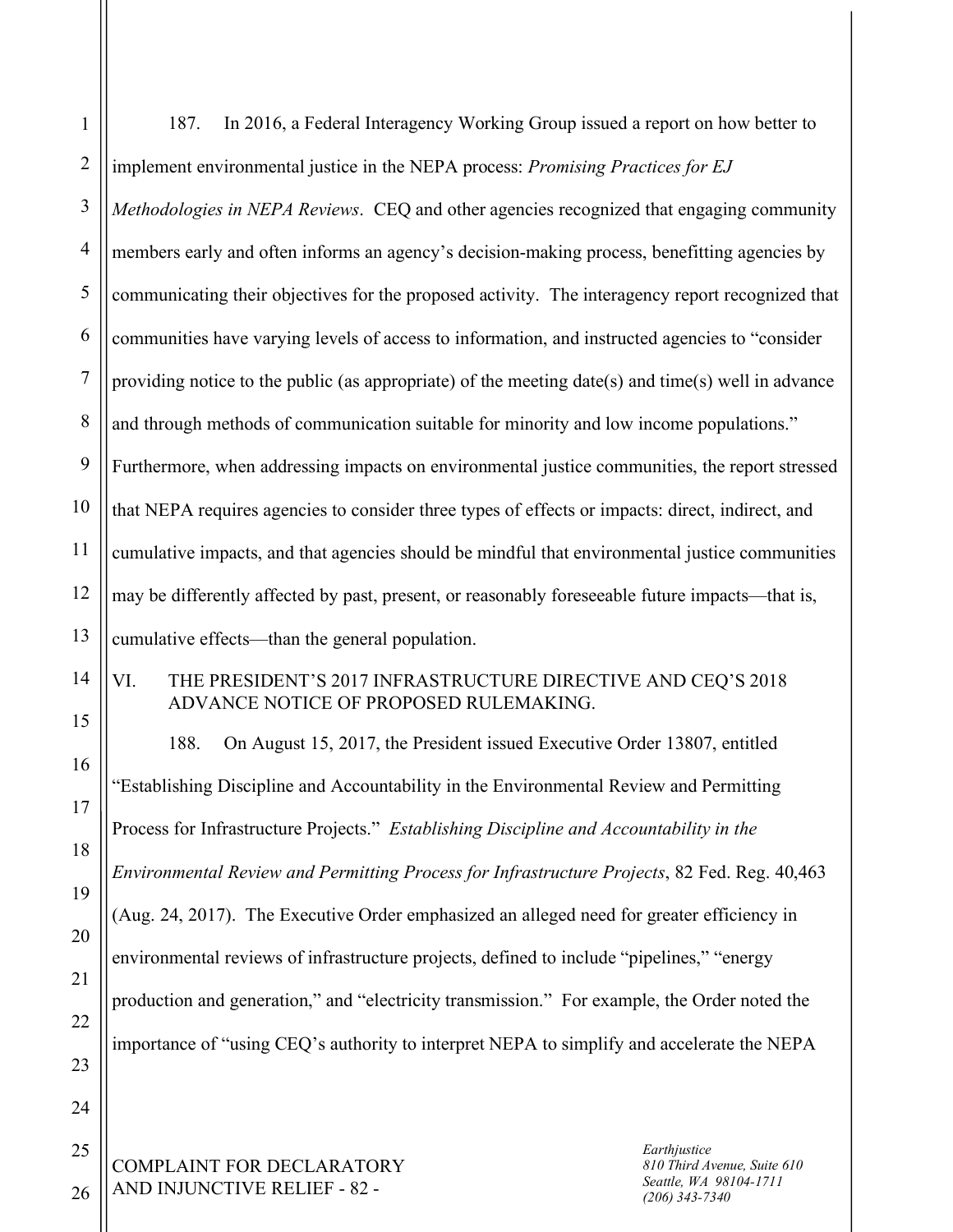1 2 review process" and sought "expedited environmental review for the development of energy infrastructure projects." *Id*. at 40,468.

189. In response to the Executive Order, CEQ announced its intention to review existing NEPA regulations to "identify changes needed to update and clarify those regulations" in September 2017. *Initial List of Actions To Enhance and Modernize the Federal Environmental Review and Authorization Process*, 82 Fed. Reg. 43,226 (Sept. 14, 2017).

7 8 9 10 11 190. On June 18, 2018, CEQ issued an "advance notice of proposed rulemaking ("ANPRM") indicating that CEQ was proposing to amend the longstanding CEQ regulations governing NEPA. *Update to the Regulations for Implementing the Procedural Provisions of the National Environmental Policy Act; Advanced Notice of Proposed Rulemaking*, 83 Fed. Reg. 28,591 (June 20, 2018).

191. The ANPRM gave little or no indication of what revisions CEQ was considering. Instead, it asked a series of twenty open-ended questions about whether various features of the existing regulations should be amended, and if so, how.

15 16 17 18 19 20 21 22 192. Plaintiffs and others responded with detailed comments explaining why the CEQ regulations should not be amended. Instead, the vast majority of the public comments explained how NEPA was successful in meeting its goals, and offered suggestions as to how implementation of NEPA could be improved to increase efficiency without undermining those goals. The purported problems that CEQ sought to address, Plaintiffs and others explained, were a product of external factors such as inadequate training, funding, and implementation of the existing regulations and would not be solved by amending and weakening the CEQ regulations themselves.

COMPLAINT FOR DECLARATORY AND INJUNCTIVE RELIEF - 83 -

*Earthjustice 810 Third Avenue, Suite 610 Seattle, WA 98104-1711 (206) 343-7340*

25 26

23

24

3

4

5

6

12

13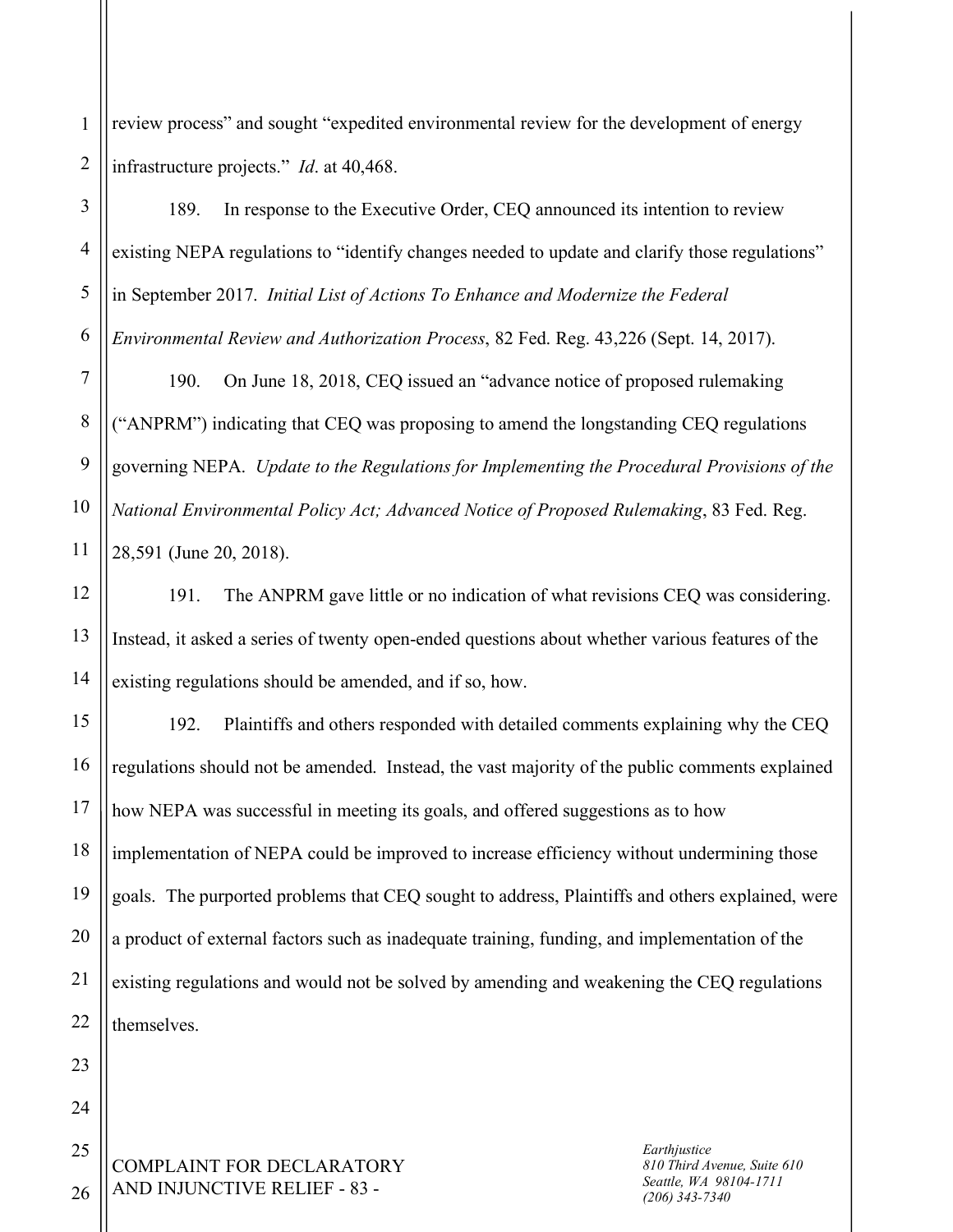7

8

9

10

11

12

13

14

15

16

17

18

19

20

21

22

23

24

25

26

## VII. CEQ PROPOSED SIGNIFICANT CHANGES TO THE 1978 REGULATIONS THAT CONFLICT WITH CONGRESSIONAL INTENT IN ENACTING NEPA.

193. On January 10, 2020, CEQ issued its proposed revision to its implementing regulations in a Notice of Proposed Rulemaking in the Federal Register ("Proposed Rule"). *Update to the Regulations Implementing the Procedural Provisions of the National Environmental Policy Act; Notice of Proposed Rulemaking*, 85 Fed. Reg. 1,684 (Jan. 10, 2020). The Proposed Rule aimed to "comprehensively update and substantially revise" the longstanding 1978 CEQ regulations, touching virtually every aspect of them. Taken as a whole, the Proposed Rule sought to transform NEPA from a sweeping infusion of environmental values and environmental justice into federal decision-making to an expedited paperwork exercise designed primarily to limit NEPA's reach, reduce public involvement, and narrow the scope of what environmental consequences of federal agency actions are considered by federal agencies in direct contravention to the statutory command to implement NEPA "to the fullest extent possible."

194. In virtually every instance where CEQ proposed changes, the effect was to undermine NEPA or create ambiguity about the applicability and scope of NEPA review. The Proposed Rule contained changes that undermined NEPA's policies, including by deleting prior regulatory language focused on the policy-driving, action-forcing congressional mandate. In other places, the Proposed Rule replaced the word "possible" with the word "practicable."

195. The Proposed Rule also advanced changes to reduce the scope of NEPA's applicability, limiting the number and types of federal actions that are subject to NEPA. For example, the Proposed Rule ignored longstanding regulatory and judicial precedent that the adjective "major" in front of "federal action" reinforces but does not have independent meaning from the qualifier "significantly." In other words, the Proposed Rule refocused on the extent of

COMPLAINT FOR DECLARATORY AND INJUNCTIVE RELIEF - 84 -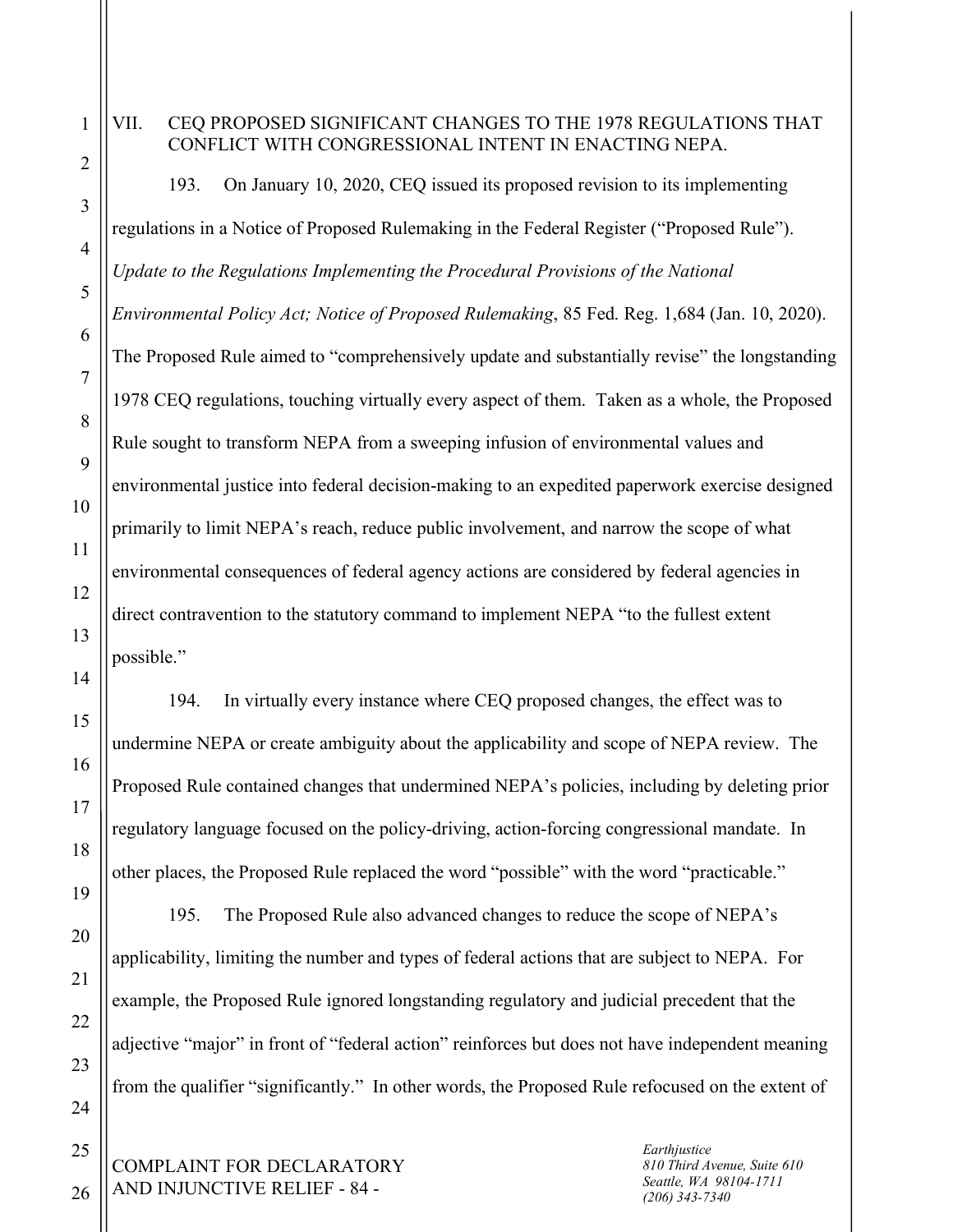1 2 3 4 federal "control" rather than the extent and nature of the impacts of federal actions to the environment. The Proposed Rule compounded this mistake by asserting that federal financial assistance does not qualify as a "major federal action" if the agency did not retain an undefined level of "control and responsibility" over the effects of the action.

5 6 7 8 9 10 11 196. Additionally, the Proposed Rule proposed to add a new "functional equivalency" test, allowing NEPA to be waived if there was some other environmental review process associated with the project. Nothing in the Proposed Rule set any meaningful boundaries on such use, meaning that alternative reviews with lower environmental standards and less robust public processes could be used to avoid the application of NEPA. Even the example offered by CEQ—a Regulatory Impact Analysis ("RIA") required by an Executive Order—proved the point: an RIA focuses on economic cost-benefit analysis, rather than review of environmental impacts and potential alternatives.

197. The Proposed Rule announced a new definition of "significance" that would reduce the number of actions deemed substantial enough to trigger the preparation of an environmental impact statement. The Proposed Rule similarly eliminated language prohibiting "piecemealing" or segmentation of agency actions by breaking them into individually less significant or relatively minor component parts, and it expanded the scope and application of "categorical exclusions," a mechanism to simplify NEPA compliance for actions that did not individually or cumulatively have a significant effect on the environment.

198. In addition to narrowing the type of actions to which NEPA applied in the first instance, the Proposed Rule also significantly limited the scope of environmental review for those actions that still triggered NEPA compliance. Of particular concern, the Proposed Rule categorically eliminated the requirement to consider cumulative effects and eliminated any

COMPLAINT FOR DECLARATORY AND INJUNCTIVE RELIEF - 85 -

*Earthjustice 810 Third Avenue, Suite 610 Seattle, WA 98104-1711 (206) 343-7340*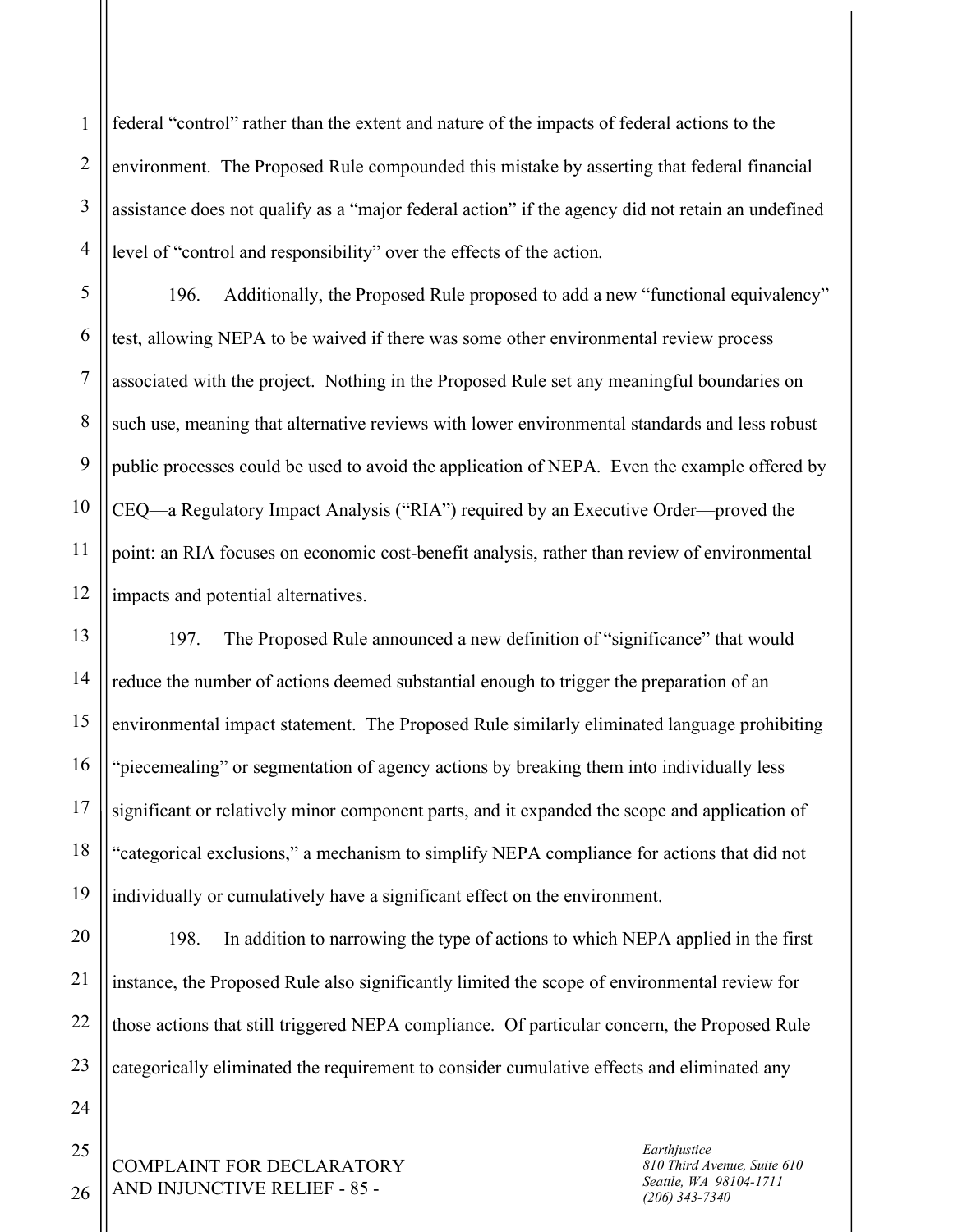1 2 3 4 5 6 7 8 9 obligation to consider indirect effects. Under the 1978 CEQ regulations and longstanding judicial interpretation, cumulative effects constitute an "impact on the environment which results from the incremental impact of the action when added to other past, present, and reasonably foreseeable future actions," regardless of what agency (Federal or non-Federal) or person undertakes such other actions, while indirect effects are those effects that are "caused by the action and are later in time or farther removed in distance, but are still reasonably foreseeable." Indirect and cumulative effects are critical components of environmental impacts that must be considered under NEPA. In many cases, they are the most important issues of concern to the public and other stakeholders.

10 11 12 13 14 15 16 17 18 19 20 199. While there are many reasons why the consideration of indirect and cumulative effects is essential to sound decision-making, the failure to consider such effects is especially harmful with regard to the issue of climate change, both in terms of a proposed action's greenhouse gas emissions that contribute to it, as well as how a changing climate could affect a proposed action or the location where the action takes place. As many agencies and courts have recognized, climate change is the ultimate "cumulative effect," because it arises from the aggregate of countless actions over time and around the world. CEQ in the past has issued guidance on how to include climate change in NEPA analyses, and courts have been repeatedly called on to interpret agencies' duties in this regard. By eliminating the review of cumulative and indirect effects, the Proposed Rule attempted to relieve agencies of the duty to consider climate change related impacts in their NEPA analyses.

22 23 200. The Proposed Rule also undermined the analysis of environmental justice impacts without explanation. Environmental justice addresses the disproportionate impact of pollution and environmental degradation on people of color and low-income communities. Cumulative

COMPLAINT FOR DECLARATORY AND INJUNCTIVE RELIEF - 86 -

*Earthjustice 810 Third Avenue, Suite 610 Seattle, WA 98104-1711 (206) 343-7340*

25 26

24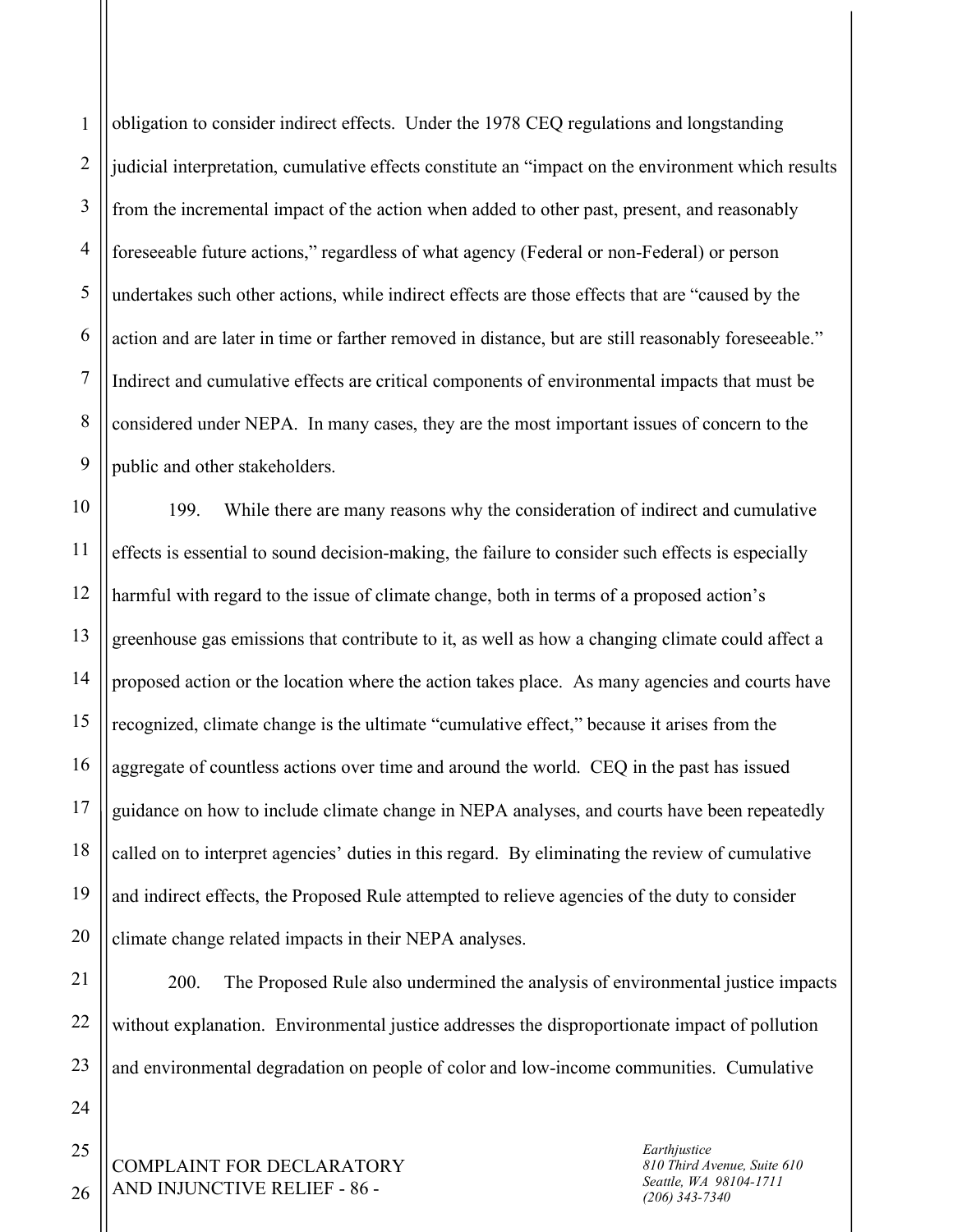1 2 3 4 5 6 7 8 impact analysis is essential to identifying whether and how low income and frontline communities of color may be overburdened by the additive environmental impacts of a proposed federal action, particularly actions that contribute air, land, and water pollution to the environment. By eliminating cumulative impact review, the Proposed Rule allowed agencies to sidestep considering environmental justice impacts. CEQ also failed to conduct an environmental justice analysis of the Proposed Rule under Executive Order 12898, *Federal Actions To Address Environmental Justice in Minority Populations and Low-Income Populations*, 59 Fed. Reg. 7,629 (Feb. 11, 1994).

9 10 11 12 13 14 15 16 17 18 201. The Proposed Rule limited the discussion of alternatives, the "heart" of the EIS process. *Forty Questions; Answer to Question 7*, 46 Fed. Reg. at 18,026. Indeed, the Proposed Rule explicitly struck regulatory language declaring as much. Instead, the Proposed Rule sought to constrain the range of alternatives considered in an EIS, providing that federal agencies did not need to consider alternatives not within the jurisdiction of the lead agency—in contravention of precedent and governing caselaw. *NRDC v. Morton*, 458 F.2d 827, 834 (D.C. Cir. 1972) (noting that the reasonableness requirement does not limit the agency to evaluate only measures within its jurisdiction); *see EDF v. U.S. Army Corps of Engineers*, 492 F.2d 1123, 1135 (5th Cir. 1974) (agreeing with the D.C. Circuit that there is no statutory restriction that limits "an agency to consideration of only those alternatives that it could adopt or put into effect").

202. The Proposed Rule included a series of provisions that would raise barriers to public participation, limit the requirements for agencies to engage with the public and respond to comments, and eliminate protections against conflicts of interest. The Proposed Rule eliminated restrictions on project proponents writing their own environmental reviews, stripped references

COMPLAINT FOR DECLARATORY AND INJUNCTIVE RELIEF - 87 -

*Earthjustice 810 Third Avenue, Suite 610 Seattle, WA 98104-1711 (206) 343-7340*

23 24 25

26

19

20

21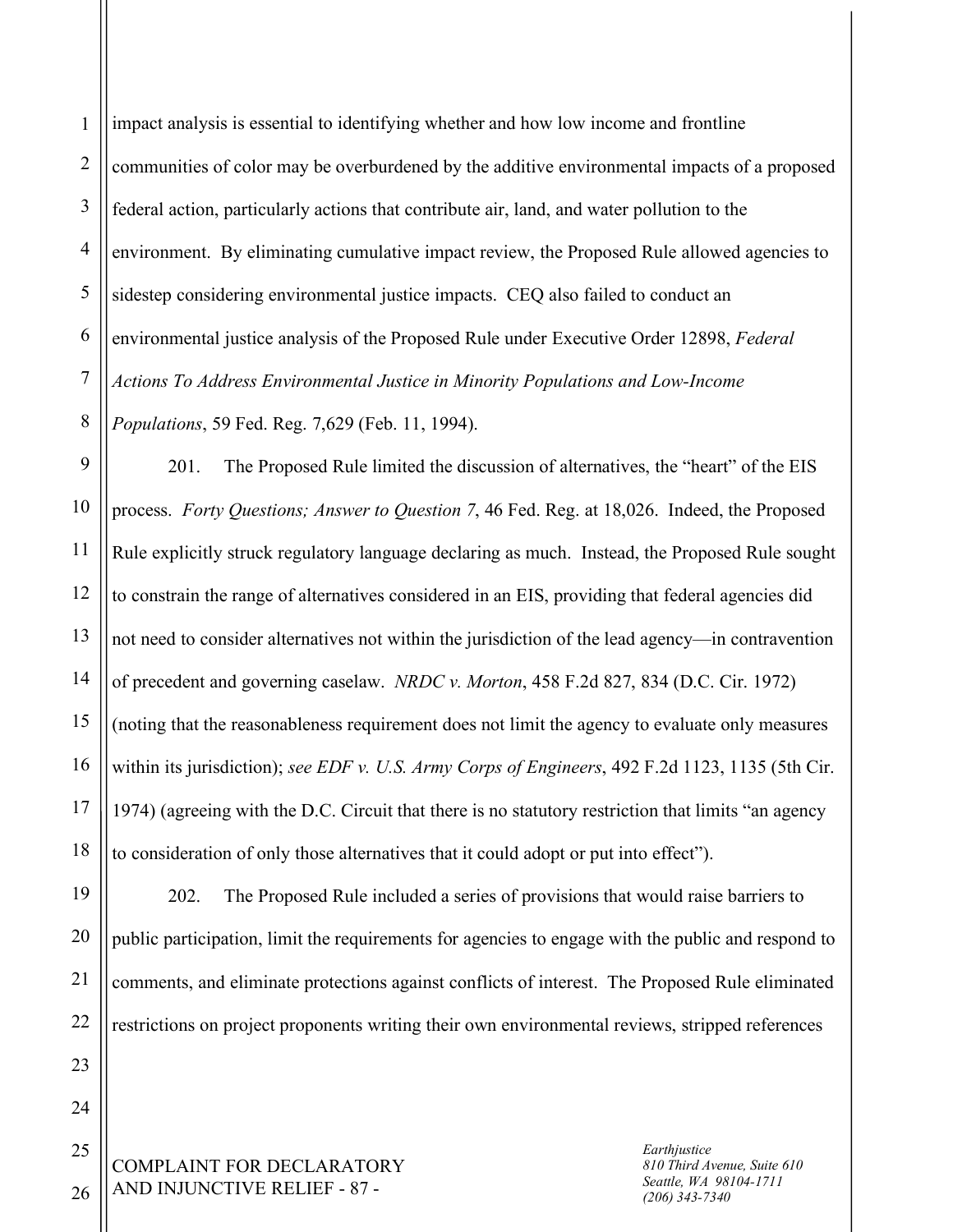1 2 to public participation from regulations, eliminated the requirement for public comments at the scoping stage for EAs.

3 4 5 6 8 9 10 203. The Proposed Rule also included provisions intended to raise the bar on public comment, effectively allowing agencies to ignore comments that do not meet an arbitrary technical standard of precision. Many commenters, especially members of the public, may have useful environmental, cultural, social, or other knowledge that should be brought to bear in agency decision-making, but lack the technical knowledge to express that information consistent with the Proposed Rule. Simultaneously, the Proposed Rule reduced requirements that the agency respond to comments with detailed explanation and citation to authorities. In other words, the Proposed Rule raised the bar for the public in commenting during the NEPA process while it lowered the bar for agencies to respond to comments.

204. Finally, the Proposed Rule contained several elements which were directed at limiting judicial review of agency compliance with NEPA, for example, redefining "final agency action" for purposes of APA review to exclude an agency's failure to act and stating that "it is the Council's intention that the regulations ... create no presumption that violation of NEPA is a basis for injunctive relief or for a finding of irreparable harm."

17 18 19 20 21 205. In sum, the Proposed Rule fundamentally mischaracterized, and attempted to fundamentally rewrite, the statutory purpose and goals of NEPA. It proposed to substantially reduce both the breadth and depth of NEPA analysis, and to eviscerate available remedies for inadequate agency compliance. Instead of centering environmental values and sound decisionmaking at the heart of the environmental and public health review process, the Proposed Rule elevated private interests and resource exploitation. The Proposed Rule proposed to reverse

COMPLAINT FOR DECLARATORY AND INJUNCTIVE RELIEF - 88 -

*Earthjustice 810 Third Avenue, Suite 610 Seattle, WA 98104-1711 (206) 343-7340*

7

11

12

13

14

15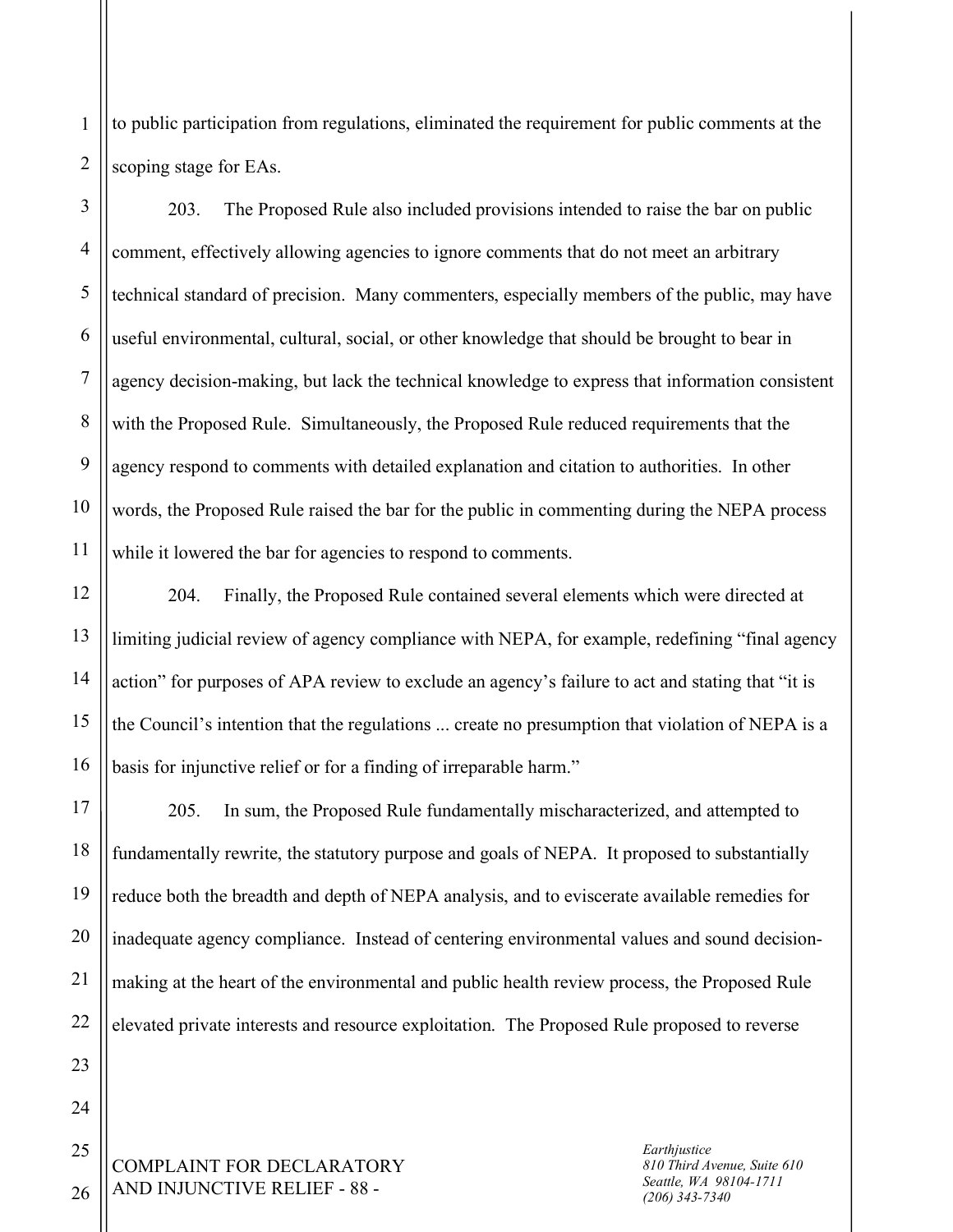1 2 longstanding positions accepted by CEQ, other agencies, and the courts for decades without explanation or a basis in fact or law.

## VIII. DESPITE OVERWHELMING OPPOSITION TO THE PROPOSED RULE, CEQ RUSHED TO ISSUE A FINAL RULE THAT EVISCERATED NEPA.

206. The Proposed Rule ran for nearly 50 pages in the Federal Register and touched on virtually every aspect of the longstanding prior regulations, yet CEQ only offered 60 days for public comment. Hundreds of states, Tribes, organizations, and others—including 167 members of the United States Congress—formally requested additional time to comment; CEQ denied all extension requests.

207. CEQ only held two public hearings on the Proposed Rule, one in Denver, Colorado and one in Washington, D.C. Speaking slots were made available during a 90-minute window, in advance, through a web-based registration system. After the online registration system opened, all available speaking slots filled within a few minutes. The vast majority of people who wished to provide oral comment were not able to do so. Again, many members of the public requested additional hearings in vain.

208. Despite the truncated process and the impacts of the global COVID-19 pandemic on every aspect of people's lives, CEQ received over one million public comments, a significant number of them containing detailed and comprehensive analyses explaining the significant harm that would arise from the proposal. Opposition came from states and state agencies, Tribes, and a broad swath of public interests such as environmental protection, environmental justice, human health, public lands, and outdoor recreation groups, as well as former Chairs and staff of CEQ under both Republican and Democratic administrations. Plaintiffs submitted detailed comments on the proposal.

COMPLAINT FOR DECLARATORY AND INJUNCTIVE RELIEF - 89 -

*Earthjustice 810 Third Avenue, Suite 610 Seattle, WA 98104-1711 (206) 343-7340*

26

3

4

5

6

7

8

9

10

11

12

13

14

15

16

17

18

19

20

21

22

23

24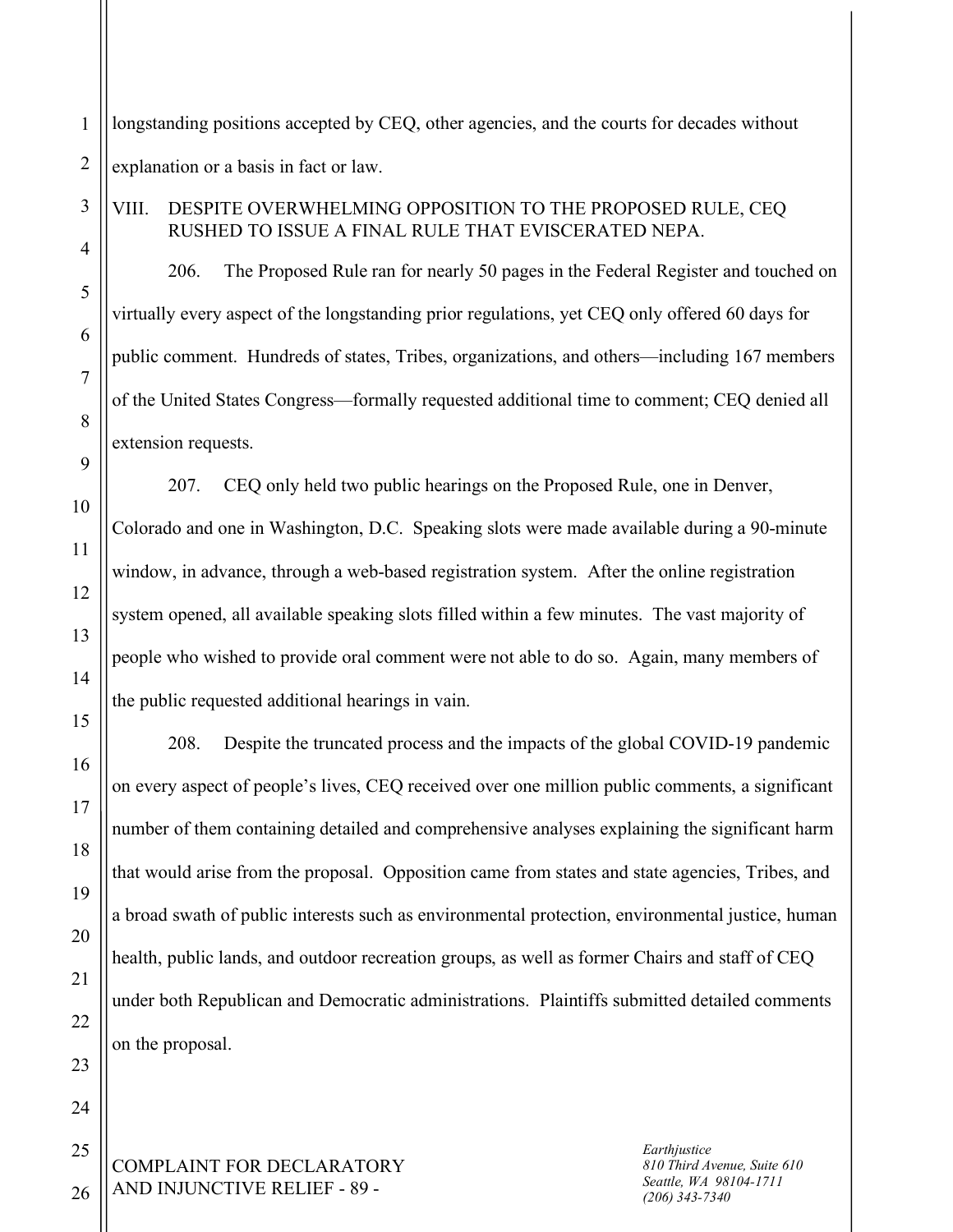1

2

3

4

5

209. CEQ closed the comment period for the Proposed Rule on March 10, 2020. CEQ released a pre-publication version of the Final Rule on July 15, 2020. The Final Rule was published in the Federal Register on July 16, 2020. 85 Fed. Reg. 43,304. Despite CEQ's prior statement that the Proposed Rule was only an update to the 1978 regulations, in announcing the Final Rule, President Trump declared that the new regulations were a "top to bottom overhaul" intended to bolster America "as a nation of builders."

IX. CEQ'S FINAL RULE MADE ONLY MINOR CHANGES TO THE PROPOSED RULE.

210. Aside from small changes such as altering verb tense and other technical corrections, the Final Rule closely mirrors the content of the Proposed Rule.

211. The Final Rule only requires agencies to consider environmental information and "inform" the public regarding an agency decision.  $40 \text{ C.F.R.}$  §§ 1500.1(a), 1503.1(2)(v), 1507.3(f)(3) (2020). The Final Rule deleted language that NEPA should be implemented "to the fullest extent possible." 42 U.S.C. § 4332(2)(C); 40 C.F.R. § 1502.2 (1978). 2

212. The Final Rule prohibits agencies from imposing any more stringent procedures or requirements beyond that required by the Final Rule. 40 C.F.R. 1507.3(b) (2020). It deleted language stating that an EIS is an "action forcing" document intended to ensure NEPA's goals are "infused" into programs and activities of the Federal government. 40 C.F.R. 1502.1 (2020).

213. The Final Rule replaces the word "possible" in the 1978 regulations with the word "practicable," weakening existing requirements and providing agencies with open-ended discretion to refuse to comply with requirements if they are inconvenient or cumbersome. *See, e.g.,* 40 C.F.R. §§ § 1500.2, 1501.2(b)(2), 1501.5(d), 1501.7(g), (g)(1), (g)(2), (i), (j),

<sup>2</sup> The following citations to the 1978 regulations include changes made to 40 C.F.R. § 1502.22 in 1986.

COMPLAINT FOR DECLARATORY AND INJUNCTIVE RELIEF - 90 -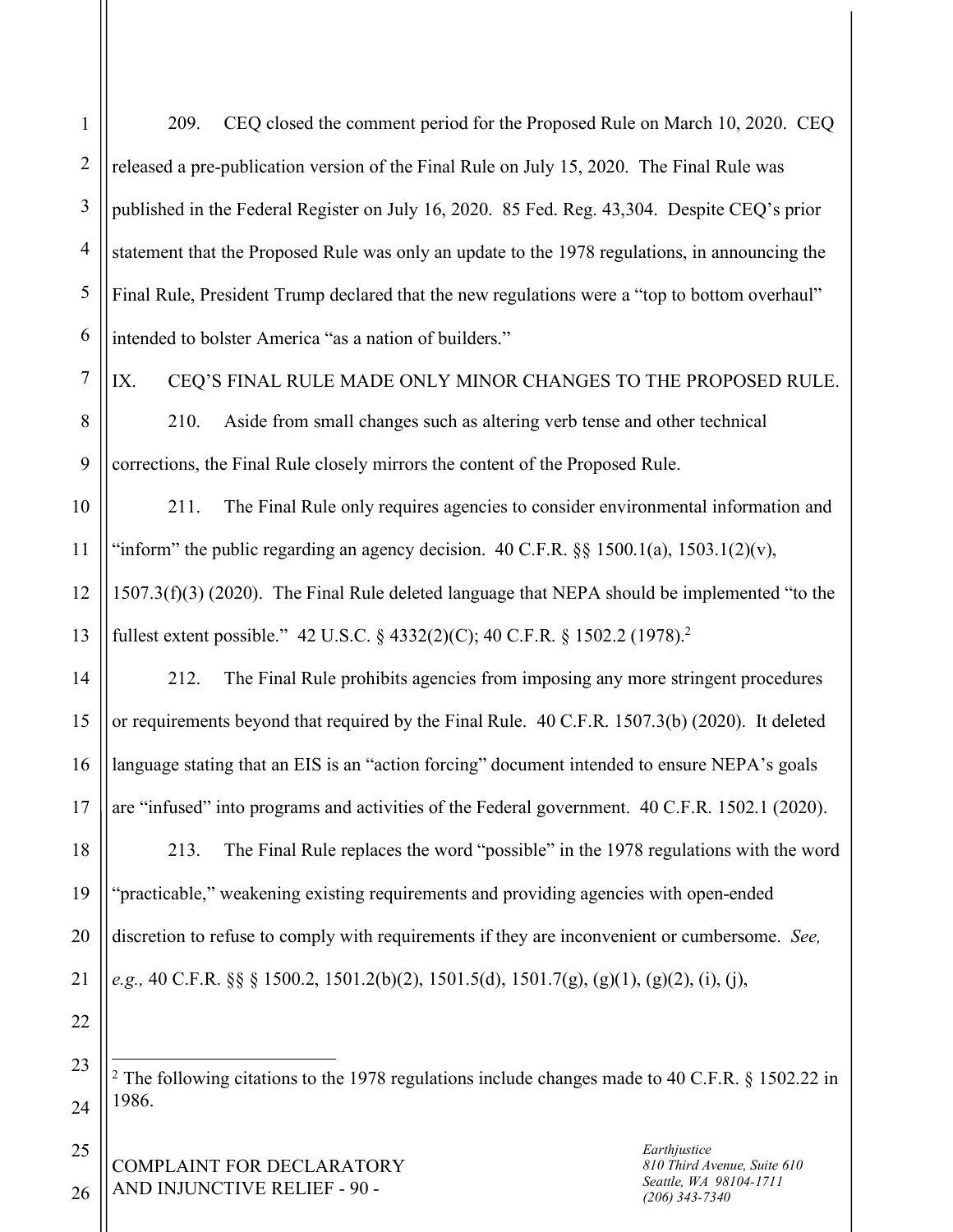2 1501.8(b)(1), (b)(6), (b)(8), 1501.9(a), (b), 1502.5(b), 1502.9(b), 1502.11(g), 1505.2(g)(3), 1506.2(b), (c), 1506.4, 1506.2(b), (c) (2020).

214. The Final Rule limits the number and nature of federal actions that are subject to NEPA. For example, the Final Rule departs from longstanding regulatory and judicial precedent that the adjective "major" in front of "federal action" reinforces but does not have independent meaning from the qualifier "significantly." 40 C.F.R. § 1508.1(q) (2020).

215. The Final Rule asserts that federal financial assistance does not qualify as a "major federal action" if the agency does not retain an undefined level of "control and responsibility" over the effects of the action, in a manner that is inconsistent with judicial precedent, creates confusion, and invites abuse by applicants. 40 C.F.R. § 1508.1(q) (2020).

216. The Final Rule narrowed the definition of "major federal action" even further by deleting language that defines "action" to include circumstances where an agency "fails to act" and that failure is reviewable under the APA.  $40 \text{ C.F.R.}$  §  $1508.1(q)(1)(iii)$  (2020).

217. The Final Rule allows federal agencies to waive NEPA if other review processes are either associated with or required for the project. 40 C.F.R. §§ 1501.1(a)(6) (2020), 1506.2, 1506.4, 1506.5, 1506.9, 1506.11(e), 1507.3(c)(5), (d)(6).

218. The Final Rule allows federal agencies to circumvent NEPA by authorizing agencies, in their discretion, to determine that other statutes or directives conflict with NEPA. 40 C.F.R. §§ 1501.1(a)(2), (a)(3), § 1507.3(d)(2) (2020). However, Congress did not delegate federal agencies authority to interpret "whether compliance with NEPA would clearly and fundamentally conflict with the requirements of another statute," or "whether compliance with NEPA would be inconsistent with Congressional intent expressed in another statute." This is

COMPLAINT FOR DECLARATORY AND INJUNCTIVE RELIEF - 91 -

*Earthjustice 810 Third Avenue, Suite 610 Seattle, WA 98104-1711 (206) 343-7340*

1

3

4

5

6

7

8

9

10

11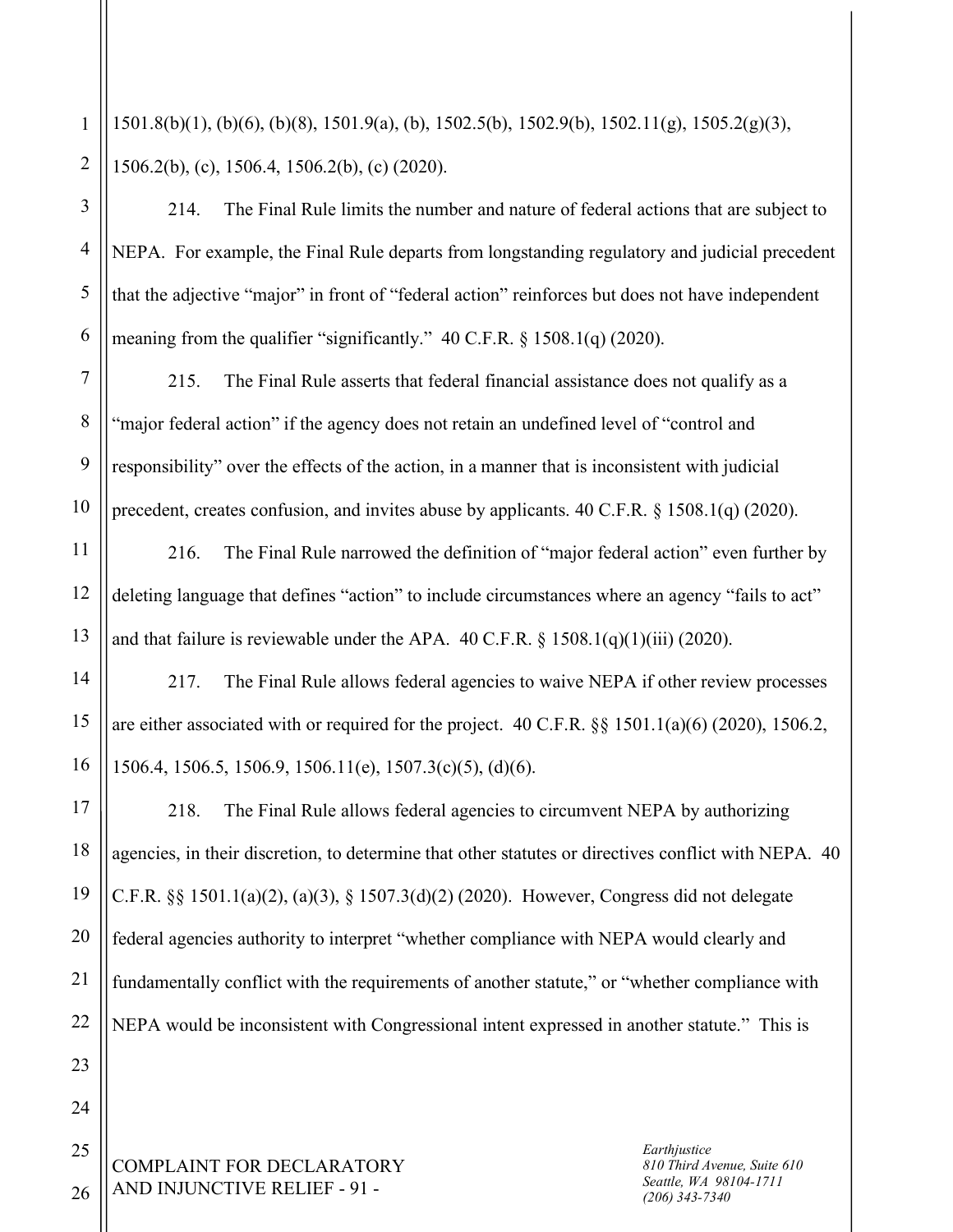1 2 also inconsistent with NEPA's statutory directive to apply the law to "the fullest extent possible," as well as judicial precedent prohibiting such a narrow reading of NEPA.

3 4 5 6 7 8 9 10 219. The Final Rule exempts certain categories of federal actions from the definition of "major federal action," including actions that have long been understood to trigger NEPA review, such as "loans, loan guarantees and other forms of financial assistance." 40 C.F.R. § 1508.1(q)(1)(vii) (2020). Similarly, the Final Rule characterizes the "action" for treaties and international conventions such that NEPA compliance would only be required for implementation of treaties and international conventions or agreements, 40 C.F.R. § 1508.1(q)(3)(i) (2020); the Final Rule eliminated the ratification of treaties from the definition of "proposals for legislation." 40 C.F.R. § 1508.17 (1978).

220. The Final Rule eliminates language from the 1978 regulations that programmatic EISs are sometimes required and language that they are specifically required under certain circumstances. 40 C.F.R. § 1502.4(b) (2020).

221. The Final Rule eviscerates the regulatory definition of "significance," which will reduce the number of actions deemed significant enough to trigger the preparation of an environmental impact statement. *Compare* 40 C.F.R. §§ 1501.3(a)(2) (2020), (b)(1), 1501.5(a), 1502.16(a)(1) *with* 40 C.F.R. §§ 1508.27 (1978), 1508.8. Specifically, the Final Rule eliminates the consideration of critical concerns like context, cumulative effects, scientific controversy, and effects to listed species from the evaluation of a federal action's significance. *Id.*

20 21 22 23 222. The Final Rule no longer prohibits the "piecemealing" or segmentation of agency actions by breaking them into individually less significant or relatively minor component parts. *Compare* 40 C.F.R. § 1501.3(b) (2020), 1501.9(e)(1) *with* 40 C.F.R. §§ 1508.25(a)(1) (1978),  $(a)(2)$ ,  $(a)(3)$ .

COMPLAINT FOR DECLARATORY AND INJUNCTIVE RELIEF - 92 -

*Earthjustice 810 Third Avenue, Suite 610 Seattle, WA 98104-1711 (206) 343-7340*

25 26

24

11

12

13

14

15

16

17

18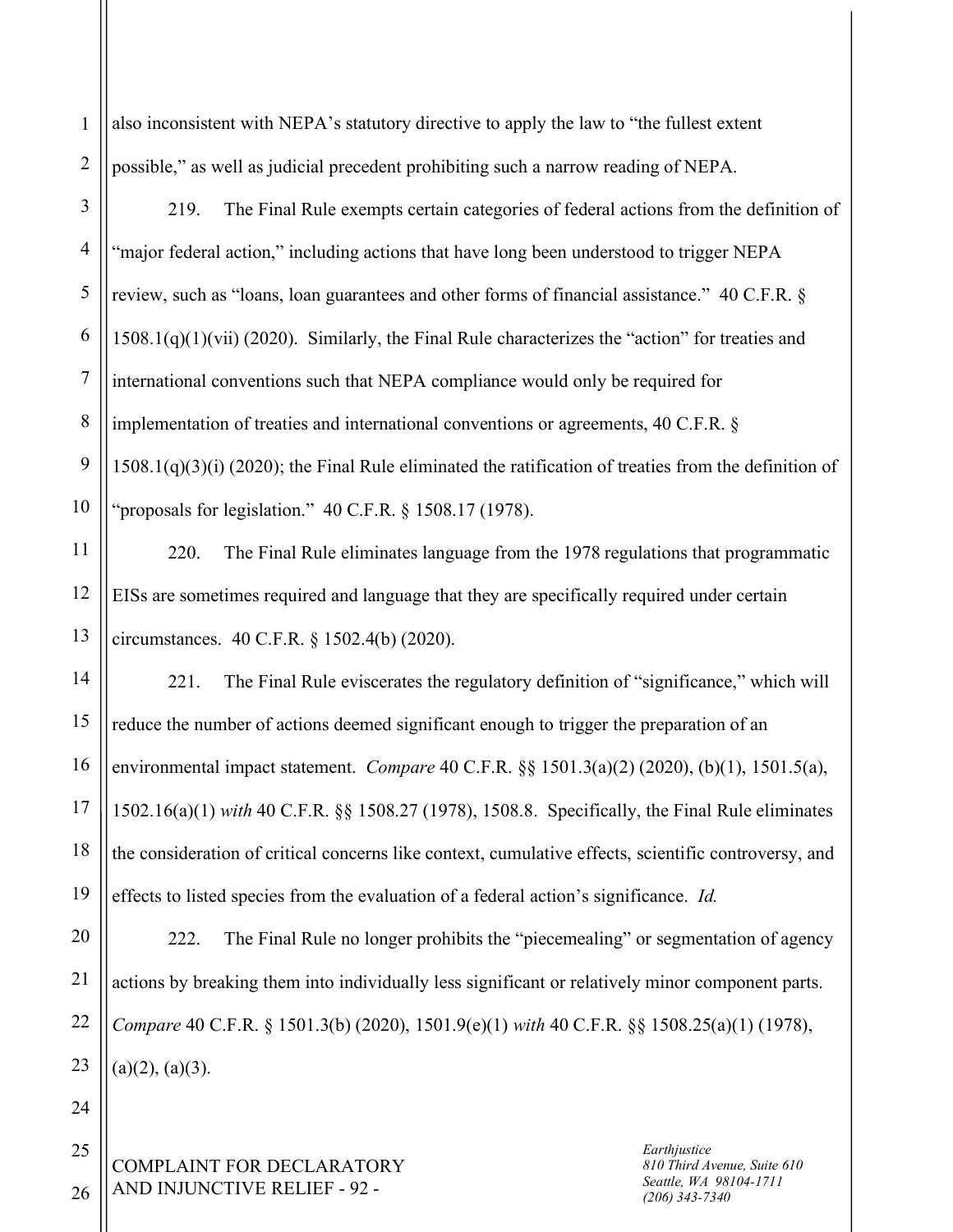1 2 3 4 5 6 7 8 9 10 11 12 13 223. The Final Rule substantially expands the scope and application of "categorical exclusions," normally a mechanism to simplify NEPA compliance for actions that do not individually or cumulatively have a significant effect on the environment. *Compare* 40 C.F.R. § 1508.1(d) (2020) *with* 40 C.F.R. § 1508.4 (1978). Instead, the Final Rule eliminates key factors that previously prevented the use of categorical exclusions for actions that "individually or cumulatively" may have impacts to the environment. *Id.* Regardless of whether extraordinary circumstances exist, the Final Rule allows federal agencies, in their sole discretion, to use a categorical exclusion if there are "circumstances that lessen the impacts or other conditions sufficient to avoid significant effects;" but does not require the utilization of these other "circumstances" or "conditions."  $40 \text{ C.F.R.}$  § 1501.4(b)(1) (2020). The Final Rule allows agencies to apply a different agency's categorical exclusion, a sweeping expansion of what should be a narrow exception tailored to a specific federal agency and its mission-specific undertakings. *Id.* at §§ 1506.3(d) (2020), 1507.3(f)(5).

224. The Final Rule authorizes multiple exceptions to the general rule that action may not be taken to advance a proposal pending finalization of the NEPA process, thereby allowing agencies and private applicants to commit resources before a decision is made (including without public comment), and "steamroll" decisions before environmental analysis is complete and the information shared with the public.

225. The Final Rule eliminates the requirement that agencies consider both "cumulative" and "indirect" effects from NEPA analysis. *Compare* 40 C.F.R. § 1508.1(g)(3) (2020) *with* 40 C.F.R. §§ 1502.16(b) (1978), 1508.25(c), 1508.4, 1508.7, 1508.8, 1508.27(b)(7). Indirect and cumulative effects are critical components of environmental impacts and in many cases, they are the most important issues of concern to the public and other stakeholders. For

COMPLAINT FOR DECLARATORY AND INJUNCTIVE RELIEF - 93 -

*Earthjustice 810 Third Avenue, Suite 610 Seattle, WA 98104-1711 (206) 343-7340*

14

15

16

17

18

19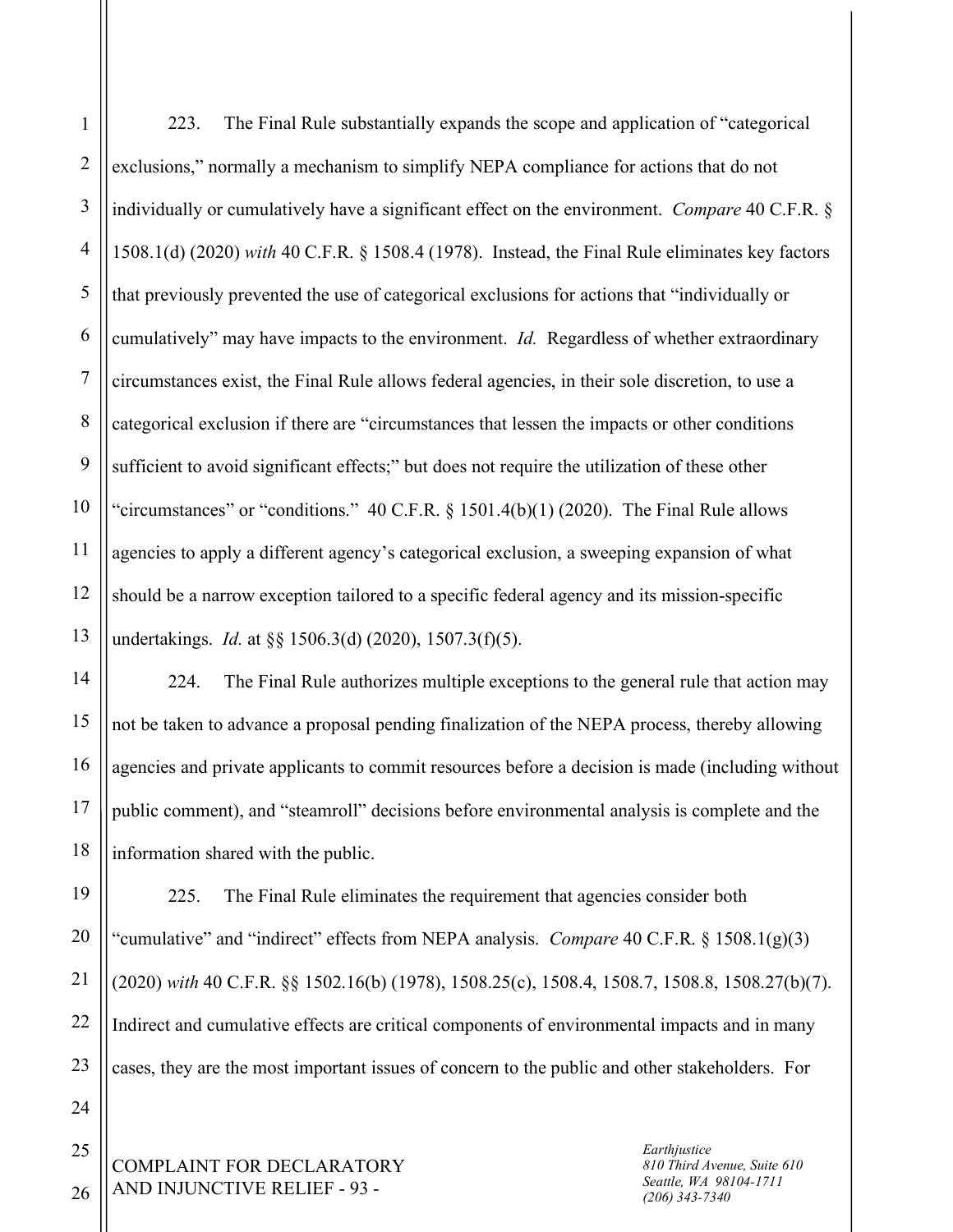1 2 3 example, allowing agencies to forgo consideration of cumulative and indirect effects will have profound adverse effects on the environment, particularly on the global climate, which is the ultimate example of indirect effects aggregated into cumulative effects. A robust indirect and cumulative effects analysis is essential to preventing the disproportionate impact of pollution and environmental degradation on people of color and low-income communities.

226. The Final Rule only requires NEPA to consider effects that have a "reasonably close causal relationship" with the proposed action, ruling out effects that are "remote in time and space" or "the product of a lengthy causal chain." 40 C.F.R. § 1508.1(g) (2020). Terms such as "reasonably close" and "lengthy" were not defined, inviting agencies to ignore decades of judicial and regulatory precedent interpreting the scope of review by claiming that foreseeable impacts do not have a "reasonably" close causal relationship to the proposed action. Without any standard against which to gauge these determinations, public and judicial accountability will be undermined, and efficiency in agency decision-making will not occur.

227. The Final Rule adopts a new definition of "reasonably foreseeable" that imports tort law concepts by linking impacts to what a "person of ordinary prudence" would consider "likely." 40 C.F.R.  $\S$ § 1508.1(g), (aa) (2020). But federal agencies using NEPA to evaluate risks and impacts are not "ordinary people:" they purport to be expert agencies applying technical analysis under standards developed over decades of experience. The new regulation will allow agencies to ignore impacts that are truly "foreseeable," simply because they may beyond the ken of an "ordinary" person.

228. The Final Rule limits the scope of NEPA's application to domestic federal agency actions, regardless of whether those actions have extraterritorial effects. 40 C.F.R. §

COMPLAINT FOR DECLARATORY AND INJUNCTIVE RELIEF - 94 -

*Earthjustice 810 Third Avenue, Suite 610 Seattle, WA 98104-1711 (206) 343-7340*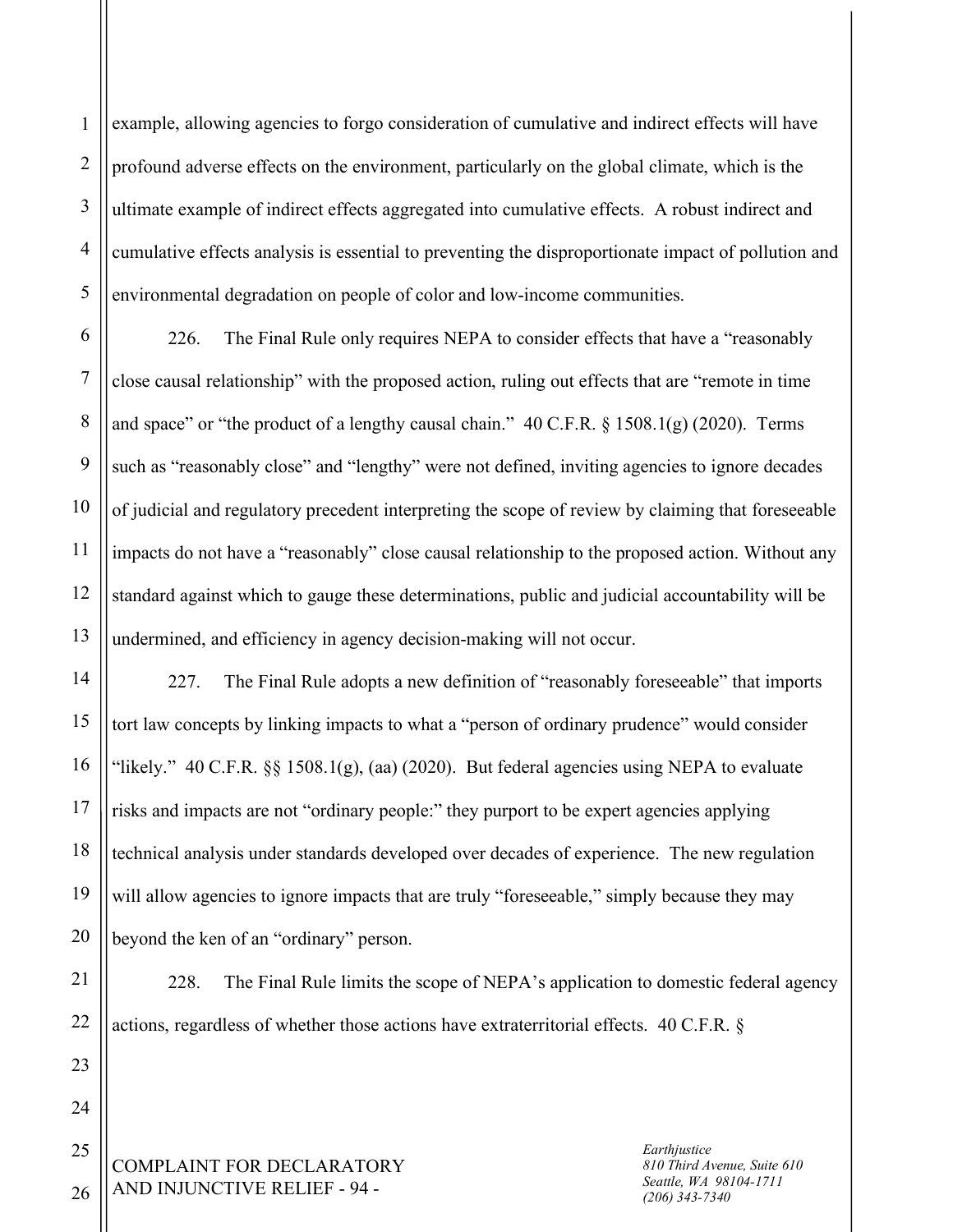$1508.1(q)(1)(i)$  (2020). This regulation is inconsistent with NEPA's statutory directive to "recognize the worldwide and long-range character of environmental problems."

3 4 5 6 7 8 9 10 12 229. The Final Rule does not require federal agencies to seek out and include information regarding the adverse impacts of federal agency actions, an important departure from the 1978 regulations. 40 C.F.R. § 1502.21 (2020). Instead, the duty to obtain information is waived if the cost of doing so is "unreasonable," an undefined term that invites abuse and provides no standards against which to evaluate compliance. *Id.* The Final Rule further asserts that agencies do not need to undertake "new scientific and technical research" to inform an EIS, *id.* at § 1502.23 (2020), in contravention to decades of precedent identifying the importance of new research when needed to accomplish NEPA's goals. Without this information, the environmental consequences of many federal actions will be unknown, in contravention to the congressional intent of NEPA.

13 14 15 16 230. The Final Rule also limits the discussion of alternatives, which has always represented the "heart" of the EIS process: indeed, the Final Rule strikes this keystone language from the 1978 regulations. 40 C.F.R. § 1502.14 (2020). The Final Rule constrains the range of alternatives considered in an EIS, providing that federal agencies need not consider alternatives not within the jurisdiction of the lead agency, *compare* 40 C.F.R. § 1502.14 (2020) *with* 40 C.F.R. § 1502.14(e) (1978), in contravention of precedent and governing caselaw.

231. The Final Rule revises the definition of "purposes and need" to highlight the applicant's preferred project purpose, 40 C.F.R. § 1502.13 (2020), diminishes the role of alternatives, *id.* at § 1502.14 (2020), and redefines "reasonable alternatives" such that alternatives focus on the needs of the applicant rather than the public and federal agency involved, *id.* at § 1508.1(z) (2020).

COMPLAINT FOR DECLARATORY AND INJUNCTIVE RELIEF - 95 -

*Earthjustice 810 Third Avenue, Suite 610 Seattle, WA 98104-1711 (206) 343-7340*

26

1

2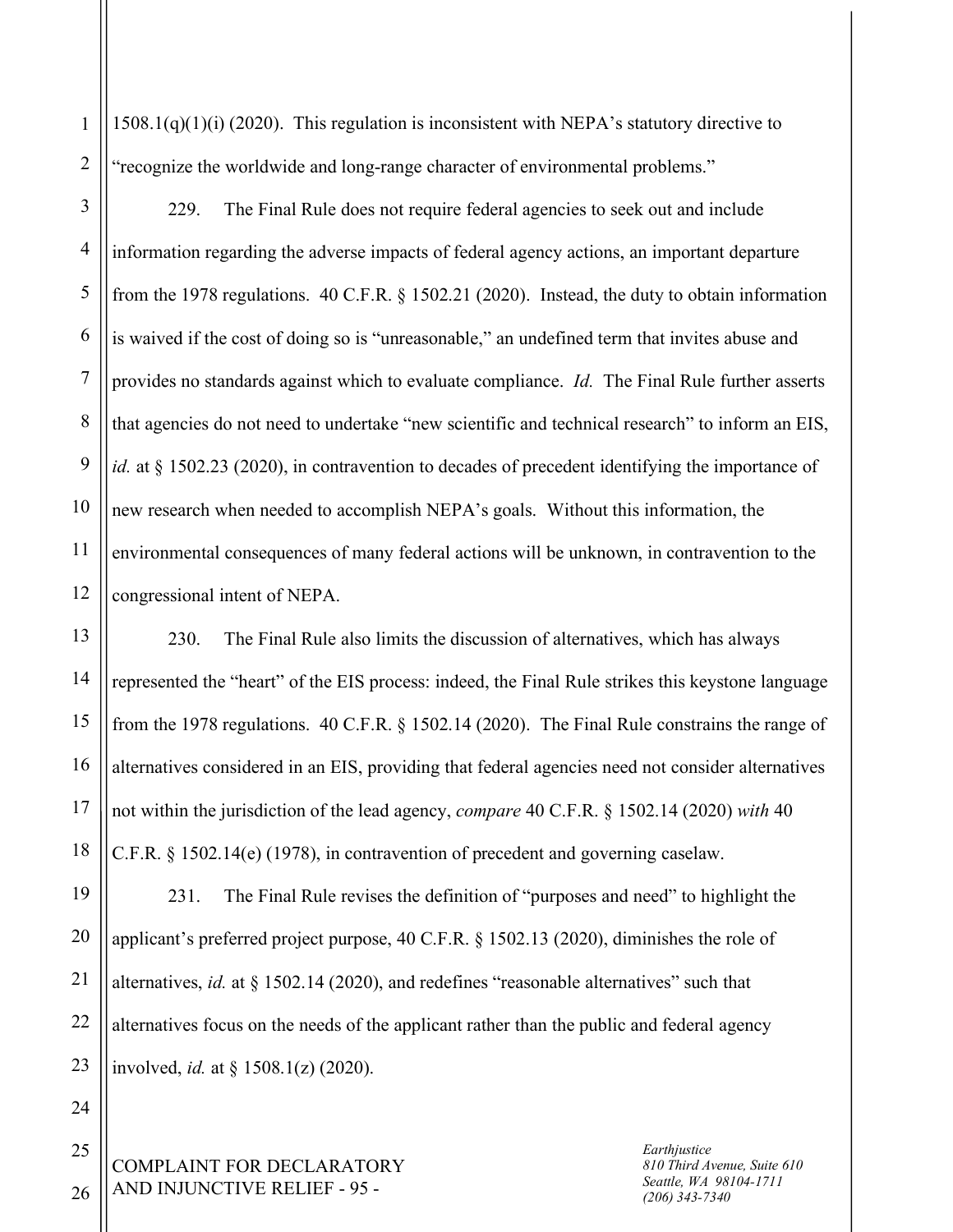1

232. The Proposed Rule required contractors to execute a disclosure statement specifying that they have no financial or other interest in the outcome of the project. In one of the only substantive changes to the Proposed Rule, the Final Rule instead requires contractors to submit a disclosure statement to the lead agency that specifies any financial or other interest in the outcome of the action. 40 C.F.R. § 1506.5(b)(4) (2020). Thus, the Final Rule authorizes conflicts of interest, so long as they are disclosed to the federal agency; but there is no requirement that the public be informed of a contractor's conflict of interest. *Id.*

233. The Final Rule undermines public participation in the NEPA process, even though public involvement is one of NEPA's "twin aims." For example, the Final Rule eliminates a requirement to circulate draft EISs that satisfy NEPA standards, meaning that agencies could circulate incomplete or misleading draft EISs that undercut the public's ability to comment. 40 C.F.R. § 1502.9 (2020). The Final Rule eliminates the scoping process for EAs, an important step that allows the public to provide comment to federal agencies regarding developing alternatives for further review. *Id*. at § 1501.9(a). The Final Rule imposes a 30-day timeline for comment on Final EISs, even in instances where there are changes in the project considered in a draft EIS, with no discretion for extensions, *id.* at § 1506.11, and eliminates a requirement in the 1978 regulations that EISs be available for 15 days before a public hearing, allowing agencies to schedule hearings without allowing the public meaningful time to review EISs prior to such a hearing. 40 C.F.R. § 1506.6(c)(2) (1978).

234. The Final Rule imposes obligations on the public to provide technically specific and detailed comments on an agency action, but many commenters, including Plaintiffs, have useful environmental, cultural, social, or other knowledge that should be brought to bear in agency decision-making, but lack the technical knowledge to express that information consistent

COMPLAINT FOR DECLARATORY AND INJUNCTIVE RELIEF - 96 -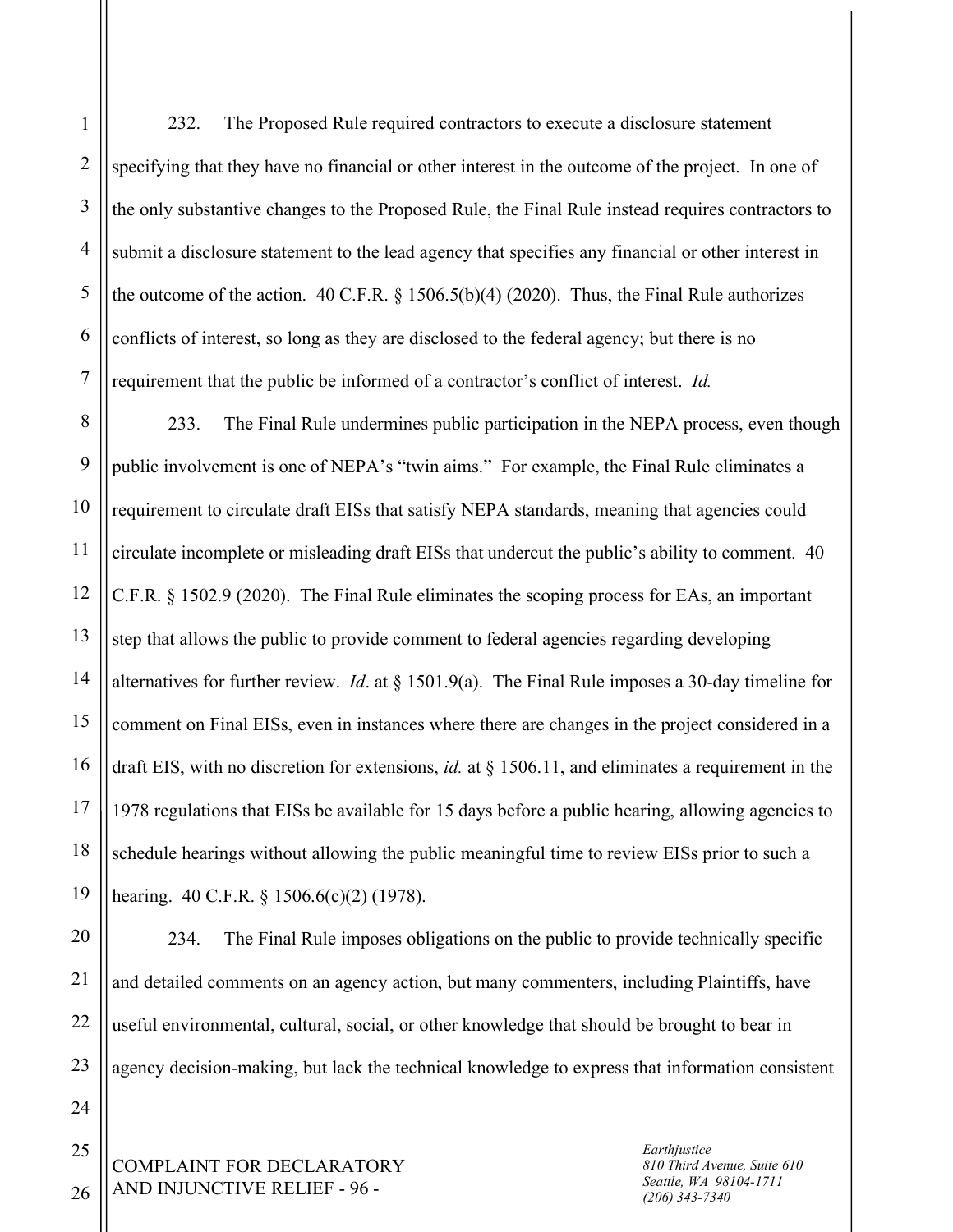2 3 4 5 with the undefined requirements of the Final Rule. 40 C.F.R. § 1503.3 (2020). Commenters must not only provide "data sources and methodologies supporting the proposed changes" to a proposed agency action, but also comment on the "economic and employment impacts" of that change, issues that they may or may not have anything to say, or the expertise and resources to bring to bear. *Id*. at § 1503.3(a).

6 7 8 9 10 11 12 13 14 15 16 17 18 235. The Final Rule allows agencies to respond to public comments without detailed explanation and citation to authorities,  $40 \text{ C.F.R.}$  § 1503.4 (a)(5) (2020), makes responding to comments permissive rather than obligatory by changing "shall" to "may," *id.* at § 1503.4 (a), and broadens the agency's discretion to respond to substantive public comments generically rather than specifically, *id.* at §§ 1503.4 (a), (a)(5). The Final Rule eliminates the requirement that a federal agency "assess and consider" public comments and instead allows a brief summary of comments, *id*. at §§ 1503.4(a), § 1502.17, replaces the requirement to assess and consider comments with a statement "certifying" that the agency "considered" the comments, *id.* at § 1505.2, and in an effort to shift the burden for judicial review, imposes a "conclusive presumption" that an agency has considered all comments and other information during the comment process, *id.* at § 1505.2(b). Coupled with the changes to the public's comment obligations, these changes raise the bar for the public in commenting during the NEPA process while lowering the bar for agencies to respond to those comments.

236. The Final Rule imposes arbitrary and unworkable page and time limits, which will undermine the NEPA process and increase conflict and litigation around NEPA reviews rather than promoting efficiency. 40 C.F.R. §§ 1501.5(f) (2020), § 1501.10, § 1502.7, §  $1508.1(v)$ .

COMPLAINT FOR DECLARATORY AND INJUNCTIVE RELIEF - 97 -

*Earthjustice 810 Third Avenue, Suite 610 Seattle, WA 98104-1711 (206) 343-7340*

26

19

20

21

22

23

24

25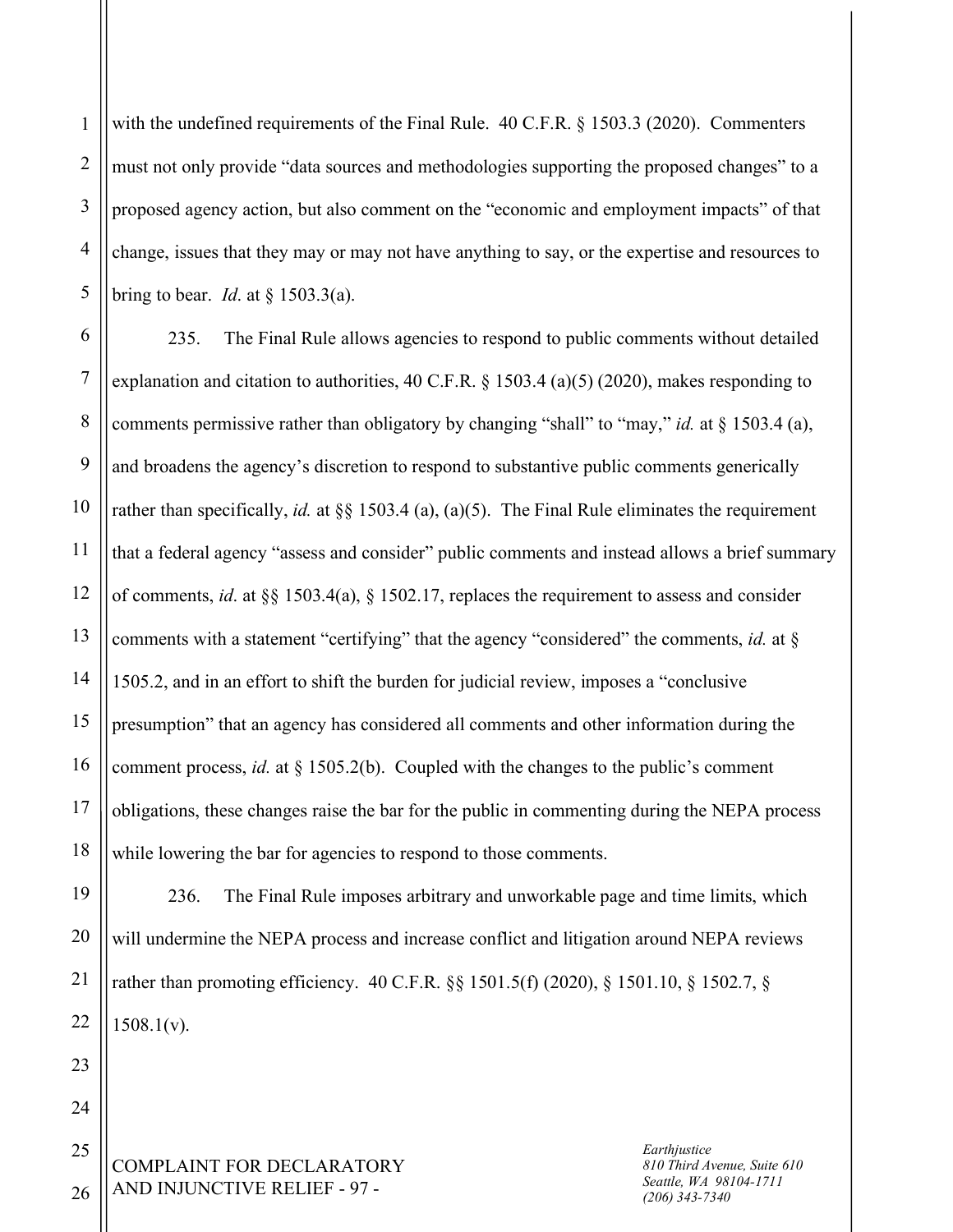1

2

3

237. The Final Rule redefines "final agency action" for purposes of APA review to limit reviews of NEPA compliance where no "record of decision" or formal decision document is created, for example, where an agency fails to undertake an otherwise required environmental analysis (e.g., a failure to act). 40 C.F.R.  $\S$  1508.1(q)(1)(iii) (2020). The effort is contrary to settled precedent and serves only to unlawfully constrain judicial review.

238. Contrary to judicial precedent disfavoring the practice, the Final Rule allows agencies to impose "bond and security" requirements on plaintiffs seeking administrative and judicial review of agency decisions. 40 C.F.R. § 1500.3(c) (2020). Plaintiffs will be required to divert organizational assets in order to participate in a public review process guaranteed by statute.

239. The Final Rule states that "it is the Council's intention that the regulations ... create no presumption that violation of NEPA is a basis for injunctive relief or for a finding of irreparable harm" and that "it is also the Council's intention that minor, nonsubstantive errors that have no effect on agency decision-making shall be considered harmless and shall not invalidate an agency action." 40 C.F.R. § 1500.3(d). The Final Rule misstates current law, and impinges upon the role of the judiciary to assess whether a party has demonstrated irreparable harm and whether a legal violation is "harmless error."

240. The Final Rule is a sweeping alteration of the legal framework for environmental review and public engagement.

241. The effective date of the Final Rule is September 14, 2020.

242. The Final Rule states that "No more than 12 months after September 14, 2020 ... each agency shall develop or revise, as necessary, proposed procedures to implement the regulations in this subchapter, including to eliminate any inconsistencies with the regulations in

COMPLAINT FOR DECLARATORY AND INJUNCTIVE RELIEF - 98 -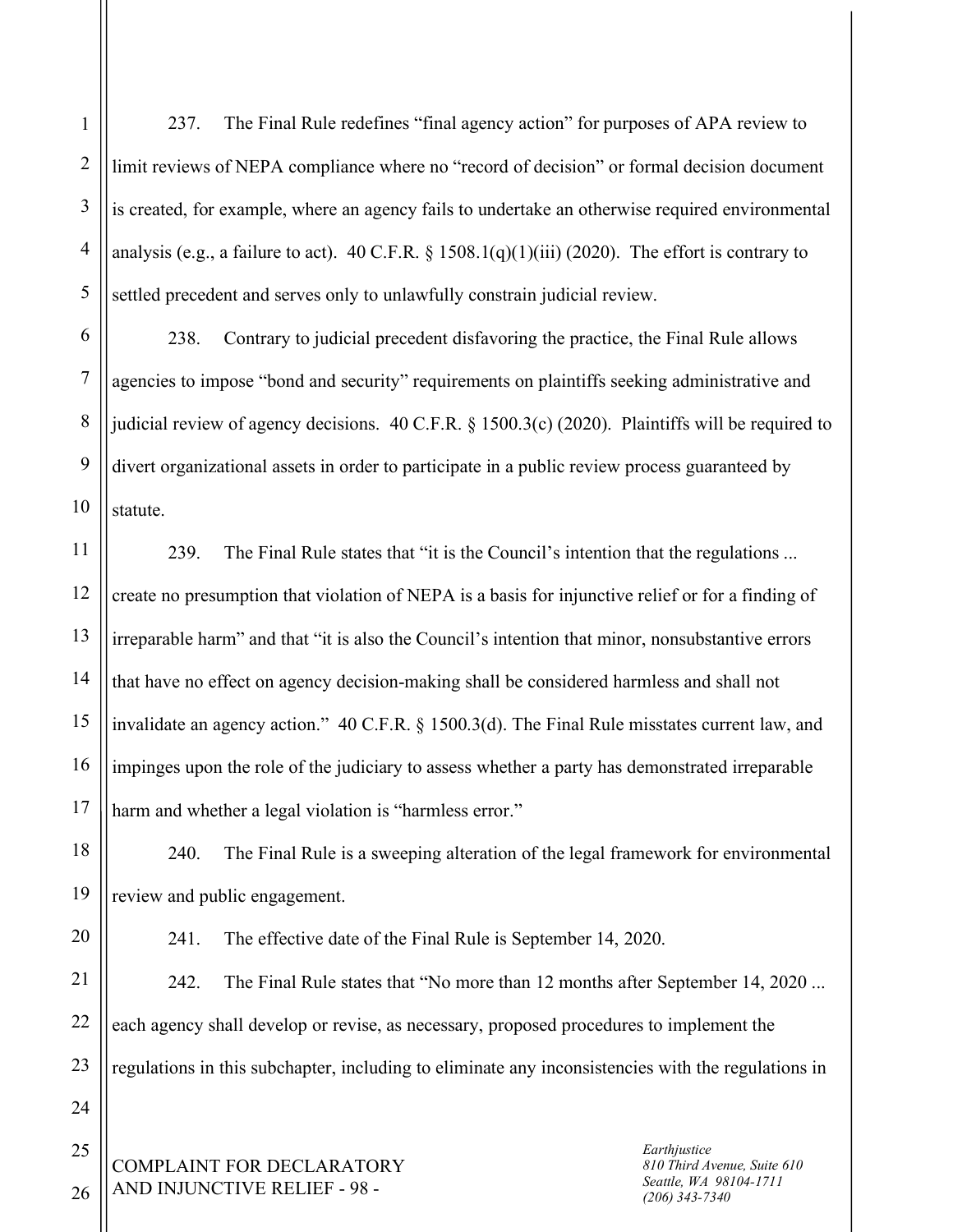| $\mathbf{1}$   | this subchapter  Except for agency efficiency (see paragraph (c) of this section) or as otherwise                           |
|----------------|-----------------------------------------------------------------------------------------------------------------------------|
| $\overline{2}$ | required by law, agency NEPA procedures shall not impose additional procedures or                                           |
| 3              | requirements beyond those set forth in the regulations in this subchapter." 40 C.F.R. §                                     |
| $\overline{4}$ | $1507.3(b)$ .                                                                                                               |
| 5              | <b>CLAIMS FOR RELIEF</b>                                                                                                    |
| 6              | FIRST CLAIM FOR RELIEF                                                                                                      |
| 7              | Violation of the National Environmental Policy Act and the Administrative Procedure Act:<br>Failure to Prepare an EA or EIS |
| 8<br>9         | Plaintiffs re-allege, as if fully set forth herein, every allegation contained in the<br>243.                               |
| 10             | preceding paragraphs.                                                                                                       |
| 11             | NEPA is America's "basic national charter for protection of the environment." 40<br>244.                                    |
|                | C.F.R. § 1500.1 (1978). NEPA requires all agencies of the federal government to prepare a                                   |
| 12             | "detailed statement" analyzing the environmental effects of, and reasonable alternatives to, all                            |
| 13             | "major Federal actions significantly affecting the quality of the human environment." 42 U.S.C.                             |
| 14             | $\S$ 4332(2)(C). This statement is commonly known as an environmental impact statement.                                     |
| 15             | Under the CEQ regulations in effect while CEQ considered, proposed, and<br>245.                                             |
| 16             | promulgated the Final Rule, a "major federal action" upon which an EIS may be required                                      |
| 17             | included "new or revised agency rules [and] regulations." 40 C.F.R. § 1508.18(a) (1978). The                                |
| 18             | environmental effects that must be considered in an EIS include "indirect effects, which are                                |
| 19             | caused by the action and are later in time or farther removed in distance, but are still reasonably                         |
| 20             | foreseeable," as well as direct effects. 40 C.F.R. § 1508.8 (1978). An EIS must also consider                               |
| 21             | the cumulative impacts of the proposed action, that is, the environmental impacts that result                               |
| 22             | "from the incremental impact of the action when added to other past, present, and reasonably                                |
| 23             |                                                                                                                             |
| 24             |                                                                                                                             |
| 25             | Earthjustice<br>COMPLAINT FOR DECLARATORY<br>810 Third Avenue, Suite 610                                                    |

 $_{26} \parallel$  AND INJUNCTIVE RELIEF - 99 -

*Seattle, WA 98104-1711 (206) 343-7340*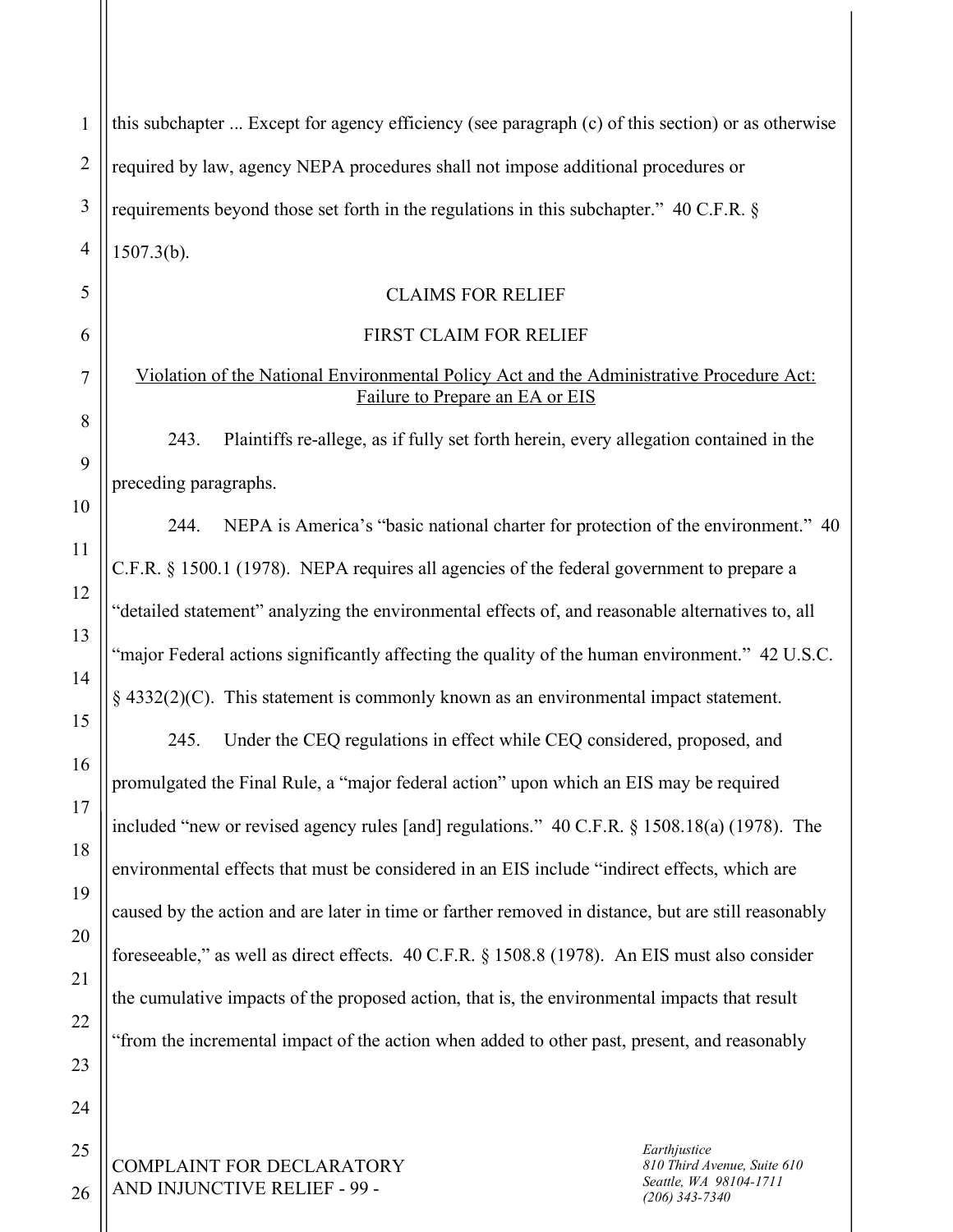1 2 foreseeable future actions." 40 C.F.R. § 1508.7 (1978); *see also* 40 C.F.R. § 1508.27(b)(7) (1978).

246. The purpose of an EIS is to inform federal agency decision-makers as well as the public of the significant environmental impacts of the proposed action, means to mitigate those impacts, and reasonable alternatives that may have reduced environmental effects.

3

4

5

6

7

8

247. CEQ is a federal agency subject to NEPA.

248. CEQ's issuance of the Final Rule is a "major federal action significantly affecting the quality of the human environment."  $42 \text{ U.S.C.} \$   $4332(2)(\text{C})$ .

9 10 11 12 13 14 15 16 17 18 249. In issuing the Final Rule, CEQ did not prepare an EA, EIS, or any NEPA documentation at all. Responding to the fact that CEQ prepared "special environmental assessments" for the original 1978 regulations and 1986 amendment, CEQ noted that "long-prior voluntary decisions do not forever establish that CEQ has an obligation to apply the CEQ's regulations to changes to those regulations." 85 Fed. Reg. at 43,353. Instead, CEQ insisted that because the Final Rule "would not authorize any activity or commit resources to a project that may affect the environment," preparation of an EA or EIS was not required. *Id.* at 43,354. CEQ also stated that preparing an EA for the Final Rule "would not meaningfully inform CEQ or the public," and that there was no precedent for applying the 1978 regulations "to a rule that revises those same regulations." *Id.*

250. Because the Final Rule is a major federal action significantly affecting the quality of the human environment within the meaning of 42 U.S.C. § 4332(2)(C), CEQ violated NEPA by failing to prepare and circulate either an EA or an EIS for public comment prior to the publication of the Final Rule. Public comments on the Proposed Rule, including comments submitted by Plaintiffs, highlighted the significant environmental impact that will result from

COMPLAINT FOR DECLARATORY AND INJUNCTIVE RELIEF - 100 -

*Earthjustice 810 Third Avenue, Suite 610 Seattle, WA 98104-1711 (206) 343-7340*

25 26

19

20

21

22

23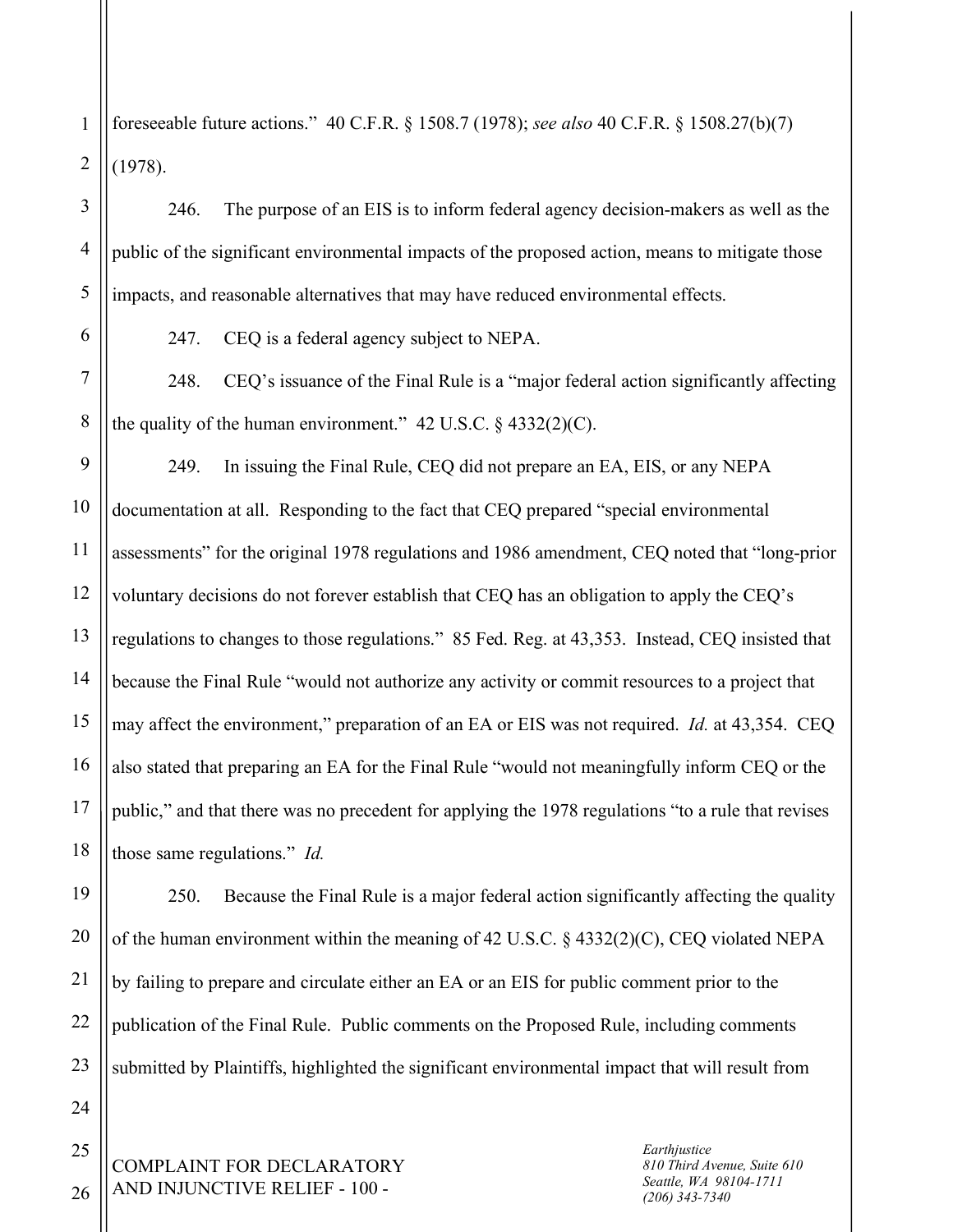1 2 3 4 5 6 7 8 9 10 CEQ's decision to adopt the Final Rule. For example, the Final Rule will have a significant environmental impact because it substantially reduces the scope and applicability of NEPA to meet the explicit goal of expediting development and resource extraction projects as directed by EO 13807. Indeed, CEQ promulgated the Final Rule to achieve EO 13807's mandate to streamline federal approvals for consequential, high-impact projects like pipelines and energy generation, production, and transmission projects. Assuming that the premise of the Final Rule is correct—that the Final Rule will expedite the approval and construction of many such projects with potential significant environmental impacts—then it unavoidably follows that the Final Rule itself will have significant environmental impacts that CEQ must consider in an EIS or, at the very least, an EA.

251. Consistent with NEPA, an EIS, or at least an EA, on the Final Rule should have considered the adverse environmental and health impacts of replacing the 1978 regulations with the Final Rule and identified alternative approaches that could meet the objectives of the rulemaking without significant environmental impacts.

15 16 17 18 19 20 21 252. To satisfy NEPA, an EA or EIS on the Final Rule should also have analyzed the environmental justice impacts of abandoning the 1978 regulation's robust standards for environmental analysis. Environmental justice communities are disproportionately affected by pollution and other environmental and health hazards. These communities have the most to lose from the truncated NEPA process set forth in the Final Rule that narrows NEPA's applicability, ignores cumulative and indirect impacts, reduces the range of alternatives, and raises the bar for both public participation and judicial review.

253. Consideration of the environmental justice implications of the Final Rule is required both by NEPA and EO 12898.

COMPLAINT FOR DECLARATORY AND INJUNCTIVE RELIEF - 101 -

*Earthjustice 810 Third Avenue, Suite 610 Seattle, WA 98104-1711 (206) 343-7340*

26

22

23

24

25

11

12

13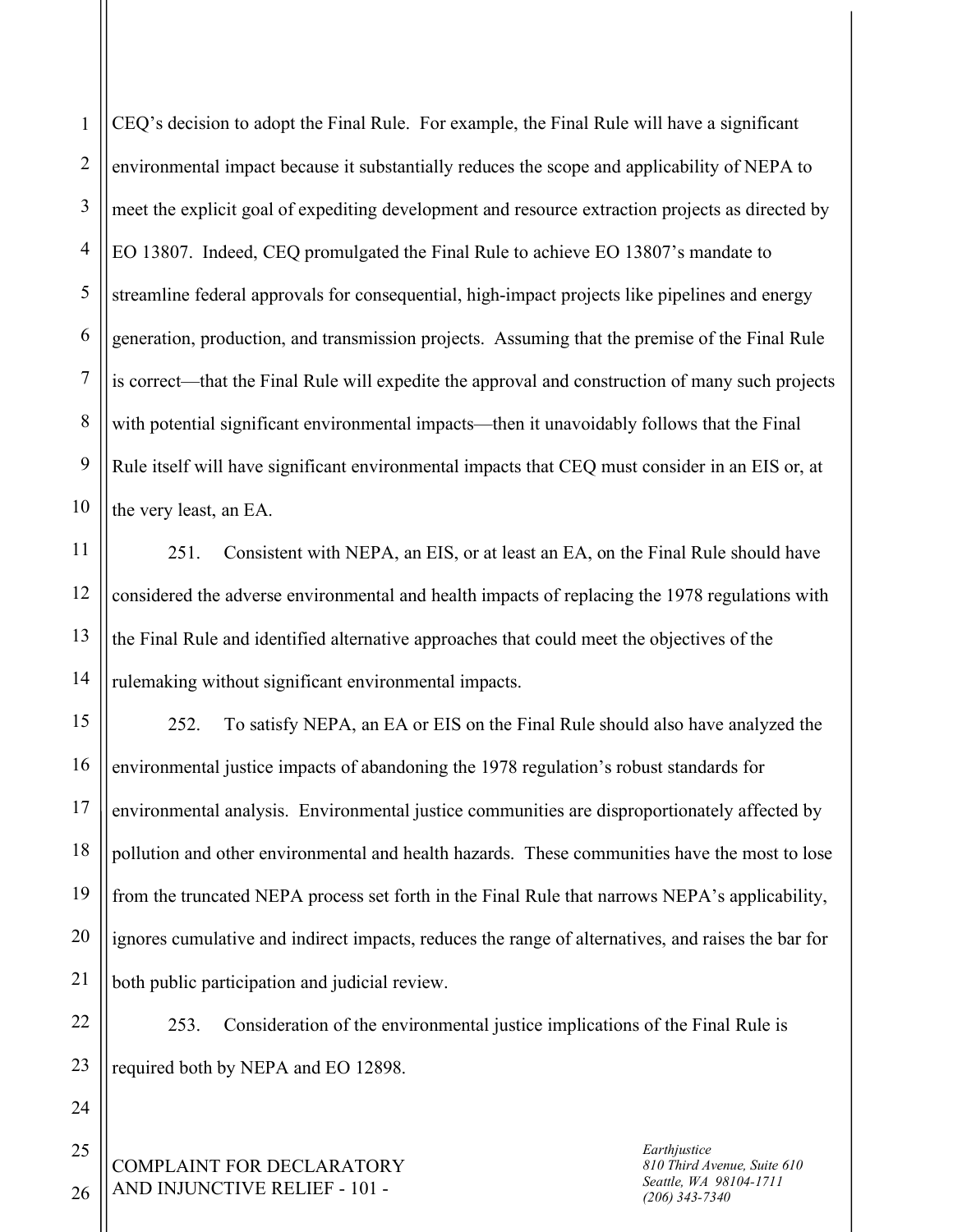1

254. An EA or EIS on the Final Rule should have been prepared that would also have assessed the impact of the Final Rule on efforts to limit greenhouse gas emissions that contribute to global climate change, as well as efforts to evaluate how a changing climate affects proposed projects that are under review. As noted above, the Final Rule limits the requirement that federal agencies consider the climate-related effects of their actions. This is a significant impact that NEPA required CEQ to assess in an EA or EIS.

255. An EA or EIS on the Final Rule should have been prepared that considered the extent to which the Final Rule's changes will affect agencies' ability to take other cumulative effects into consideration in their decision-making. Agencies such as the U.S. Army Corps of Engineers, U.S. Forest Service, BLM, and others make decisions that individually may not have significant impacts but that cumulatively have such impacts in conjunction with other federal, state, local, and private actions. By precluding these agencies from considering such impacts in their NEPA decision-making, the Final Rule will have a significant adverse environmental impact that should have been considered in an EA or EIS.

256. CEQ's promulgation of the Final Rule without preparing an EA or EIS that: (a) examines a reasonable range of alternatives; (b) has a statement of purpose and need that corresponds to the agencies' proposed action; (c) identifies the correct no action alternative baseline for comparing and assessing direct, indirect, and cumulative environmental effects; (d) uses high quality scientific information; and (e) examines the overarching direct, indirect, and cumulative environmental effects of the Final Rule is arbitrary, capricious, an abuse of discretion, and otherwise not in accordance with law, in violation of NEPA and the APA, 5 U.S.C. § 706(2).

COMPLAINT FOR DECLARATORY AND INJUNCTIVE RELIEF - 102 -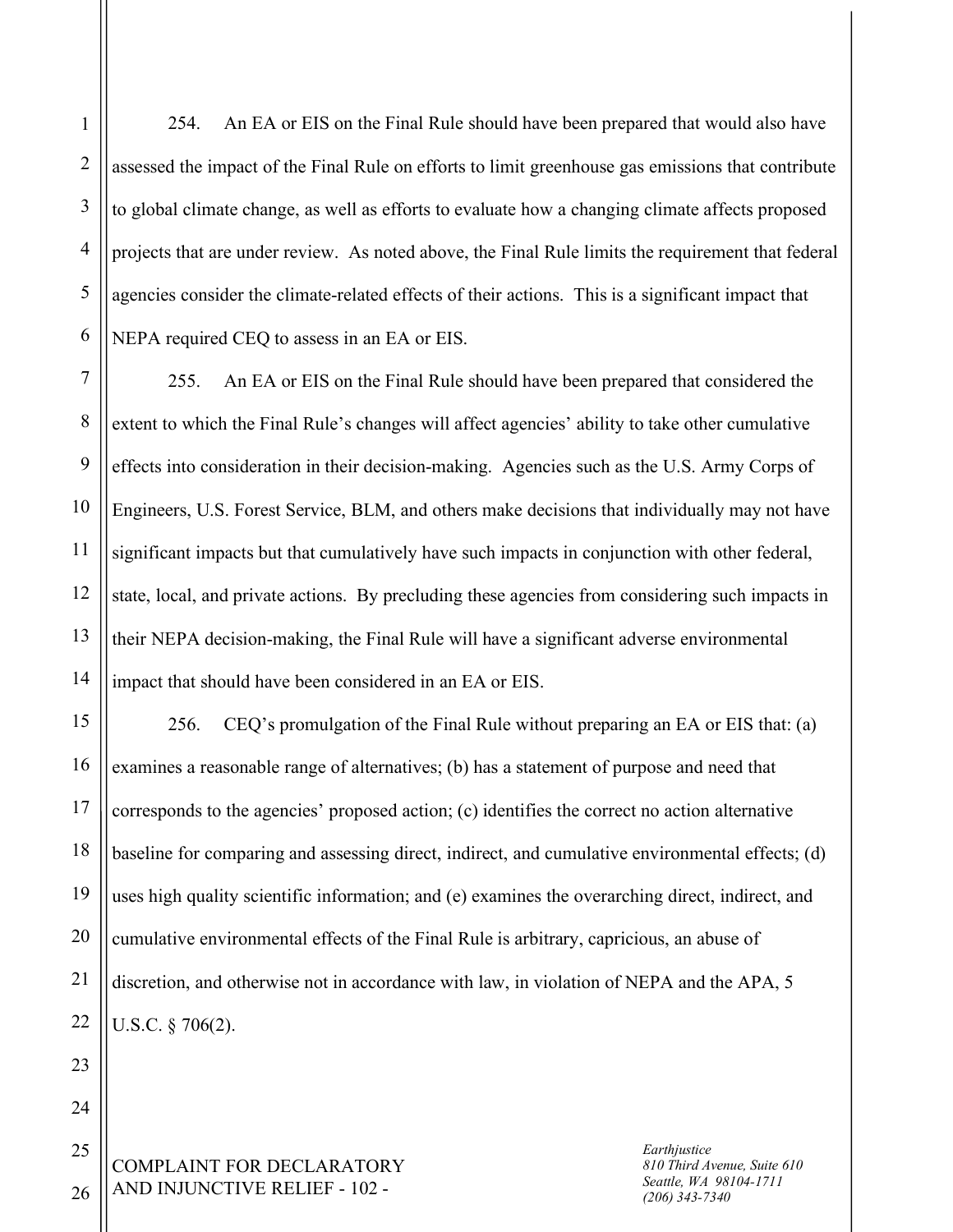#### SECOND CLAIM FOR RELIEF

# Violation of the National Environmental Policy Act and Administrative Procedure Act: Failure to Review Environmental Justice Impacts

257. Plaintiffs re-allege, as if fully set forth herein, every allegation contained in the preceding paragraphs.

258. In adopting NEPA, Congress placed environmental justice concerns at the core of the statute by recognizing that each person "should enjoy a healthful environment" and by premising the entire requirement for an environmental impact statement on "major Federal actions significantly affecting the quality of the <u>human</u> environment."  $42 \text{ U.S.C.}$  §  $4332(\text{C})$ (emphasis added).

259. Beginning with Executive Order 12898 in 1994 and continuing with CEQ's 1997 "Environmental Justice Guidance under the National Environmental Policy Act" Guidance and the 2016 Federal Interagency Working Group report "Promising Practices for EJ Methodologies in NEPA Reviews," CEQ has developed longstanding policies and practices that rely on advancing environmental justice through NEPA.

260. In the Final Rule, CEQ acknowledged that it was required to analyze the effect of its proposal on Executive Order 12898, and asserted that it "analyzed this final rule and determined that it would not cause disproportionately high and adverse human health or environmental effects on minority populations and low-income populations." 85 Fed. Reg. at 43,356. CEQ failed to provide factual support for this assertion.

261. Nothing in the Final Rule provides rational reasons for departing from CEQ's longstanding policy and practice of fully analyzing the environmental justice impacts of its actions through a NEPA review. Many provisions in the Final Rule will have a disparate and adverse impact on communities of color and low-income communities. These provisions include

COMPLAINT FOR DECLARATORY AND INJUNCTIVE RELIEF - 103 -

*Earthjustice 810 Third Avenue, Suite 610 Seattle, WA 98104-1711 (206) 343-7340*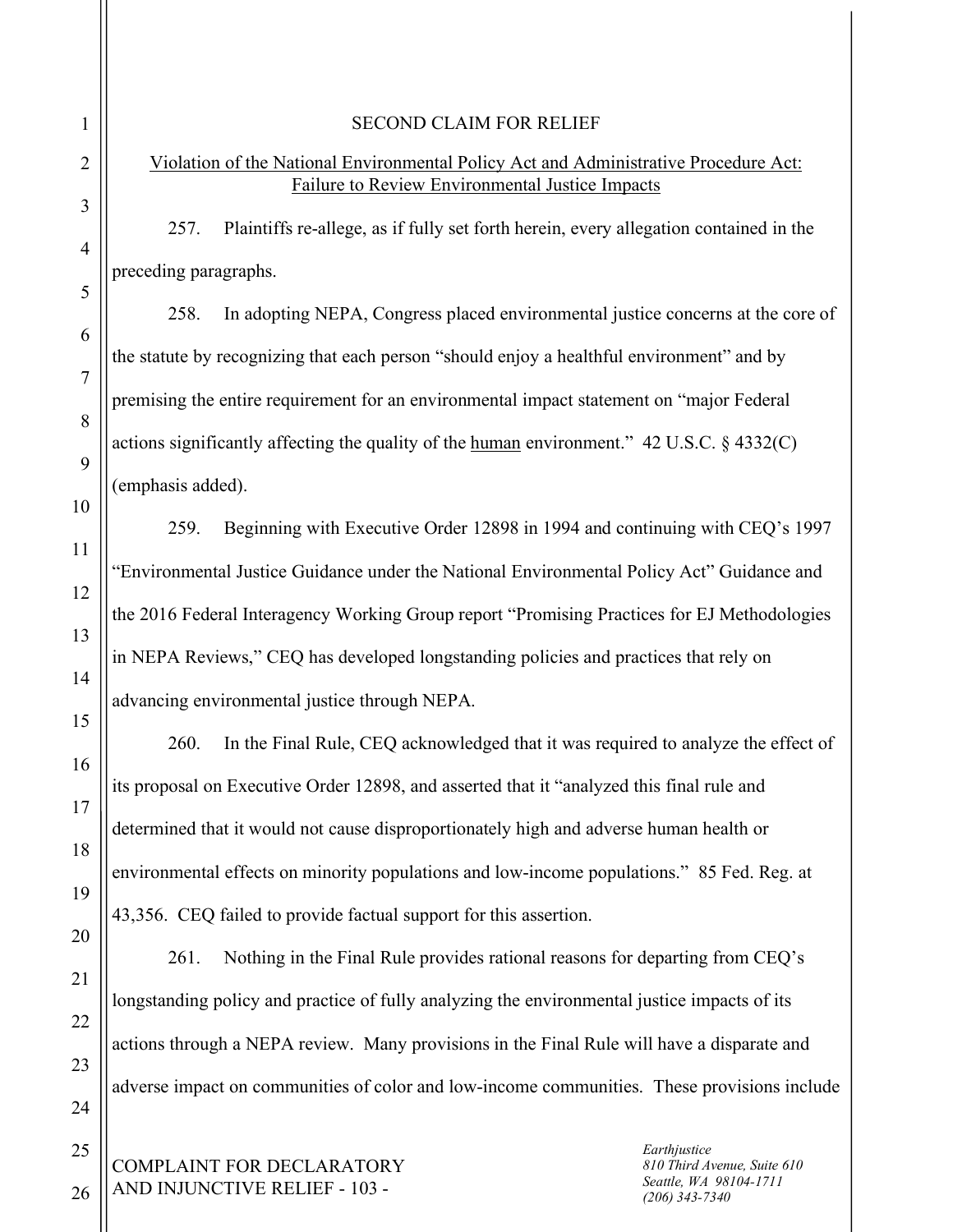2 3 but are not limited to imposing arbitrary page limits, redefining "major federal action," striking required cumulative impact analysis, authorizing the imposition of a bond requirement to participate in the NEPA process, and allowing collective responses to public comments.

4 5 6 7 8 9 10 262. CEQ claimed that environmental justice effects should be analyzed only at the point of action agency project implementation, 85 Fed. Reg. at 43,356. To the contrary, CEQ has an obligation under NEPA and the 1978 implementing regulations to assess environmental justice impacts in its rulemaking, especially when considering changes to longstanding regulations that, among other changes that will disproportionately affect environmental justice communities, eliminate requirements to consider indirect and cumulative impacts on overburdened communities that already bear disproportionate impacts of past harmful actions.

11 12 13 14 15 16 17 18 19 20 263. NEPA has been an essential mechanism for ensuring that disenfranchised and underrepresented communities have voice in major federal actions. The sweeping changes in the Final Rule will fundamentally alter nearly every step of the NEPA review process, and yet because CEQ did not engage in a NEPA analysis of the Final Rule, there is no explanation or analysis of how the development and implementation of the Final Rule will affect implementation of Executive Order 12898; if the Final Rule is consistent with CEQ's 1997 environmental justice guidance; or how the Final Rule will affect environmental justice communities themselves. CEQ acknowledged that commenters raised these issues, 85 Fed. Reg. at 43,356, but insisted that the Final Rule would not result in any adverse environmental impacts. *Final Rule Response to Comments* (June 30, 2020) at 34.

21 22 23 264. CEQ's decision to adopt the Final Rule without analyzing how the Rule and its implementation would affect the environmental justice mandates in Executive Order 12898, how the Final Rule affects with CEQ's 1997 environmental justice guidance, or how the Final Rule

COMPLAINT FOR DECLARATORY AND INJUNCTIVE RELIEF - 104 -

*Earthjustice 810 Third Avenue, Suite 610 Seattle, WA 98104-1711 (206) 343-7340*

26

24

25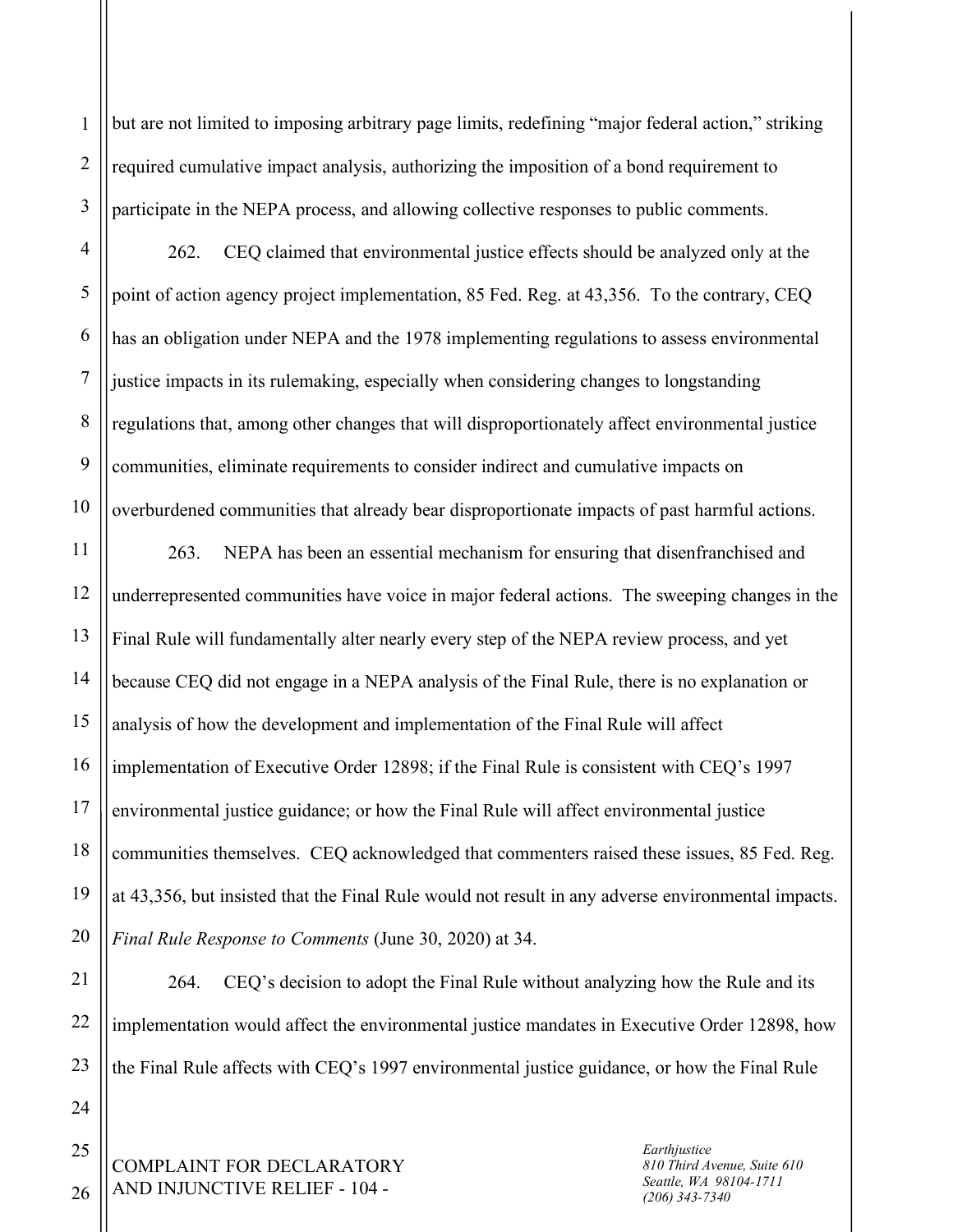| $\mathbf{1}$   | will affect environmental justice communities themselves is arbitrary, capricious, an abuse of                                          |
|----------------|-----------------------------------------------------------------------------------------------------------------------------------------|
| $\overline{2}$ | discretion, and otherwise not in accordance with law, in violation of NEPA and the APA, 5                                               |
| 3              | U.S.C. $\S$ 706(2).                                                                                                                     |
| $\overline{4}$ | THIRD CLAIM FOR RELIEF                                                                                                                  |
| 5              | Violation of the National Environmental Policy Act and Administrative Procedure Act:<br>CEQ's Arbitrary and Capricious Decision-Making  |
| 6              | Plaintiffs re-allege, as if fully set forth herein, every allegation contained in the<br>265.                                           |
| $\overline{7}$ | preceding paragraphs.                                                                                                                   |
| 8              | CEQ's issuance of the Final Rule is a "final agency action" subject to judicial<br>266.                                                 |
| 9              | review under the APA. 5 U.S.C. § 704.                                                                                                   |
| 10             | The APA provides that courts must "hold unlawful and set aside agency action,<br>267.                                                   |
| 11<br>12       | findings, and conclusions found to be  arbitrary, capricious, an abuse of discretion, or                                                |
| 13             | otherwise not in accordance with law." $5$ U.S.C. $\S$ 706(2)(A).                                                                       |
| 14             | The Supreme Court has clarified that an agency action is arbitrary and capricious<br>268.                                               |
| 15             | for purposes of the APA "if the agency has relied on factors which Congress has not intended it                                         |
| 16             | to consider, entirely failed to consider an important aspect of the problem, offered an explanation                                     |
| 17             | for its decision that runs counter to the evidence before the agency, or is so implausible that it                                      |
| 18             | could not be ascribed to a difference in view or the product of agency expertise." Motor Vehicles                                       |
| 19             | Mfrs v. State Farm, 463 U.S. 29, 43 (1983). The agency "must examine the relevant data and                                              |
| 20             | articulate a satisfactory explanation for its action including a rational connection between the                                        |
| 21             | facts found and the choice made." <i>Id.</i> Moreover, "an agency changing course" is "obligated to                                     |
| 22             | supply a reasoned analysis for the change" beyond what would be required if the agency were                                             |
| 23             | operating on a clean slate. Id. at 42; see also Organized Vill. of Kake v. U.S. Dep't of                                                |
| 24             | <i>Agriculture</i> , 795 F.3d 956, 968 (9th Cir. 2015) ("[E]ven when reversing a policy after an                                        |
| 25             | Earthjustice                                                                                                                            |
| 26             | COMPLAINT FOR DECLARATORY<br>810 Third Avenue, Suite 610<br>Seattle, WA 98104-1711<br>AND INJUNCTIVE RELIEF - 105 -<br>$(206)$ 343-7340 |
|                |                                                                                                                                         |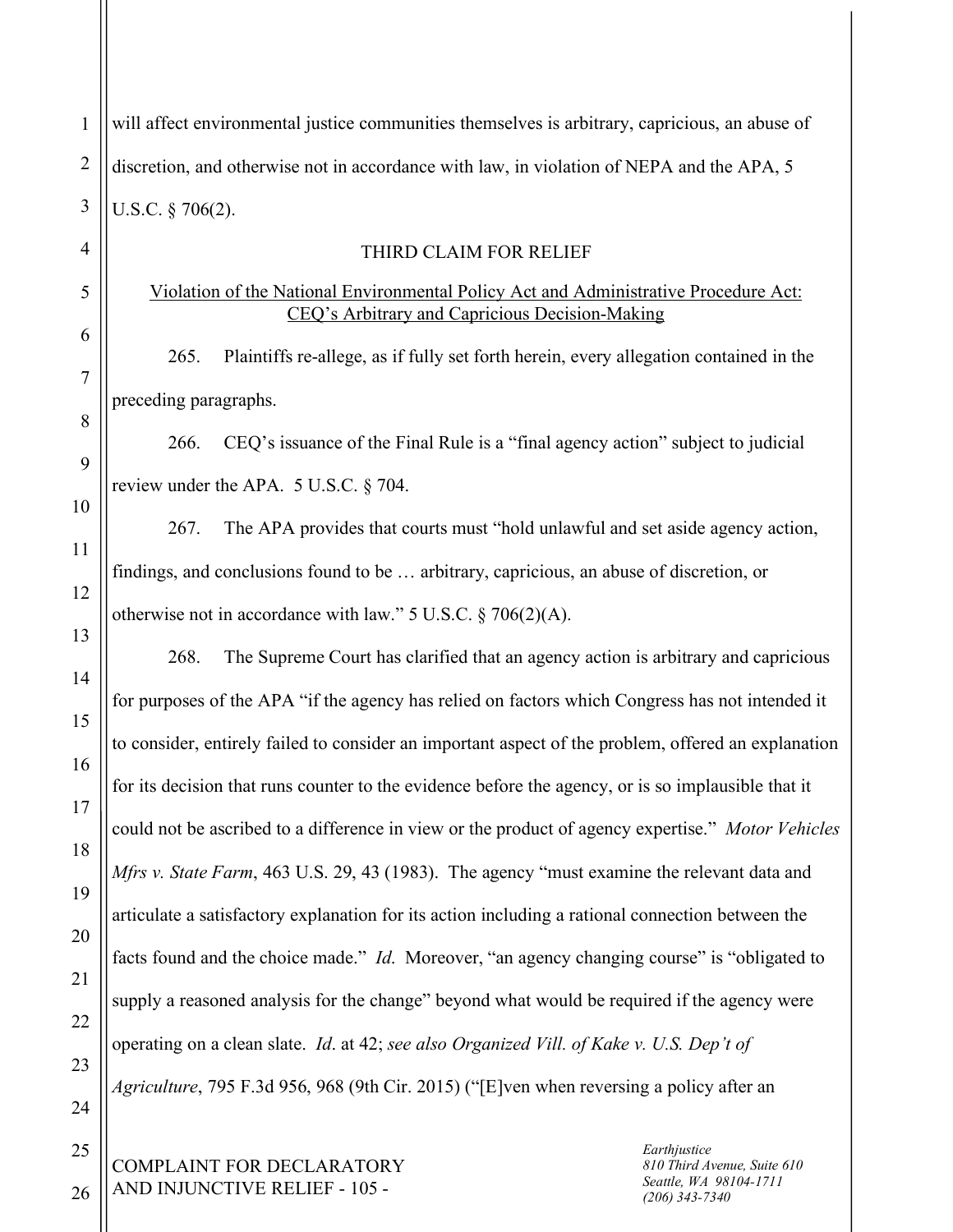1 2 election, an agency may not simply discard prior factual findings without a reasoned explanation.").

3 4 5 6 7 8 9 10 11 12 13 14 15 16 17 269. When an agency issues a regulation changing or amending a prior regulation, it faces an even higher burden. The agency must demonstrate that: (1) a new rule is permissible under the statute; (2) there are good reasons for the change; (3) the agency believes it to be better; and (4) the agency displays awareness that it is changing its position. *F.C.C. v. Fox Television Stations, Inc,*, 556 U.S. 502, 514-16 (2009) (*Fox*). When a new regulation rests upon a factual finding contrary to prior policy, an agency must provide a more detailed justification than what would suffice if the new policy were created on a blank slate. An unexplained inconsistency between the prior rule and its replacement is a basis for finding the agency's interpretation arbitrary and capricious. *Nat'l Cable & Telecomms. Ass'n v. Brand X Internet Servs.*, 545 U.S. 967, 981 (2005). Furthermore, when an agency reverses course and chooses a new policy direction, it must address how the new policy affects other parties who have relied upon the old policy to meet their legal obligations; and failing to take account of legitimate reliance interests is arbitrary and capricious. *Fox*, 556 U.S. at 515-16; *Smiley v. Citibank (South Dakota), N.A*., 517 U.S. 735, 742, (1996); *Encino Motorcars, LLC v. Navarro*, 136 S. Ct. 2117, 2125-26 (2016).

18 270. In issuing the Final Rule, CEQ violated these fundamental standards. CEQ failed to make a rational connection between the facts in the record, including comments submitted by Plaintiffs, and the conclusions it made in the text of the Final Rule, and/or failed to consider an important aspect of the problem, and/or relied on factors that it should not have considered.

22 23 271. Promulgation of the Final Rule is also unlawful because CEQ failed to provide a rational explanation for changes in its longstanding agency practice. For example, the Final Rule

COMPLAINT FOR DECLARATORY AND INJUNCTIVE RELIEF - 106 -

*Earthjustice 810 Third Avenue, Suite 610 Seattle, WA 98104-1711 (206) 343-7340*

26

24

25

19

20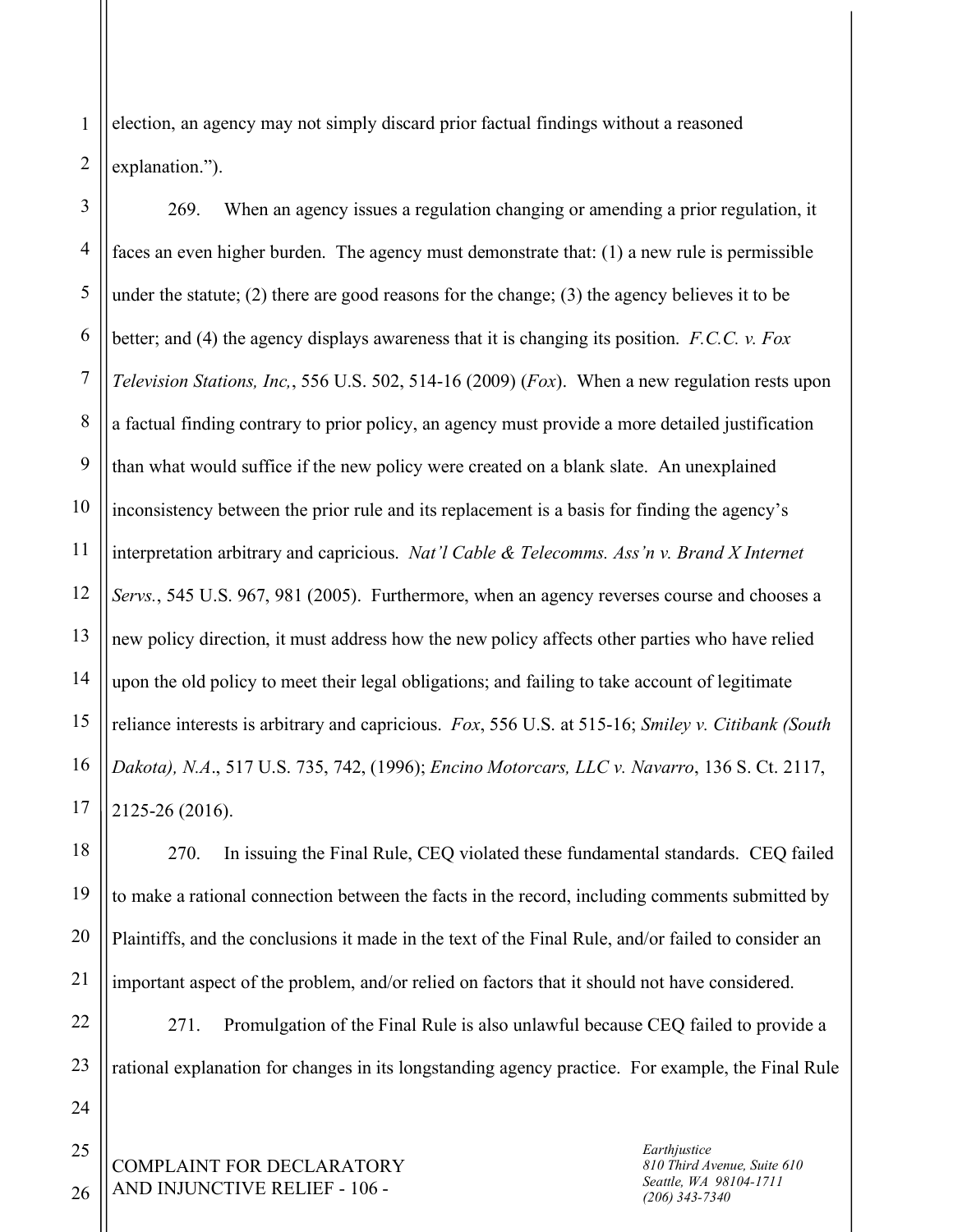| $\mathbf{1}$   | glossed over the significance of the many changes to longstanding statutory and judicial                                        |
|----------------|---------------------------------------------------------------------------------------------------------------------------------|
| $\overline{2}$ | interpretation and packages the Final Rule as "streamlining" and "efficiency" without providing                                 |
| 3              | support in the record for these changes. In fact, the Final Rule will achieve the exact opposite of                             |
| $\overline{4}$ | its goals, by creating conflict with governing case law, agency regulations and guidance, and                                   |
| 5              | longstanding practices that the public, decision-makers, and the courts have relied upon for the                                |
| 6              | past four decades. Conflicts like these will slow NEPA implementation, sow public and agency                                    |
| $\overline{7}$ | confusion, and increase litigation, undermining the very goals of efficiency that the Final Rule                                |
| 8              | claimed to seek to implement.                                                                                                   |
| 9              | The Final Rule is arbitrary, capricious, and not in accordance with law, in<br>272.                                             |
| 10             | violation of the APA, 5 U.S.C. § 706(2).                                                                                        |
| 11             | <b>FOURTH CLAIM FOR RELIEF</b>                                                                                                  |
| 12             | Violation of National Environmental Policy Act and Administrative Procedure Act:<br><b>CEQ Exceeded Its Delegated Authority</b> |
| 13             | Plaintiffs re-allege, as if fully set forth herein, every allegation contained in the<br>273.                                   |
| 14             | preceding paragraphs.                                                                                                           |
| 15             | CEQ is a federal agency delegated authority to implement NEPA, including by<br>274.                                             |
| 16             | promulgating interpretive regulations.                                                                                          |
| 17             | As part of this authority, CEQ may define terms found in NEPA, provided it is<br>275.                                           |
| 18             | consistent with congressional intent and the purposes of the Act. CEQ may also develop                                          |
| 19             | procedures to guide implementation of NEPA.                                                                                     |
| 20             | CEQ cannot adopt regulations that are manifestly contrary to the text and purpose<br>276.                                       |
| 21             | of NEPA.                                                                                                                        |
| 22<br>23       | Both individually and collectively, provisions in the Final Rule are contrary to<br>277.                                        |
| 24             | law and the plain language and purpose of NEPA.                                                                                 |
| 25             | Earthjustice                                                                                                                    |
| 26             | COMPLAINT FOR DECLARATORY<br>810 Third Avenue, Suite 610<br>Seattle, WA 98104-1711<br>AND INJUNCTIVE RELIEF - 107 -             |
|                | $(206)$ 343-7340                                                                                                                |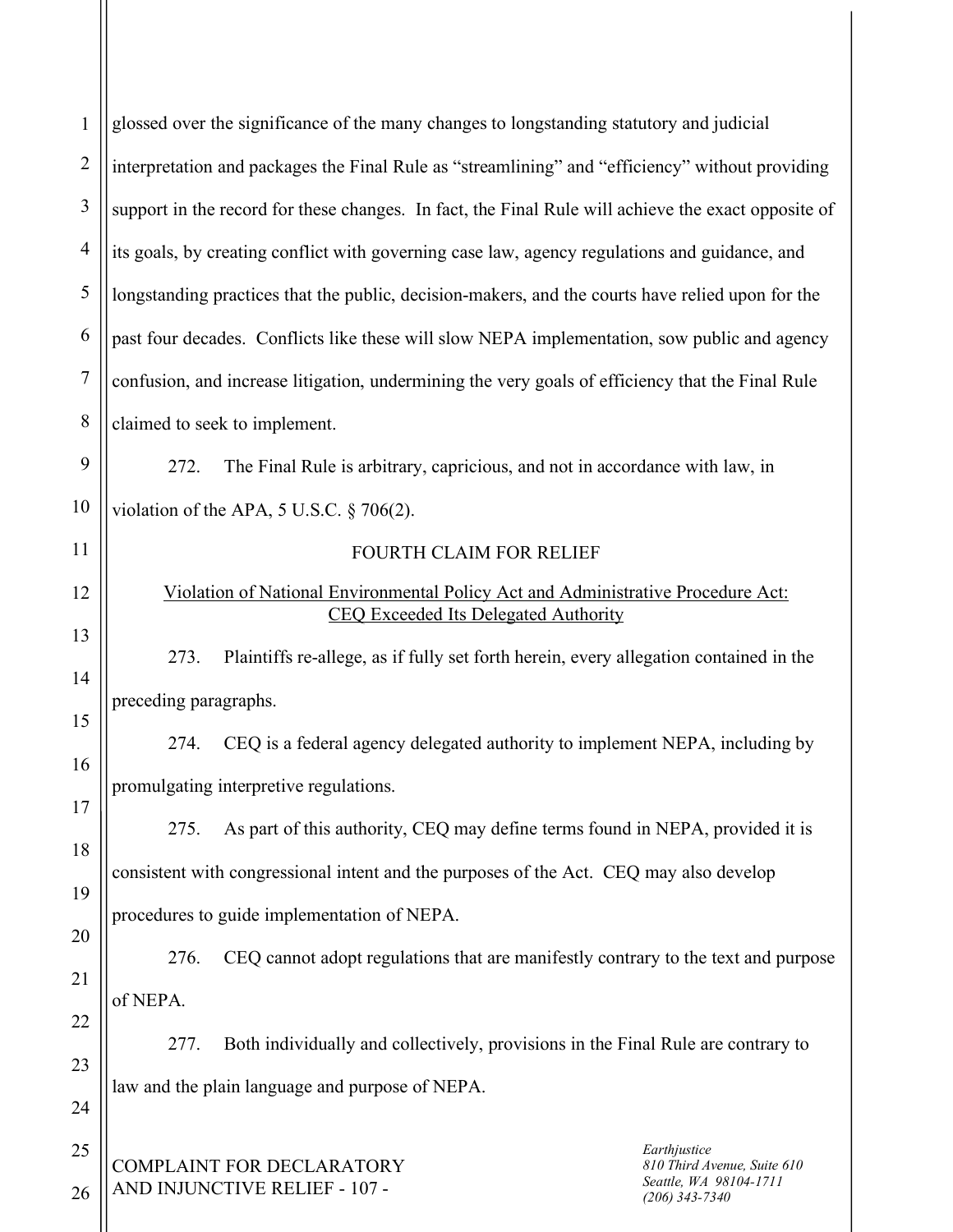278. For example, the Final Rule exceeds CEQ's delegated authority by purporting to determine whether a party has standing to go to court and challenge violations of NEPA, the presumptions courts apply in such cases, and other matters that are the province of the judiciary.

279. Similarly, the Final Rule exceeds CEQ's delegated authority and violates NEPA by authorizing agencies to create bonding and other security requirements as a condition for public participation in the NEPA process. In enacting NEPA, Congress sought to increase public participation and input into agencies' analysis of environmental impacts. The Final Rule's bonding requirements impede congressional intent and the purposes of NEPA.

9 10 11 12 13 14 15 280. The Final Rule also dramatically alters the parameters regarding exhaustion of administrative remedies, stating that "comments or objections of any kind not submitted, including those based on submitted alternatives, information, and analyses, shall be forfeited as unexhausted." While the principles of administrative exhaustion are well known, exceptions to the principle exist within the case law, such as when an issue arises after the administrative process about which a party was unaware and therefore could not have commented; the Final Rule impermissibly purports to preclude this well-known exception.

16 17 18 19 20 21 22 281. Likewise, the Final Rule states that "it is the Council's intention that the regulations ... create no presumption that violation of NEPA is a basis for injunctive relief or for a finding of irreparable harm" and that "it is also the Council's intention that minor, nonsubstantive errors that have no effect on agency decision-making shall be considered harmless and shall not invalidate an agency action." The Final Rule is based on an erroneous and incomplete reading of case law, and impinges upon the role of the judiciary to assess whether a party has demonstrated irreparable harm and whether a legal violation is "harmless error."

COMPLAINT FOR DECLARATORY AND INJUNCTIVE RELIEF - 108 -

*Earthjustice 810 Third Avenue, Suite 610 Seattle, WA 98104-1711 (206) 343-7340*

26

23

24

25

1

2

3

4

5

6

7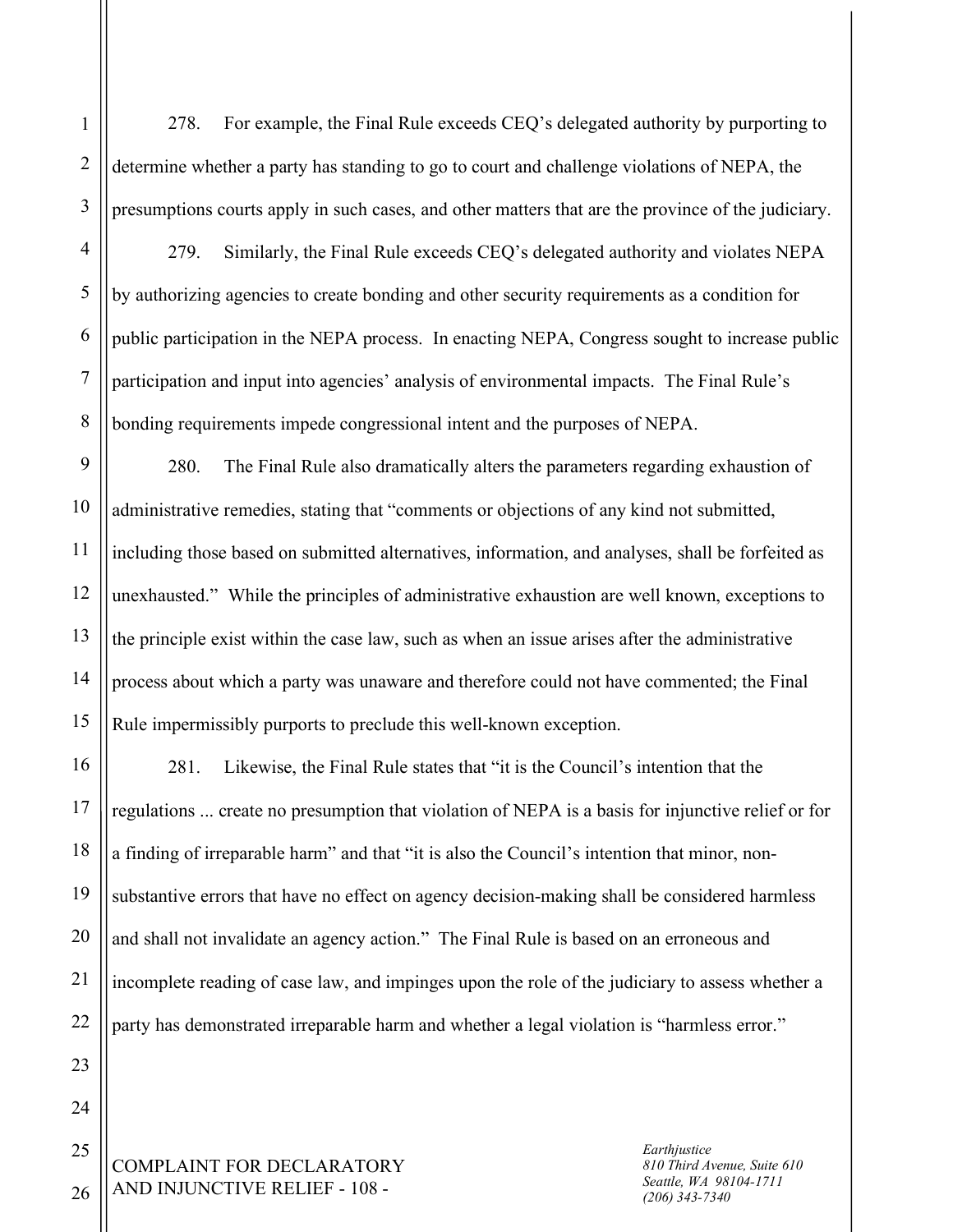| $\mathbf{1}$   | Moreover, while CEQ has been delegated an interpretive and implementation role<br>282.                                                                         |  |  |  |  |  |
|----------------|----------------------------------------------------------------------------------------------------------------------------------------------------------------|--|--|--|--|--|
| $\overline{2}$ | under NEPA, other agencies have been given no such role. NEPA is a "good government"                                                                           |  |  |  |  |  |
| $\mathfrak{Z}$ | statute that regulates, constrains, and imposes obligations on such federal agencies. The Final                                                                |  |  |  |  |  |
| $\overline{4}$ | Rule purports to authorize federal agencies to self-certify their NEPA compliance that will be                                                                 |  |  |  |  |  |
| 5              | given a conclusive presumption of compliance by federal courts. This provision exceeds CEQ's                                                                   |  |  |  |  |  |
| 6              | authority under NEPA and intrudes into the province of the judiciary.                                                                                          |  |  |  |  |  |
| 7              | These and other provisions of the Final Rule are inconsistent with the plain<br>283.                                                                           |  |  |  |  |  |
| 8              | language of NEPA as interpreted by longstanding judicial precedent.                                                                                            |  |  |  |  |  |
| 9              | The Final Rule is arbitrary, capricious, and not in accordance with law, in<br>284.                                                                            |  |  |  |  |  |
| 10             | violation of the APA, $5$ U.S.C. $\frac{6}{5}$ 706(2).                                                                                                         |  |  |  |  |  |
| 11             | FIFTH CLAIM FOR RELIEF                                                                                                                                         |  |  |  |  |  |
| 12             | Violation of the Administrative Procedure Act:                                                                                                                 |  |  |  |  |  |
| 13             | <b>CEQ Invalidly Attempted To Amend Thresholds for Judicial Review</b>                                                                                         |  |  |  |  |  |
| 14             | 285.<br>Plaintiffs re-allege, as if fully set forth herein, every allegation contained in the                                                                  |  |  |  |  |  |
| 15             | preceding paragraphs.                                                                                                                                          |  |  |  |  |  |
| 16             | Congress enacted the APA to establish procedures agencies must follow in<br>286.                                                                               |  |  |  |  |  |
| 17             | promulgating rules. The APA is applicable to all federal agencies.                                                                                             |  |  |  |  |  |
| 18             | CEQ does not have unique authority or expertise in interpreting the applicability<br>287.                                                                      |  |  |  |  |  |
| 19             | of the APA, and CEQ cannot amend the APA's statutory thresholds for judicial review through a                                                                  |  |  |  |  |  |
| 20             | rulemaking.                                                                                                                                                    |  |  |  |  |  |
| 21             | 288.<br>The Final Rule attempts to eliminate the APA's failure to act cause of action by                                                                       |  |  |  |  |  |
|                | narrowing the definition of "major federal action" such that the NEPA process would not apply<br>to where a responsible agency official fails to act.          |  |  |  |  |  |
| 22             |                                                                                                                                                                |  |  |  |  |  |
| 23             |                                                                                                                                                                |  |  |  |  |  |
| 24             |                                                                                                                                                                |  |  |  |  |  |
| 25<br>26       | Earthjustice<br><b>COMPLAINT FOR DECLARATORY</b><br>810 Third Avenue, Suite 610<br>Seattle, WA 98104-1711<br>AND INJUNCTIVE RELIEF - 109 -<br>$(206)$ 343-7340 |  |  |  |  |  |
|                |                                                                                                                                                                |  |  |  |  |  |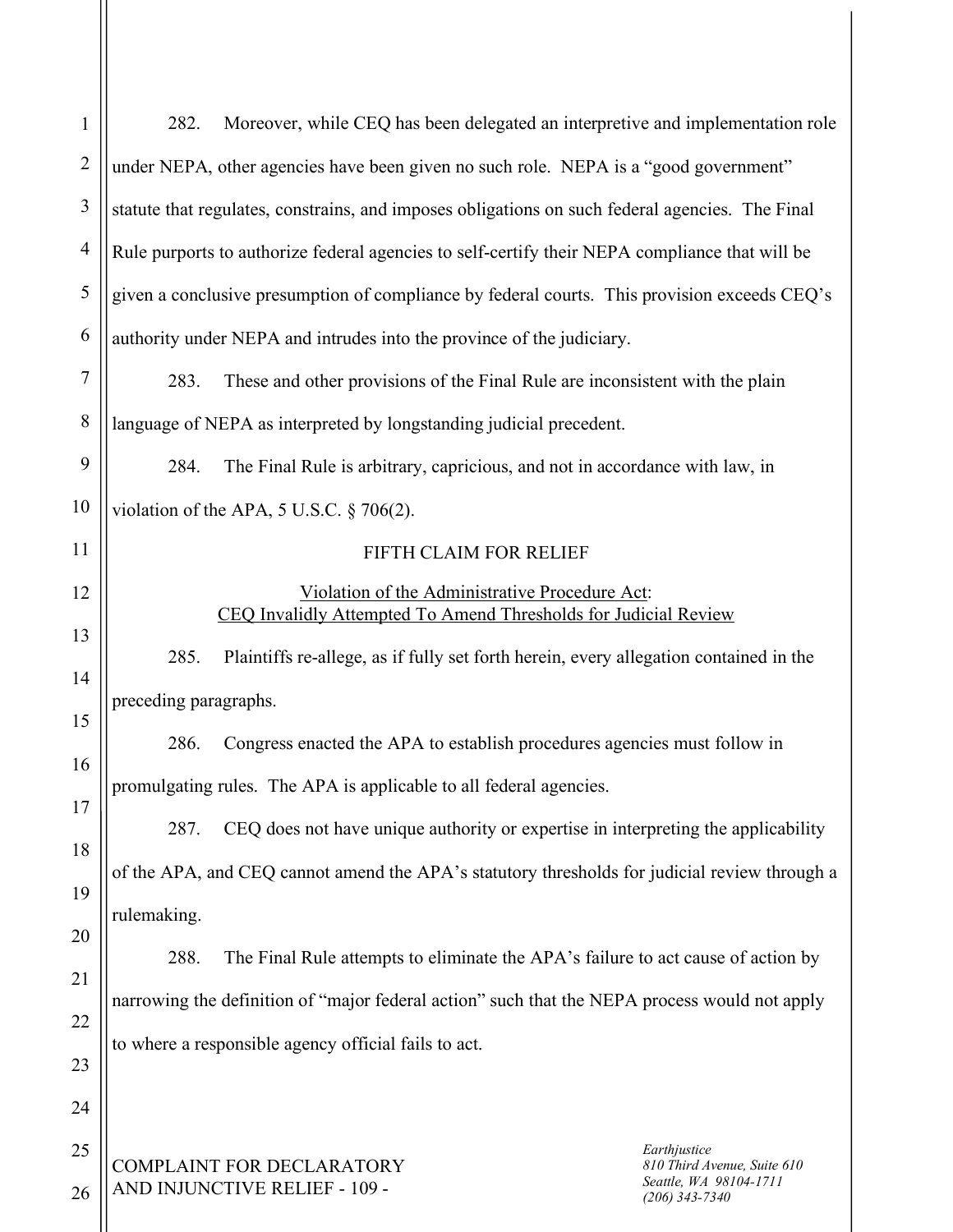289. In the APA, Congress provided a cause of action for an agency's failure to act. 5 U.S.C. § 551(13). The APA causes of action apply when there is no other adequate remedy at law. The Final Rule unlawfully purports to eliminate this cause of action.

290. The Final Rule states that it "create[s] no presumption that violation of NEPA is a basis for injunctive relief or for a finding of irreparable harm," yet in the APA Congress provided that courts shall hold unlawful and set aside agency actions, findings, and conclusions that are arbitrary, capricious, an abuse of discretion, or otherwise not in accordance with law or in excess of statutory jurisdiction, authority, or limitations. 5 U.S.C. § 706(2)(A) & (C).

291. The Final Rule is arbitrary, capricious, not in accordance with law and in excess of statutory jurisdiction and authority, in violation of the APA, 5 U.S.C. § 706(2).

## PRAYER FOR RELIEF

Plaintiffs respectfully request that the Court:

13 14 15 16 (1) Declare that federal defendants acted arbitrarily, capriciously, and contrary to NEPA, in violation of the APA, 5 U.S.C. § 706(2), by failing to prepare an EA or EIS on the Final Rule, and by failing to evaluate alternatives to, and the full direct, indirect, and cumulative impacts of, the Final Rule;

17 18 19 20 (2) Declare that federal defendants acted arbitrarily, capriciously, and contrary to law by failing to analyze how the Final Rule and its implementation would affect the directive of Executive Order 12898 and CEQ's longstanding policy and practice of fully analyzing the environmental justice impacts of its actions;

21 22 (3) Declare that federal defendants violated NEPA and the APA by issuing regulations that are inconsistent with the statutory purpose and language of NEPA;

23 (4) Declare that federal defendants acted in excess of statutory authority by issuing the Final Rule;

COMPLAINT FOR DECLARATORY AND INJUNCTIVE RELIEF - 110 -

*Earthjustice 810 Third Avenue, Suite 610 Seattle, WA 98104-1711 (206) 343-7340*

24 25

26

1

2

3

4

5

6

7

8

9

10

11

12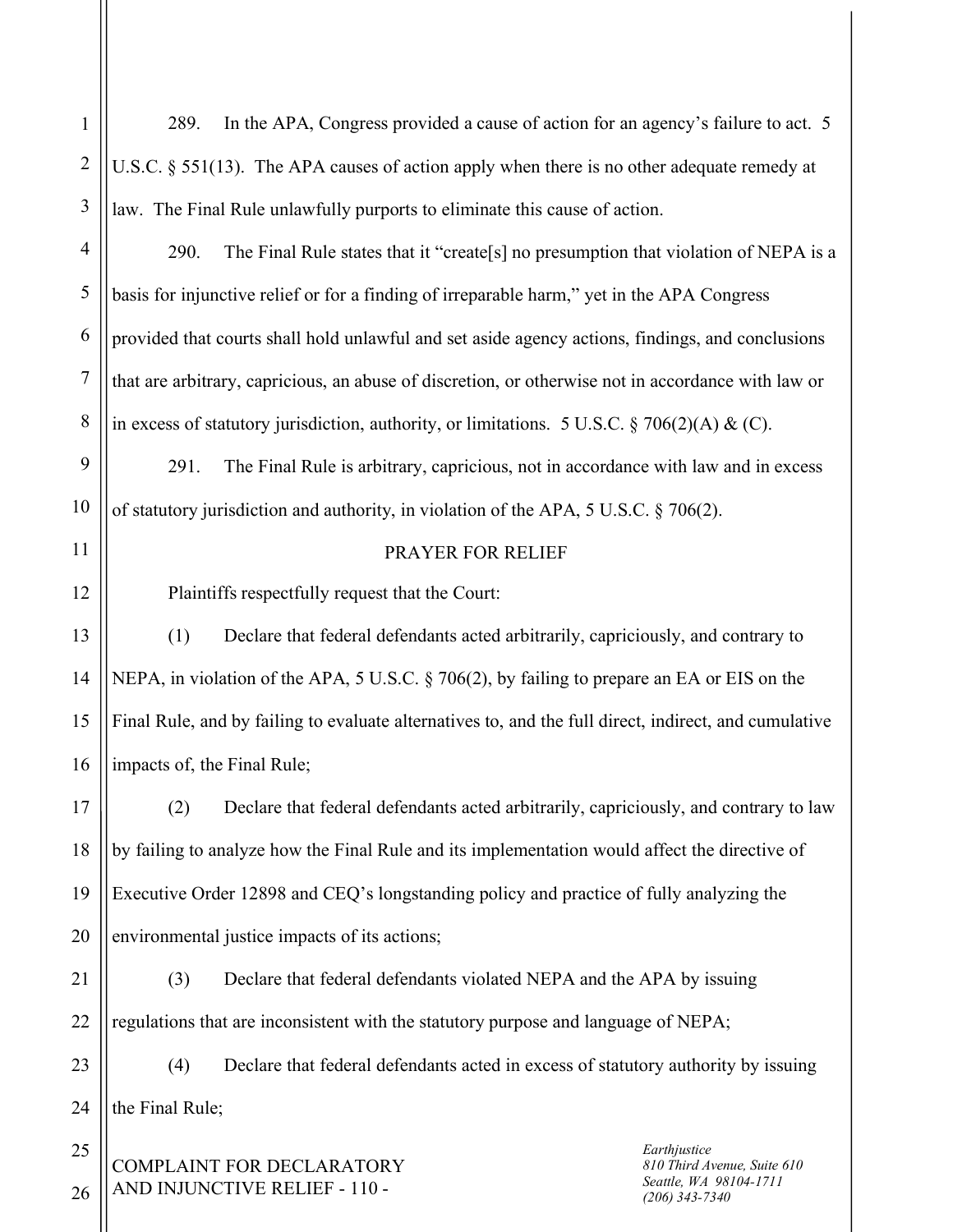| $\mathbf{1}$   | (5)<br>Hold unlawful and vacate the Final Rule, reinstating the 1978 regulations, as |                                                                                    |  |                                                                           |  |  |  |
|----------------|--------------------------------------------------------------------------------------|------------------------------------------------------------------------------------|--|---------------------------------------------------------------------------|--|--|--|
| $\overline{2}$ | amended, in place prior to the enactment of the Final Rule;                          |                                                                                    |  |                                                                           |  |  |  |
| 3              | (6)<br>Enjoin federal defendants from implementing, enforcing, or relying upon the   |                                                                                    |  |                                                                           |  |  |  |
| 4              | Final Rule;                                                                          |                                                                                    |  |                                                                           |  |  |  |
| 5              | (7)                                                                                  | Award Plaintiffs their reasonable fees, costs, and expenses, including attorneys'  |  |                                                                           |  |  |  |
| 6              | fees; and                                                                            |                                                                                    |  |                                                                           |  |  |  |
| 7              | (8)                                                                                  | Grant Plaintiffs such further and additional relief as the Court may deem just and |  |                                                                           |  |  |  |
| 8              | proper.                                                                              |                                                                                    |  |                                                                           |  |  |  |
| 9              | DATED this 29th day of July, 2020.                                                   |                                                                                    |  |                                                                           |  |  |  |
| 10             | Respectfully submitted,                                                              |                                                                                    |  |                                                                           |  |  |  |
| 11             | s/Kristen L. Boyles                                                                  |                                                                                    |  |                                                                           |  |  |  |
| 12             | KRISTEN L. BOYLES (CSBA # 158450)<br>JAN E. HASSELMAN (WSBA # 29017)                 |                                                                                    |  |                                                                           |  |  |  |
| 13             |                                                                                      | [Pro Hac Vice Application Pending]<br><b>EARTHJUSTICE</b>                          |  |                                                                           |  |  |  |
| 14             | 810 Third Avenue, Suite 610<br>Seattle, WA 98104                                     |                                                                                    |  |                                                                           |  |  |  |
| 15             | $(206)$ 343-7340<br>kboyles@earthjustice.org                                         |                                                                                    |  |                                                                           |  |  |  |
| 16             | jhasselman@earthjustice.org                                                          |                                                                                    |  |                                                                           |  |  |  |
| 17             | SUSAN JANE M. BROWN (OSBA # 054607)<br>[Pro Hac Vice Application Pending]            |                                                                                    |  |                                                                           |  |  |  |
| 18             | <b>WESTERN ENVIRONMENTAL LAW CENTER</b><br>4107 N.E. Couch St.                       |                                                                                    |  |                                                                           |  |  |  |
| 19             | Portland, OR 97232<br>$(503)$ 914-1323                                               |                                                                                    |  |                                                                           |  |  |  |
| 20             | brown@westernlaw.org                                                                 |                                                                                    |  |                                                                           |  |  |  |
| 21             | <b>Attorneys for Plaintiffs</b>                                                      |                                                                                    |  |                                                                           |  |  |  |
| 22             |                                                                                      |                                                                                    |  |                                                                           |  |  |  |
| 23             |                                                                                      |                                                                                    |  |                                                                           |  |  |  |
| 24             |                                                                                      |                                                                                    |  |                                                                           |  |  |  |
| 25             |                                                                                      |                                                                                    |  | Earthjustice                                                              |  |  |  |
| 26             | <b>COMPLAINT FOR DECLARATORY</b><br>AND INJUNCTIVE RELIEF - 111 -                    |                                                                                    |  | 810 Third Avenue, Suite 610<br>Seattle, WA 98104-1711<br>$(206)$ 343-7340 |  |  |  |
|                |                                                                                      |                                                                                    |  |                                                                           |  |  |  |